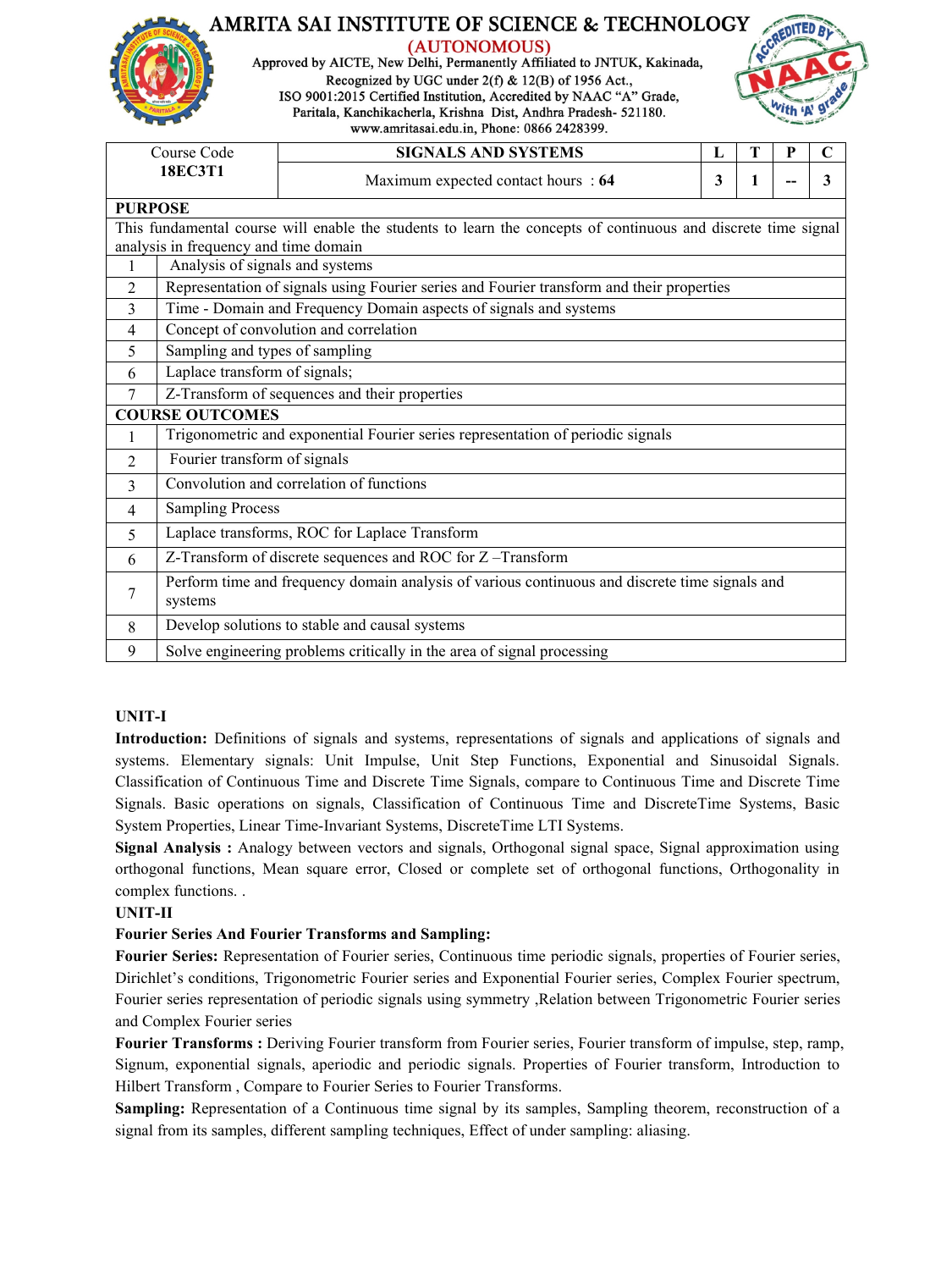

**Signal Transmission through Linear Systems:** Linear system, impulse response, Response of a linear system, Linear Time Invariant (LTI) system, Linear Time Variant (LTV) system, Transfer function of a LTI system, Filter characteristics of linear systems, Distortion less transmission through a system, Signal bandwidth, system bandwidth, Ideal LPF, HPF and BPF characteristics, Causality and Poly-Wiener criterion for physical realization, relationship between bandwidth and rise time.

# **UNIT-IV**

**Convolution & Correlation of Signals:** Concept of convolution in time domain and frequency domain, Graphical representation of convolution, Convolution property of Fourier transform. Introduction of Cross correlation and auto correlation of functions, Relation between convolution and correlation, Detection of periodic signals in the presence of noise by correlation, Extraction of signal from noise by filtering, Problem Solving.

# **UNIT-V**

**Laplace Transforms:** Laplace transform of impulse, step, ramp, Signum, exponential signals, aperiodic and periodic signals. Region of Convergence for Laplace transforms, Inverse Laplace transform, relation between Fourier and Laplacetransform, Properties of the Laplace transform, Laplace transform and ROC for various classes of signals, Problem Solving.

# **UNIT-VI**

**Z-Transforms:** Z-transform of discrete impulse, step, ramp, exponential signals. Region of Convergence for the Z-transform, The Inverse Z-transform, relation between Fourier and Z-transform, Properties of the Ztransform, Z-transform and ROC for various classes of signals.

# **TEXT BOOKS :**

1. Signals, Systems & Communications – B PLathi, 2nd edition, BS Publications,2003.

2. Signals and Systems – A V Oppenheim, ASWillsky and S HNawab, 2nd edition, PHI,1997.

3. Signals and Systems – Narayan Iyer and K SatyaPrasad,1st edition, Cenage Publications,2011.

# **REFERENCES :**

1. Signals & Systems - Simon Haykin and Van Veen,2ndedition,Wiley Publications, 1999.

2. Signals & Systems - AAnand Kumar, 2nd edition, PHI, 2011.

3. Signals & Systems - K R Rajeswari and B V Rao,2nd edition,PHI, 2014.

4. Fundamentals of Signals and Systems - Michel J Robert, MGH International Edition, 2008.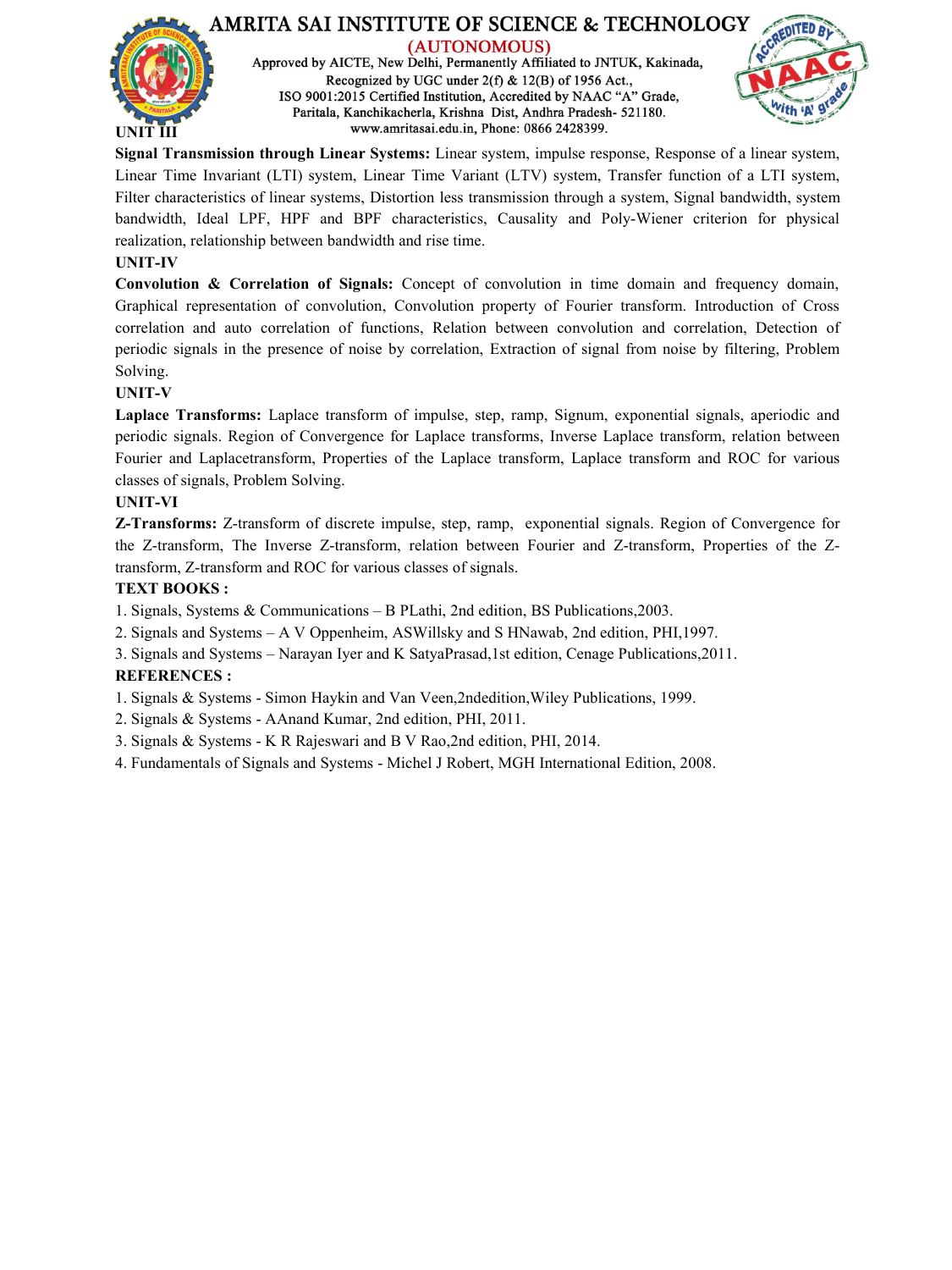

Approved by AICTE, New Delhi, Permanently Affiliated to JNTUK, Kakinada, Recognized by UGC under  $2(f)$  & 12(B) of 1956 Act., ISO 9001:2015 Certified Institution, Accredited by NAAC "A" Grade, Paritala, Kanchikacherla, Krishna Dist, Andhra Pradesh- 521180. www.amritasai.edu.in, Phone: 0866 2428399.



|                |                                      | <b>ELECTRONIC DEVICES AND CIRCUITS</b>                                                                              | L |   |    | C |  |  |
|----------------|--------------------------------------|---------------------------------------------------------------------------------------------------------------------|---|---|----|---|--|--|
|                | <b>Course Code</b><br><b>18EC3T2</b> | Maximum expected contact hours : 64                                                                                 | 3 | 1 | -- | 3 |  |  |
|                |                                      | <b>PURPOSE:</b> The student will be able to learn electronic circuits and amplifiers                                |   |   |    |   |  |  |
|                |                                      | <b>INSTRUCTIONAL COURSE OBJECTIVES:</b>                                                                             |   |   |    |   |  |  |
|                |                                      | The basic concepts of semiconductor physics are to be reviewed                                                      |   |   |    |   |  |  |
| $\overline{2}$ | diodes.                              | Study the physical phenomena such as conduction, transport mechanism and electrical characteristics of different    |   |   |    |   |  |  |
| 3              | Conversion of AC to DC               |                                                                                                                     |   |   |    |   |  |  |
| 4              |                                      | Working and operation of BJT and FET and their characteristics are discussed                                        |   |   |    |   |  |  |
| 5              |                                      | Transistor biasing and its significance and quiescent point or operating point is explained                         |   |   |    |   |  |  |
| 6              |                                      | small signal low frequency transistor amplifier circuits using BJT, FET in different configurations                 |   |   |    |   |  |  |
|                |                                      | <b>COURSE OUTCOMES:</b> At the end of the course the student will be able to                                        |   |   |    |   |  |  |
|                |                                      | Understand the principle involved in CRT $\&$ measure various parameters of a signal.                               |   |   |    |   |  |  |
| $\overline{2}$ |                                      | Able to design small applications based on diodes                                                                   |   |   |    |   |  |  |
| 3              |                                      | Design a DC power supply for the given specifications.                                                              |   |   |    |   |  |  |
| $\overline{4}$ |                                      | Understand the working principle of transistor                                                                      |   |   |    |   |  |  |
| 5              |                                      | Apply necessary transistor configuration for the give specifications                                                |   |   |    |   |  |  |
| 6              | configurations.                      | Able to design and analyse the small signal low frequency transistor amplifier circuits using BJT, FET in different |   |   |    |   |  |  |

## **UNIT – I: CONDUCTION IN SEMICONDUCTORS AND ELECTRONIC BALLISTICS**

Types of materials – Insulators, Semiconductors, metals; charge densities in a semiconductor; electrons and holes in Intrinsic semiconductor; Electrical properties of Ge and Si; The Hall effect; conductivity modulation; generation and recombination of charges; Diffusion; Drift and Diffusion Currents

## **UNIT – II: JUNCTION – DIODE CHARACTERISTICS**

P-N junction – equilibrium PN junction, Reverse-biased, Forward-biased; diode current equation: V-I characteristics; Effect of temperature on PN junction diode.Construction, Working, Characteristics – Zener Diode, Varactor Diode, Tunnel Diode, Photo Diode, LED, SCR, UJT and applications.

#### **UNIT – III: Rectifiers and Filters**

Operation and characteristics of rectifiers – Half wave, center – tapped transformer Full wave, Bridge rectifier. Filters – Capacitive,  $L$  – Section,  $\pi$  – section. Compare filters. Zener diode as voltage regulator.

# **UNIT – IV: TRANSISTOR CHARACTERISTICS**

**BJT:**Junction transistor, transistor current components, transistor equation, transistor configurations, transistor as an amplifier, and characteristics of transistor in Common Base, Common Emitter and Common Collector configurations, Ebers-Moll model of a transistor, punch through/ reach through effect

**FET:**FET types, construction, operation, characteristics,MOSFET-types, construction, operation, characteristics, comparison between JFET and MOSFET.

# **UNIT – V: TRANSISTOR BIASING AND THERMAL STABILIZATION**

Need for biasing, operating point, load line analysis, BJT biasing- methods, basic stability, fixedbias, collector to base bias, self-bias, Stabilization against variations in V<sub>BE</sub>, I<sub>c</sub>, and β, Stability factors,  $(S, S', S'')$ , Bias compensation, Thermal runaway, Thermal stability.FET Biasing- methods and stabilization.

# **UNIT- VI: SMALL SIGNAL LOW FREQUENCY TRANSISTOR AMPLIFIER MODELS**:

BJT: Two port network, Transistor hybrid model, determination of h-parameters, conversion of h-parameters, generalized analysis of transistor amplifier model using h-parameters, Comparison of transistor amplifiers. FET: Generalized analysis of small signal model, comparison of FET amplifiers.

# **Text Books:**

- 1. Electronic Devices and Circuits- J. Millman, C. Halkias, Tata Mc-Graw Hill, Second Edition.
- 2. Integrated Electronics- Jacob Millman, C. Halkies, C.D.Parikh, Tata Mc-Graw H ill, 2009.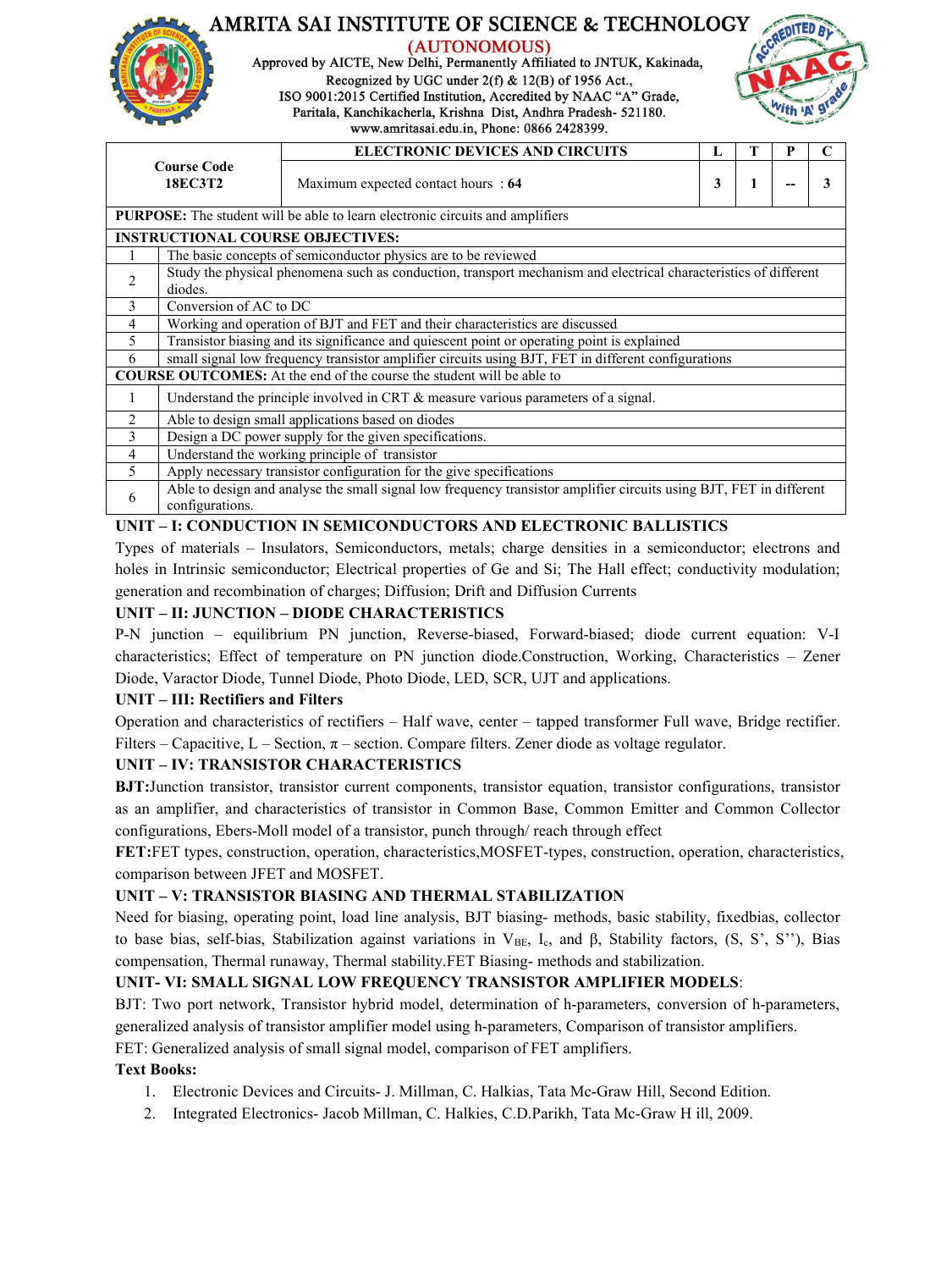

Approved by AICTE, New Delhi, Permanently Affiliated to JNTUK, Kakinada, Recognized by UGC under  $2(f)$  & 12(B) of 1956 Act., ISO 9001:2015 Certified Institution, Accredited by NAAC "A" Grade, Paritala, Kanchikacherla, Krishna Dist, Andhra Pradesh- 521180. www.amritasai.edu.in, Phone: 0866 2428399.



- 1. Electronic Devices and Circuits-K. Satya Prasad, VGS Book Links.
- 2. Electronic Devices and Circuits-Salivahanan, Kumar, Vallavaraj, Tata Mc- Graw Hill, Second Edition
- 3. Electronic Devices and Circuits Bell, Oxford

|                | <b>Course Code</b>               | PROBABILITY THEORY AND RANDOM PROCESS                                                                                   |   |    |   |
|----------------|----------------------------------|-------------------------------------------------------------------------------------------------------------------------|---|----|---|
|                | <b>18EC3T3</b>                   | Maximum expected contact hours : 64                                                                                     |   |    |   |
|                |                                  |                                                                                                                         | 3 | -- | 3 |
|                |                                  |                                                                                                                         |   |    |   |
|                |                                  | <b>PURPOSE:</b> This fundamental course will enable the students to learn basic concepts in random variables and random |   |    |   |
|                |                                  | processes for applications such as random signals, linear systems etc in communication engineering.                     |   |    |   |
|                |                                  | <b>INSTRUCTIONAL COURSE OBJECTIVES:</b>                                                                                 |   |    |   |
|                |                                  | Concept of random variables, various distributions and their characteristics.                                           |   |    |   |
| $\mathfrak{D}$ |                                  | Multiple random variables and their features.                                                                           |   |    |   |
| 3              |                                  | Temporal and spectral characteristics of random process.                                                                |   |    |   |
| 4              | Noise and their characteristics. |                                                                                                                         |   |    |   |
|                | <b>COURSE OUTCOMES</b>           |                                                                                                                         |   |    |   |
|                |                                  | Use the various standard distributions for analysis of random signals.                                                  |   |    |   |
| $\overline{c}$ |                                  | Recognize the use of multidimensional random variables in signal processing                                             |   |    |   |
|                | application                      |                                                                                                                         |   |    |   |
| 3              |                                  | Estimate the time and spectral characteristics of random process.                                                       |   |    |   |
| 4              |                                  | Identify the sources of noise and their characteristics in real time systems.                                           |   |    |   |

#### **UNIT- I**

**Probability:** Probability introduced through Sets and Relative Frequency, Probability Definitions and Axioms, Joint Probability, Conditional Probability, Total Probability, Baye`s Theorem, and Independent Events

**THE RANDOM VARIABLE:** Introduction, Definition of a Random Variable, Conditions for a Function to be a Random Variable, Discrete, Continuous and Mixed Random Variables, Distribution and Density functions, Properties, Different distributions-Binomial, Poisson, Uniform, Exponential, Rayleigh, Gaussian.

#### **UNIT- II**

**OPERATION ON ONE RANDOM VARIABLE – EXPECTATIONS :**Introduction, Expected Value of a Random Variable, Function of a Random Variable, Moments about the Origin, Central Moments, Variance and Skew, Chebychev's Inequality, Characteristic Function, Moment Generating Function, Transformations of a Random Variable: Monotonic Transformations for a Continuous Random Variable, Non monotonic Transformations of Continuous Random Variable.

#### **UNIT- III**

**MULTIPLE RANDOM VARIABLES** : Vector Random Variables, Joint Distribution Function, Properties ofJoint Distribution, Marginal Distribution Functions, Conditional Distribution and Density, Statistical Independence, Sum of Two Random Variables, Sum of Several Random Variables, Central Limit Theorem: Unequal Distribution, Equal Distributions.

**OPERATIONS ON MULTIPLE RANDOM VARIABLES**: Joint Moments about the Origin, Joint Central Moments, Joint Characteristic Functions, and Jointly Gaussian Random Variables: Two Random Variables case, N Random Variables case, Properties, Transformations of Multiple Random Variables, and Linear Transformations of Gaussian Random Variables.Correlation and Linear regression

#### **UNIT- IV**

**RANDOM PROCESSES –TEMPORAL CHARACTERISTICS:** The Random Process Concept, Classification of Processes, Deterministic and Nondeterministic Processes, Distribution and Density Functions, Concept of Stationarity and Statistical Independence. First-Order Stationary Processes, Second- Order and Wide-Sense Stationarity, Nth-order and Strict-Sense Stationarity, Time Averages and Ergodicity, Autocorrelation Function and its Properties, Cross-Correlation Function and its Properties, Covariance Functions, Gaussian Random Processes, Poisson Random Process.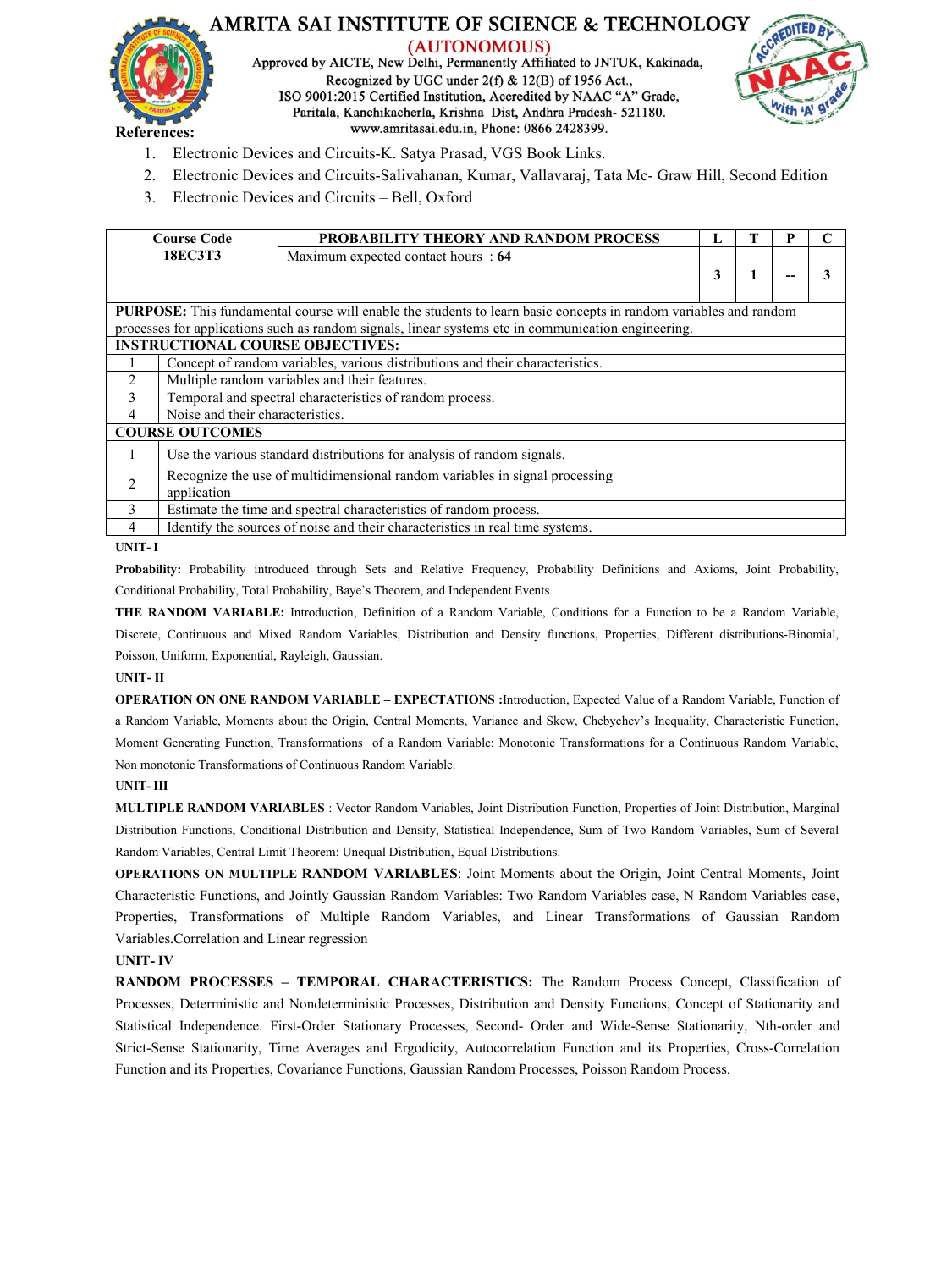

AMRITA SAI INSTITUTE OF SCIENCE & TECHNOLOGY (AUTONOMOUS) Approved by AICTE, New Delhi, Permanently Affiliated to JNTUK, Kakinada,



#### **UNIT- V**

**RANDOM PROCESSES – SPECTRAL CHARACTERISTICS:** The Power Spectrum: Properties, Relationship between Power Spectrum and Autocorrelation Function, the Cross-Power Density Spectrum, Properties, Relationship between Cross- Power Spectrum and Cross-Correlation Function.

#### **UNIT- VI**

LINEAR SYSTEMS WITH RANDOM INPUTS: Random Signal Response of Linear Systems: System Response -<br>Convolution, Mean and Mean-squared Value of System Response, Autocorrelation Function of Response, Cross-Correlation Functions of Input and Output, Spectral Characteristics of System Response: Power Density Spectrum of Response, Cross- Power Density Spectra of Input and Output, Band pass, Band-Limited and Narrowband Processes, Properties, Modeling of Noise Sources: Resistive (Thermal) Noise Source, Arbitrary Noise Sources, Effective NoiseTemperature, Average Noise Figure, Average Noise Figure of cascadednetworks.

## **Text Books:**

- 1. Probability, Random Variables & Random Signal Principles Peyton Z. Peebles,TMH, 4tth Edition, 2001.
- 2. Probability, Random Variables and Stochastic Processes Athanasios Papoulis and S.Unnikrishna Pillai, PHI, 4th Edition, 2002.

# **Reference Books:**

- 1. Communication Systems 3rd Edition Simon Haykin, TMH, 1995.
- 2. Probability Theory and Stochastic Processes B. Prabhakara Rao, BS Publications
- 3. Probability and Random Processes with Application to Signal Processing HenryStark and John W. Woods, Pearson Education, 3rd Edition.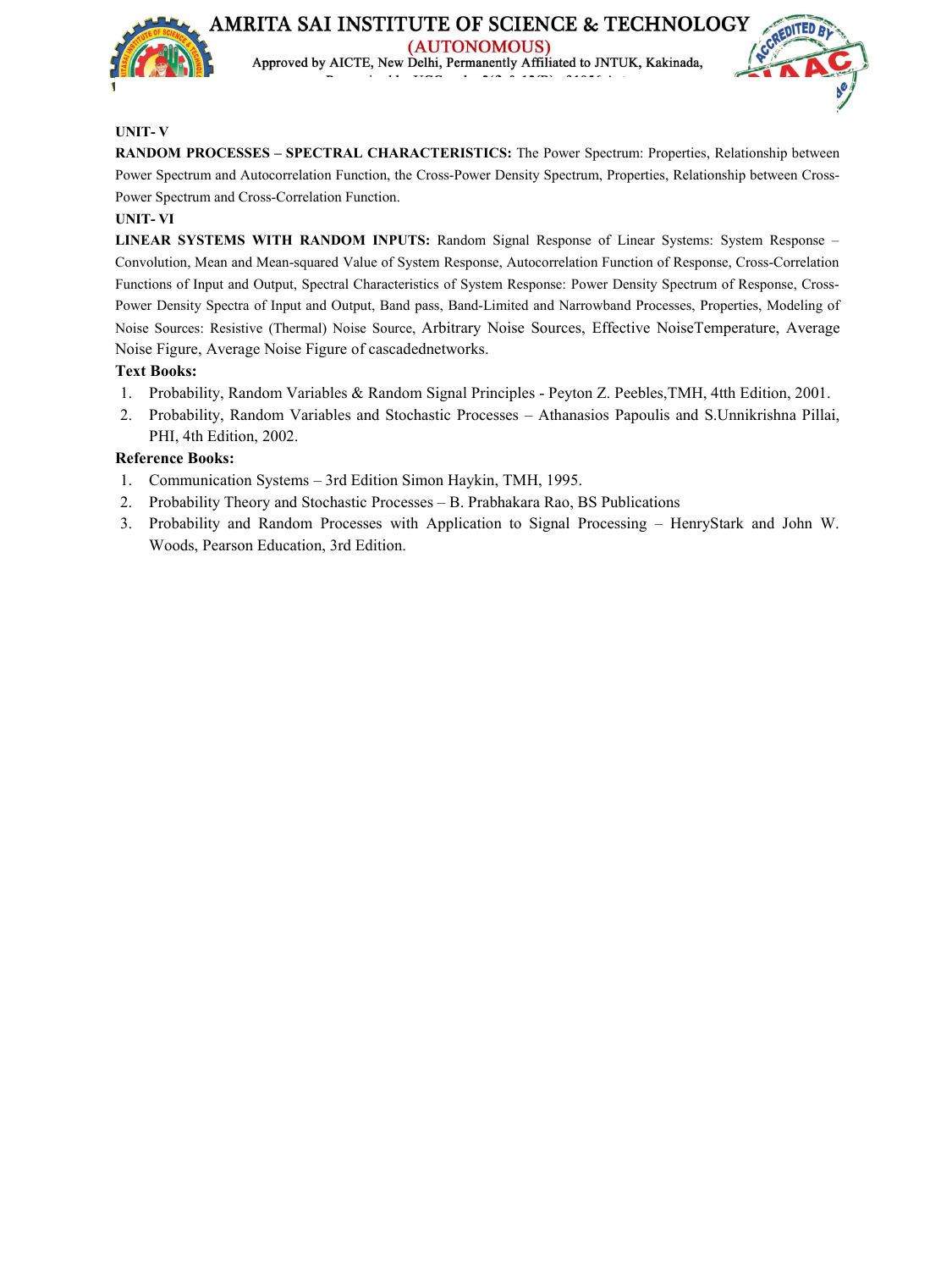

Approved by AICTE, New Delhi, Permanently Affiliated to JNTUK, Kakinada, Recognized by UGC under  $2(f)$  & 12(B) of 1956 Act., ISO 9001:2015 Certified Institution, Accredited by NAAC "A" Grade, Paritala, Kanchikacherla, Krishna Dist, Andhra Pradesh- 521180. www.amritasai.edu.in, Phone: 0866 2428399.



|                | <b>Course Code</b>                                                                                                 | <b>SWITCHING THEORY AND LOGIC DESIGN</b>                                                                           | L | Т |  | C |  |  |
|----------------|--------------------------------------------------------------------------------------------------------------------|--------------------------------------------------------------------------------------------------------------------|---|---|--|---|--|--|
|                | <b>18EC3T4</b>                                                                                                     | Maximum expected contact hours : 64                                                                                |   |   |  |   |  |  |
|                |                                                                                                                    |                                                                                                                    | 4 |   |  | 3 |  |  |
|                |                                                                                                                    | PURPOSE: This fundamental course will able to learn Switching Theory and Logic design provide Mathematical         |   |   |  |   |  |  |
|                | foundations and tools for Digital System Design.                                                                   |                                                                                                                    |   |   |  |   |  |  |
|                | <b>INSTRUCTIONAL COURSE OBJECTIVES:</b>                                                                            |                                                                                                                    |   |   |  |   |  |  |
|                |                                                                                                                    | TO learn the basic technique for the design of digital circuits and fundamental concepts used in design of digital |   |   |  |   |  |  |
|                | systems                                                                                                            |                                                                                                                    |   |   |  |   |  |  |
| $\overline{2}$ |                                                                                                                    | To understand common forms of number representation in digital electronic circuits and to be able to convert       |   |   |  |   |  |  |
|                | between different representation                                                                                   |                                                                                                                    |   |   |  |   |  |  |
| 3              |                                                                                                                    | To implement simple logic operations using combinational logic circuits                                            |   |   |  |   |  |  |
| $\overline{4}$ | To design combinational logic circuits                                                                             |                                                                                                                    |   |   |  |   |  |  |
| 5              | To design sequential logic circuits                                                                                |                                                                                                                    |   |   |  |   |  |  |
| 6              |                                                                                                                    | To study some of the Programmable Logic Devices and their use in realization switching functions.                  |   |   |  |   |  |  |
|                |                                                                                                                    | COURSE OUTCOMES: After going through this course the student will be able to                                       |   |   |  |   |  |  |
| 1              | Be able to manipulate numeric information in different forms eg. Different bases, signed integers, various courses |                                                                                                                    |   |   |  |   |  |  |
|                | such as ASCII, Gray and BCD                                                                                        |                                                                                                                    |   |   |  |   |  |  |
| $\overline{2}$ |                                                                                                                    | Be able to manipulate simple Boolean expressions using the theorem and postulates of Boolean Algebra and           |   |   |  |   |  |  |
|                | minimize combinational circuits.                                                                                   |                                                                                                                    |   |   |  |   |  |  |
| 3              |                                                                                                                    | Be able to design various logic gates starting from simple ordinary gates to complex programmable logic devices    |   |   |  |   |  |  |
|                | and arrays.                                                                                                        |                                                                                                                    |   |   |  |   |  |  |
| 4              |                                                                                                                    | Be able to use concepts of Boolean Algebra for the analysis and design of various combinational logic circuits     |   |   |  |   |  |  |
| 5              |                                                                                                                    | Be able to use concepts of Boolean Algebra for the analysis and design of various sequential logic circuits        |   |   |  |   |  |  |
| 6              |                                                                                                                    | Be able to use concepts of Finite State Machines.                                                                  |   |   |  |   |  |  |

#### **UNIT – IREVIEW OF NUMBER SYSTEMS & CODES**:

i)Representation of numbers of different radix, conversation from one radix to another radix,  $r-1$ 's

ompliments and r's compliments of signed members, problem solving.

ii)4 bit codes, BCD, Excess-3, 2421, 84-2-1 9's compliment code etc.,

ii)Logic operations and error detection & correction codes; Basic logic operations -NOT, OR, AND, Universal building blocks, EX-OR, EX-NOR - Gates, Standard SOP and POS, Forms, Gray code, error detection, error correction codes (parity checking, even parity, odd parity, Hamming code) NAND-NAND and NOR-NOR realizations.

#### **UNIT – II: MINIMIZATION TECHNIQUES**

Boolean theorems, principle of complementation & duality, De-Morgan theorems, minimization of logic functions using Boolean theorems, minimization of switching functions using K-Map up to 6 variables, tabular minimization, problem solving (code-converters using K-Map etc..).

#### **UNIT – III: COMBINATIONAL LOGIC CIRCUITS DESIGN**

Design of Half adder, full adder, half subtractor, full subtractor, applications of full adders, 4-bit binary subtractor, adder-subtractor circuit, BCD adder circuit, Excess 3 adder circuit, look-a-head adder circuit, Design of decoder, demultiplexer, 7 segment decoder, higher order demultiplexing, encoder, multiplexer, higher order multiplexing, realization of Boolean functions using decoders and multiplexers, priority encoder, 4-bit digital comparator.

#### **UNIT – IV: INTRODUCTION OF PLD's**

PROM, PAL, PLA-Basics structures, realization of Boolean function with PLDs, programming tables of PLDs, merits & demerits of PROM, PAL, PLA comparison, realization of Boolean functions using PROM, PAL, PLA, programming tables of PROM, PAL, PLA.

#### **UNIT – V: SEQUENTIAL CIRCUITS I**

Classification of sequential circuits (synchronous and asynchronous); basic flip-flops, truth tables and excitation tables (nand RS latch, nor RS latch, RS flip-flop, JK flip-flop, T flip-flop, D flip-flop with resetand clear terminals). Conversion from one flip-flop to flip-flop. Design of ripple counters, design of synchronous

counters, Johnson counter, ring counter. Design of registers - Buffer register, control buffer register, shift register, bi-directional shift register, universal shift register.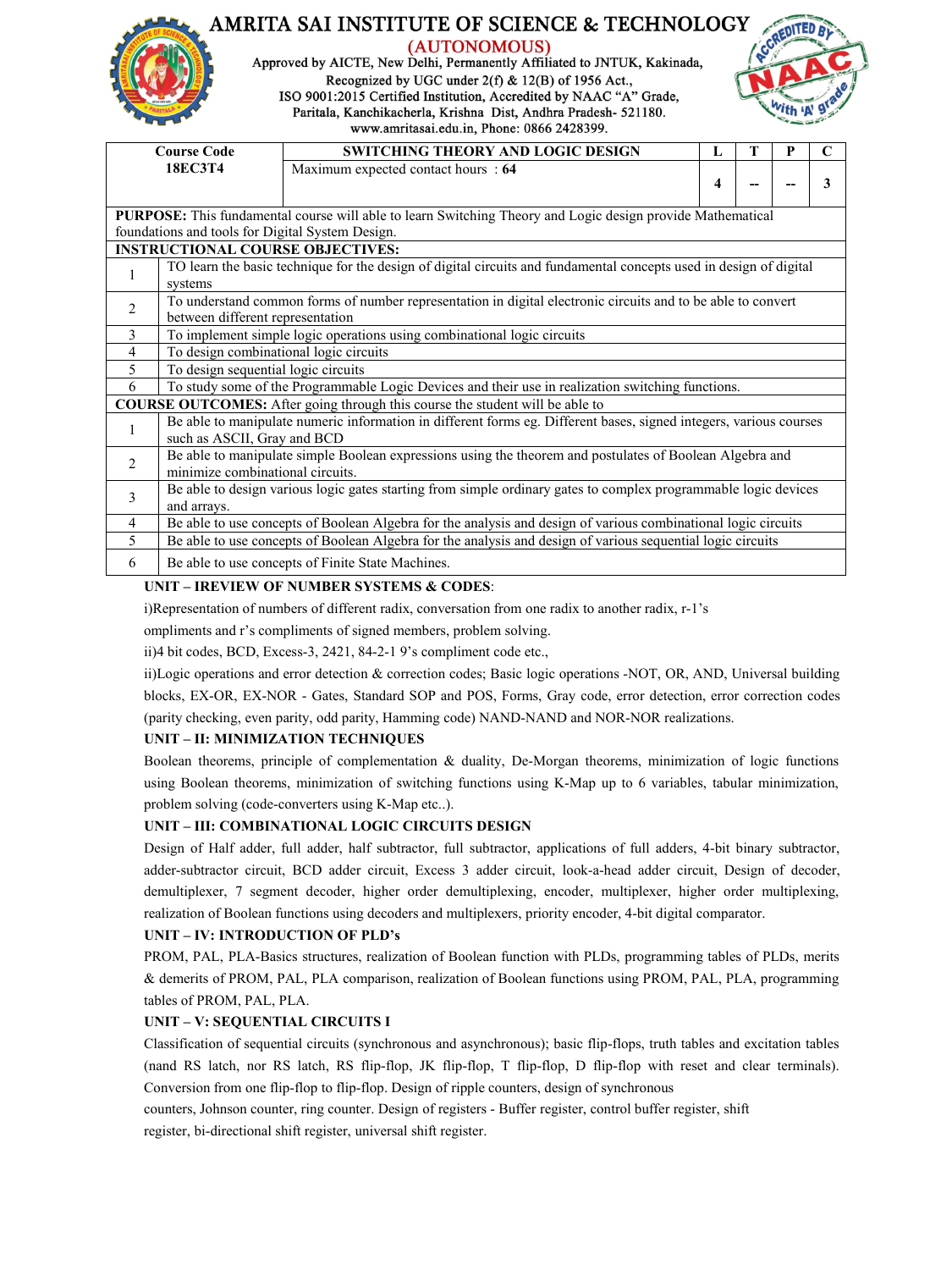

Approved by AICTE, New Delhi, Permanently Affiliated to JNTUK, Kakinada, Recognized by UGC under  $2(f)$  & 12(B) of 1956 Act., ISO 9001:2015 Certified Institution, Accredited by NAAC "A" Grade, Paritala, Kanchikacherla, Krishna Dist, Andhra Pradesh- 521180. www.amritasai.edu.in, Phone: 0866 2428399.



# **UNIT – VI: SEQUENTIAL CIRCUITS II**

Finite state machine; Analysis of clocked sequential circuits, state diagrams, state tables, reduction of state tables and state assignment, design procedures. Realization of circuits using various flip-flops. Meelay to Moore conversion and vice-versa.

#### **TEXT BOOKS**:

Switching Theory and Logic Design by Hill and Peterson Mc-Graw Hill TMH edition.

Switching Theory and Logic Design by A. Anand Kumar

Digital Design by Mano PHI.

#### **REFERENCE BOOKS**:

Modern Digital Electronics by RP Jain, TMH

Fundamentals of Logic Design by Charles H. Roth Jr, Jaico Publishers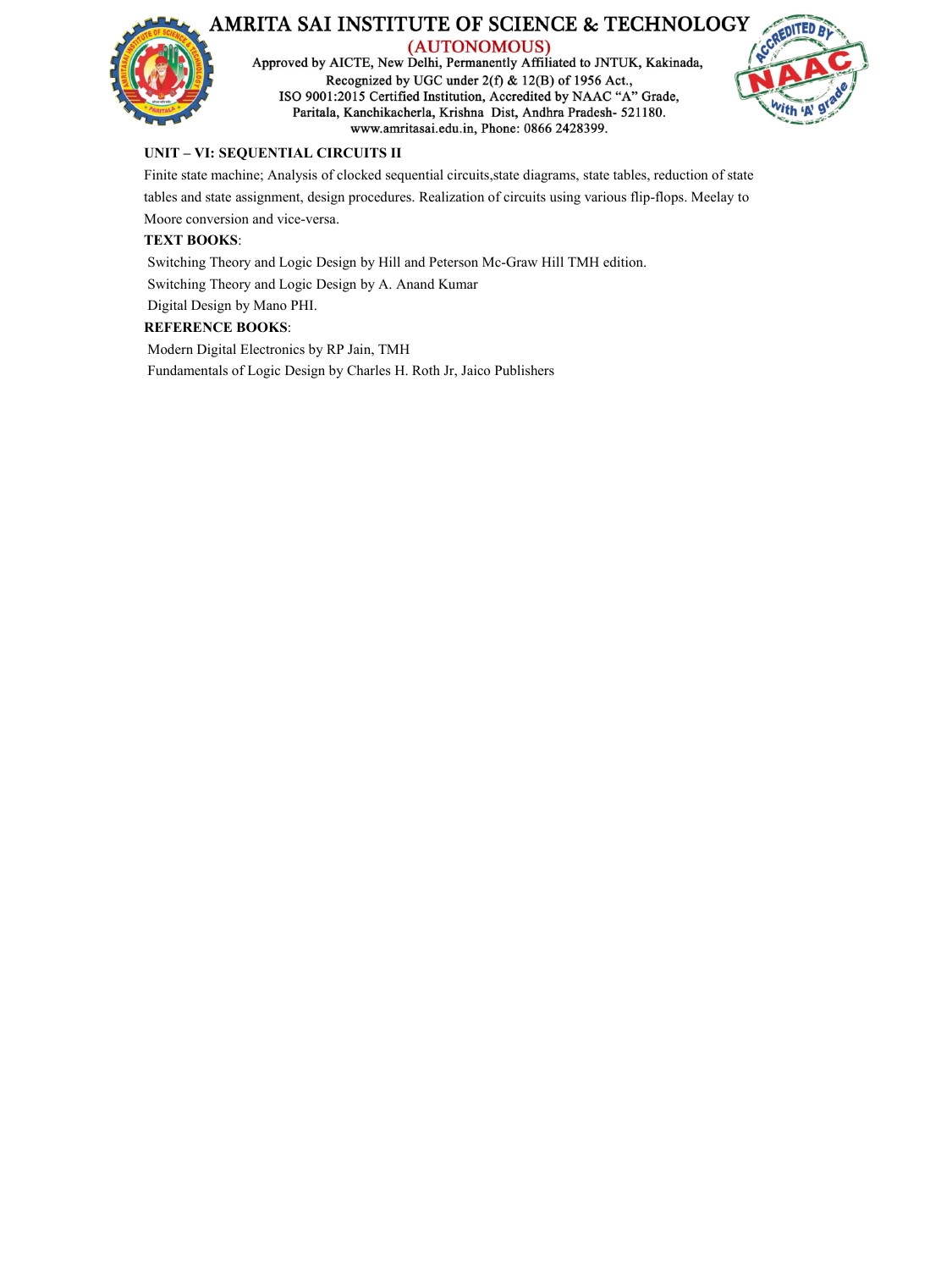

Approved by AICTE, New Delhi, Permanently Affiliated to JNTUK, Kakinada, Recognized by UGC under  $2(f)$  & 12(B) of 1956 Act., ISO 9001:2015 Certified Institution, Accredited by NAAC "A" Grade, Paritala, Kanchikacherla, Krishna Dist, Andhra Pradesh- 521180. www.amritasai.edu.in, Phone: 0866 2428399.



|                                                                         | <b>Course Code</b>                                           | MANAGERIAL ECONOMICS AND FINANCIAL ANALYSIS                  |   |  | P | $\mathbf C$ |  |
|-------------------------------------------------------------------------|--------------------------------------------------------------|--------------------------------------------------------------|---|--|---|-------------|--|
|                                                                         | <b>18MB3T5A</b>                                              |                                                              | 3 |  | ۰ |             |  |
|                                                                         |                                                              | Maximum expected contact hours : 64                          |   |  |   | 1           |  |
| PURPOSE: Student can learn the Management skills and Financial analysis |                                                              |                                                              |   |  |   |             |  |
| <b>INSTRUCTIONAL COURSE OBJECTIVES</b>                                  |                                                              |                                                              |   |  |   |             |  |
|                                                                         |                                                              | To understand the concept of Managerial Economics            |   |  |   |             |  |
| 2.                                                                      |                                                              | Methods of Pricing in the different market structures        |   |  |   |             |  |
| 3.                                                                      |                                                              | Business organization and the concept of Business Cycles     |   |  |   |             |  |
| 4.                                                                      |                                                              | Preparation of Financial Statement                           |   |  |   |             |  |
| 5.                                                                      |                                                              | The techniques used to evaluate Capital Budgeting proposals. |   |  |   |             |  |
|                                                                         | <b>COURSE OUTCOMES</b>                                       |                                                              |   |  |   |             |  |
| 1.                                                                      |                                                              | Know about the importance of Managerial economics.           |   |  |   |             |  |
| 2.                                                                      | Understand the market condition and it's Pricing strategies. |                                                              |   |  |   |             |  |
| 3.                                                                      | Understand the Business conditions.                          |                                                              |   |  |   |             |  |
| 4.                                                                      | Know about financial statements                              |                                                              |   |  |   |             |  |
| 5.                                                                      |                                                              | Know the importance of capital budgeting in business.        |   |  |   |             |  |

# **UNIT-I :Introduction to Managerial Economics and demand Analysis**:

Definition of Managerial Economics –Scope of Managerial Economics and its relationship with other subjects – Concept of Demand, Types of Demand, Determinants of Demand- Demand schedule, Demand curve, Law of Demand and its limitations- Elasticity of Demand, Types of Elasticity of Demand and Measurement- Demand forecasting and Methods of forecasting..

#### **UNIT – II :Production and Cost Analyses**:

Concept of Production function- Cobb-Douglas Production function- Leontief production function - Law of Variable proportions-Isoquants and Isocosts and choice of least cost factor combination-Concepts of Returns to scale and Economies of scale-Different cost concepts: opportunity costs, explicit and implicit costs- Fixed costs, Variable Costs and Total costs –Cost –Volume-Profit analysis-Determination of Breakeven point(simple problems)- Managerial significance and limitations of Breakeven point.

# **UNIT – III :Introduction toMarkets, Theories ofthe Firm & Pricing Policies**:

Market Structures: Perfect Competition, Monopoly, Monopolistic competition and Oligopoly – Features – Price and Output Determination – Managerial Theories of firm: Marris and Williamson's models – other Methods of Pricing: Average cost pricing, Limit Pricing, Market Skimming Pricing, Internet Pricing: Flat Rate Pricing, Usage sensitive pricing and Priority Pricing.

#### **UNIT – IV :TypesofBusiness Organization and Business Cycles**:

Features and Evaluation of Sole Trader, Partnership, Joint Stock Company – State/Public Enterprises and their forms – Business Cycles : Meaning and Features – Phases of Business Cycle.

#### **UNIT** – **V** : Introduction to Accounting & Financing Analysis:

Introduction to Double Entry Systems – Preparation of Financial Statements-Analysis and Interpretation of Financial Statements-Ratio Analysis

**UNIT – VI :**Capital and Capital Budgeting: Capital Budgeting: Meaning of Capital-Capitalization-Meaning of Capital Budgeting-Time value of money- Methods of appraising Project profitability: Traditional Methods(pay back period,accounting rate of return) and modern methods(Discounted cash flow method, Net Present Value method, Internal Rate of Return Method and Profitability Index)

#### **TEXT BOOKS:**

- 1. Dr. N. AppaRao, Dr. P. Vijay Kumar: 'Managerial Economics and Financial Analysis', Cengage Publications, New Delhi – 2011
- 2. Dr. A. R. Aryasri Managerial Economics and Financial Analysis, TMH 2011
- 3. Prof. J.V.Prabhakararao, Prof. P. Venkatarao. 'Managerial Economics and Financial
- Analysis', Ravindra Publication. **REFERENCES:**

- 1. V. Maheswari: Managerial Economics, Sultan Chand.2014
- 2. Suma Damodaran: Managerial Economics, Oxford 2011.
- 3. VanithaAgarwal: Managerial Economics, Pearson Publications 2011.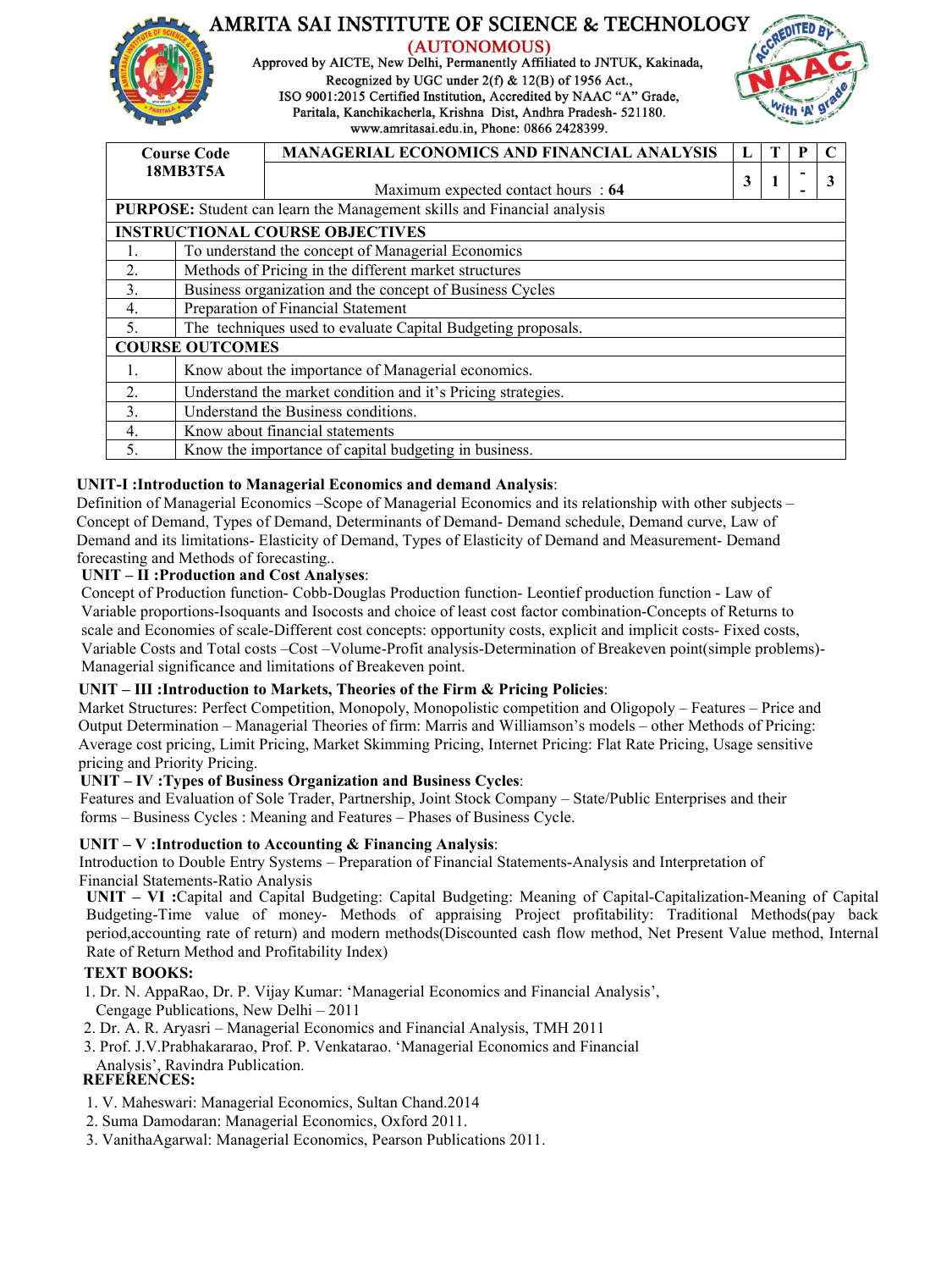# AMRITA SAI INSTITUTE OF SCIENCE & TECHNOLOGY



(AUTONOMOUS)<br>Approved by AICTE, New Delhi, Permanently Affiliated to JNTUK, Kakinada, Recognized by UGC under 2(f) & 12(B) of 1956 Act.,<br>ISO 9001:2015 Certified Institution, Accredited by NAAC "A" Grade, Paritala, Kanchikacherla, Krishna Dist, Andhra Pradesh- 521180. www.amritasai.edu.in, Phone: 0866 2428399.

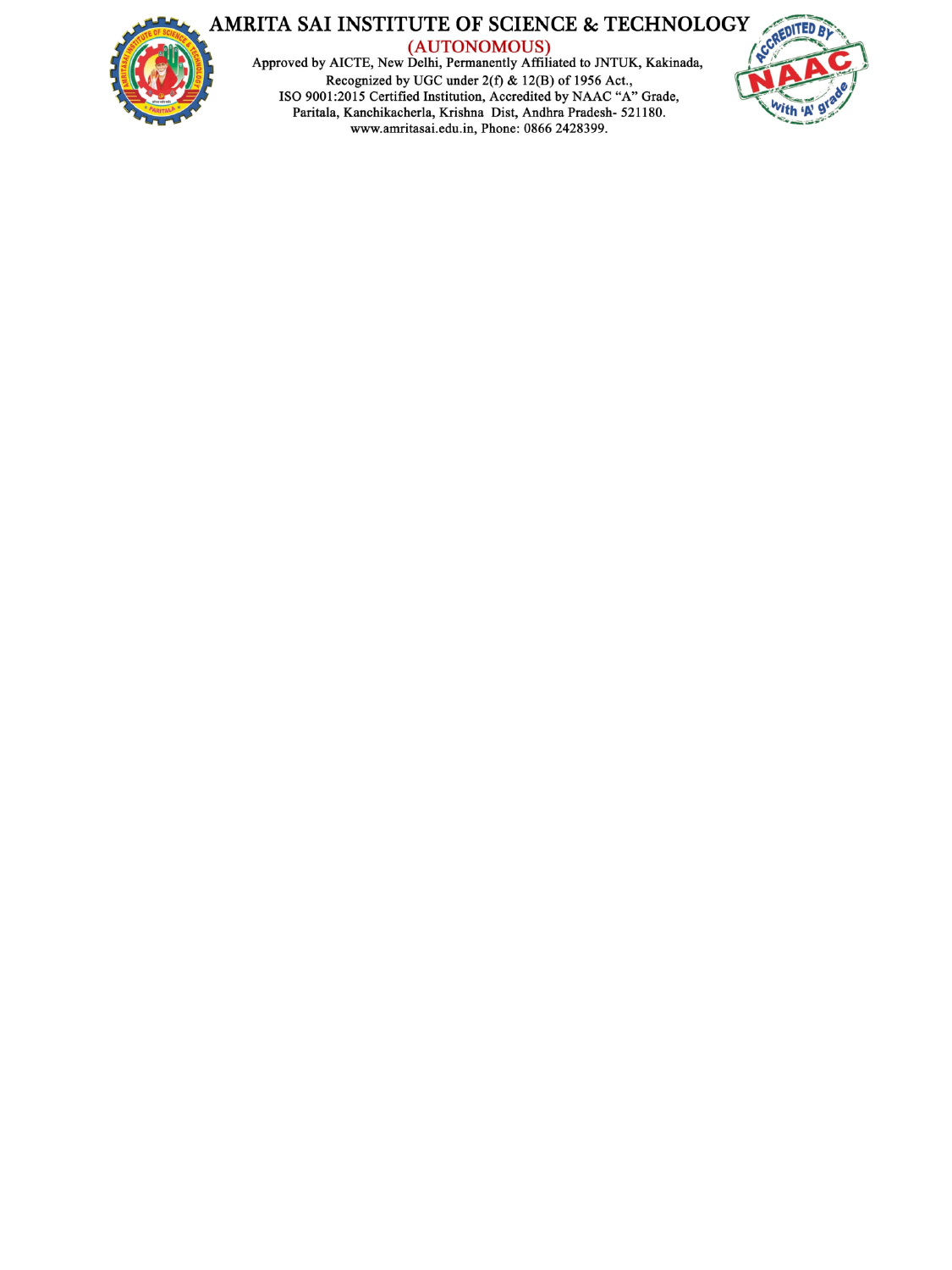#### **AMRITA SAI INSTITUTE OF SCIENCE & TECHNOLOGY** (AUTONOMOUS) Approved by AICTE, New Delhi, Permanently Affiliated to JNTUK, Kakinada, Recognized by UGC under  $2(f)$  & 12(B) of 1956 Act.,

#### ISO 9001:2015 Certified Institution, Accredited by NAAC "A" Grade, Paritala, Kanchikacherla, Krishna Dist, Andhra Pradesh- 521180.

| <b>THEFT</b>                          |                                                                                                        | <b>PACK AND RESIDENCE</b><br>www.amritasai.edu.in, Phone: 0866 2428399.   |   |  |   |    |  |  |
|---------------------------------------|--------------------------------------------------------------------------------------------------------|---------------------------------------------------------------------------|---|--|---|----|--|--|
| <b>Course Code</b><br><b>18CS3T5C</b> |                                                                                                        | <b>CLOUD COMPUTING-1</b>                                                  | L |  | Р | τ. |  |  |
|                                       |                                                                                                        | Maximum expected contact hours : 64                                       |   |  |   |    |  |  |
|                                       |                                                                                                        | Prerequisites: Knowledge in computer                                      | 4 |  |   | 3  |  |  |
| <b>PURPOSE:</b>                       |                                                                                                        |                                                                           |   |  |   |    |  |  |
|                                       |                                                                                                        | To get familiar with basics of the Internet Programming                   |   |  |   |    |  |  |
|                                       |                                                                                                        | To acquire knowledge and skills for creation of web site                  |   |  |   |    |  |  |
|                                       |                                                                                                        | To gain ability to develop responsive web applications                    |   |  |   |    |  |  |
|                                       | To train the fundamental concepts of database management system, database modeling and design,         |                                                                           |   |  |   |    |  |  |
|                                       | Relational Data Modeling                                                                               |                                                                           |   |  |   |    |  |  |
|                                       | <b>COURSE OUTCOMES</b>                                                                                 |                                                                           |   |  |   |    |  |  |
|                                       |                                                                                                        | Implement interactive web page(s) using HTML, CSS                         |   |  |   |    |  |  |
|                                       |                                                                                                        | Design a responsive web site using HTML5 and CSS3.                        |   |  |   |    |  |  |
|                                       | Perform project planning, analysis, design, implementation and testing in group / as an individual for |                                                                           |   |  |   |    |  |  |
|                                       | any real time information system with all realistic constraints.                                       |                                                                           |   |  |   |    |  |  |
|                                       |                                                                                                        | Solve issues of information systems using the learnt database principles. |   |  |   |    |  |  |
|                                       |                                                                                                        |                                                                           |   |  |   |    |  |  |

# **Unit 1** : **Introduction to Web**

Introduction to Computers and the Internet, Introduction, The Internet in Industry and Research, HTML5, CSS3, Evolution of the Internet and World Wide Web, Web Basics, Multitier Application Architecture, Client-Side Scripting versus Server-Side Scripting

### **Unit 2 : HTML**

**HTML** Introduction- HTML Elements, HTML Attributes, HTML Headings, HTML Paragraphs, HTML Formatting, HTML Fonts, HTML Styles, HTML Links, HTML Images, HTML Tables, HTML Lists, HTML Forms, Internal Linking, meta Elements, New HTML5 Form input Types, input and datalist Elements and autocomplete Attribute, Page-Structure Elements, HTML5 Audio, HTML5 Video

### **Unit 3: CSS**

CSS Introduction, CSS Syntax, Inline Styles, Embedded Style Sheets, Conflicting Styles, Linking External Style Sheets,

Positioning Elements: Absolute Positioning, z-index, Positioning Elements: Relative Positioning, span, 1.1. COS C 1.1. COS C 1.1. COS C 1.1. COS C 1.1. COS C 1.1. COS C 1.1. COS C 1.1. COS C 1.1. CSS Selectors, CSS Color, CSS background, CSS Fonts, CSS Text, CSS Links, CSS Lists, CSS Tables,

CSS Box Model, CSS Margin, CSS Padding, CSS Border, Text Shadows, Rounded Corners, Box Shadows, CSS Outline, CSS Cursors, CSS Overflow, CSS Display, CSS Visibility, CSS Position, CSS Layers, CSS Float, CSS Alignment, CSS Pseudo-classes, CSS Pseudo-elements CSS Opacity

# **Unit 4 : DATABASE SYSTEMS DATA MODELING AND RELATIONAL MODEL**

#### **DATABASE SYSTEMS**

History and motivation for database systems; components of database systems; DBMS functions; database architecture and data independence.

**Data modeling**: conceptual models; object -oriented model;

#### **RELATIONAL MODEL**

Relational data model; relational algebra, relational calculus

#### **Unit 5 : SQL & NORMALIZATION**

Relational data model; Database query languages: Overview of database languages; SQL-DDL, DML, DCL,TCL Commands, The Form of Basic SQL Query, Examples on Basic SQL Queries Integrity Constraints, Set operations, Aggregate Operators, Joins, Nested Queries, Triggers Purpose of Normalization or schema refinement, concept of functional dependency, normal forms based on functional dependency(1NF, 2NF and 3 NF), concept of surrogate key, Boyce-codd normal form(BCNF)

#### **Unit-6: CLOUD COMPUTING**

Computing,High Performance Computing,Parallel Computing,Distributed Computing,Grid Computing,Cluster Computing,Mobile Computing,Massively Parallel Computing,Network Computing,Service Oriented Architecture,Definition of Cloud,History Of Cloud,Virtualization,Cloud Computing ,Deployment Models,Service Models

# **TEXT BOOKS**

- 1. A. Silberschatz, H. F. Korth & S. Sudershan, Database system concepts, McGraw Hill, 6th Edition 2010.
- 2. R. Elmasri & S. B. Navathe, Fundamentals of database systems, Addison Wesley, 6th Edition, 2011.
- 3. Internet & World Wide Web How to Program, 5/e- Paul J. Deitel, Harvey M. Deitel, Abbey Deitel-Prentice Hall India
- 4. Programming the World Wide Web (8th ed)- ROBERT W. SEBESTA, Pearson

#### **Reference Books:**

1. C. J. Date, An introduction to database systems, Addison Wesley, 8 Edition, 2003.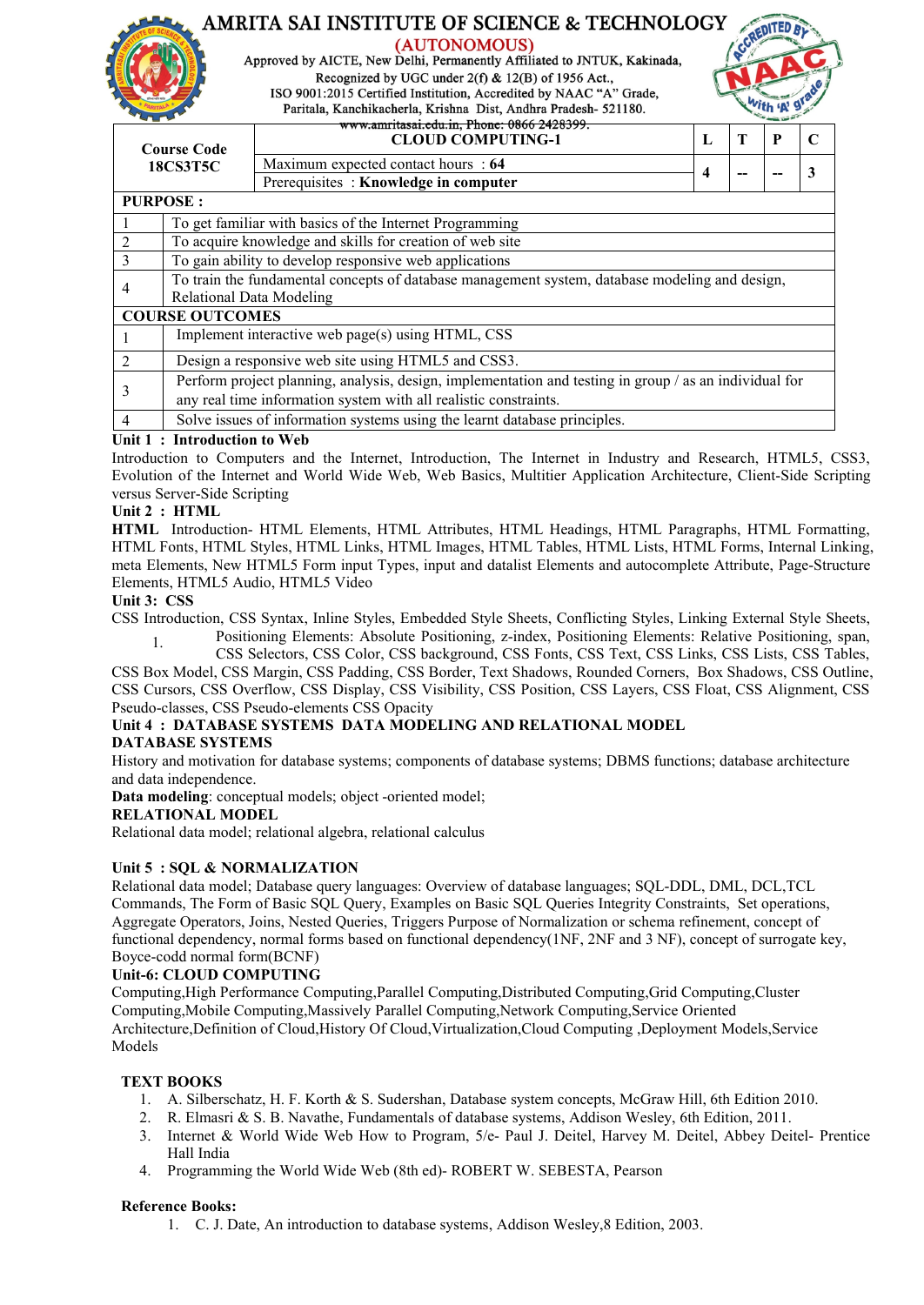Approved by AICTE, New Delhi, Permanently Affiliated to JNTUK, Kakinada, Recognized by UGC under  $2(f)$  & 12(B) of 1956 Act., ISO 9001:2015 Certified Institution, Accredited by NAAC "A" Grade, Paritala, Kanchikacherla, Krishna Dist, Andhra Pradesh- 521180. **2.** H. Garcia et al., Database system implementation, Prentice Hall, 2



|  | <b>Course Code</b> |                        | <b>CYBER SECURITY - I</b>                                           | L | Т  | P  | ⌒ |
|--|--------------------|------------------------|---------------------------------------------------------------------|---|----|----|---|
|  | <b>18CS3T5E</b>    |                        | Maximum expected contact hours : 64                                 |   |    |    | 3 |
|  |                    |                        | Prerequisites: Knowledge in computer                                | 4 | -- | -- |   |
|  | <b>PURPOSE:</b>    |                        |                                                                     |   |    |    |   |
|  |                    |                        | Introduction to Scripting Language                                  |   |    |    |   |
|  |                    |                        | Exposure to various problems solving approaches of computer science |   |    |    |   |
|  |                    | <b>COURSE OUTCOMES</b> |                                                                     |   |    |    |   |
|  |                    |                        | with Making Software easily right out of the box                    |   |    |    |   |
|  |                    |                        | Experience an interpreted Language                                  |   |    |    |   |
|  |                    |                        | To build software for real needs                                    |   |    |    |   |
|  |                    |                        | Prior Introduction to testing software                              |   |    |    |   |
|  |                    |                        |                                                                     |   |    |    |   |

# **Unit I : Introduction**

History of Python, Need of Python Programming, Applications Basics of Python Programming, Python in statistics context, Python in machine learning context, Python in Cyber security context,installation in windows/linux/mac, Using the REPL(Shell), Running Python Scripts, Variables, Assignment,Keywords, InputOutput, Indentation.Types - Integers, Strings, Booleans; Operators,Control Flow- if, if-elif-else, for, while, break, continue

# **Unit II : Data Structures and Functions**

Lists - Operations, Slicing, Methods; Tuples, Sets, Dictionaries, Sequences. Comprehensions

Defining Functions, Calling Functions, Passing Arguments, Keyword Arguments, Default

Arguments, Variable-length arguments, Anonymous Functions, Fruitful Functions (Function Returning Values), Scope of the Variables in a Function - Global and Local Variables.

Modules: Creating modules, import statement, from. Import statement, Python packages, Introduction to PIP, Installing Packages via PIP, Using Python Packages - decorators, collections, generators File I/O: File opening, reading, writing, appending, merging, processing

# **Unit III : OOP in Python&Brief Tour of the Standard Library**

Classes, 'self variable', Methods, Constructor Method, Inheritance, Overriding Methods, Data hiding, Error and Exceptions: Difference between an error and Exception, Handling Exception, try except block, Raising Exceptions, User Defined Exceptions Advanced Python

Objects : numbers, strings, lists, tuples, dictionaries

Pandas: introduction, installation, Jupyter notebook, loading CSN, JSON, text, excel files, set header row, set column names, updating, deleting columns,rows, Numpy: introduction, installation, numpy arrays, image and video processing with Open CV : displaying, sizing, resizing images, face detection, video capture, Interactive data visualization : Bokeh, Bokeh with pandas, web scrapping

# **Unit IV : COMPUTER NETWORKS**

Computer networks Introduction, Types of computer networks, OSI reference model and its layered tasks, TCP/IP reference model and its layered tasks, **Physical layer -** introduction, Data transfer in physical layer, Devices in physical layer, Analog and Digital data, Analog and digital signals, **Data Link layer** - Framing - bit stuffing, character stuffing, Flow and error control mechanisms – introduction, Stop and Wait protocol, Go Back N, Selective Repeat protocol, Error Detection/ Error Correction codes – introductiom, Hamming code, CRC, Check Sum, Multiple access methods, Switching, **Network layer** – introduction, Host to Host or End to End delivery, Class-full address, Class-less address, IPV4 addressing mechanism, IPV6 addressing mechanism, Public and private IP addresses, **Routers,Routing algorithms** – introduction,Shortest Path routing algorithm, Distance vector routing algorithm,

# **Unit II : Data Structures and Functions**

Lists - Operations, Slicing, Methods; Tuples, Sets, Dictionaries, Sequences. Comprehensions

Defining Functions, Calling Functions, Passing Arguments, Keyword Arguments, Default

Arguments, Variable-length arguments, Anonymous Functions, Fruitful Functions (Function Returning Values), Scope of the Variables in a Function - Global and Local Variables.

Modules: Creating modules, import statement, from. Import statement, Python packages, Introduction to PIP, Installing Packages via PIP, Using Python Packages - decorators, collections, generators File I/O: File opening, reading, writing, appending, merging, processing

# **Unit III : OOP in Python&Brief Tour of the Standard Library**

Classes, 'self variable', Methods, Constructor Method, Inheritance, Overriding Methods, Data hiding, Error and Exceptions: Difference between an error and Exception, Handling Exception, try except block, Raising Exceptions, User Defined Exceptions. Advanced Python Objects : numbers, strings, lists, tuples, dictionaries Pandas: introduction, installation, Jupyter notebook, loading CSN, JSON, text, excel files, set header row, set column names, updating,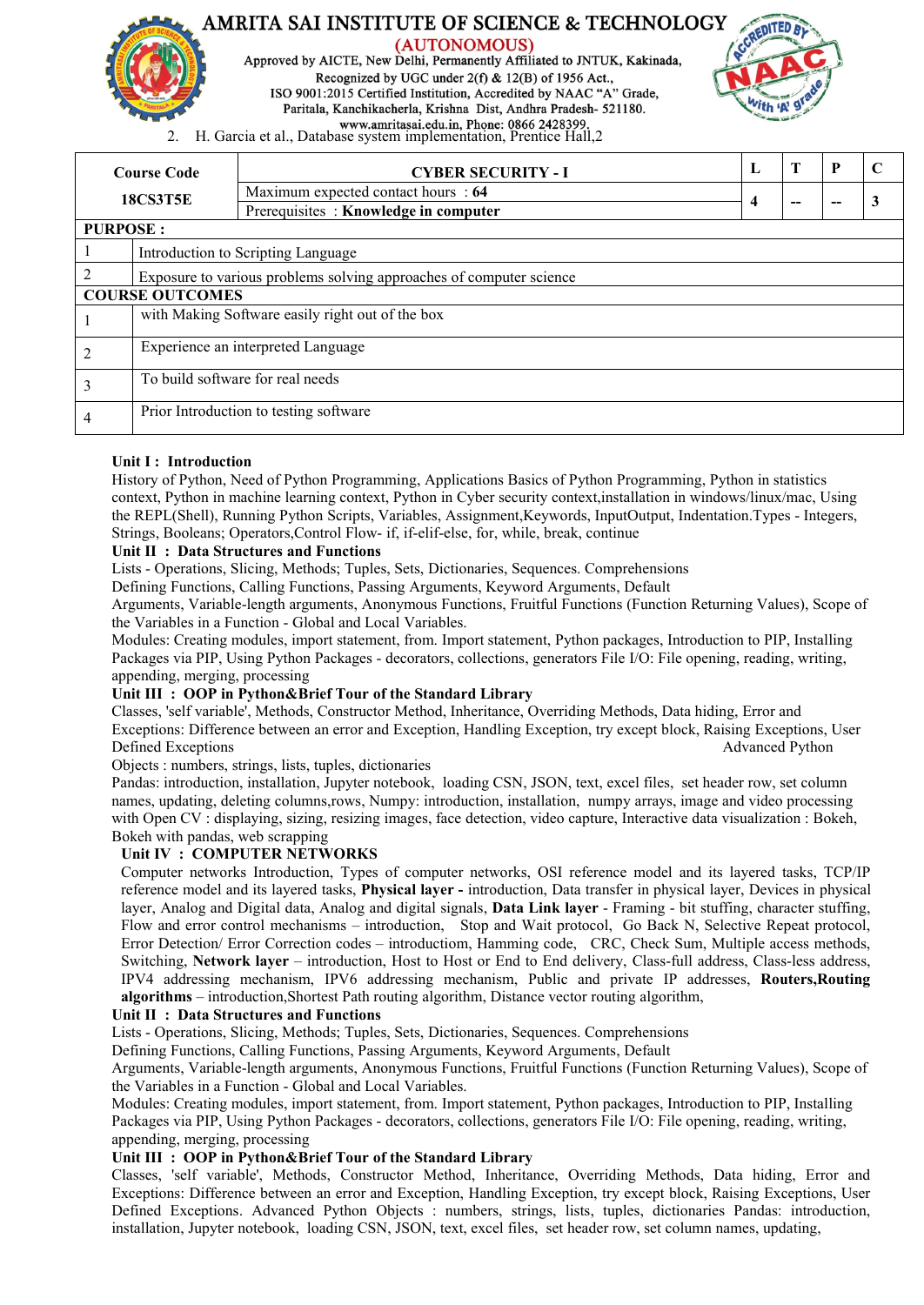

Approved by AICTE, New Delhi, Permanently Affiliated to JNTUK, Kakinada, Recognized by UGC under  $2(f)$  & 12(B) of 1956 Act., ISO 9001:2015 Certified Institution, Accredited by NAAC "A" Grade, Paritala, Kanchikacherla, Krishna Dist, Andhra Pradesh- 521180.



www.amritasai.edu.in, Phone: 0866 2428399.<br>deleting columns,rows, Numpy: introduction, installation, numpy arrays, image and video processing with Open CV : displaying, sizing, resizing images, face detection, video capture, Interactive data visualization : Bokeh, Bokeh with pandas, web scrapping.

# **IV : COMPUTER NETWORKS**

Computer networks Introduction, Types of computer networks, OSI reference model and its layered tasks, TCP/IP reference model and its layered tasks, **Physical layer -** introduction, Data transfer in physical layer, Devices in physical layer, Analog and Digital data, Analog and digital signals, **Data Link layer** - Framing - bit stuffing, character stuffing, Flow and error control mechanisms – introduction, Stop and Wait protocol, Go Back N, Selective Repeat protocol, Error Detection/ Error Correction codes – introductiom, Hamming code, CRC, Check Sum, Multiple access methods, Switching, **Network layer** – introduction, Host to Host or End to End delivery, Class-full address, Class-less address, IPV4 addressing mechanism, IPV6 addressing mechanism, Public and private IP addresses, **Routers,Routing algorithms** – introduction,Shortest Path routing algorithm, Distance vector routing algorithm,

**Transport Layer**- introduction, Process to Process delivery, UDP(User Datagram Protocol), TCP(Transmission Control Protocol), SCTP( Stream Control Transmission Protocol), Congestion Control policies, **Application Layer**– introduction, Domain Name System(DNS), World Wide Web(WWW), Uniform Resource Locator(URL), Hyper Text Transfer Protocol(HTTP), File Transfer Protocol(FTP)

### **Unit V : ETHICAL HACKING**

**Introduction to ethical hacking**, Information security overview, Information security threats and attack vectors, Hacking concepts, Ethical hacking concepts, information security controls, penetration testing concepts, information security laws and standards, **Footprinting and Reconnaissance** – Footprinting concepts, footprinting through search engines, foot printing through web services, footprinting through social networking sites, website footprinting, email footprinting, competitive intelligence, whois footprinting, DNS footprinting, network footprinting, footprinting through social engineering, footprinting tools, footprinting countermeasures, footprinting penetratoion testing **Unit VI :**

**Scanning Networks –** network scanning concepts, scanning tools, scanning beyond IDS and firewall, banner grabing, draw network diagrams, scanning pen testing, **Enumeration –**Enumeration concepts, NetBIOS Enumeration,SNMP enumeration, LDAP numeration, NTP enumeration, SMTP and DNS enumeration, other enumeration techniques, enumeration counter

measures, enumeration pen testing, **Vulnerability analysis –** vulnerability assessment concepts, vulnerability assessment solutions, vulnerability scoring systems, vulnerability assessment tools, vulnerability assessment reports

# **TEXT BOOKS**

- 1. Python Programming:A Modern Approach, Vamsi Kurama, Pearson
- 2. LearningPython, MarkLutz, Orielly
- 3. introduction to Data Communications and Networking by B. Fourouzen, 4 edition
- 4. computer networks 4 edition. Tanenbaum

#### **ReferenceBooks:**

- 1. Think Python,Allen Downey, Green TeaPress
- 2. CorePython Programming, W.Chun, Pearson.
- 3. Introduction to Python, Kenneth A.Lambert, Cengage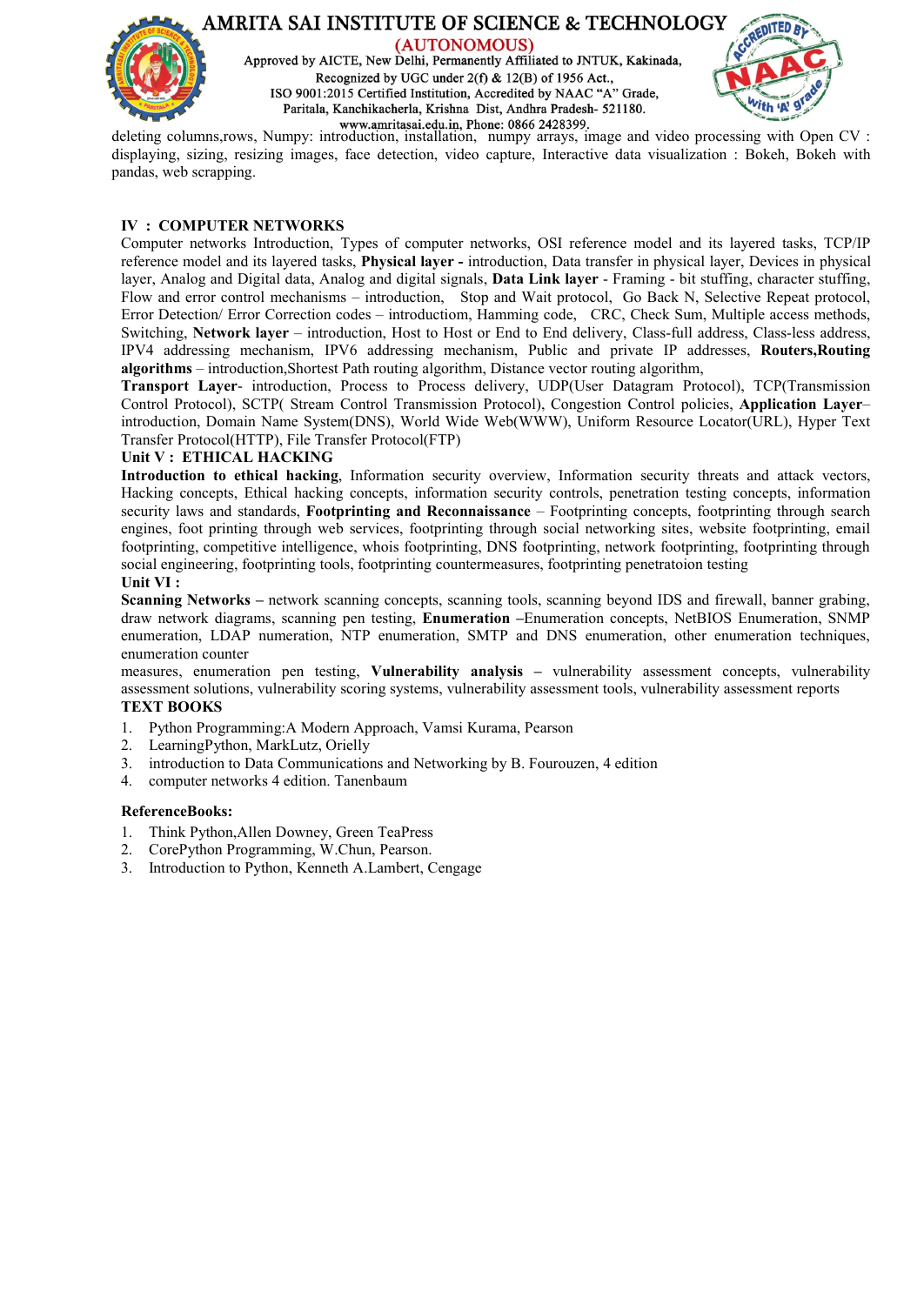

#### Approved by AICTE, New Delhi, Permanently Affiliated to JNTUK, Kakinada, Recognized by UGC under 2(f) & 12(B) of 1956 Act., ISO 9001:2015 Certified Institution, Accredited by NAAC "A" Grade, Paritala, Kanchikacherla, Krishna Dist, Andhra Pradesh- 521180. www.amritasai.edu.in, Phone: 0866 2428399.



| <b>Course Code</b> | <b>DATA ANALYTICS-1</b>                  | - | œ     |    |  |
|--------------------|------------------------------------------|---|-------|----|--|
| 18CS3T5B           | Maximum expected contact hours: 64       |   |       |    |  |
|                    | Prerequisites<br>: Knowledge in computer |   | $- -$ | -- |  |
| <b>DIIDDOSE</b>    |                                          |   |       |    |  |

| <b>PURPOSE:</b> |                                                                                                                                                                                                                                                        |
|-----------------|--------------------------------------------------------------------------------------------------------------------------------------------------------------------------------------------------------------------------------------------------------|
|                 | Data Science with R. Acquire practical skills for visualizing, transforming, and modeling data in R. Learn data<br>exploration, data visualization, predictive analytics, and descriptive analytics techniques. Create the highest quality<br>analysis |
|                 | <b>COURSE OUTCOMES</b>                                                                                                                                                                                                                                 |
|                 | List motivation for learning a programming language                                                                                                                                                                                                    |
|                 | Access online resources for R and import new function packages into the R workspace                                                                                                                                                                    |
|                 | Import, review, manipulate and summarize data-sets in R                                                                                                                                                                                                |
|                 | Explore data-sets to create testable hypotheses and identify appropriate statistical tests                                                                                                                                                             |

# **UNIT-1: Regression**

Introduction to Statistics**, Data Preprocessing**: Importing dataset, Handling missing data, Categorical data, Splitting the dataset into Training set and Test set, Feature Scaling, **Regression:** Simple Linear Regression, Multiple Linear Regression, Polynomial Regression, Support Vector Regression (SVR), Decision Tree Regression, Random Forest Regression, **Regression model evaluation:** R-Squared Intuition, Adjusted R-Squared Intuition, Interpreting Linear Regression Coefficients **Classification** Classification: Logistic Regression, K-Nearest Neighbors (K-NN), Support Vector Machines (SVM), Kernel SVM, Naïve Bayes, Decision Tree Classification, Random Forest Classification,

# **UNIT-2: Association rules and Deep learning**

**Evaluating Classification Models:** False Positives & False Negatives, Confusion Matrix, Accuracy Paradox, CAP Curve, CAP Curve Analysis. **Clustering:** K-Means Clustering, Hierarchical Clustering. **Associate Rule Learning:** Apriori, ECLAT, **Reinforcement Learning:** Upper Confidence Bound, Thompson Sampling,Natural Language Processing, **Deep Learning:** Artificial Neural Networks, Convolutional Neural Networks, **Dimensionality Reduction**: Principal Component Analysis (PCA), Kernel PCA, Linear Discriminant Analysis (LDA), **Model Selection & Boosting**: Model Selection, XG Boost.

# **UNIT-3:**

**Introduction:** What is R-Evaluation of R-R features-R Applications-R in statistical context-R in Machine learning context-R installation on windows/MAC/Linux-Development environment overview-R SDK and R studio-**R Basics:** Introduction-Arithmetic in R-Variables-Variable assignment-Finding variables-Basic data types. **Introduction to vectors**-Vector operations-Matrices and arrays as vectors-Declarations-Comparison operators-Vector indexing and selecting-Vector recycling and repetition-Vector functions-NA and NULL values-Subscripts and generating sequence- Generating random numbers and sampling-Help in R and R studio.

# **UNIT-4:**

**R Matrices:** Introduction-Creating a Matrix-Matrix arithmetic-Matrix operations-Matrix selection and Indexing-Factors and categorical matrices. **R Arrays:** Introduction-Array arithmetic-Array indexing. **R Data Frames:** Introduction-Data frame basics-Data frame indexing and selection-Data frame operations-Merging data frames-Applying functions on data frames. **R Lists:** List introduction-List operations-List indexing-Adding and deleting list elements-Functions on lists- Recursive lists.

# **UNIT-5:**

**Data input and output in R-** Introduction-CSV files with R-Excel files with R-SQL with R-Web scraping with R. **R Programming:** programming basics-Logical operators-If else and else if statements-while loop-FOR loop-Functions- Tables-Strings

# **UNIT-6**

**R Packages:** Installing and loading packages-Built-in package list and purpose explanation. **Advanced R Programming:** Introduction-Built-in R features-apply-Math functions-Regular expressions-Dates and time stamp. **Data Manipulation with R:** Introduction-DPLYR-Pipe operator-TIDYR. **Visualization with R:** ggplot2-Histograms-scatter plots-Bar plots- Box plots-2 variable ploting-coordinates and facing-Themes. **Interactive visualization with Plotly:** Introduction-plotly and ggplot2.

# **Reference Books:**

- 1. R for Every one by Jared P Lander
- 2. The Art of R programming by Norman Matloff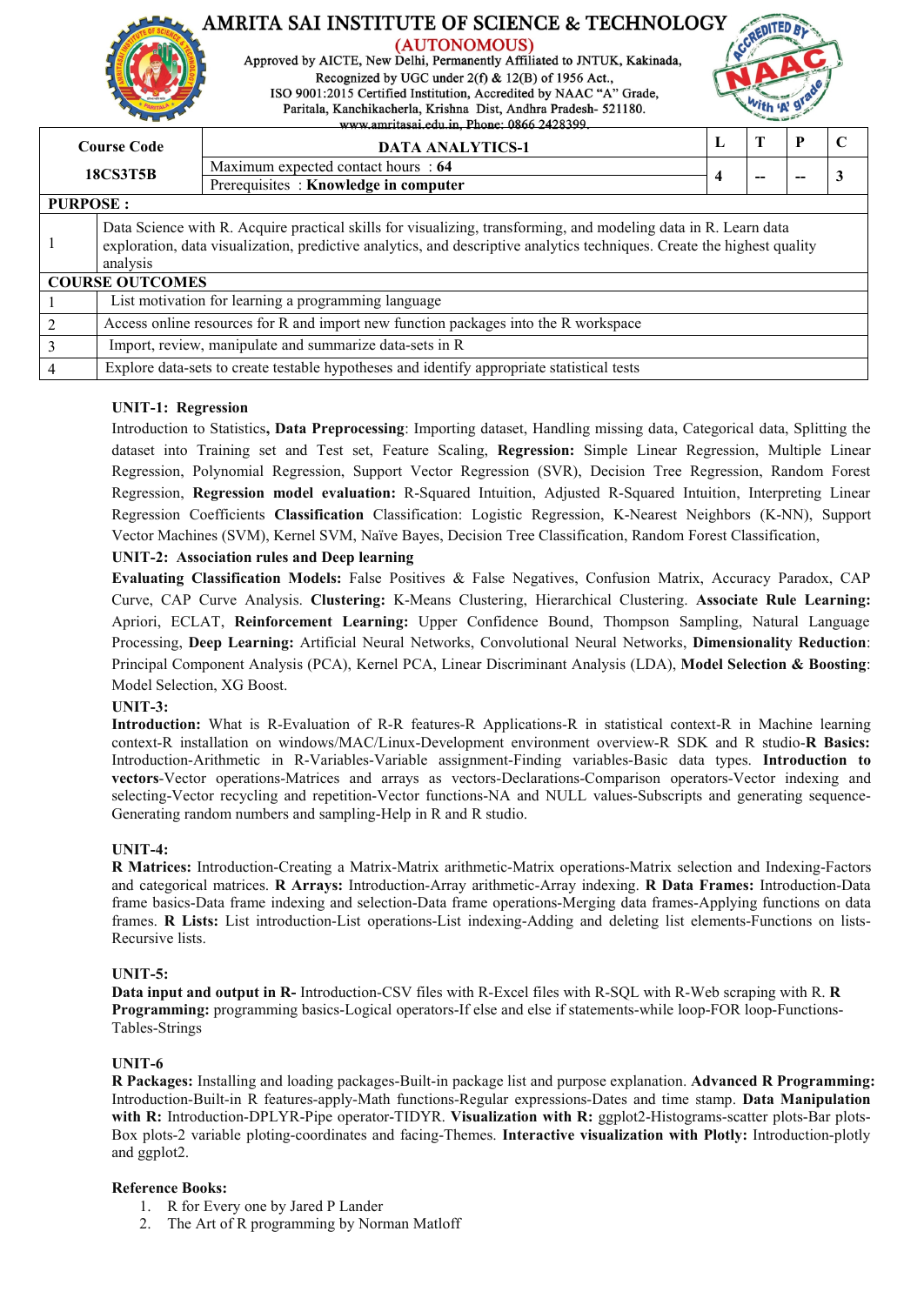Approved by AICTE, New Delhi, Permanently Affiliated to JNTUK, Kakinada, Recognized by UGC under  $2(f)$  & 12(B) of 1956 Act., ISO 9001:2015 Certified Institution, Accredited by NAAC "A" Grade, Paritala, Kanchikacherla, Krishna Dist, Andhra Pradesh- 521180.



- www.amritasai.edu.in, Phone: 0866 2428399.<br>3. R Cook Book by Paul Teetor
- 4. Hands on Programming with R by Garrett Gloremund
- 5. R programming for Data Science by Roger Peng
- 

| 6.             |                                                                                  | Data manipulation with R by Jaynal Abedin                                                                      |   |             |   |   |  |  |  |
|----------------|----------------------------------------------------------------------------------|----------------------------------------------------------------------------------------------------------------|---|-------------|---|---|--|--|--|
|                | <b>Course Code</b>                                                               | <b>NETWORK THEORY</b>                                                                                          | L |             | P | C |  |  |  |
| <b>18EC3T6</b> |                                                                                  | Maximum expected contact hours : 64                                                                            | 3 | $\mathbf I$ |   | 3 |  |  |  |
|                |                                                                                  | PURPOSE: This course introduces the elements of linear Network and their analysis. Classical methods of design |   |             |   |   |  |  |  |
|                | using frequency response.                                                        |                                                                                                                |   |             |   |   |  |  |  |
|                |                                                                                  | <b>INSTRUCTIONAL COURSE OBJECTIVES</b>                                                                         |   |             |   |   |  |  |  |
|                |                                                                                  | To prepare the students to have a basic knowledge in the analysis of Electric Networks                         |   |             |   |   |  |  |  |
| 2              |                                                                                  | To solve the given circuit with various theorems and methods.                                                  |   |             |   |   |  |  |  |
| 3              |                                                                                  | To analyse the various three phase circuits star and delta connections.                                        |   |             |   |   |  |  |  |
| 4              | To distinguish between tie set and cut set methods for solving various circuits. |                                                                                                                |   |             |   |   |  |  |  |
| 5              | To design various types of filters.                                              |                                                                                                                |   |             |   |   |  |  |  |
| 6              |                                                                                  | To relate various two port parameters and transform them.                                                      |   |             |   |   |  |  |  |
|                | <b>COURSE OUTCOMES</b>                                                           |                                                                                                                |   |             |   |   |  |  |  |
|                |                                                                                  | Will able to articulate in working of various components of a circuit.                                         |   |             |   |   |  |  |  |
| 2              |                                                                                  | Will be familiar with ac and dc circuits solving.                                                              |   |             |   |   |  |  |  |
| 3              |                                                                                  | Will be ready with the most important concepts like mesh and nodal analysis.                                   |   |             |   |   |  |  |  |
| 4              |                                                                                  | Ability to Solve Circuits using Tree, Node, Branch , Cut set , Tie Set Methods.                                |   |             |   |   |  |  |  |
| 5.             |                                                                                  | Ability to measure Three phase voltages and current, active, reactive powers                                   |   |             |   |   |  |  |  |
| 6              |                                                                                  | Ability to convert Three phase Star to Three phase Delta circuits and Vice-Versa.                              |   |             |   |   |  |  |  |

**UNIT – I:Introduction to Electrical Circuits** : Network elements classification, Electric charge and current, Electric energyand potential, Resistance parameter – series and parallel combination, Inductance parameter – series and parallelcombination, Capacitance parameter – series and parallel combination. Energy sources: Ideal, Nonideal,Independent and dependent sources, Source transformation, Kirchoff's laws, Mesh analysis and Nodal analysisproblem solving with resistances only including dependent sources also. Star-Deltaconversion, problem solving

**Network Topology:** Definitions of branch, node, tree, planar, non-planar graph, incidence matrix, basic tie setschedule, basic cut set schedule.

**UNIT – II:Steady State Analysis of A.C Circuits :** Definitions of terms associated with periodic functions: Time period, Angular velocity and frequency, RMS value, Average value, Form factor and peak factor- problem solving, Phaseangle, Phasor representation, Addition and subtraction of phasors, mathematical representation of sinusoidalquantities, explanation with relevant theory, problem solving. Principal of Duality with examples.Response to sinusoidal excitation - pure resistance, pure inductance, pure capacitance, impedance concept, phase angle, series R-L, R-C, R-L-C circuits problem solving. Complex impedance and phasor notation for R-R-L-C problem solving using mesh and nodal analysis, problem solving.

**UNIT – III: Coupled Circuits :**Coupled Circuits: Self inductance, Mutual inductance, Coefficient of coupling, analysis ofcoupled circuits, Natural current, Dot rule of coupled circuits, Conductively coupled equivalent circuits problemsolving.

**Resonance:** Introduction, Definition of Q, Series resonance, Bandwidth of series resonance, Parallel resonance,Condition for maximum impedance, current in anti resonance, Bandwidth of parallel resonance, general caseresistancepresent in both branches, anti resonance at all frequencies.

**UNIT – IV: Network Theorems:** Thevinin's, Norton's, Milliman's, Reciprocity, Compensation, Substitution, Superposition,Max Power Transfer, Tellegens- problem solving using dependent sources also.

**UNIT – V :Two-port networks** : Relationship of two port networks, Z-parameters, Y-parameters, Transmission line parameters, h-parameters, Inverse h-parameters, Inverse Transmission line parameters, Relationship betweenparameter sets, Parallel connection of two port networks, Cascading of two port networks, series connection of twoport networks, problem solving including dependent sources also.

**UNIT – VI :Transients :** First order differential equations, Definition of time constants, R-L circuit, R-C circuit with DCexcitation, Evaluating initial conditions procedure, second order differential equations, homogeneous,

nonhomogenous, problem solving using R-L-C elements with DC excitation and AC excitation, Response as related tos-plane rotation of roots. Solutions using Laplace transform method.

#### **Text Books**

Network Analysis ,Van Valkenburg, Prentice Hall of India, 3rd Edition, 2000.

Network Analysis by K.Satya Prasad and S Sivanagaraju, Cengage Learning

Electric Circuit Analysis by Hayt and Kimmarle, TMH

#### **Reference Books**

- 1. Network lines and Fields by John. D. Ryder 2nd edition, Asia publishing house.
- 2. Basic Circuit Analysis by DR Cunninghan, Jaico Publishers.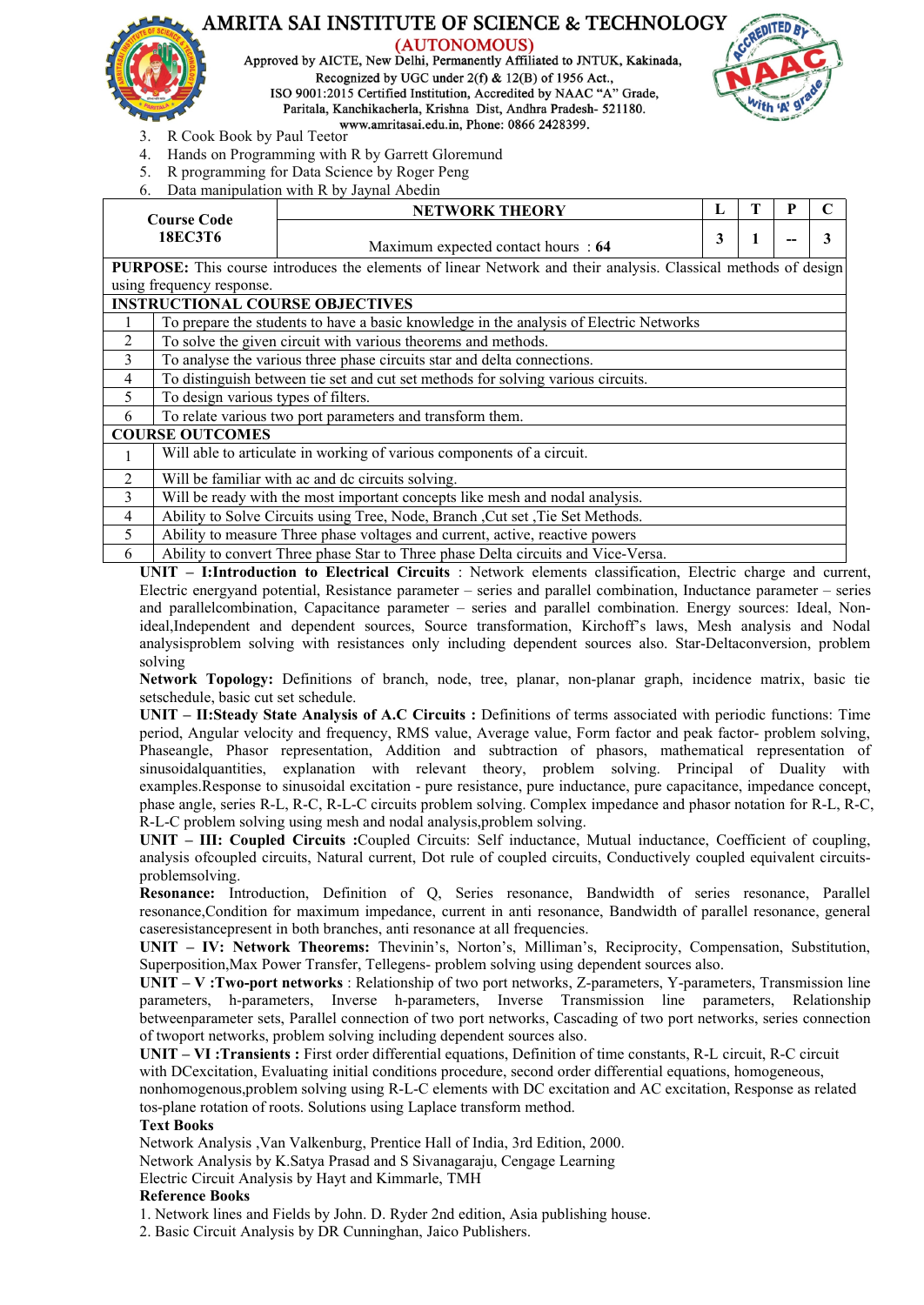

3. Network Analysis and Filter Design by Chadha, Umesh Publications.

|                                                                                                               | <b>Course Code</b>     | <b>ELECTRONIC DEVICES AND CIRCUITS LAB</b>                                                                                                             |  |  |  |  |  |  |
|---------------------------------------------------------------------------------------------------------------|------------------------|--------------------------------------------------------------------------------------------------------------------------------------------------------|--|--|--|--|--|--|
| <b>18EC3L1</b>                                                                                                |                        | Maximum expected contact hours : 16 Weeks<br>3<br>--                                                                                                   |  |  |  |  |  |  |
| <b>PURPOSE</b> The students can study the characteristics of electronic components and measuring instruments. |                        |                                                                                                                                                        |  |  |  |  |  |  |
|                                                                                                               |                        | They can analyze the characteristics PN, Zener diode, design rectifiers with and without filters, analyze                                              |  |  |  |  |  |  |
| transistor characteristics, study frequency response of amplifiers, measure frequency, phase of signals.      |                        |                                                                                                                                                        |  |  |  |  |  |  |
|                                                                                                               |                        | <b>INSTRUCTIONAL COURSE OBJECTIVES</b>                                                                                                                 |  |  |  |  |  |  |
|                                                                                                               |                        | To identify various components and testing of active devices.                                                                                          |  |  |  |  |  |  |
| $\overline{2}$                                                                                                |                        | To study and operation of multimeters, function generators , regulated power supplies and CRO To<br>know the characteristics of various active devices |  |  |  |  |  |  |
| 3                                                                                                             |                        | To study frequency response amplifier                                                                                                                  |  |  |  |  |  |  |
|                                                                                                               | <b>COURSE OUTCOMES</b> |                                                                                                                                                        |  |  |  |  |  |  |
|                                                                                                               |                        | After Completion of the course the student is able to Apply various devices to real time problems                                                      |  |  |  |  |  |  |
| 2                                                                                                             |                        | Compute frequency response of various amplifiers                                                                                                       |  |  |  |  |  |  |

# **Part A: (Only for viva-voce Examination)**

ELECTRONIC WORKSHOP PRACTICE (in 3lab sessions):

- 1. Identification, Specification, testing of R,L,C components (color codes), Potentiometers (SPDT, DPDT, and DIP), Coils, Gang Condensers, Relays, Bread Board, PCB's
- 2. Identification, Specification, testing of Active devices: Diodes, BJT, Low power JFET's, MOSFET's, Power Transistors, LED's, LCD's, SCR, UJT
- 3. Study and operation of: i. Multimeters (Analog and Digital) ii. Function Generator iii. Regulated Power Supplies iv. **CRO**

# **Part B: (For Laboratory Examination – Minimum of 12 experiments)**

- 1. Forward and Reverse Bias V-I characteristics of PN junction Diode.
- 2. Zener diode V-I characteristics and Zener diode as voltage regulator.
- 3. Half Wave rectifier, with and without filters
- 4. Full wave rectifier with and without filters.
- 5. Input and output Characteristics ofa BJT in CE configuration and calculation of h-parameters.
- 6. Input and output Characteristics ofa BJT in CB configuration and calculation of h-parameters.
- 7. FET characteristics in CS configuration.<br>8. Design of self-bias circuit
- 
- 8. Design of self-bias circuit<br>9. Frequency response of CE 9. Frequency response of CE Amplifier.
- 10. Frequency response of CC Amplifier.
- 11. Frequency response of CS FET Amplifier.
- 12. SCR characteristics.
- 13. UJT characteristics.
- 14. Wien bridge oscillator
- 15. RC Phase shift Oscillators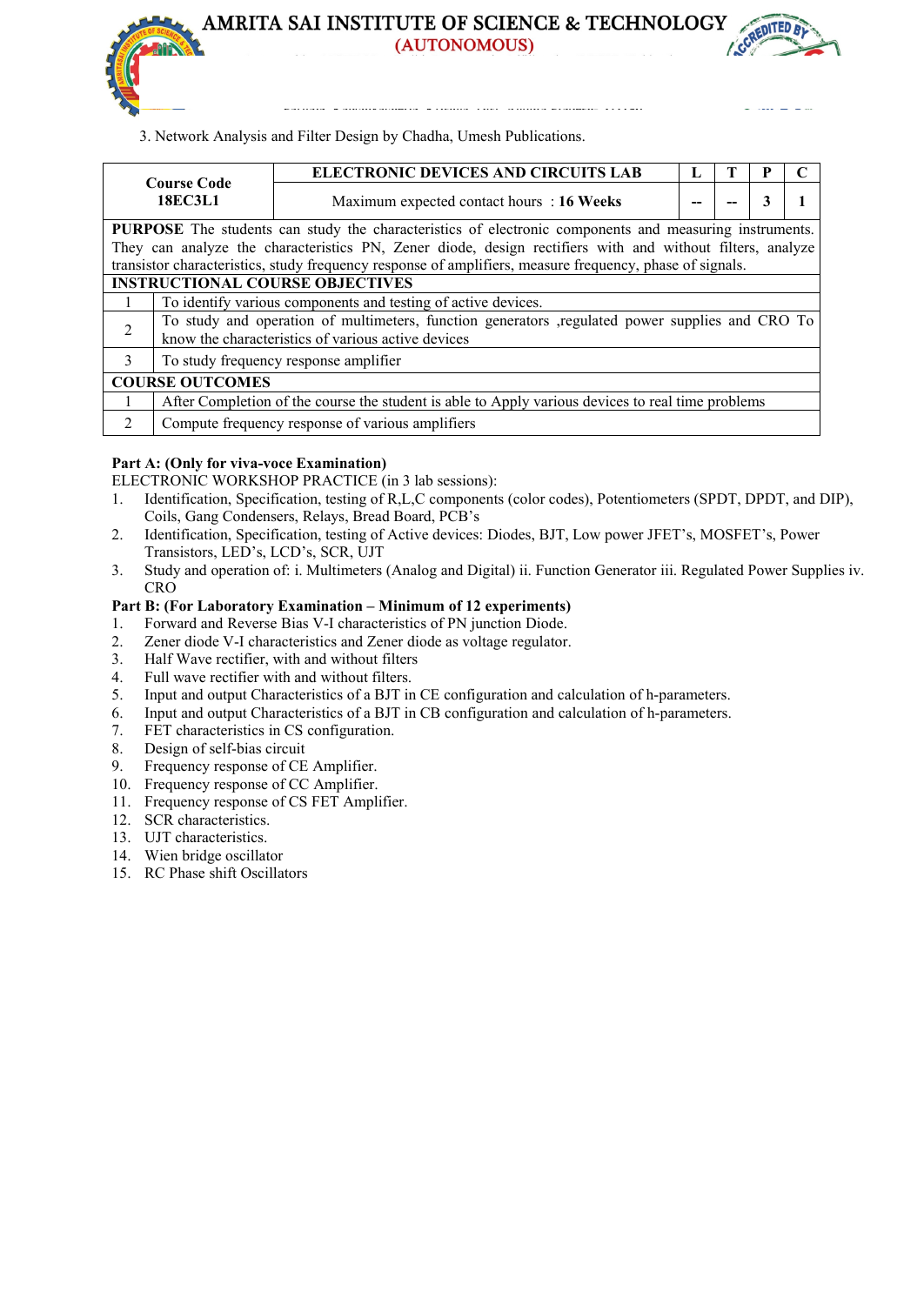

Approved by AICTE, New Delhi, Permanently Affiliated to JNTUK, Kakinada, Recognized by UGC under  $2(f)$  & 12(B) of 1956 Act., ISO 9001:2015 Certified Institution, Accredited by NAAC "A" Grade, Paritala, Kanchikacherla, Krishna Dist, Andhra Pradesh- 521180. www.amritasai.edu.in, Phone: 0866 2428399.



# **PART – A**

# **Any five experiments are to be conducted from each part**

- 1. Series and Parallel Resonance Timing, Resonant frequency, Bandwidth and Q-factor determination for RLC network.
- 2. Time response of first order RC/RL network for periodic non-sinusoidal inputs time constant and steady state error determination.
- 3. Two port network parameters Z-Y Parameters, chain matrix and analytical verification.
- 4. Verification of Superposition and Reciprocity theorems.
- 5. Verification of maximum power transfer & compensation theorem. Verification on DC, verification on AC with Resistive and Reactive loads.
- 6. Experimental determination of Thevenin's and Norton's equivalent circuits and verification by direct test.

# **PART – B**

- 1. Magnetization characteristics ofD.C. Shunt generator. Determination of critical field resistance.
- 2. Speed control of D.C. Shunt motor by Armature & flux control methods
- 3. Brake test on DC shunt motor. Determination of performance characteristics.
- 4. OC & SC tests on Single-phase transformer (Predetermination of efficiency and regulation at given power factors and determination of equivalent circuit).
- 5. Swinburne's test on dc shunt machine.
- 6. Brake test on 3-phase Induction motor (performance characteristics).
- 7. Regulation of alternator by synchronous impedance method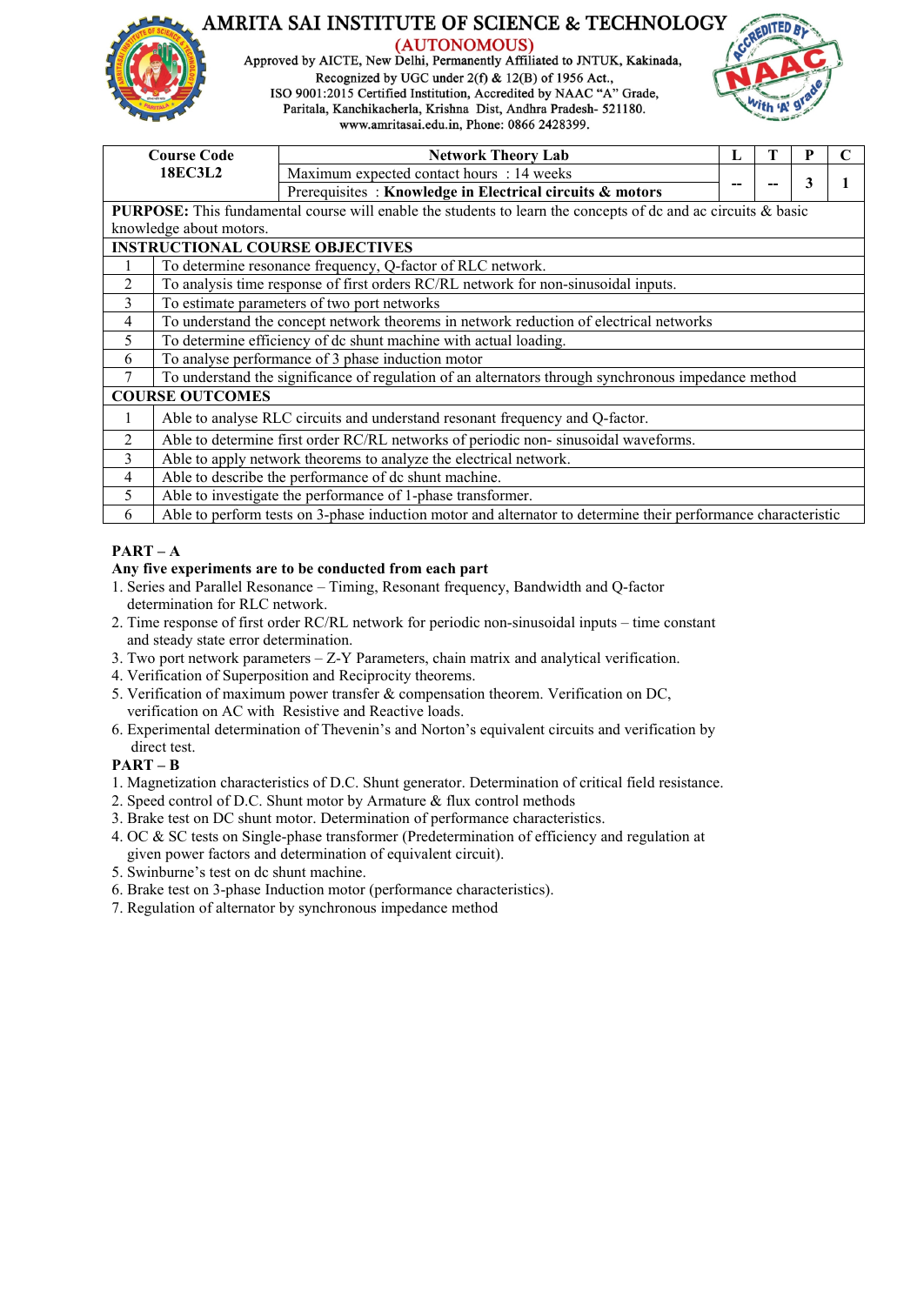

Approved by AICTE, New Delhi, Permanently Affiliated to JNTUK, Kakinada, Recognized by UGC under  $2(f)$  & 12(B) of 1956 Act., ISO 9001:2015 Certified Institution, Accredited by NAAC "A" Grade, Paritala, Kanchikacherla, Krishna Dist, Andhra Pradesh- 521180. www.amritasai.edu.in, Phone: 0866 2428399.

|                                      |                                                                | <b>Electromagnetic Theory and Transmission Lines</b>                                                         |  |  |  |   |  |  |  |
|--------------------------------------|----------------------------------------------------------------|--------------------------------------------------------------------------------------------------------------|--|--|--|---|--|--|--|
| <b>Course Code</b><br><b>18EC4T1</b> |                                                                | Maximum expected contact hours : 64                                                                          |  |  |  | 3 |  |  |  |
|                                      |                                                                | <b>PURPOSE:</b> students can learn the fundamentals in electromagnetic and transmissions lines               |  |  |  |   |  |  |  |
|                                      |                                                                | <b>INSTRUCTIONAL COURSE OBJECTIVES</b>                                                                       |  |  |  |   |  |  |  |
|                                      | To provide the basic concepts of Electric and Magnetic fields. |                                                                                                              |  |  |  |   |  |  |  |
| $\mathfrak{D}$                       |                                                                | To understand the Maxwell's equations and applying boundary conditions to the different material interfaces. |  |  |  |   |  |  |  |
| 3                                    |                                                                | To conceptualize the wave propagation characteristics for different media.                                   |  |  |  |   |  |  |  |
| 4                                    |                                                                | To learn the basic parameters of Transmission lines.                                                         |  |  |  |   |  |  |  |
|                                      | <b>COURSE OUTCOMES</b>                                         |                                                                                                              |  |  |  |   |  |  |  |
|                                      |                                                                | Apply the basic concepts of Electric and Magnetic fields in static and time varying conditions.              |  |  |  |   |  |  |  |
| $\overline{2}$                       |                                                                | Apply Maxwell's equations to solve equations of EM fields.                                                   |  |  |  |   |  |  |  |
| 3                                    |                                                                | Apply wave propagation characteristics and power calculations in applications like antennas.                 |  |  |  |   |  |  |  |
| 4                                    |                                                                | Design a loss/distortion less transmission system.                                                           |  |  |  |   |  |  |  |
|                                      |                                                                | Calculate reflection coefficient, VSWR etc. using smith chart                                                |  |  |  |   |  |  |  |

# **Unit I - Steady State Electric Field:**

Coulomb"s Law and Field Intensity, Electric Field due to Continuous Charge Distributions, Electric Flux Density, Gauss"s Law, Applications of Gauss Law, Electric Potential, Relation Between E and V, Potential and Field of Electric Dipole, Energy Density in Electrostatic Fields, Convection and Conduction Currents, Dielectric Constant, Isotropic and Homogeneous Dielectrics, Continuity Equation, Relaxation Time, Poisson"s and Laplace"s Equations, Capacitance.

### **Unit II – Steady State Magnetic Field:**

Biot - Savart"s Law, Ampere"s circuit law, Applications of Ampere"s law, Magnetic flux density, Maxwell"s equations for static EM fields, Magnetic Vector and Scalar potentials, Force due to magnetic field, Magnetic dipole, Magnetic Energy.

#### **Unit III - Maxwell's Equations:**

Magnetic Induction and Faraday"s Law, The Equation of Continuity for Time Varying Fields, Inconsistency of Ampere"s Law, Maxwell"s Equations, Conditions at a Boundary Surface, The Wave Equation for a Conducting Medium, Solution for Free-Space Conditions, Uniform Plane-Waves and their Propagation.

#### **UNIT – IV: EM Waves**

Sinusoidal Time Variations, Conductors and Dielectrics, Polarization, Reflection by a Perfect Conductor-Normal Incidence, Reflection by a Perfect Conductor-Oblique Incidence, Reflection by a Perfect Dielectric -Normal Incidence, Reflection by a Perfect Insulator - Oblique Incidence, Poynting"s Theorem.

#### **Unit V - Transmission Lines – I:**

Types, Parameters, Transmission Line Equations, Primary & Secondary Constants, Expressions for Characteristic Impedance, Propagation Constant, Phase and Group Velocities, Infinite Line Concepts, Lossless/Low Loss Characterization, Distortion – Condition for Distortion less and Minimum Attenuation, Loading - Types of Loading, Illustrative Problems.

#### **Unit VI - Transmission Lines – II:**

Input Impedance Relations, SC and OC Lines, Reflection Coefficient, VSWR, UHF Lines as Circuit Elements: λ /4, λ/2, λ/8 Lines – Impedance Transformations, Significance of Zmin and Zmax Smith Chart – Configuration and Applications, Single and Double Stub Matching, Illustrative Problems.

#### **Text books:**

- 1. Mathew N O Sadiku, "Elements of Electromagnetics", Oxford External Press, 2003, 3rd edition(Units-I, II)
- 2. E C Jordan and K G Balmain, "Electromagnetic Waves and Radiating Systems", PHI 2003(Units III,IV)

#### **Reference books:**

- 1. Joseph A Edminister, "Theory and Problems of Electromagnetics", 2nd edition, Schaum"s Outline Series, McGraw Hill, 1993
- 2. W H Hayt ,"Engineering Electromagnetics", TMH, 1997
- 3. J. D. Kraus, "Electromagnetics", 5th edition, McGraw Hill l, 1999.
- 4. Engineering Electromagnetics, "Nathan Ida", Springer (India) Pvt. Ltd., New Delhi, 2nd edition, 2005.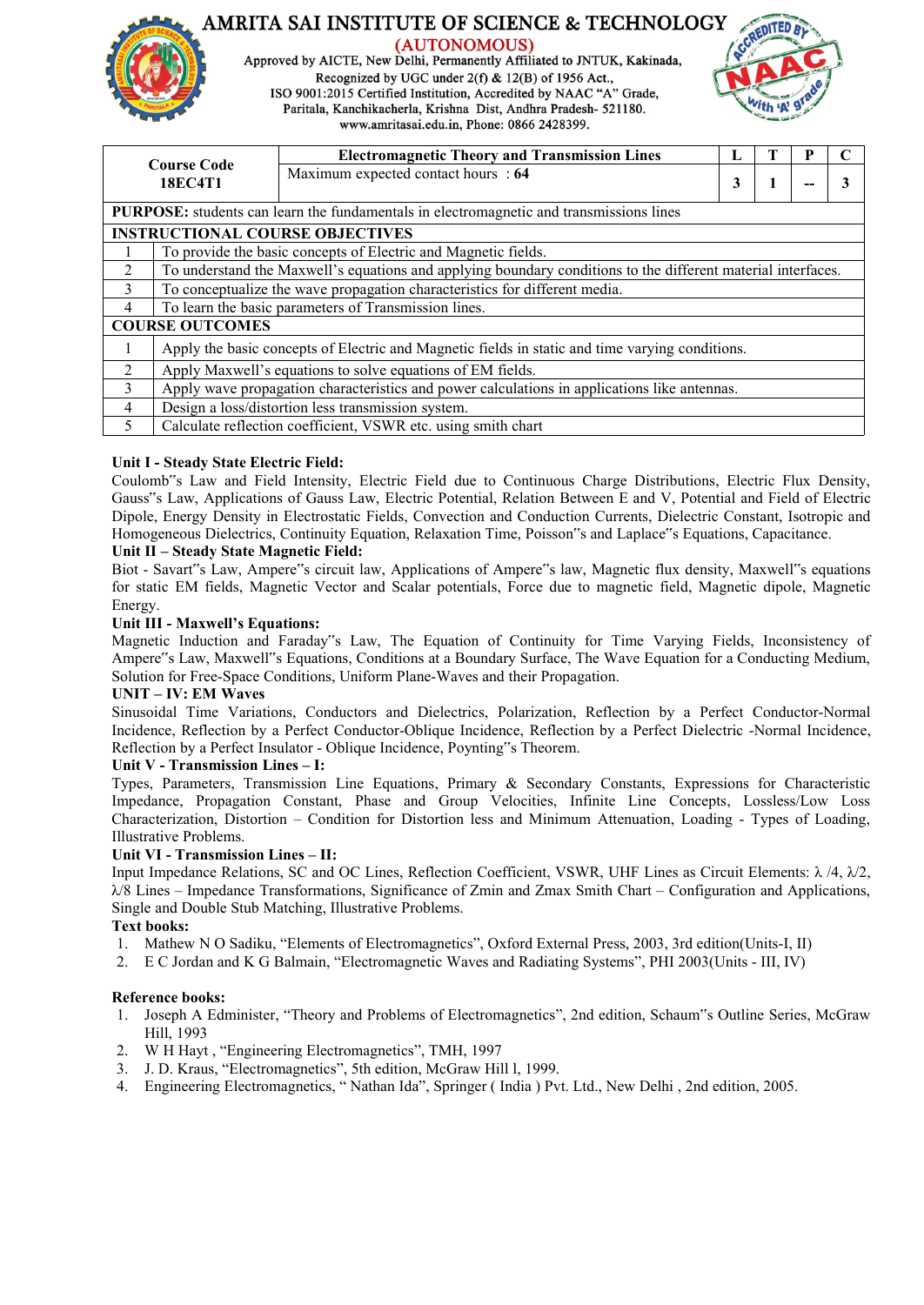

Approved by AICTE, New Delhi, Permanently Affiliated to JNTUK, Kakinada, Recognized by UGC under  $2(f)$  & 12(B) of 1956 Act., ISO 9001:2015 Certified Institution, Accredited by NAAC "A" Grade, Paritala, Kanchikacherla, Krishna Dist, Andhra Pradesh- 521180. www.amritasai.edu.in, Phone: 0866 2428399.



|                |                                                                                                                                                                              | <b>Electronic Circuit Analysis</b>                                                                                                                                 | L |  |  | C |  |  |  |
|----------------|------------------------------------------------------------------------------------------------------------------------------------------------------------------------------|--------------------------------------------------------------------------------------------------------------------------------------------------------------------|---|--|--|---|--|--|--|
|                | <b>Course Code</b><br><b>18ECT4T2</b>                                                                                                                                        | Maximum expected contact hours : 64                                                                                                                                | 3 |  |  | 3 |  |  |  |
|                |                                                                                                                                                                              |                                                                                                                                                                    |   |  |  |   |  |  |  |
|                |                                                                                                                                                                              | <b>PURPOSE:</b> This fundamental course will enable the students to learn the concepts of amplifiers and oscillator circuits.                                      |   |  |  |   |  |  |  |
|                |                                                                                                                                                                              | <b>INSTRUCTIONAL COURSE OBJECTIVES</b>                                                                                                                             |   |  |  |   |  |  |  |
|                | Familiarize with Small signal high frequency BJT transistor amplifier Hybrid- $\pi$ equivalent circuit and the<br>expressions for conductances and capacitances are derived. |                                                                                                                                                                    |   |  |  |   |  |  |  |
| $\overline{2}$ | Familiarize with Cascading of single stage amplifiers is discussed. Expressions for overall voltage gain are<br>derived.                                                     |                                                                                                                                                                    |   |  |  |   |  |  |  |
| $\mathcal{E}$  | The concept of feedback is introduced. Effect of negative feedback on amplifier characteristics is explained and<br>necessary equations are derived.                         |                                                                                                                                                                    |   |  |  |   |  |  |  |
| 4              | their analysis.                                                                                                                                                              | Familiarize with Basic principle of oscillator circuits is explained and different oscillator circuits are given with                                              |   |  |  |   |  |  |  |
| 5              |                                                                                                                                                                              | Power amplifiers Class A, Class B, Class C, Class AB and other types of amplifiers are analyzed.                                                                   |   |  |  |   |  |  |  |
| 6              |                                                                                                                                                                              | Different types of tuned amplifier circuits are analyzed.                                                                                                          |   |  |  |   |  |  |  |
|                | <b>COURSE OUTCOMES</b>                                                                                                                                                       |                                                                                                                                                                    |   |  |  |   |  |  |  |
|                |                                                                                                                                                                              | Design and analysis of small signal high frequency transistor amplifier using BJT and FET.                                                                         |   |  |  |   |  |  |  |
| $\overline{2}$ |                                                                                                                                                                              | Design and analysis of multi stage amplifiers using BJT and FET and Differential amplifier using BJT                                                               |   |  |  |   |  |  |  |
| 3              |                                                                                                                                                                              | Derive the expressions for frequency of oscillation and condition for oscillation of RC and LC oscillators and<br>their amplitude and frequency stability concept. |   |  |  |   |  |  |  |
| 4              |                                                                                                                                                                              | Know the classification of the power and tuned amplifiers and their analysis with performance comparison.                                                          |   |  |  |   |  |  |  |

**UNIT-I: Small Signal High Frequency Transistor Amplifier models:** BJT: Transistor at high frequencies, Hybrid- π common emitter transistor model, Hybrid π conductances, Hybrid π capacitances, validity of hybrid π model, determination of high-frequency parameters in terms of low-frequency parameters , CE short circuit current gain, current gain with resistive load, cut-off frequencies, frequency response and gain bandwidth product. FET: Analysis of common Source and common drain Amplifier circuits at high frequencies.

**UNIT-II: Multistage Amplifiers :** Classification of amplifiers, methods ofcoupling, cascaded transistor amplifier and its analysis, analysis of two stage RC coupled amplifier, high input resistance transistor amplifier circuits and their analysis-Darlington pair amplifier, Cascode amplifier, Boot-strap emitter follower, Analysis ofmulti stage amplifiers using FET, Differential amplifier using BJT.

**UNIT –III: Feedback Amplifiers** : Feedback principle and concept, types of feedback, classification of amplifiers, feedback topologies, Characteristics of negative feedback amplifiers, Generalized analysis of feedback amplifiers, Performance comparison of feedback amplifiers, Method of analysis of feedback amplifiers.

**Unit-IV: Oscillators:** Oscillator principle, condition for oscillations, types ofoscillators, RC-phase shift and Wein bridge oscillators with BJT and FET and their analysis, Generalized analysis ofLC Oscillators, Hartley and Colpitt's oscillators with BJT and FET and their analysis, Frequency and amplitude stability of oscillators.

**UNIT-V: Power Amplifiers:** Classification of amplifiers, Class A power Amplifiers and their analysis, Harmonic Distortions, Class B Push-pull amplifiers and their analysis, Complementary symmetry push pull amplifier, Class AB power amplifier, Class-C power amplifier, Thermal stability and Heat sinks, Distortion in amplifiers.

**UNIT-VI: Tuned Amplifiers** : Introduction, Q-Factor, small signal tuned amplifier, capacitance single tuned amplifier, double tuned amplifiers, effect of cascading single tuned amplifiers on band width, effect of cascading double tuned amplifiers on band width, staggered tuned amplifiers, stability of tuned amplifiers, wideband amplifiers. **Text Books:**

1. Integrated Electronics- J. Millman and C.C. Halkias, Tata Mc Graw-Hill, 1972.

2. Electronic Devices and Circuits- Salivahanan, N.Suressh Kumar, A.Vallavaraj, TATA McGraw Hill, Second Edition

# **Reference Books:**

1. Electronic Circuit Analysis and Design – Donald A. Neaman, Mc Graw Hill.

2. Electronic Devices and Circuits Theory – Robert L. Boylestad and Louis Nashelsky, Pearson/Prentice Hall, Tenth Edition.

3. Electronic Circuit Analysis-B.V.Rao,K.R.Rajeswari, P.C.R.Pantulu,K.B.R.Murthy, Pearson Publications.

4. Microelectronic Circuits-Sedra A.S. and K.C. Smith, Oxford University Press, Sixth Edition.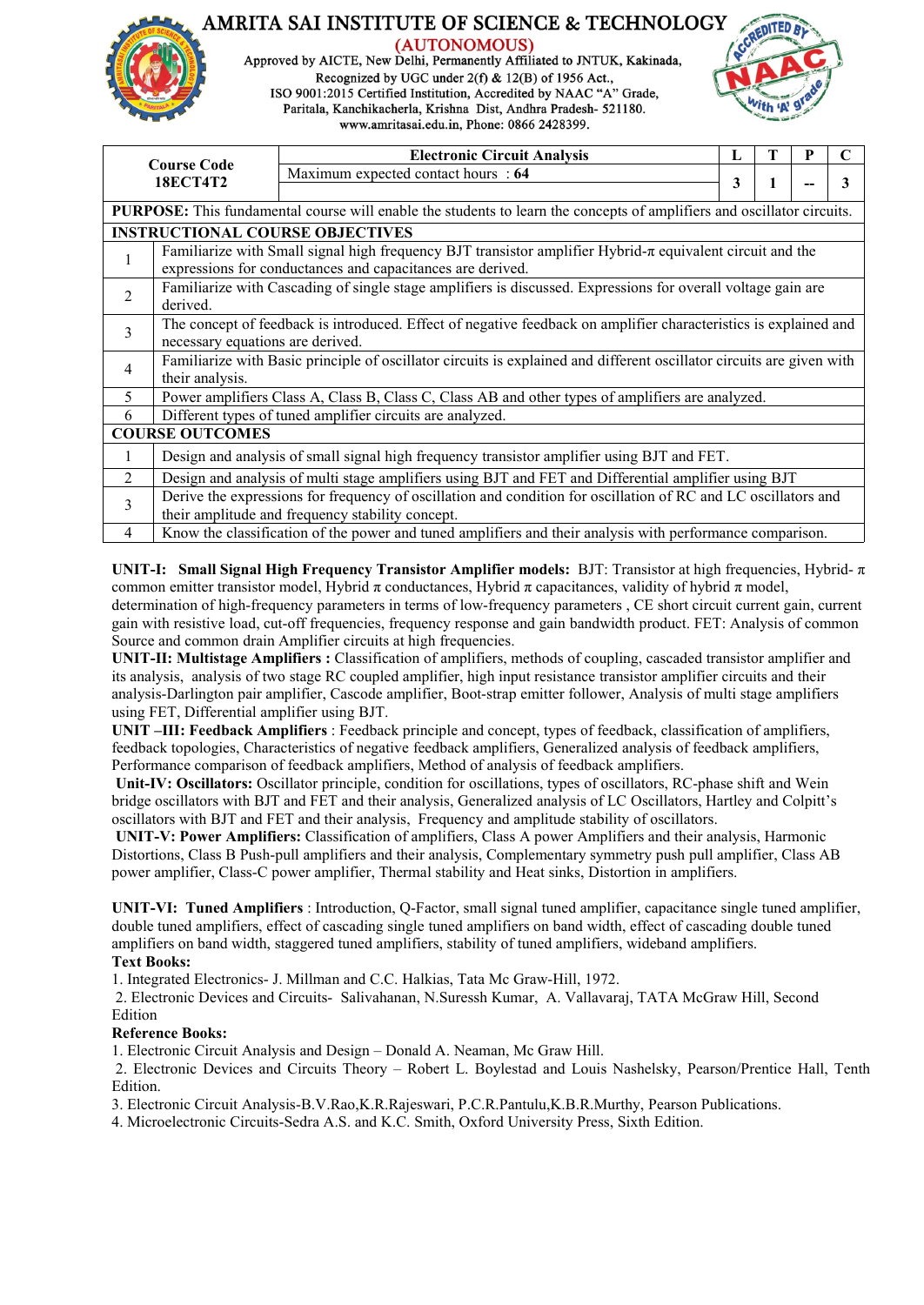Approved by AICTE, New Delhi, Permanently Affiliated to JNTUK, Kakinada, Recognized by UGC under  $2(f)$  & 12(B) of 1956 Act., ISO 9001:2015 Certified Institution, Accredited by NAAC "A" Grade, Paritala, Kanchikacherla, Krishna Dist, Andhra Pradesh- 521180. www.amritasai.edu.in, Phone: 0866 2428399.



|                |                                                                                       | <b>ANALOG &amp; DIGITAL COMMUNICATION</b>                                                                    |         |  |  |  |  |  |  |
|----------------|---------------------------------------------------------------------------------------|--------------------------------------------------------------------------------------------------------------|---------|--|--|--|--|--|--|
|                | <b>Course Code</b><br><b>18EC4T3</b>                                                  | Maximum expected contact hours : 64                                                                          | 3<br>-- |  |  |  |  |  |  |
|                |                                                                                       | PURPOSE: This fundamental course will enable the students to learn the concepts, types of analog and digital |         |  |  |  |  |  |  |
|                | communication                                                                         |                                                                                                              |         |  |  |  |  |  |  |
|                | <b>INSTRUCTIONAL COURSE OBJECTIVES</b>                                                |                                                                                                              |         |  |  |  |  |  |  |
|                | Familiarize with the fundamentals of analog communication systems                     |                                                                                                              |         |  |  |  |  |  |  |
| 2              | Familiarize with various techniques for analog modulation and demodulation of signals |                                                                                                              |         |  |  |  |  |  |  |
| 3              | Familiarize with Basic concepts of Frequency Modulation                               |                                                                                                              |         |  |  |  |  |  |  |
| $\overline{4}$ |                                                                                       | Develop the ability to classify and understand various functional blocks of radio transmitters and receivers |         |  |  |  |  |  |  |
| 5.             |                                                                                       | Distinguish the figure of merits of various analog modulation methods                                        |         |  |  |  |  |  |  |
| 6              |                                                                                       | Familiarize with basic techniques for generating and demodulating various pulse modulated signals            |         |  |  |  |  |  |  |
|                | <b>COURSE OUTCOMES</b>                                                                |                                                                                                              |         |  |  |  |  |  |  |
|                |                                                                                       | Differentiate various Analog modulation and demodulation schemes and their spectral characteristics          |         |  |  |  |  |  |  |
| 2              |                                                                                       | Analyze noise characteristics of various analog modulation methods                                           |         |  |  |  |  |  |  |
| 3              |                                                                                       | Analyze various functional blocks of radio transmitters and receivers                                        |         |  |  |  |  |  |  |
| 4              |                                                                                       | Design simple analog systems for various modulation techniques.                                              |         |  |  |  |  |  |  |

# **UNIT I**

**AMPLITUDE MODULATION:** Introduction to communication system, Need for modulation, Frequency Division Multiplexing , Amplitude Modulation, Definition, Time domain and frequency domain description, single tone modulation, power relations in AM waves, Generation of AM waves, square law Modulator, Switching modulator, Detection of AM Waves; Square law detector, Envelope detector.

### **UNIT II**

**DSB & SSB MODULATION:**Double side band suppressed carrier modulators, time domain and frequency

domain description, Generation of DSBSC Waves, Balanced Modulators, Ring Modulator, Coherent detection of DSB-SC Modulated waves, COSTAS Loop. Frequency domain description, Frequency discrimination method for generation of AM SSB Modulated Wave, Time domain description, Phase discrimination method for generating AM SSB Modulated waves. Demodulation of SSB Waves, Vestigial side band modulation **concept and applications**. Frequency description, Generation of VSB Modulated wave, Time domain description, Envelope detection of a VSB Wave pulse Carrier, Comparison of AM Techniques, Applications of different AM Systems.

#### **UNIT III**

**ANGLE MODULATION** : Basic concepts, Frequency Modulation: Single tone frequency modulation, Spectrum Analysis of Sinusoidal FM Wave, Narrow band FM, Wide band FM, Constant Average Power, Transmission bandwidth of FM Wave - Generation of FM Waves, Direct FM, Detection of FM Waves: Balanced Frequency discriminator, Zero crossing detector, Phase locked loop, Comparison of FM & AM.

#### **UNIT IV**

**TRANSMITTERS & RECEIVERS: Radio Transmitter** - Classification of Transmitter, AM Transmitter, Effect of feedback on performance of AM Transmitter, FM Transmitter – Variable reactance type and phase modulated FM Transmitter, frequency stability in FM Transmitter. **Radio Receiver** - Receiver Types - Tuned radio frequency receiver, Superhetrodyne receiver, RF section and Characteristics - Frequency changing and tracking, Intermediate frequency, AGC, FM Receiver,Comparison with AM Receiver, Amplitude limiting. Communication Receivers, extensions of superheterodyne principle and additional circuits.

#### **UNIT V**

**NOISE :** Review of noise and noise sources, noise figure**,** Noise in Analog communication Systems, Noise in DSB& SSB System, Noise in AM System, Noise in Angle Modulation Systems, Threshold effect in Angle Modulation System, Pre-emphasis & de-emphasis

#### **UNIT VI**

**PULSE MODULATION:**Time Division Multiplexing,, Types of Pulse modulation, PAM (Single polarity, double polarity) PWM: Generation & demodulation of PWM, PPM, Generation and demodulation of PPM, TDM Vs FDM

#### **Text Books:**

- 1. Principles of Communication Systems H Taub & D. Schilling, Gautam Sahe, TMH, 2007 3rd Edition.
- 2. Communication Systems B.P. Lathi, BS Publication, 2006.

#### **Reference Books**

- 1. Principles of Communication Systems Simon Haykin, John Wiley, 2nd Ed.,.
- 2. Electronics & Communication System George Kennedy and Bernard Davis, TMH 2004.
- 3. Communication Systems– R.P. Singh, SP Sapre, Second Edition TMH, 2007.
- 4. Fundamentals of Communication Systems John G. Proakis, Masond, Salehi PEA, 2006.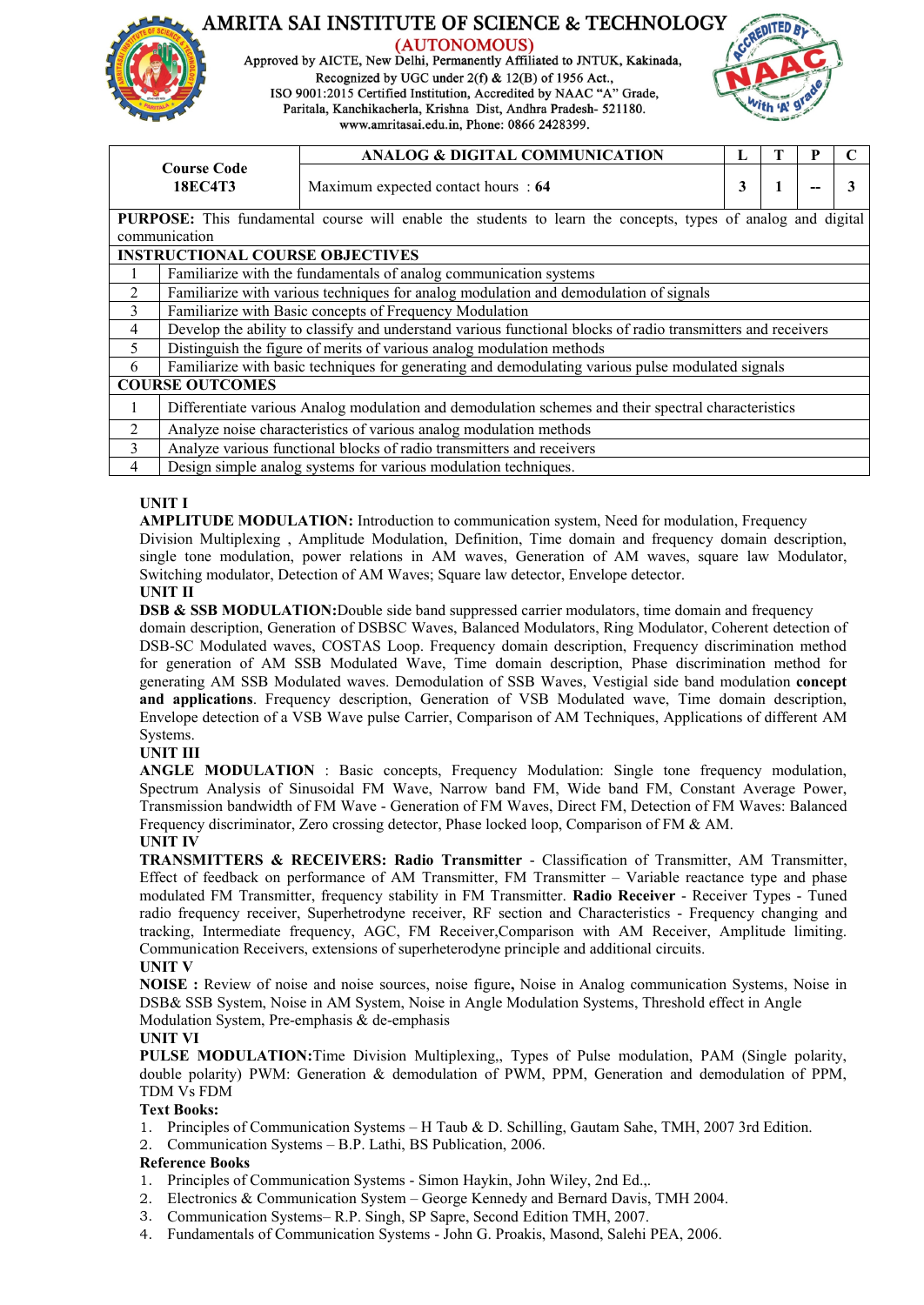Approved by AICTE, New Delhi, Permanently Affiliated to JNTUK, Kakinada, Recognized by UGC under  $2(f)$  & 12(B) of 1956 Act., ISO 9001:2015 Certified Institution, Accredited by NAAC "A" Grade, Paritala, Kanchikacherla, Krishna Dist, Andhra Pradesh- 521180.



www.amritasai.edu.in, Phone: 0866 2428399.

| U.<br>елеси они сонниционно коленно | 1 0111491. 1 carbon.                                                                                                       |       |    |  |
|-------------------------------------|----------------------------------------------------------------------------------------------------------------------------|-------|----|--|
| <b>Course Code</b>                  | <b>PULSE AND DIGITAL CIRCUITS</b>                                                                                          |       |    |  |
| 18EC4T4                             | Maximum expected contact hours $: 64$                                                                                      | $- -$ | -- |  |
|                                     | <b>PURPOSE:</b> Pulse and digital circuits is designed to cater to the needs of undergraduates students of electronics and |       |    |  |

**PURPOSE:** Pulse and digital circuits is designed to cater to the needs of undergraduates students of electronics and communication engineering

|                | <b>INSTRUCTIONAL COURSE OBJECTIVES</b>                                                                               |  |
|----------------|----------------------------------------------------------------------------------------------------------------------|--|
|                | To explain the complete response of R-C and R-L-C transient circuits.                                                |  |
| 2              | To explain clippers, clampers, switching characteristics of transistors and sampling gates.                          |  |
| 3              | To construct various multi vibrators using transistors, design of sweep circuits and sampling gates.                 |  |
| 4              | To discuss and realize logic gates using diodes and transistors.                                                     |  |
| 5              | To know the methods of generating voltage sweep waveforms                                                            |  |
| 6              | To know the concepts of TTL, ECL, NMOS and CMOS logic families                                                       |  |
|                | <b>COURSE OUTCOMES</b>                                                                                               |  |
| 1              | Understand the applications of diode as integrator, differentiator, clippers, and clamper circuits.                  |  |
| $\overline{2}$ | Learn various switching devices such as diode, transistor, SCR. Difference between logic gates and sampling<br>gates |  |
| 3              | Design multivibrators for various applications, synchronization techniques and sweep circuits.                       |  |
| $\overline{4}$ | Realizing logic gates using diodes and transistors.                                                                  |  |
| 5              | Understanding of time and frequency domain aspects.                                                                  |  |
| 6              | Importance of clock pulse and its generating techniques.                                                             |  |

### **UNIT I**

**LINEAR WAVESHAPING:** High pass, low pass RC circuits, their response for sinusoidal, step, pulse, square, ramp and exponential inputs. RC network as differentiator and integrator, double differentiator Attenuators , its applications in CRO probe, RL and RLC circuits and their response for step input, Ringing circuit.

#### **UNIT II**

**NON-LINEAR WAVE SHAPING :** Diode clippers,Transistor clippers, clipping at two independent levels, Transfer characteristics of clippers, Emitter coupled clipper; Clamping operation, clamping circuits using diode with different inputs, Clamping circuit theorem, practical clamping circuits, effect of diode characteristics on clamping voltage, Transfer characteristics of clampers.

#### **UNIT III**

**SWITCHING CHARACTERISTICS OF DEVICES:**, piecewise linear diode characteristics, Diode as a switch ,Break down voltage consideration of diode, Design and analysis of Transistor as a switch, , Design of transistor switch, transistor-switching times.

**Bistable Multivibrator:** Analysis And Design of Fixed Bias, Self Bias Bistable Multi Vibrator, Collector Catching Diodes, Commutating Capacitors, Triggering of Binary Circuits, Emitter Coupled Bistable Multivibrator (Schmitt Trigger).

# **UNIT IV**

**Monostable Multivibrator:** Analysis and Design of Collector Coupled Monostable Multi vibrator, Triggering of Monostable Multivibrator, Applications of Monostable Multivibrator.

**Astable Multivibrator:** Analysis and Design of Collector Coupled Astable Multivibrator, Application of Astable Multivibrator as a Voltage to Frequency Converter.

**UNIT V**

#### **VOLTAGE TIME BASE GENERATORS:**

General features of a time base signal, Methods of generating time base waveform Exponential Sweep Circuits, constant current bias circuit, Negative Resistance Switches, basic principles in Miller and Bootstrap time base generators, Transistor Miller time base generator, Transistor Bootstrap time base generator.

#### **UNIT VI**

# **LOGIC FAMILIES & SAMPLING GATES:**

**LOGIC FAMILIES:** Diode Logic, Transistor Logic, Diode-Transistor Logic, Transistor-Transistor Logic, Emitter Coupled Logic, AOI Logic, Comparison of Logic Families.

**SAMPLING GATES:** Basic Operating Principles of Sampling Gates, Diode Unidirectional Sampling Gate and Two- Diode Bi-Directional Sampling Gate, Four-Diode gates, Six-Diode Gates, Reduction of Pedestal in Sampling Gates, Applications of Sampling Gates. Transistorized bidirectional sampling gates

## **Text Books:**

1.Millman's Pulse, Digital and Switching Waveforms –J. Millman, H. Taub and Mothiki S. Prakash Rao, 2 Ed.,2008, McGraw Hill.

2.Pulse, Switching and Digital Circuits – David A. Bell, 5th edition 2015, OXFORD University Press **Reference Books :**

1. Pulse and Digital Circuits -Venkata Rao K, Rama Sudha K, Manmadha rao G, Pearson, 2010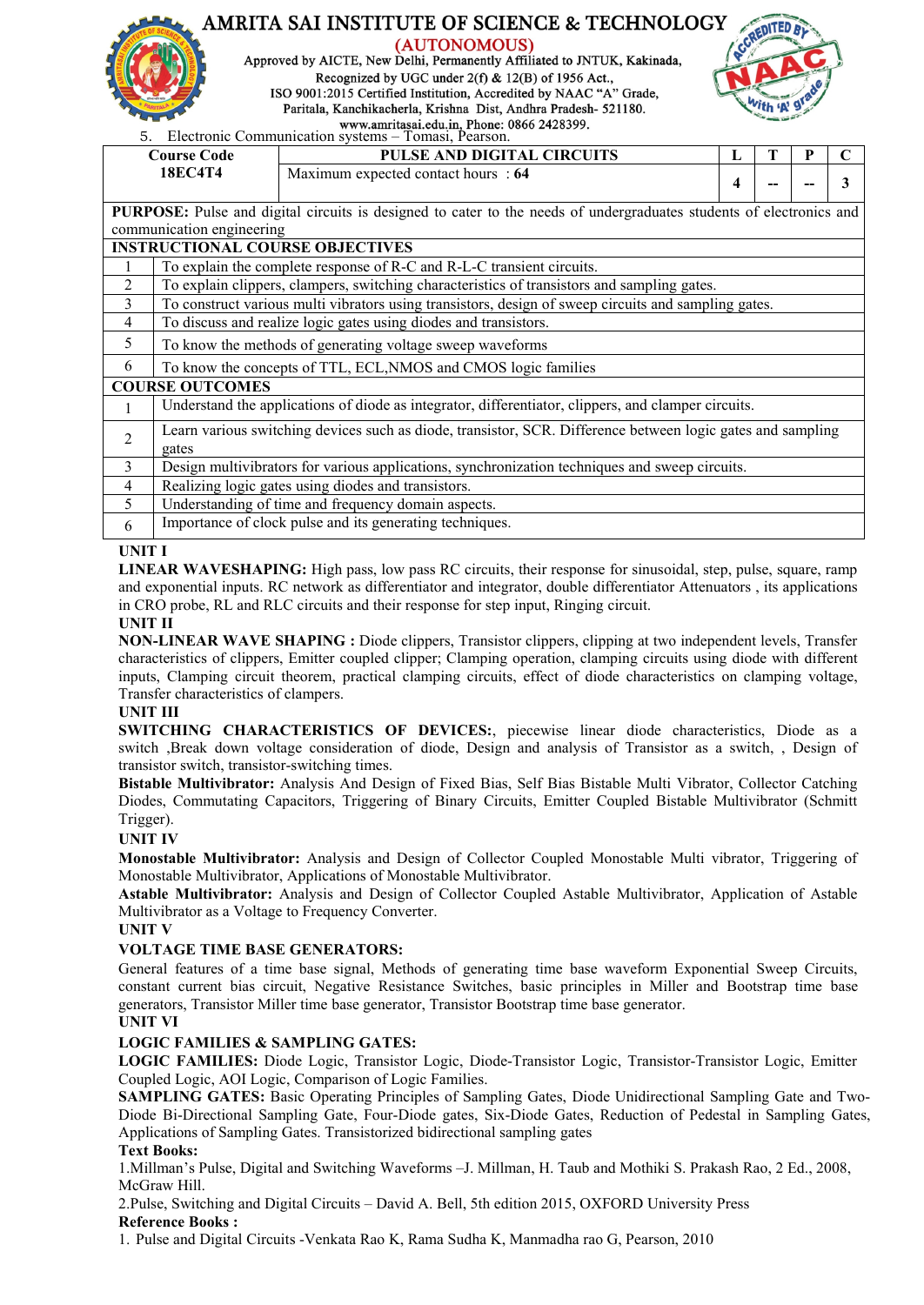

# AMRITA SAI INSTITUTE OF SCIENCE & TECHNOLOGY

(AUTONOMOUS)<br>Approved by AICTE, New Delhi, Permanently Affiliated to JNTUK, Kakinada, Recognized by UGC under  $2(f)$  & 12(B) of 1956 Act., ISO 9001:2015 Certified Institution, Accredited by NAAC "A" Grade, Paritala, Kanchikacherla, Krishna Dist, Andhra Pradesh- 521180. 2. Pulse and Digital Circuits – A. Anand Kumar, 2005, PHI.<br>2. Pulse and Digital Circuits – A. Anand Kumar, 2005, PHI.



|                | <b>Course Code</b>                                                                   | PULSE AND DIGITAL CIRCUITS LAB                                             | п, |    |                        |   |  |  |  |  |
|----------------|--------------------------------------------------------------------------------------|----------------------------------------------------------------------------|----|----|------------------------|---|--|--|--|--|
| <b>18EC4L1</b> |                                                                                      | Maximum expected contact hours : 16 Weeks                                  |    | -- | $\boldsymbol{\Lambda}$ | 2 |  |  |  |  |
|                |                                                                                      | <b>PURPOSE</b> : students can able to learn the pulse and digital circuits |    |    |                        |   |  |  |  |  |
|                |                                                                                      | <b>INSTRUCTIONAL COURSE OBJECTIVES</b>                                     |    |    |                        |   |  |  |  |  |
|                | To understand the working nonlinear circuits for different input waveforms.          |                                                                            |    |    |                        |   |  |  |  |  |
| C              | To familiarize the students with functional verification of various digital circuits |                                                                            |    |    |                        |   |  |  |  |  |
|                | <b>COURSE OUTCOMES</b>                                                               |                                                                            |    |    |                        |   |  |  |  |  |
|                |                                                                                      | Design different RC differentiator and integrator circuits.                |    |    |                        |   |  |  |  |  |
| C              |                                                                                      | Understand the application of clippers, clampers and Multivibrator.        |    |    |                        |   |  |  |  |  |
| 3              |                                                                                      | Familiarize with the various basic and universal logic gates.              |    |    |                        |   |  |  |  |  |
| 4              |                                                                                      | Understand the functionality of various combinational digital circuits.    |    |    |                        |   |  |  |  |  |

### **List of Experiments: minimum 10 Experiments has to do**

- 1. Analysis, design and test low pass and high pass RC circuits for the given cut-off frequency.
- 2. Analysis, design and test Clipper circuits.
- 3. Analysis, design and test Clamper circuits.
- 4. Design of Astable Multivibrator for the given specifications.
- 5. Design of Mono stable Multivibrator for the given specifications.
- 6. Identify stable states in Bistable Multivibrator.
- 7. Implement the given logic expression by using universal GATES.
- 8. Design and verify truth table of full adder using two half adders.
- 9. Implement the given logic expression by using multiplexer.
- 10. Transistor as a switch.
- 11. Study of Logic Gates & Some applications.
- 12. Study of Flip-Flops & some applications.
- 13. Sampling Gates.
- 14. Schmitt Trigger.
- 15. UJT Relaxation Oscillator.
- 16. Bootstrap sweep circuit.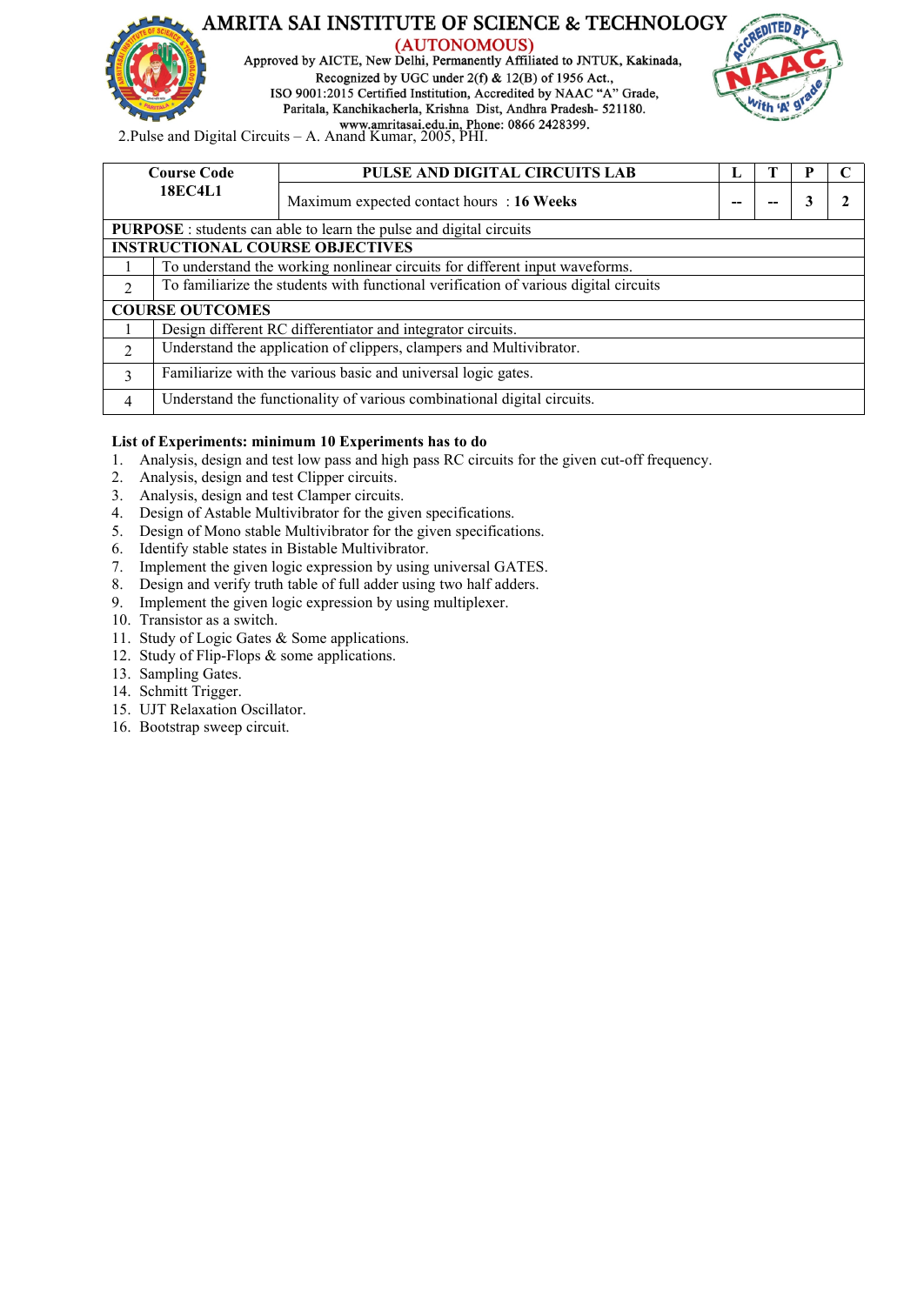# AMRITA SAI INSTITUTE OF SCIENCE & TECHNOLOGY



(AUTONOMOUS)<br>Approved by AICTE, New Delhi, Permanently Affiliated to JNTUK, Kakinada, Recognized by UGC under  $2(f)$  & 12(B) of 1956 Act., ISO 9001:2015 Certified Institution, Accredited by NAAC "A" Grade, Paritala, Kanchikacherla, Krishna Dist, Andhra Pradesh- 521180. www.amritasai.edu.in, Phone: 0866 2428399.



|   | <b>Course Code</b>                                                                |                                                                                                  | ELECTRONIC CIRCUIT ANALYSIS LAB |  |  |  |  |  | ⊥ |   |   |
|---|-----------------------------------------------------------------------------------|--------------------------------------------------------------------------------------------------|---------------------------------|--|--|--|--|--|---|---|---|
|   | <b>18EC4L3</b>                                                                    | Maximum expected contact hours : 16 Weeks                                                        |                                 |  |  |  |  |  |   | 3 | 2 |
|   | <b>PURPOSE:</b> To Familiarize with Basic principle of amplifiers and oscillators |                                                                                                  |                                 |  |  |  |  |  |   |   |   |
|   | <b>INSTRUCTIONAL COURSE OBJECTIVES:</b>                                           |                                                                                                  |                                 |  |  |  |  |  |   |   |   |
|   | Frequency response of single stage and multi stage amplifiers.                    |                                                                                                  |                                 |  |  |  |  |  |   |   |   |
| 2 | Working of Power amplifier.                                                       |                                                                                                  |                                 |  |  |  |  |  |   |   |   |
| 3 | How frequency response varies by applying negative feedback on amplifiers.        |                                                                                                  |                                 |  |  |  |  |  |   |   |   |
| 4 |                                                                                   | Different frequency sinusoidal signal generation.                                                |                                 |  |  |  |  |  |   |   |   |
|   | <b>COURSE OUTCOMES:</b>                                                           |                                                                                                  |                                 |  |  |  |  |  |   |   |   |
|   |                                                                                   | Understand the effect of capacitors on frequency response of amplifier                           |                                 |  |  |  |  |  |   |   |   |
| 2 |                                                                                   | Determine the efficiency of power amplifiers.                                                    |                                 |  |  |  |  |  |   |   |   |
|   | Multivibrators.                                                                   | Generate Sinusoidal signals with different frequencies and know the difference between different |                                 |  |  |  |  |  |   |   |   |

**List of Experiments** :( Minimum of Ten Experiments has to be performed and same should be carried out using **multisim)**

- 1. Determination of fT of a given transistor.
- 2. Voltage-Series Feedback Amplifier
- 3. Current-Shunt Feedback Amplifier
- 4. RC Phase Shift/Wien Bridge Oscillator
- 5. Hartley/Colpitt's Oscillator
- 6. Two Stage RC Coupled Amplifier
- 7. Darlington Pair Amplifier
- 8. Bootstrapped Emitter Follower
- 9. Class A Series-fed Power Amplifier
- 10. Transformer-coupled Class A Power Amplifier
- 11. Class B Push-Pull Power Amplifier
- 12. Complementary Symmetry Class B Push-Pull Power Amplifier
- 13. Single Tuned Voltage Amplifier
- 14. Double Tuned Voltage Amplifier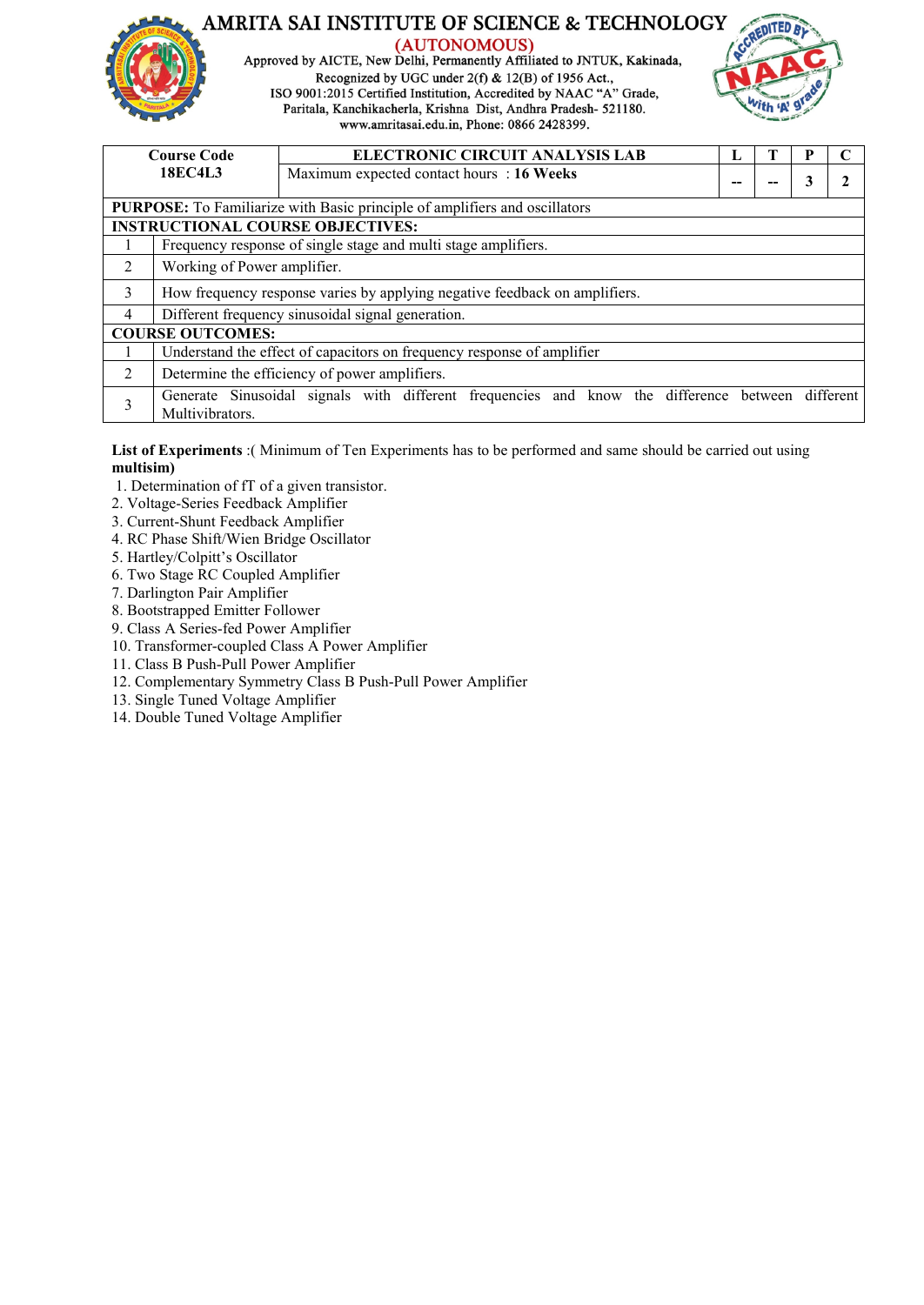

#### Approved by AICTE, New Delhi, Permanently Affiliated to JNTUK, Kakinada, Recognized by UGC under 2(f) & 12(B) of 1956 Act., ISO 9001:2015 Certified Institution, Accredited by NAAC "A" Grade, Paritala, Kanchikacherla, Krishna Dist, Andhra Pradesh- 521180. www.amritasai.edu.in. Phone: 0866 2428399.



|                | Course Code                                                                                 | <b>ANALOG IC APPLICATIONS</b>                                                                           | L |  |  |     |  |  |
|----------------|---------------------------------------------------------------------------------------------|---------------------------------------------------------------------------------------------------------|---|--|--|-----|--|--|
|                | <b>18EC5T1</b>                                                                              | Maximum expected contact hours : 64                                                                     |   |  |  |     |  |  |
|                |                                                                                             | Prerequisites: Knowledge of Integrated Circuits                                                         |   |  |  |     |  |  |
|                |                                                                                             | PURPOSE: This fundamental course will enable the students to learn the concepts of Integrated circuits  |   |  |  | and |  |  |
|                | Familiarize students with applications of various IC's.                                     |                                                                                                         |   |  |  |     |  |  |
|                | <b>INSTRUCTIONAL COURSE OBJECTIVES</b>                                                      |                                                                                                         |   |  |  |     |  |  |
|                |                                                                                             |                                                                                                         |   |  |  |     |  |  |
|                | To understand the different types of ICs and working principles of differential amplifiers. |                                                                                                         |   |  |  |     |  |  |
| $\overline{2}$ | To provide basic knowledge of op-amps                                                       |                                                                                                         |   |  |  |     |  |  |
| $\mathfrak{Z}$ | To describe the various linear and non linear applications of Op-amp.                       |                                                                                                         |   |  |  |     |  |  |
| $\overline{4}$ |                                                                                             | To describe active filters and voltage regulators.                                                      |   |  |  |     |  |  |
| 5              |                                                                                             | To develop various applications using IC 555 Timer, PLL(IC 565)                                         |   |  |  |     |  |  |
| 6              |                                                                                             | Discuss the operation of the most commonly used D/A and A/D converters.                                 |   |  |  |     |  |  |
|                | <b>COURSE OUTCOMES</b>                                                                      |                                                                                                         |   |  |  |     |  |  |
|                |                                                                                             | Understand the fundamentals of ICs and Remember the fundamental concepts of Differential amplifiers and |   |  |  |     |  |  |
|                | Transistor current sources                                                                  |                                                                                                         |   |  |  |     |  |  |
| $\overline{2}$ |                                                                                             | Understand & learn the measuring techniques of performance parameters of OP-AMP                         |   |  |  |     |  |  |
| $\mathfrak{Z}$ |                                                                                             | Learn the linear and non-linear applications of operational amplifiers.                                 |   |  |  |     |  |  |
| $\overline{4}$ |                                                                                             | Design different types of Active filters & understand voltage regulators                                |   |  |  |     |  |  |
| 5              |                                                                                             | Apply the 555 Timer circuits and Phased Locked Loop for various applications.                           |   |  |  |     |  |  |
| 6              | Evaluate the performance of ADC and DAC.                                                    |                                                                                                         |   |  |  |     |  |  |

# **UNIT I**

**Introduction**: - Integrated Circuit Definition and their features, Classification, Package Types and Temperature ranges, Differences between Analog ICs and Digital ICs.

Differential Amplifiers: Classifications of differential amplifiers, DC and AC analysis of all

Differential amplifier Configurations, specifications of differential amplifiers, CMRR improve methods, DC Coupling and Cascade Differential Amplifiers.

#### **UNIT-II:**

**Operational Amplifiers**: Characteristics of OP-Amps, Op-amp Block Diagram, Level translator. IC 741 op-amp and its features, Power supply requirement to operate Op-amp IC741, Ideal and practical characteristics of Op-amp, DC and AC characteristics ofOp-Amp, IC 741 Op-Amp specifications, Measurement of Input & Out put Off set voltages & currents, slew rate and CMRR.

#### **UNIT III**

**LINEAR AND NON-LINEAR APPLICATIONS OF OP-AMPS**: Linear Applications Of Op-Amps: Inverting and Non-inverting amplifier, Integrator and differentiator, Difference amplifier, Instrumentation amplifier, AC amplifier, AC Voltage follower,V to I, I to V converters.

Non-Linear Applications Of Op-Amps: Comparators, Schmitt trigger, Triangular and Square wave generators, Log and Anti log Amplifiers, Precision rectifiers.

# **UNIT IV**

**ACTIVE FILTERS, IC VOLTAGE REGULATORS**: Active Filters:Design & Analysis of Butterworth active filters – 1st order, 2nd order LPF,HPF filters. Band pass, Band reject and all pass filters.IC Voltage Regulators: Fixed Voltage Regulators, IC723 General Purpose Regulator (BasicLow & High Voltage). **UNIT V**

**TIMERS & PHASE LOCKED LOOPS:** Introduction to 555 timer, functional diagram, Monostable and Astable operations and applications, Schmitt Trigger; PLL - introduction, block schematic, principles and description of individual blocks, 565 PLL, Applications of PLL – frequency multiplication, frequency translation, AM, FM & FSK demodulators. Applications of VCO (566).

#### **UNIT VI**

**DIGITAL TO ANALOG AND ANALOG TO DIGITAL CONVERTERS**: Introduction, basic DAC techniques, weighted resistor DAC, R-2R ladder DAC, inverted R-2R DAC, and IC 1408 DAC, Different types of ADCs –parallel Comparator type ADC, counter type ADC, Servo tracking ADC, successive approximation ADC and dual slope ADC.DAC andADC Specifications, Specifications AD 574 (12 bit ADC).

# **TEXT BOOKS**

1.Ramakanth A. Gayakwad, Op-amps and Linear Integrated Circuits, PHI Publishers, 4th Edition. **REFERENCES**

- 1. D. Roy choudhury,Linear Integrated Circuits, New Age International (P) Ltd.
- 2. M.H Rashid, "Microelectronic Circuits: Analysis and Design", PWS Publishing Company, 2nd Edition.
- 3. R.F. Coughlin and Fredrick Driscoll, Operational Amplifiers and Linear Integrated Circuits, PHI Publishers.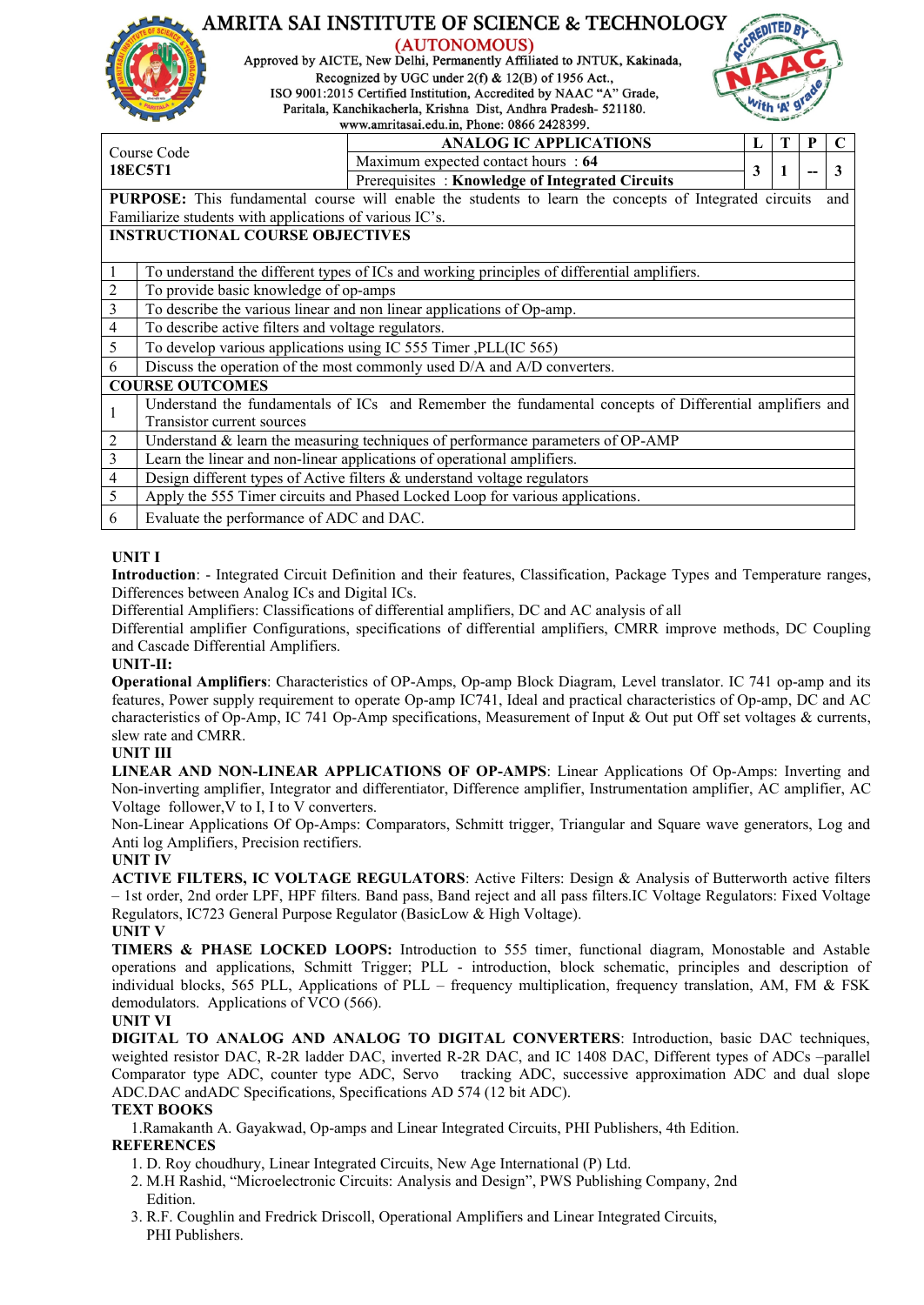

Approved by AICTE, New Delhi, Permanently Affiliated to JNTUK, Kakinada, Recognized by UGC under  $2(f)$  & 12(B) of 1956 Act., ISO 9001:2015 Certified Institution, Accredited by NAAC "A" Grade, Paritala, Kanchikacherla, Krishna Dist, Andhra Pradesh- 521180. www.amritasai.edu.in, Phone: 0866 2428399.<br>4. K. Lal Kishore, Operational Amplifiers and Linear Integrated Circuits, Pearson education



| P<br>C<br><b>CONTROL SYSTEMS</b><br>L<br><b>Course Code</b><br>Maximum expected contact hours : 64<br><b>18EC5T3</b><br>3<br>3<br>--<br>Prerequisites: Knowledge in Mathematics<br>PURPOSE: This course introduces the elements of linear control systems and their analysis. Classical methods of<br>design using frequency response. The state space approach for design, modeling and analysis of simple PD,PID<br>controllers.<br><b>INSTRUCTIONAL COURSE OBJECTIVES</b><br>To learn the mathematical modeling of physical systems and to use block diagram algebra and signal flow<br>graph to determine overall transferfunction<br>To analyze the time response of first and second order systems and improvement of performance by<br>$\overline{2}$<br>proportional plus derivative and proportional plus integralcontrollers<br>To investigate the stability of closed loop systems using Routh's stability criterion and the analysis by root<br>3<br>locusmethod.<br>To present the Frequency Response approaches for the analysis of linear time invariant (LTI) systems using<br>4<br>Bode plots, polar plots and Nyquist stabilitycriterion.<br>5<br>To discuss basic aspects of design and compensation of linear control systems using Bodeplots.<br>Ability to formulate state models and analyze the systems. To present the concepts of Controllability<br>6<br>andObservability.<br><b>COURSE OUTCOMES</b> |
|---------------------------------------------------------------------------------------------------------------------------------------------------------------------------------------------------------------------------------------------------------------------------------------------------------------------------------------------------------------------------------------------------------------------------------------------------------------------------------------------------------------------------------------------------------------------------------------------------------------------------------------------------------------------------------------------------------------------------------------------------------------------------------------------------------------------------------------------------------------------------------------------------------------------------------------------------------------------------------------------------------------------------------------------------------------------------------------------------------------------------------------------------------------------------------------------------------------------------------------------------------------------------------------------------------------------------------------------------------------------------------------------------------------------------------|
|                                                                                                                                                                                                                                                                                                                                                                                                                                                                                                                                                                                                                                                                                                                                                                                                                                                                                                                                                                                                                                                                                                                                                                                                                                                                                                                                                                                                                                 |
|                                                                                                                                                                                                                                                                                                                                                                                                                                                                                                                                                                                                                                                                                                                                                                                                                                                                                                                                                                                                                                                                                                                                                                                                                                                                                                                                                                                                                                 |
|                                                                                                                                                                                                                                                                                                                                                                                                                                                                                                                                                                                                                                                                                                                                                                                                                                                                                                                                                                                                                                                                                                                                                                                                                                                                                                                                                                                                                                 |
|                                                                                                                                                                                                                                                                                                                                                                                                                                                                                                                                                                                                                                                                                                                                                                                                                                                                                                                                                                                                                                                                                                                                                                                                                                                                                                                                                                                                                                 |
|                                                                                                                                                                                                                                                                                                                                                                                                                                                                                                                                                                                                                                                                                                                                                                                                                                                                                                                                                                                                                                                                                                                                                                                                                                                                                                                                                                                                                                 |
|                                                                                                                                                                                                                                                                                                                                                                                                                                                                                                                                                                                                                                                                                                                                                                                                                                                                                                                                                                                                                                                                                                                                                                                                                                                                                                                                                                                                                                 |
|                                                                                                                                                                                                                                                                                                                                                                                                                                                                                                                                                                                                                                                                                                                                                                                                                                                                                                                                                                                                                                                                                                                                                                                                                                                                                                                                                                                                                                 |
|                                                                                                                                                                                                                                                                                                                                                                                                                                                                                                                                                                                                                                                                                                                                                                                                                                                                                                                                                                                                                                                                                                                                                                                                                                                                                                                                                                                                                                 |
|                                                                                                                                                                                                                                                                                                                                                                                                                                                                                                                                                                                                                                                                                                                                                                                                                                                                                                                                                                                                                                                                                                                                                                                                                                                                                                                                                                                                                                 |
|                                                                                                                                                                                                                                                                                                                                                                                                                                                                                                                                                                                                                                                                                                                                                                                                                                                                                                                                                                                                                                                                                                                                                                                                                                                                                                                                                                                                                                 |
|                                                                                                                                                                                                                                                                                                                                                                                                                                                                                                                                                                                                                                                                                                                                                                                                                                                                                                                                                                                                                                                                                                                                                                                                                                                                                                                                                                                                                                 |
|                                                                                                                                                                                                                                                                                                                                                                                                                                                                                                                                                                                                                                                                                                                                                                                                                                                                                                                                                                                                                                                                                                                                                                                                                                                                                                                                                                                                                                 |
|                                                                                                                                                                                                                                                                                                                                                                                                                                                                                                                                                                                                                                                                                                                                                                                                                                                                                                                                                                                                                                                                                                                                                                                                                                                                                                                                                                                                                                 |
|                                                                                                                                                                                                                                                                                                                                                                                                                                                                                                                                                                                                                                                                                                                                                                                                                                                                                                                                                                                                                                                                                                                                                                                                                                                                                                                                                                                                                                 |
|                                                                                                                                                                                                                                                                                                                                                                                                                                                                                                                                                                                                                                                                                                                                                                                                                                                                                                                                                                                                                                                                                                                                                                                                                                                                                                                                                                                                                                 |
|                                                                                                                                                                                                                                                                                                                                                                                                                                                                                                                                                                                                                                                                                                                                                                                                                                                                                                                                                                                                                                                                                                                                                                                                                                                                                                                                                                                                                                 |
|                                                                                                                                                                                                                                                                                                                                                                                                                                                                                                                                                                                                                                                                                                                                                                                                                                                                                                                                                                                                                                                                                                                                                                                                                                                                                                                                                                                                                                 |
|                                                                                                                                                                                                                                                                                                                                                                                                                                                                                                                                                                                                                                                                                                                                                                                                                                                                                                                                                                                                                                                                                                                                                                                                                                                                                                                                                                                                                                 |
|                                                                                                                                                                                                                                                                                                                                                                                                                                                                                                                                                                                                                                                                                                                                                                                                                                                                                                                                                                                                                                                                                                                                                                                                                                                                                                                                                                                                                                 |
| Ability to derive the transfer function of physical systems and determination of overall transfer function using                                                                                                                                                                                                                                                                                                                                                                                                                                                                                                                                                                                                                                                                                                                                                                                                                                                                                                                                                                                                                                                                                                                                                                                                                                                                                                                |
| block diagram algebra and signal flowgraphs.<br>$\overline{2}$                                                                                                                                                                                                                                                                                                                                                                                                                                                                                                                                                                                                                                                                                                                                                                                                                                                                                                                                                                                                                                                                                                                                                                                                                                                                                                                                                                  |
| Capability to determine time response specifications of second order systems and to determine errorconstants.                                                                                                                                                                                                                                                                                                                                                                                                                                                                                                                                                                                                                                                                                                                                                                                                                                                                                                                                                                                                                                                                                                                                                                                                                                                                                                                   |
| Acquires the skill to analyze absolute and relative stability of LTI systems using Routh's stability criterion and<br>$\overline{3}$<br>the root locusmethod.                                                                                                                                                                                                                                                                                                                                                                                                                                                                                                                                                                                                                                                                                                                                                                                                                                                                                                                                                                                                                                                                                                                                                                                                                                                                   |
|                                                                                                                                                                                                                                                                                                                                                                                                                                                                                                                                                                                                                                                                                                                                                                                                                                                                                                                                                                                                                                                                                                                                                                                                                                                                                                                                                                                                                                 |
| Capable to analyze the stability of LTI systems using frequency responsemethods.<br>4<br>5                                                                                                                                                                                                                                                                                                                                                                                                                                                                                                                                                                                                                                                                                                                                                                                                                                                                                                                                                                                                                                                                                                                                                                                                                                                                                                                                      |
| Able to design Lag, Lead, Lag-Lead compensators to improve system performance from Bodediagrams.                                                                                                                                                                                                                                                                                                                                                                                                                                                                                                                                                                                                                                                                                                                                                                                                                                                                                                                                                                                                                                                                                                                                                                                                                                                                                                                                |
| Ability to represent physical systems as state models and determine the response. Understanding the concepts<br>6<br>of controllability andobservability.                                                                                                                                                                                                                                                                                                                                                                                                                                                                                                                                                                                                                                                                                                                                                                                                                                                                                                                                                                                                                                                                                                                                                                                                                                                                       |

# **UNIT – I:**

**Mathematical Modeling Of Control Systems:** Classification of control systems, Open Loop and closed loop control systems and their differences, Feed-Back Characteristics, transfer function of linear system, Differential equations of electrical networks, Translational and Rotational mechanical systems, Transfer Function of DC Servo motor - AC Servo motor- Synchro, transmitter and receiver - Block diagram algebra – Representation by Signal flow graph - Reduction using Mason's gain formula.

#### **UNIT-II:**

**Time Response Analysis: Standard test signals:** Time response of first and second order systems - Time domain specifications - Steady state errors and error constants – Effects of proportional derivative, proportional integral systems. **UNIT – III:**

**Stability** and **Rootlocus Technique:** The concept of stability – Routh's stability criterion –limitations of Routh's stability –Root locus concept - construction of root loci (Simple problems)

#### **UNIT–IV:**

**Frequency Response Analysis:** Introduction to Frequency domain specifications-Bode diagrams- transfer function from the Bode Diagram-Phase margin and Gain margin-Stability Analysis from Bode Plots, Polar Plots, Nyquist Stability criterion.

### **UNIT–V**

**Classical Control Design Techniques**: Lag, Lead, Lag-Lead compensators, design of compensators – using Bode plots. **UNIT–VI**

**State Space Analysis OfLti Systems:** Concepts of state, state variables and state model, state space representation of transfer function, Diagonalization- Solving the time invariant state equations- State Transition Matrix and it's Properties – Concepts of Controllability and Observability.

# **Text Books**:

Control Systems principles and design, M.Gopal, Tata McGraw Hill education Pvt Ltd., 4<sup>th</sup> Edition.

Automatic control systems, Benjamin C.Kuo, Prentice Hall ofIndia,2<sup>nd</sup>Edition.

# **Reference Books:**

Modern Control Engineering, Kotsuhiko Ogata, Prentice Hall of India.

Control Systems, ManikDhanesh N, Cengage publications.

Control Systems Engineering, I.J. Nagarath and M. Gopal, NewageInternational Publications, 5<sup>th</sup> Edition. Control Systems Engineering, S.Palani,TataMcGraw HillPublications.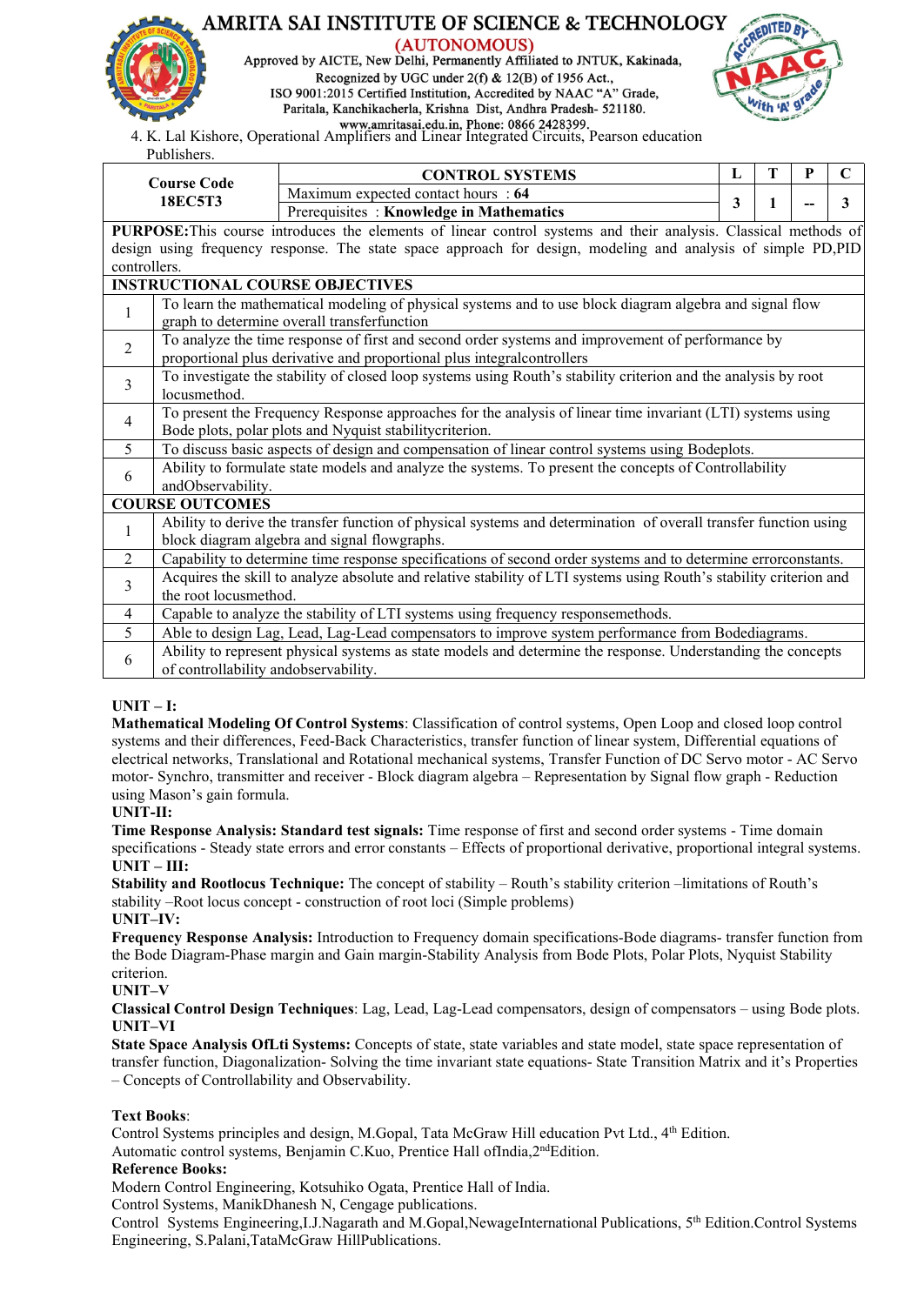

Approved by AICTE, New Delhi, Permanently Affiliated to JNTUK, Kakinada, Recognized by UGC under  $2(f)$  & 12(B) of 1956 Act., ISO 9001:2015 Certified Institution, Accredited by NAAC "A" Grade, Paritala, Kanchikacherla, Krishna Dist, Andhra Pradesh- 521180. www.amritasai.edu.in, Phone: 0866 2428399.



|                | <b>Course Code</b>   | ANTENNAS AND WAVE PROPAGATION                                                                                           | L | T | P  |   |
|----------------|----------------------|-------------------------------------------------------------------------------------------------------------------------|---|---|----|---|
|                | <b>18EC5T4</b>       | Maximum expected contact hours : 64                                                                                     | 3 |   |    | 3 |
|                |                      | Prerequisites: Knowledge in EM waves, vector calculus                                                                   |   | 1 | -- |   |
|                |                      | <b>PURPOSE:</b> This fundamental course will enable the students to learn the concepts of antenna parameters and signal |   |   |    |   |
| propagation.   |                      |                                                                                                                         |   |   |    |   |
|                |                      | <b>INSTRUCTIONAL COURSE OBJECTIVES:</b> The student will be able to understand radiation of antenna and wave            |   |   |    |   |
| propagation    |                      |                                                                                                                         |   |   |    |   |
|                |                      |                                                                                                                         |   |   |    |   |
|                |                      | Radiation mechanism from antenna                                                                                        |   |   |    |   |
| $\overline{2}$ |                      | The fundamentals of antenna theory.                                                                                     |   |   |    |   |
| $\mathfrak{Z}$ |                      | Various antenna types including linear and planar micro strip configuration.                                            |   |   |    |   |
| $\overline{4}$ | Antenna measurements |                                                                                                                         |   |   |    |   |
| $\overline{5}$ |                      | Various types of Radio wave propagation.                                                                                |   |   |    |   |
|                |                      | <b>COURSE OUTCOMES:</b> At the end of the course the student will be able to                                            |   |   |    |   |
|                |                      | Analyze a complete radio system, from the Transmitter to the Receiver end with reference to antenna.                    |   |   |    |   |
| $\overline{2}$ |                      | Understand the basics of antennas                                                                                       |   |   |    |   |
| $\mathfrak{Z}$ |                      | Use the various types of antennas in different applications                                                             |   |   |    |   |
| $\overline{4}$ |                      | Analyze antenna measurements to assess antenna's performance                                                            |   |   |    |   |
| 5              |                      | Understand the Radio wave propagation in atmosphere                                                                     |   |   |    |   |

# **UNIT – I: ANTENNA THEORY**

Definition and function of Antenna, Radiation Mechanism, Current Distribution on a thin wire antenna, Isotropic Radiators, Antenna Parameters**:** Radiation Pattern, Radiation intensity, Directive gain, directivity, Power gain, Gain ,Radiation efficiency, Beam Width, Beam area, effective aperture, effective length, Relation between gain, effective Height, Antenna Temperature, Front - to-back Ratio, Illustrative problem.

#### **UNIT-II: THIN LINEAR WIRE ANTENNAS**

Radiation from Small Electric Dipole, Quarter Wave Monopole and Half Wave Dipole -Current Distributions. Field Components. Radiated Power, Radiation Resistance, Natural Current Distributions, Far Fields and Patterns of Thin Linear Centre-fed Antennas of Different Lengths. Illustrative Problems. net work theorems and their application to antennas. Loop Antennas - Introduction, Small Loop, Comparison of Far Fields of Small Loop and Short Dipole, Radiation Resistances and Directivities of Small and Large Loops (Qualitative Treatment).

#### **UNIR-III: ANTENNA ARRAY ANALYSIS**

Introduction to arrays, Types of arrays, 2 element array – different cases, N element uniform linear arrays – Broad Side, End – Fire Arrays, EFA with increased directivity, Patterns of Array of Non Isotropic Radiators, Method of pattern multiplication, concept of scanning arrays, Binominal Array, Effects of Uniform and Non-Uniform amplitude distributions, array with parasitic elements, folded dipoles and their characterstics, Yagi-Uda Antenna Illustrative problems.

#### **UNIT-IV: VHF AND UHF ANTENNAS**

Resonant Antennas, Non Resonant Antennas, Log-wire Antenna, Travelling wave antenna, V-Antenna, Inverted V-Antenna, Rhombic Antenna, Helical Antenna,Microstrip antenna.

#### **UNIT-V: MICROWAVE ANTENNAS**

Corner Reflector, Parabolic Reflector Antennas, Feed System, Horn Antenna, Lens Antenna, Micro strip Antenna.

**Antenna Measurements:** Reciprocity in Antenna measurements – Near-field and Far-field – Measurements ranges - Measurement of different Antenna parameters- Directional pattern, Radiation resistance, Gain (Two Antenna, Three Antenna Methods), Directivity, Beam width, SLR, Polarization, Impedance, Radiation Efficiency, Aperture Efficiency. **UNIR-VI: WAVE PROPAGATION**

#### **Ground Wave Propagation**: Characteristics, Parameters, Wave Tilt, Flat and Spherical Earth considerations. Frequency ranges and types of propagations

**Sky Wave Propagation**: Formation of Ionospheric Layers and their Characteristics, Mechanism of Reflection and Refraction, Critical Frequency, MUF & Skip Distance– Calculations for flat and spherical earth cases, Optimum Frequency, LUHF, Virtual Height, Ionospheric Abnormalities, Ionospheric Absorption.

**Space Wave Propagation**: Fundamental Equation for free space Propagation, Basic Transmission Loss Calculations. Space Wave Propagation Mechanism, LOS and Radio Horizon.

**Tropospheric Wave Propagation**: Radius of Curvature of path, Effective Earth's Radius, Effect of Earth's Curvature, Field Strength Calculations, Duct Propagation, Tropospheric Scattering.

# **TEXT BOOKS:**

- 1. Antennas and Wave Propagation J.D. Kraus, RJ. Marhefka and Ahmad S. Khan. TMH, New Delhi, 4'h ed., (Special
- 2. Electromagnetic Waves and Radiating Systems E.C.Jordan and K.G. Bahrain. PHI, 2nd e d., 2000.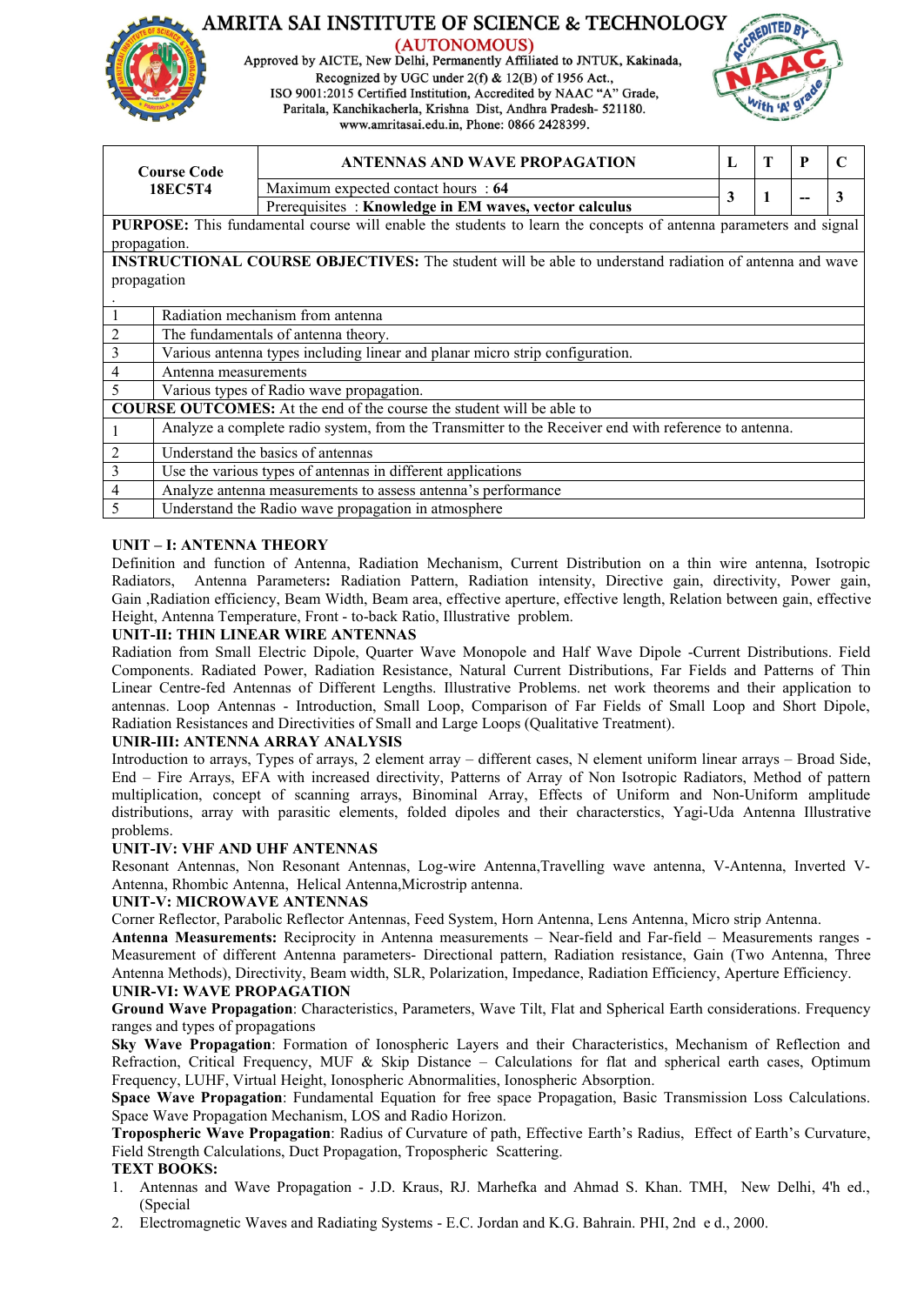# **AMRITA SAI INSTITUTE OF SCIENCE & TECHNOLOGY** (AUTONOMOUS) Approved by AICTE, New Delhi, Permanently Affiliated to JNTUK, Kakinada, Recognized by UGC under  $2(f)$  & 12(B) of 1956 Act., ISO 9001:2015 Certified Institution, Accredited by NAAC "A" Grade, Paritala, Kanchikacherla, Krishna Dist, Andhra Pradesh- 521180. **REFERENCE BOOKS:** www.amritasai.edu.in, Phone: 0866 2428399.

- 1. Antenna Theory C.A. Balanis, John Wiley & Sons, 3rd ed.. 2005.
- 2. Antennas and Wave Propagation K.D. Prasad, Satya Prakashan, Tech India Publi., New Delhi, 2001.
- 3. Transmission and Propagation E.V.D. Glazier and H.R.L. Lamont, The Services Text Book of Radio, vol. 5 Standard Publishers Distributors, Delhi.
- 4. Electronic and Radio Engineering EE. Terman, McGraw-Hill, 4th edition, 1955.

|   | Course Code                                                         | DIGITAL SIGNAL PROCESSING                                                                                             | L |  |    | C |  |  |  |
|---|---------------------------------------------------------------------|-----------------------------------------------------------------------------------------------------------------------|---|--|----|---|--|--|--|
|   | <b>18EC5T5</b>                                                      | Maximum expected contact hours : 64                                                                                   | 3 |  |    | 3 |  |  |  |
|   |                                                                     | Prerequisites: Knowledge in Mathematics                                                                               |   |  | -- |   |  |  |  |
|   |                                                                     | <b>PURPOSE:</b> This fundamental course will enable the students to learn how to Achieving noiseless signals by using |   |  |    |   |  |  |  |
|   | different filters.                                                  |                                                                                                                       |   |  |    |   |  |  |  |
|   |                                                                     | <b>INSTRUCTIONAL COURSE OBJECTIVES:</b> The student will be able to                                                   |   |  |    |   |  |  |  |
|   |                                                                     | Analyze the Discrete Time Signals and Systems                                                                         |   |  |    |   |  |  |  |
| 2 |                                                                     | Know the importance of FFT algorithm for computation of Discrete Fourier Transform                                    |   |  |    |   |  |  |  |
|   | Understand the various implementations of digital filter structures |                                                                                                                       |   |  |    |   |  |  |  |
|   | Learn the FIR and IIR Filter design procedures                      |                                                                                                                       |   |  |    |   |  |  |  |
|   |                                                                     | Know the need of Multirate Processing                                                                                 |   |  |    |   |  |  |  |
| 6 |                                                                     | Learn the concepts of DSP Processors                                                                                  |   |  |    |   |  |  |  |
|   |                                                                     | <b>COURSE OUTCOMES:</b> After going through this course the student will be able to                                   |   |  |    |   |  |  |  |
|   |                                                                     | Apply the difference equations concept in the anayziation of Discrete time systems                                    |   |  |    |   |  |  |  |
|   |                                                                     | Use the FFT algorithm for solving the DFT of a given signal                                                           |   |  |    |   |  |  |  |
| 3 |                                                                     | Design a Digital filter (FIR&IIR) from the given specifications                                                       |   |  |    |   |  |  |  |
| 4 |                                                                     | Realize the FIR and IIR structures from the designed digital filter                                                   |   |  |    |   |  |  |  |
| 5 |                                                                     | Use the Multirate Processing concepts in various applications                                                         |   |  |    |   |  |  |  |
| 6 |                                                                     | Apply the signal processing concepts on DSP Processor                                                                 |   |  |    |   |  |  |  |
|   |                                                                     |                                                                                                                       |   |  |    |   |  |  |  |

**UNIT I INTRODUCTION:** Introduction to Digital Signal Processing: Discrete time signals & sequences,

Classification of Discrete time systems , stability of LTI systems, Invert ability, Response of LTI systems to

arbitrary inputs. Solution of Linear constant coefficient difference equations. Frequency domain representation of discrete time signals and systems. Review of Z-transforms, solution of difference equations using Z-transforms System function

**UNIT II DISCRETE FOURIER SERIES & FOURIER TRANSFORMS:** Properties ofdiscrete Fourier series,DFS representation of periodic sequences, Discrete Fourier transforms: Properties of DFT, linear filtering methods based on DFT, Fast Fourier transforms (FFT) - Radix-2 decimation in time and decimation in frequency FFT Algorithms, Inverse FFT.

#### **UNIT-III**

**DESIGN OF IIR DIGITAL FILTERS& REALIZATIONS:** Analog filter approximations – Butter

worth and Chebyshev, Design of IIR Digital filters from analog filters, Design Examples, Analog and Digital frequency transformations. Basic structures of IIR systems, Transposed forms

# **UNIT IV DESIGN OF FIR DIGITAL FILTERS & REALIZATIONS:**

Characteristics of FIR Digital Filters, frequency response. Design of FIR Digital Filters using Window Techniques and Frequency Sampling technique, Comparison of IIR & FIR filters.

Basic structures of FIR systems, Lattice structures, Lattice-ladder structures.

**UNIT V MULTIRATE DIGITAL SIGNAL PROCESSING:** Introduction, Decimation , Interpolation

Sampling rate conversion ,Implementation of sampling rate converters, *Applications – Sub-band Coding of Speech Signals ,Implementation of Digital Filter Banks, Trans-multiplexers.*

**UNIT VI INTRODUCTION TO DSP PROCESSORS:** Introduction to programmable DSPs: Multiplier and

Multiplier Accumulator, Modified bus structures and memory access schemes in P-DSPs ,Multiple Access Memory,Multi ported memory, VLIW architecture, Pipelining, Special addressing modes, On-Chip Peripherals.

Architecture of TMS320C5X: Introduction, Bus Structure, Central Arithmetic Logic Unit, Auxiliary Register ALU,Index Register, Block Move Address Register, Parallel Logic Unit, Memory mapped registers, program controller,some flags in the status registers, On- chip memory, On-chip peripherals.

### **TEXT BOOKS:**

1. Digital Signal Processing, Principles, Algorithms, and Applications: John G. Proakis,Dimitris

G.Manolakis,Pearson Education / PHI, 2007.

2. Discrete Time Signal Processing – A.V.Oppenheim and R.W. Schaffer, PHI

3. Digital Signal Processors – Architecture, Programming and Applications,, B.Venkataramani, M.Bhaskar, TATAMcGraw Hill, 2002

4. Digital Signal Processing – K Raja Rajeswari, I.K. International Publishing House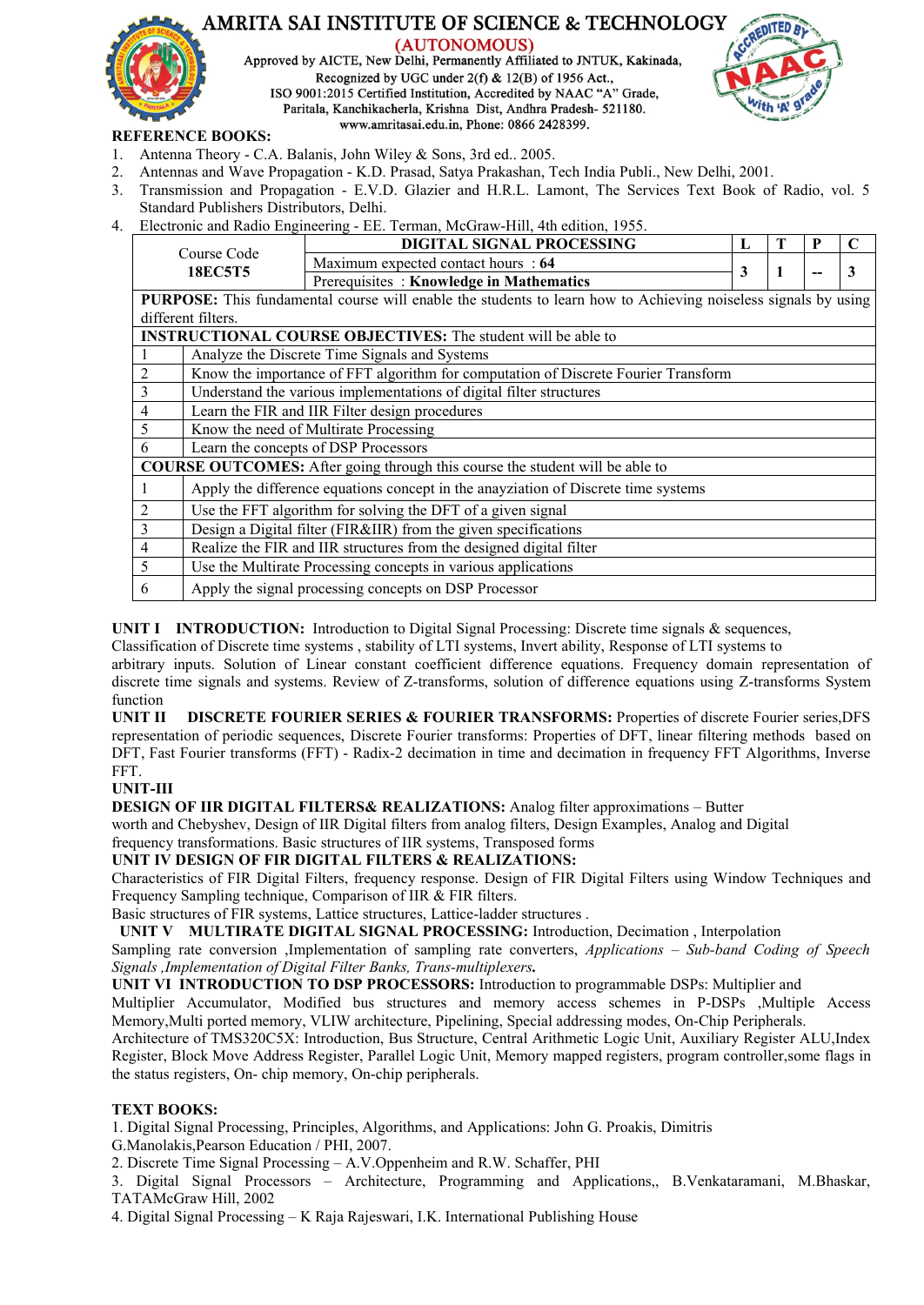Approved by AICTE, New Delhi, Permanently Affiliated to JNTUK, Kakinada, Recognized by UGC under  $2(f)$  & 12(B) of 1956 Act., ISO 9001:2015 Certified Institution, Accredited by NAAC "A" Grade, Paritala, Kanchikacherla, Krishna Dist, Andhra Pradesh- 521180. www.amritasai.edu.in, Phone: 0866 2428399.



# **Reference Books:**

- 1. Digital Signal Processing: Andreas Antoniou, TATA McGraw Hill ,2006
- 2. Digital Signal Processing: MH Hayes, Schaum's Outlines, TATA Mc-Graw Hill, 2007.
- 3. DSP Primer C. Britton Rorabaugh, Tata McGraw Hill, 2005.
- 4. Fundamentals of Digital Signal Processing using Matlab Robert J. Schilling, Sandra
- L. Harris,Thomson, 2007.
- 5. Digital Signal Processing Alan V. Oppenheim, Ronald W. Schafer, PHI Ed., 2006
- 6. Digital Signal Processing Ramesh babu, Sci Tech publications

|               | Course Code                        | <b>ANALOG IC APPLICATIONS LAB</b>                                                                                      |    |   |  |
|---------------|------------------------------------|------------------------------------------------------------------------------------------------------------------------|----|---|--|
|               | <b>18EC5L2</b>                     | Maximum expected contact hours : 14 Weeks                                                                              |    | 3 |  |
|               |                                    | Prerequisites: Designing In Integrated Circuit Applications                                                            | -- |   |  |
|               | <b>PURPOSE</b>                     |                                                                                                                        |    |   |  |
|               |                                    | This fundamental course will enable the students to learn the concepts of Integrated circuits and Familiarize students |    |   |  |
|               | with applications of various IC's. |                                                                                                                        |    |   |  |
|               |                                    | <b>INSTRUCTIONAL COURSE OBJECTIVES</b>                                                                                 |    |   |  |
|               |                                    | To understand the working of op-amps(IC 741,IC 555,IC 565,IC 566)                                                      |    |   |  |
| 2             |                                    | To design active filters and DACs using IC 741 OP-AMPS.                                                                |    |   |  |
| 3             |                                    | To Implement Multivibrators and Voltage Regulators using ICs.                                                          |    |   |  |
|               |                                    | <b>COURSE OUTCOMES:</b> At the end of the course, students will be able to                                             |    |   |  |
|               |                                    | Build the basic applications of op-amp, VCO and PLL.                                                                   |    |   |  |
| 2             |                                    | Design filters and DAC using IC 741 Op-Amp.                                                                            |    |   |  |
| $\mathcal{F}$ |                                    | Implement Multivibrators and Voltage Regulators using ICs.                                                             |    |   |  |

- 1. Study of OP AMPs IC 741, IC 555, IC 565, IC 566, IC 1496 functioning, parameters and Specifications.
- 2. OP AMP Applications Adder, Subtractor, Comparator Circuits.
- 3. Integrator and Differentiator Circuits using IC 741.
- 4. Active Filter Applications LPF, HPF (first order)
- 5. Active Filter Applications BPF, Band Reject (Wideband) and Notch Filters.
- 6. Function Generator using OP AMPs.
- 7. IC 555 Timer Monostable Operation Circuit.
- 8. IC 555 Timer Astable Operation Circuit.
- 9. Schmitt Trigger Circuits using IC 741 and IC 555.
- 10. IC 565 PLL Applications.
- 11. IC 566 VCO Applications.
- 12. Voltage Regulator using IC 723.
- 13. Three Terminal Voltage Regulators 7805, 7809, 7912.
- 14. Digital to Analog Converter using Op-Amp IC 741.

#### **Equipment required for Laboratories:**

- 1. RPS
- 2. CRO
- 3. Function Generator
- 4. Multi Meters
- 5. IC Trainer Kits (Optional)
- 6. Bread Boards
- 7. Components:- IC741, IC555, IC565, IC1496, IC723, 7805, 7809, 7912 and other essential components.
- 8. Analog IC Tester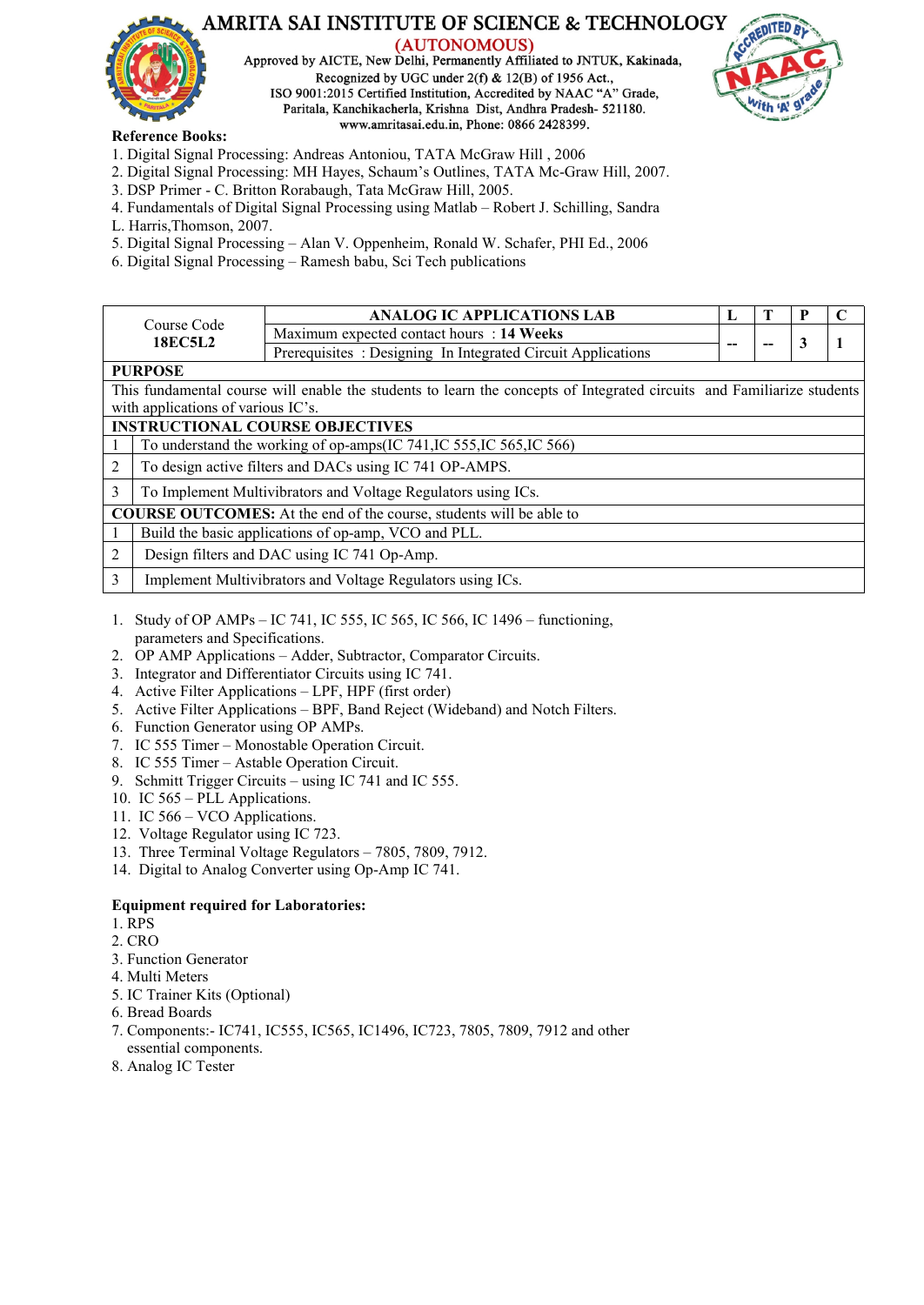# AMRITA SAI INSTITUTE OF SCIENCE & TECHNOLOGY

(AUTONOMOUS)<br>Approved by AICTE, New Delhi, Permanently Affiliated to JNTUK, Kakinada, Recognized by UGC under  $2(f)$  & 12(B) of 1956 Act., ISO 9001:2015 Certified Institution, Accredited by NAAC "A" Grade, Paritala, Kanchikacherla, Krishna Dist, Andhra Pradesh- 521180. www.amritasai.edu.in, Phone: 0866 2428399.



|                | <b>Course Code</b>                                                                 | DIGITAL SIGNAL PROCESSING LAB                                                                                         | L |  | P | C |  |  |  |
|----------------|------------------------------------------------------------------------------------|-----------------------------------------------------------------------------------------------------------------------|---|--|---|---|--|--|--|
|                | <b>18EC5L3</b>                                                                     | Maximum expected contact hours :14 WEEKS                                                                              |   |  | 3 |   |  |  |  |
|                |                                                                                    | Prerequisites: Knowledge in Mathematics                                                                               |   |  |   |   |  |  |  |
|                |                                                                                    | <b>PURPOSE:</b> This fundamental course will enable the students to learn how to Achieving noiseless signals by using |   |  |   |   |  |  |  |
|                | different filters.                                                                 |                                                                                                                       |   |  |   |   |  |  |  |
|                |                                                                                    | <b>INSTRUCTIONAL COURSE OBJECTIVES:</b> The student will be able to                                                   |   |  |   |   |  |  |  |
|                |                                                                                    | Analyze the Discrete Time Signals and Systems                                                                         |   |  |   |   |  |  |  |
| $\sqrt{2}$     | Know the importance of FFT algorithm for computation of Discrete Fourier Transform |                                                                                                                       |   |  |   |   |  |  |  |
| $\mathfrak{Z}$ | Understand the various implementations of digital filter structures                |                                                                                                                       |   |  |   |   |  |  |  |
| 4              | Learn the FIR and IIR Filter design procedures                                     |                                                                                                                       |   |  |   |   |  |  |  |
| 5              |                                                                                    | Know the need of Multirate Processing                                                                                 |   |  |   |   |  |  |  |
| 6              |                                                                                    | Learn the concepts of DSP Processors                                                                                  |   |  |   |   |  |  |  |
|                |                                                                                    | <b>COURSE OUTCOMES:</b> After going through this course the student will be able to                                   |   |  |   |   |  |  |  |
|                |                                                                                    | Apply the difference equations concept in the anayziation of Discrete time systems                                    |   |  |   |   |  |  |  |
| $\overline{2}$ |                                                                                    | Use the FFT algorithm for solving the DFT of a given signal                                                           |   |  |   |   |  |  |  |
| $\mathfrak{Z}$ |                                                                                    | Design a Digital filter (FIR&IIR) from the given specifications                                                       |   |  |   |   |  |  |  |
| $\overline{4}$ |                                                                                    | Realize the FIR and IIR structures from the designed digital filter                                                   |   |  |   |   |  |  |  |
| 5              |                                                                                    | Use the Multirate Processing concepts in various applications                                                         |   |  |   |   |  |  |  |
| 6              |                                                                                    | Apply the signal processing concepts on DSP Processor                                                                 |   |  |   |   |  |  |  |

1.To study the architecture of DSP chips – TMS 320C 5X/6X Instructions.

2.To verify linear convolution.

3.To verify the circular convolution.

4.To design FIR filter (LP/HP) using windowing technique

5.a) Using rectangular window

6.b) Using triangular window

7.c) Using Kaiser Window

8.To Implement IIR filter (LP/HP) on DSP Processors

9.N-point FFT algorithm.

10.MATLAB program to generate sum of sinusoidal signals.

11.MATLAB program to find frequency response of analog LP/HP filters.

12.To compute power density spectrum of a sequence.

13.To find the FFT of given 1-D signal and plot.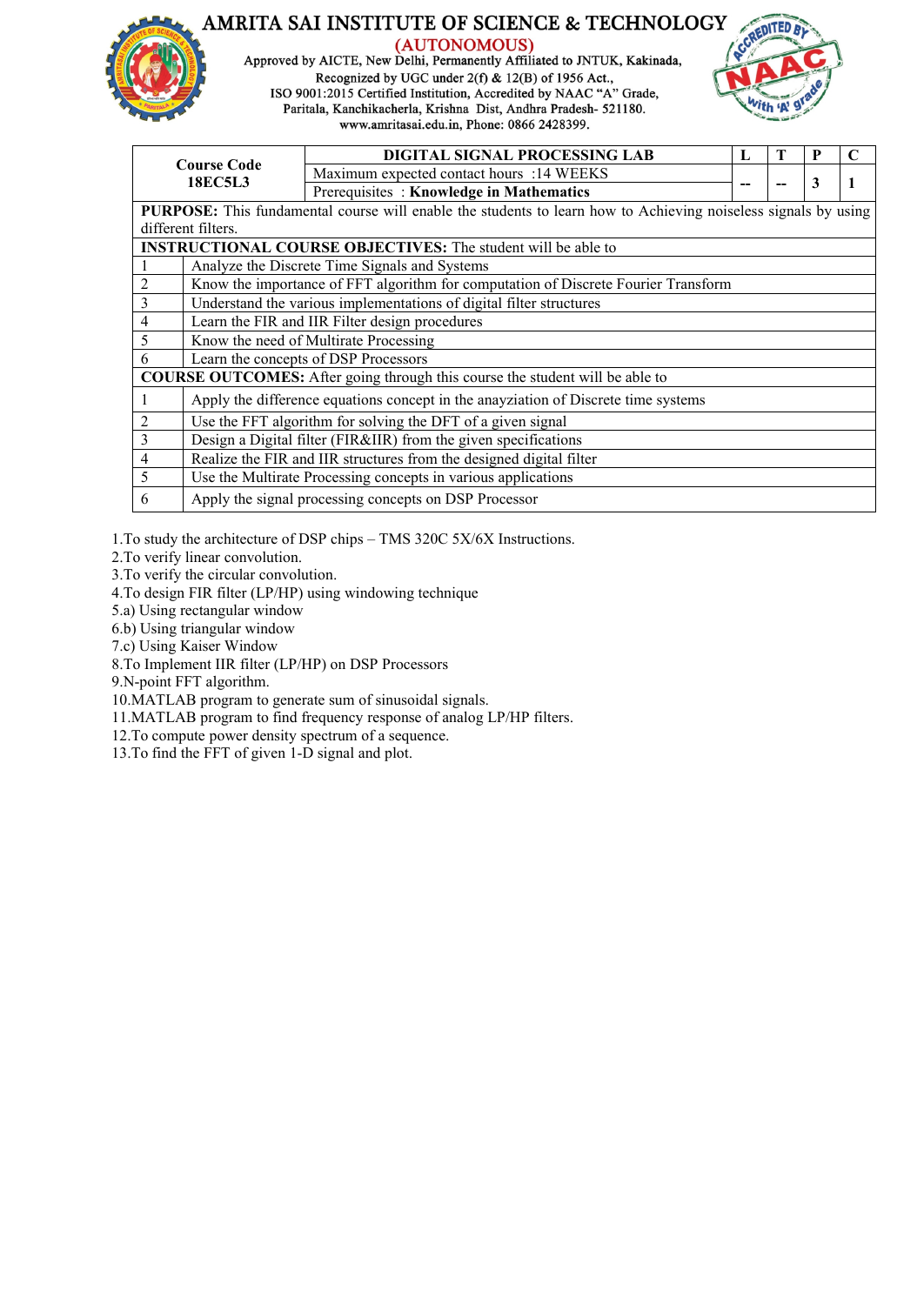Approved by AICTE, New Delhi, Permanently Affiliated to JNTUK, Kakinada, Recognized by UGC under  $2(f)$  & 12(B) of 1956 Act., ISO 9001:2015 Certified Institution, Accredited by NAAC "A" Grade, Paritala, Kanchikacherla, Krishna Dist, Andhra Pradesh- 521180. www.amritasai.edu.in, Phone: 0866 2428399.



|                                                     | <b>Course Code</b>                                                                                                                           | PROFISSIONAL ETHICS AND HUMAN VALUES                                                                                                         | Ъ.             |              |  |  |  |  |  |  |  |  |
|-----------------------------------------------------|----------------------------------------------------------------------------------------------------------------------------------------------|----------------------------------------------------------------------------------------------------------------------------------------------|----------------|--------------|--|--|--|--|--|--|--|--|
|                                                     | <b>18EC5T6</b>                                                                                                                               | Maximum expected contact hours : 32                                                                                                          | $\mathfrak{p}$ | $\mathbf{0}$ |  |  |  |  |  |  |  |  |
| --<br>Prerequisites: Knowledge in Ethics and values |                                                                                                                                              |                                                                                                                                              |                |              |  |  |  |  |  |  |  |  |
| <b>PURPOSE:</b>                                     |                                                                                                                                              |                                                                                                                                              |                |              |  |  |  |  |  |  |  |  |
|                                                     |                                                                                                                                              | <b>INSTRUCTIONAL COURSE OBJECTIVES</b>                                                                                                       |                |              |  |  |  |  |  |  |  |  |
|                                                     | To give basic insights and inputs to the student to inculcate Human values to grow as a responsible<br>human beings with proper personality. |                                                                                                                                              |                |              |  |  |  |  |  |  |  |  |
|                                                     | duties                                                                                                                                       | Professional Ethics instills the student to maintain ethical conduct and discharge their professional                                        |                |              |  |  |  |  |  |  |  |  |
|                                                     | <b>COURSE OUTCOMES</b>                                                                                                                       |                                                                                                                                              |                |              |  |  |  |  |  |  |  |  |
|                                                     |                                                                                                                                              | It gives a comprehensive understanding of a variety issues that are encountered by every professional<br>in discharging professional duties. |                |              |  |  |  |  |  |  |  |  |
| $\mathfrak{D}$                                      |                                                                                                                                              | It provides the student the sensitivity and global outlook in the contemporary world to fulfill the<br>professional obligations effectively  |                |              |  |  |  |  |  |  |  |  |

#### **UNIT I: Human Values**:

Morals, Values and Ethics – Integrity –Trustworthiness - Work Ethics – Service Learning – Civic Virtue – Respectfor others – Living Peacefully – Caring – Sharing – Honesty –Courage – Value Time – Co-operation – Commitment– Empathy – Self-confidence – Spirituality- Character.

### **UNIT: II: Principles for Harmony**:

Truthfulness – Customs and Traditions -Value Education – Human Dignity – Human Rights – Fundamental Duties -Aspirations and Harmony (I, We & Nature) – Gender Bias - Emotional Intelligence – Salovey – Mayer Model – Emotional Competencies – Conscientiousness

### **UNIT III: Engineering Ethics and Social Experimentation**:

History of Ethics - Need of Engineering Ethics - Senses of Engineering Ethics- Profession and Professionalism – Self Interest - Moral Autonomy – Utilitarianism – Virtue Theory - Uses of Ethical Theories - Deontology- Types ofInquiry – Kohlberg's Theory - Gilligan's Argument –Heinz's Dilemma - Comparison with Standard Experiments ––Learning from the Past –Engineers as Managers – Consultants and Leaders – Balanced Outlook on Law

#### **UNIT IV: Engineers' Responsibilities towards Safety and Risk:**

Concept of Safety - Safety and Risk – Types of Risks – Voluntary v/sInvoluntary Risk – Consequences - Risk Assessment – Accountability - Liability - Reversible Effects - Threshold Levels of Risk - Delayed v/sImmediate Risk - Safety and the Engineer – Designing for Safety – Risk-Benefit Analysis-Accidents

# **UNIT VI: Global Issues**

: –

# **UNIT V: Engineers' Duties and Rights**:

Concept of Duty - Professional Duties - Collegiality - Techniques for Achieving Collegiality - Senses of Loyalty -Consensus and Controversy - Professional and Individual Rights –Confidential and Proprietary Information -

Conflict of Interest-Ethical egoism - Collective Bargaining – Confidentiality - Gifts and Bribes - Problem solving- Occupational Crimes- Industrial Espionage- Price Fixing-Whistle Blowing.Risk

Globalization and MNCs –Cross Culture Issues - Business Ethics – Media Ethics - Environmental Ethics **References:**

Endangering Lives - Bio Ethics - Computer Ethics - War Ethics – Research Ethics -Intellectual Property Rights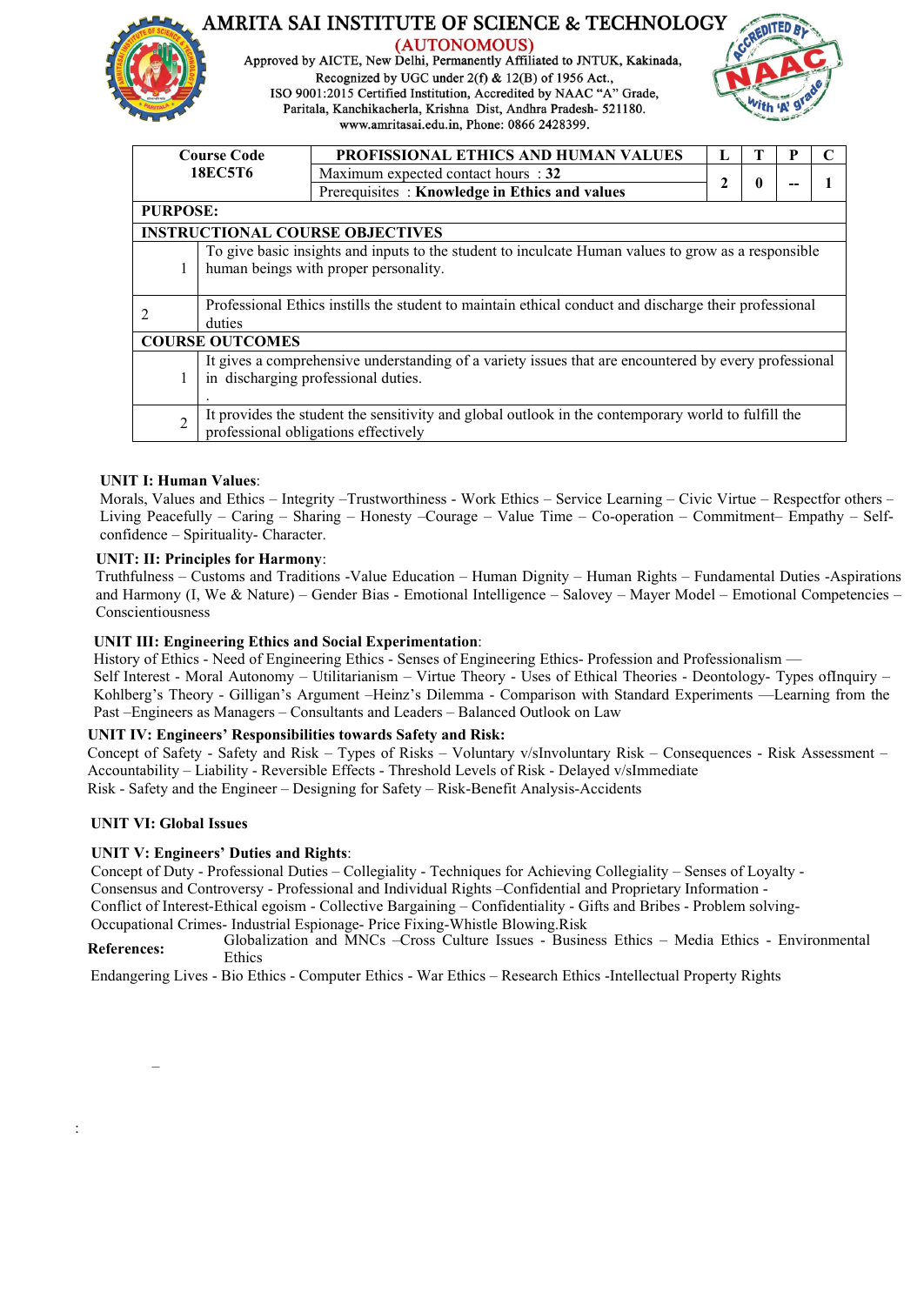

Approved by AICTE, New Delhi, Permanently Affiliated to JNTUK, Kakinada, Recognized by UGC under  $2(f)$  & 12(B) of 1956 Act., ISO 9001:2015 Certified Institution, Accredited by NAAC "A" Grade, Paritala, Kanchikacherla, Krishna Dist, Andhra Pradesh- 521180. www.amritasai.edu.in, Phone: 0866 2428399.

|                 |                                         | <b>MICROWAVE ENGINEERING</b>                                              | L |  |    |                         |  |  |  |  |  |  |
|-----------------|-----------------------------------------|---------------------------------------------------------------------------|---|--|----|-------------------------|--|--|--|--|--|--|
|                 | <b>Course Code</b><br><b>18EC6T1</b>    | Maximum expected contact hours : 64                                       |   |  |    |                         |  |  |  |  |  |  |
|                 |                                         | Prerequisites: Knowledge in LECTROMAGNETICS                               | 4 |  | -- | $\overline{\mathbf{4}}$ |  |  |  |  |  |  |
| <b>PURPOSE:</b> |                                         |                                                                           |   |  |    |                         |  |  |  |  |  |  |
|                 |                                         | <b>INSTRUCTIONAL COURSE OBJECTIVES</b>                                    |   |  |    |                         |  |  |  |  |  |  |
| 6.              | Concepts of microwaves.                 |                                                                           |   |  |    |                         |  |  |  |  |  |  |
| 7.              | Operation of Microwave tubes            |                                                                           |   |  |    |                         |  |  |  |  |  |  |
| 8.              | Different Microwave solid state devices |                                                                           |   |  |    |                         |  |  |  |  |  |  |
| 9.              |                                         | Working principle and Scattering matrix of different Waveguide components |   |  |    |                         |  |  |  |  |  |  |
| 10.             |                                         | Microwave test bench setup for Microwave measurements.                    |   |  |    |                         |  |  |  |  |  |  |
|                 | <b>COURSE OUTCOMES</b>                  |                                                                           |   |  |    |                         |  |  |  |  |  |  |
| 6.              |                                         | Know about the Microwave spectrum and applications of microwaves.         |   |  |    |                         |  |  |  |  |  |  |
| 7.              |                                         | Understand the operation and use of Microwave tubes.                      |   |  |    |                         |  |  |  |  |  |  |
| 8.              |                                         | Understand the applications of semiconductor microwave devices.           |   |  |    |                         |  |  |  |  |  |  |
| 9.              |                                         | Derive the S-parameters of waveguide components                           |   |  |    |                         |  |  |  |  |  |  |
| 10.             |                                         | Use a Microwave bench setup to measure the various microwave parameters.  |   |  |    |                         |  |  |  |  |  |  |
|                 |                                         |                                                                           |   |  |    |                         |  |  |  |  |  |  |

#### **UNIT I**

**MICROWAVE TRANSMISSION LINES:** Introduction, Microwave Spectrum and Bands, Applications of Microwaves. Rectangular Waveguides – TE/TM mode analysis, Expressions for Fields, Characteristic Equation and Cut off Frequencies, Filter Characteristics, Dominant and Degenerate Modes, Sketches of TE and TM mode fields in the cross-section, Mode Characteristics – Phase and Group Velocities, Wavelengths and Impedance Relations; Power Transmission and Power Losses in Rectangular Guide, Impossibility of TEM mode. Related Problems.

#### **UNIT II**

**CIRCULAR WAVEGUIDES:** Introduction, Nature of Fields, Characteristic Equation, Dominant and Degenerate Modes. Cavity Resonators– Introduction, Rectangular and Cylindrical Cavities, Dominant Modes and Resonant Frequencies, Q factor and Coupling Coefficients, Excitation techniques- waveguides and cavities, Related Problems. MICROSTRIP LINES– Introduction, Zo Relations, Effective Dielectric Constant, Losses, Q factor.

#### **UNIT III**

**MICROWAVE TUBES: Limitations** and Losses of conventional tubes at microwave frequencies. Re-entrant Cavities, Microwave tubes – O type and M type classifications. O-type tubes :2 Cavity Klystrons – Structure, Velocity Modulation Process and Applegate Diagram, Bunching Process and Small Signal Theory –Expressions for o/p Power and Efficiency, Applications, Reflex Klystrons – Structure, Applegate Diagram and Principle of working, Mathematical Theory of Bunching, Power Output, Efficiency, Electronic Admittance; Oscillating Modes and o/p Characteristics, Electronic and Mechanical Tuning, Applications, Related Problems.

#### **UNIT - IV**

**HELIX TWTS:** Significance, Types and Characteristics of Slow Wave Structures; Structure of TWT and Suppression of Oscillations, Nature of the four Propagation Constants (Qualitative treatment). M-type Tubes Introduction, Cross-field effects, Magnetrons – Different Types, 8-Cavity Cylindrical Travelling Wave Magnetron – Hull Cut-off Condition, Modes of Resonance and PI-Mode Operation, Separation of PI-Mode, o/p characteristics. **UNIT V**

**WAVEGUIDE COMPONENTS AND APPLICATIONS - I:** Coupling Mechanisms – Probe, Loop, Aperture types. Waveguide Discontinuities – Waveguide irises, Tuning Screws and Posts, Matched Loads. Waveguide Attenuators – Resistive Card, Rotary Vane types; Waveguide Phase Shifters – Dielectric, Rotary Vane types. Scattering Matrix– Significance, Formulation and Properties. S-Matrix Calculations for – 2 port Junction, E-plane and H-plane Tees, Magic

- 1. Professional Ethics by R. Subramaniam Oxford Publications, New Delhi.
- 2. Ethics in Engineering by Mike W. **Martin** and Roland Schinzinger Tata McGraw-Hill 2003.
- 3. Professional Ethics and Morals by Prof.A.R.Aryasri, DharanikotaSuyodhana Maruthi Publications.
- 4. Engineering Ethics by Harris, Pritchard and Rabins, Cengage Learning, New Delhi.
- 5. Human Values & Professional Ethics by S. B. Gogate, Vikas Publishing House Pvt. Ltd., Noida.
- 6. Engineering Ethics & Human Values by M.Govindarajan, S.Natarajan and V.S.SenthilKumar-PHI Learning Pvt. Ltd – 2009.
- 7. Professional Ethics and Human Values by A. Alavudeen, R.Kalil Rahman and M. Jayakumaran University Science Press.
- 8. Professional Ethics and Human Values by Prof.D.R.Kiran-Tata McGraw-Hill 2013
- 9. Human Values And Professional Ethics by Jayshree Suresh and B. S. Raghavan, S.Chand Publications

Tee, Hybrid Ring; Directional Couplers – 2Hole, Bethe Hole types, Ferrite Components– Faraday Rotation, S-Matrix Calculations for Gyrator, Isolator, Circulator, Related Problems.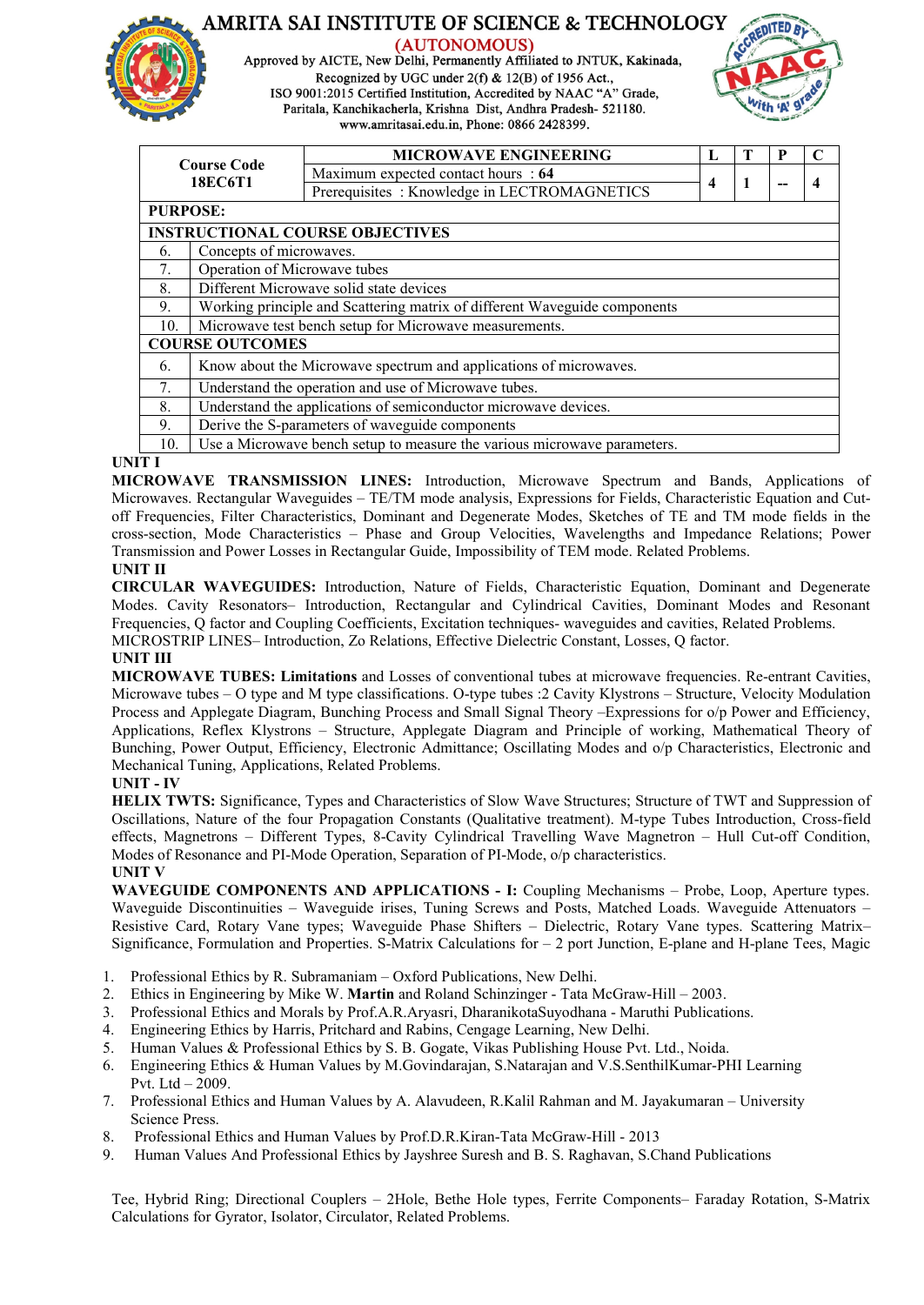

Approved by AICTE, New Delhi, Permanently Affiliated to JNTUK, Kakinada, Recognized by UGC under  $2(f)$  & 12(B) of 1956 Act., ISO 9001:2015 Certified Institution, Accredited by NAAC "A" Grade, Paritala, Kanchikacherla, Krishna Dist, Andhra Pradesh- 521180. **UNIT** VI www.amritasai.edu.in, Phone: 0866 2428399.



**MICROWAVE SOLID STATE DEVICES:** Introduction, Classification, Applications. TEDs – Introduction, Gunn Diode – Principle, RWH Theory, Characteristics, Basic Modes of Operation, Oscillation Modes. Avalanche TransitTime Devices – Introduction, IMPATT and TRAPATT Diodes – Principle of Operation and Characteristics.

**MICROWAVE MEASUREMENTS:** Description of Microwave Bench – Different Blocks and their Features, Precautions; Microwave Power Measurement – Bolometer Method. Measurement of Attenuation, Frequency, Q-factor, Phase shift, VSWR, Impedance Measurement.

TEXT BOOKS:

- 1. Microwave Devices and Circuits Samuel Y. Liao, PHI, 3rd Edition, 1994.
- 2. Foundations for Microwave Engineering R.E. Collin, IEEE Press, John Wiley, 2nd Edition, 2002.

REFERENCES:

- 1. Microwave Principles Herbert J. Reich, J.G. Skalnik, P.F. Ordung and H.L. Krauss, CBS Publishers and
- 2. Distributors, New Delhi, 2004
- 3. Microwave Engineering- Annapurna Das and Sisir K.Das, Mc Graw Hill Education, 3rd Edition.
- 4. Microwave and Radar Engineering-M.Kulkarni, Umesh Publications, 3rd Edition.
- 5. Microwave Engineering G S N Raju, I K International
- 6. Microwave and Radar Engineering G Sasibhushana Rao Pearson

7.

| Course Code | <b>Microprocessors and Microcontrollers</b> | <b>CON</b> |    |  |
|-------------|---------------------------------------------|------------|----|--|
| 18EC6T2     | Maximum expected contact hours : 64         |            |    |  |
|             | Prerequisites: Fundamentals of Digital      |            | -- |  |
|             | Logic Design and Integrated Circuits        |            |    |  |

**PURPOSE:** Microprocessor and microcontroller have become important building blocks in digital electronics design. It is important for student to understand the architecture of a microprocessor and its interfacing with various modules. 8086 microprocessor architecture, programming, and interfacing is dealt in detail in this course.

|                | <b>INSTRUCTIONAL COURSE OBJECTIVES</b>                                           |
|----------------|----------------------------------------------------------------------------------|
|                | Outline the internal architecture of 8086 microprocessor, concept of addressing  |
|                | Modes and instruction assembling.                                                |
| $\overline{2}$ | Develop and Execute assembly level language program for 8086 and must be able    |
|                | to write assembly level program for any processor by studying its architecture.  |
| 3              | Mode of operations and interfacing of memories and Devices                       |
| 4              | interfacing of programmable peripheral device and interfacing through it.        |
| 5              | About advanced microprocessors                                                   |
| 6              | Microcontrollers architecture and modes, knowing about Advanced microcontrollers |
|                | <b>COURSE OUTCOMES</b>                                                           |
|                | Understanding about basic microprocessors and architecture and programming       |
| 2              | Understanding about pin configuration and memory interfacing                     |
| 3              | Interfacing of peripheral devices and programming                                |
| 4              | Understanding about interrupt structure of microprocessor                        |
| 5              | Understanding about types of advanced microprocessors                            |
| 6              | Interfacing and architecture of microcontrollers                                 |

# **UNIT I**

An over view of 8085, Architecture of 8086 Microprocessor. Special functions of General purpose registers. 8086 flag register and function of 8086 Flags. Addressing modes of 8086. Instruction set of 8086. Assembler directives, simple programs, procedures, and macros.

# **Assembly language programs**

Assembly language programs involving logical, Branch & Call instructions, sorting, evaluation of arithmetic expressions, string manipulation.

#### **UNIT II: Pin diagram of 8086**

Pin diagram of 8086-Minimum mode and maximum mode of operation. Timing diagram. Memory interfacing to 8086 (Static RAM & EPROM). Need for DMA. DMA data transfer Method. Interfacing with 8237/8257.

# **UNIT III: 8255 PPI**

8255 PPI – various modes of operation and interfacing to 8086. Interfacing Keyboard,8279 Stepper Motor and actuators. D/A and A/D converter interfacing

#### **UNIT IV: Interrupt structure of 8086**

Interrupt structure of 8086. Vector interrupt table. Interrupt service routines. Introduction to DOS and BIOS interrupts. 8259 PIC , 8251USART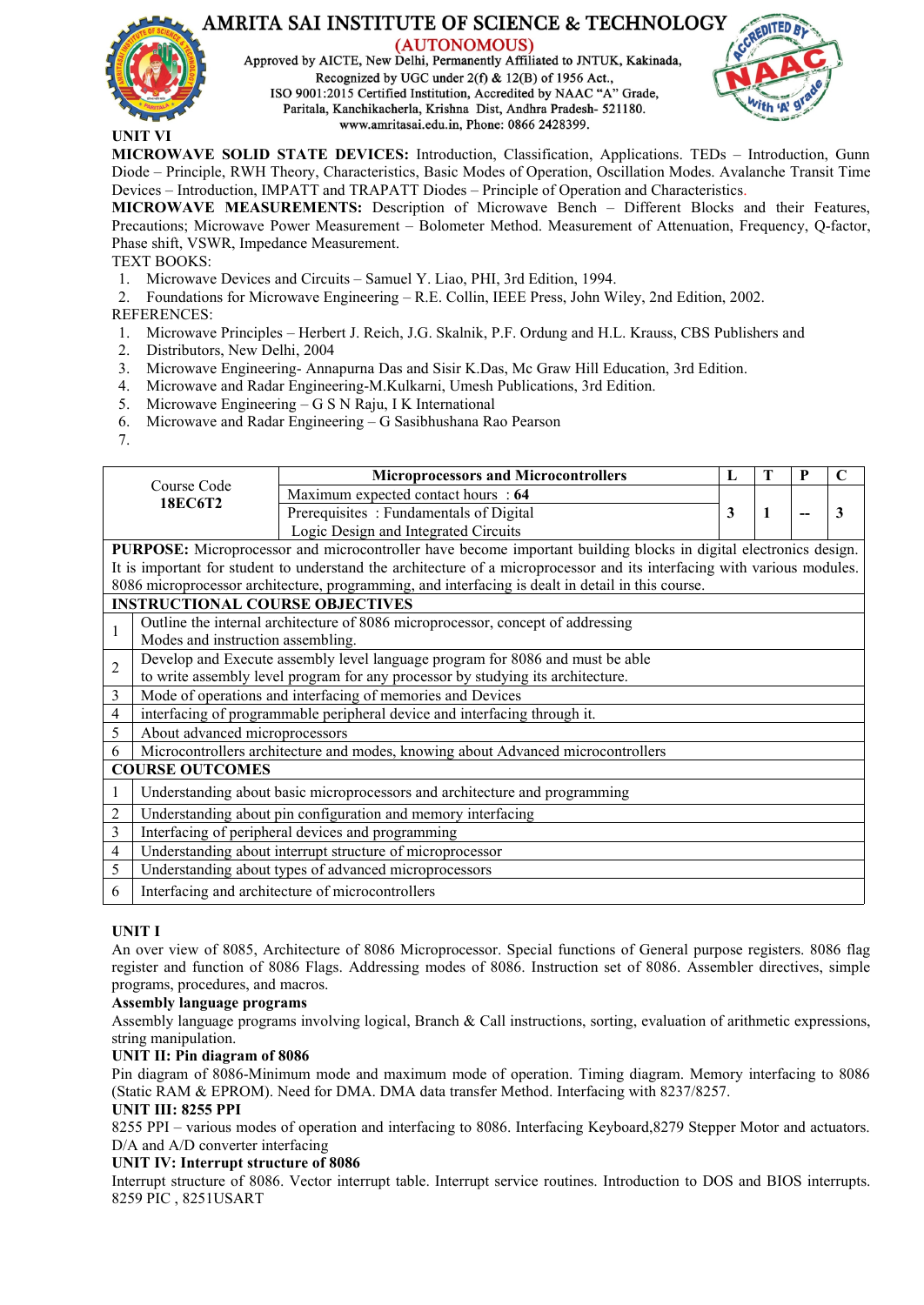

Approved by AICTE, New Delhi, Permanently Affiliated to JNTUK, Kakinada, Recognized by UGC under  $2(f)$  & 12(B) of 1956 Act., ISO 9001:2015 Certified Institution, Accredited by NAAC "A" Grade, Paritala, Kanchikacherla, Krishna Dist, Andhra Pradesh- 521180.

# **UNIT V: Advanced Micro Processors**<br> **UNIT V: Advanced Micro Processors**

Advanced Micro Processors - Introduction to 80286, Salient Features of 80386, Real and Protected Mode Segmentation & Paging, Salient Features of Pentium, Branch Prediction, Overview of RISC Processors ,salient features of 80486,Pentium processor.

#### **UNIT VI: Microcontrollers**

8051 Microcontroller and Its Programming: Architecture of micro controller-8051 Microcontroller memory organisation of 8051Mc,-counters and timers, serial communication- Addressing modes of 8051, Instructor set of 8051, Assembly Language/C Programming examples using 8051.

## **Advanced Microcontrollers**

Introduction to PIC,PIC feactures ARM Core Architecture, Versions of ARM, Important Features.

# **TEXT BOOKS:**

## **Text Books:**

- 1. Advanced microprocessor and peripherals-A.K. Ray and K.M.Bhurchandi, 2nd edition, TMH, 2000.
- 2. Microcontrollers-Deshmukh, Tata Mc-Graw Hill Edition, 2004.
- 3. Microcontrollers Architecture, programming, interfacing and system Design-Raj kamal, Pearson Education, 2005.
- 4. Microprocessor Architecture, Programming, and Applications With the 8085- Ramesh S. Gaonkar- Prentice Hall PTR, 2002.

### **Reference Books:**

- 1. Microprocessors Interfacing-Douglas V.Hall, 2nd edition, 2007.
- 2. The 8088 and 8086 Microprocessors- Walter A. Triebel, Avtar Singh, PHI, 4th Edition, 2003.
- 3. Micro computer system 8066/8088 family Architecture, programming and Design-By Liu and GA Gibson, PHI, 2nd Ed.
- 4. Microcontroller-Internals, Instructions, Programming and Interfacing by SubrataGhoshal, Pearson, 2010.

| Course Code              |                        | DIGITAL IC APPLICATIONS                                                    | L |    | P | $\mathbf C$ |
|--------------------------|------------------------|----------------------------------------------------------------------------|---|----|---|-------------|
| <b>18EC6T1</b>           |                        | Maximum expected contact hours: 64                                         | 3 |    |   | 3           |
|                          |                        | Prerequisites: Knowledge on BJTs, MOSFET, Digital electronic circuits      |   | -- |   |             |
| <b>PURPOSE</b>           |                        |                                                                            |   |    |   |             |
|                          |                        | Concepts of Transistor logic, CMOS logic families and their interfacing    |   |    |   |             |
| $\overline{c}$           |                        | Concepts of VHDL for digital system design                                 |   |    |   |             |
| 3                        |                        | Combinational digital ICs, its applications and their modelling using VHDL |   |    |   |             |
| 4                        |                        | Sequential digital ICs, its applications and their modelling using VHDL    |   |    |   |             |
|                          |                        | Different types of Memories, CPLD, FPGA architectures                      |   |    |   |             |
|                          | <b>COURSE OUTCOMES</b> |                                                                            |   |    |   |             |
|                          |                        | Understand Transistor logic, CMOS logic families and their interfacing     |   |    |   |             |
| $\overline{2}$           |                        | Model Digital circuits using VHDL                                          |   |    |   |             |
| 3                        |                        | Design combinational logic circuits using digital ICs and model using VHDL |   |    |   |             |
| $\overline{4}$           |                        | Design sequential logic circuits using digital ICs and model using VHDL    |   |    |   |             |
| $\overline{\mathcal{L}}$ |                        | Implement Digital Systems using CPLD, FPGA                                 |   |    |   |             |

#### **UNIT – I**

**Bipolar Logic Families :** Bipolar logic, Transistor logic-DTL,RTL, Low Power Schottky TTL NOR, Low Power Schottky TTL NAND, Emitter coupled logic-basic CML, 2 input OR/NOR gate, 10K ECL OR/NOR gate, Comparison of TTL logic families.

**CMOS Logic Families :** CMOS logic levels, CMOS inverter, NAND, NOR, AND, OR, AOI, OAI circuit diagrams using CMOS and function tables, CMOS steady state electrical behaviour, CMOS dynamic electrical behaviour, CMOS logic families- High Speed CMOS, Very High Speed CMOS, **UNIT – II**

**VHDL Hardware Description Language:** Design flow, program structure, types and constants, arrays, functions and procedures, libraries and packages with examples, Structural design elements, data flow design elements, behavioral design elements, time dimension and simulation.

**UNIT – III**

**Combinational Logic Design I:** Adders and Subtractors, 74x283 4-bit adder, Combinational multiplier 8X8, Multiplexers- 74x151 MUX, 74x157 MUX. Decoders-74x139,74x138; Encoders-74x148 Priority encoder, Dual parity encoder

### **UNIT – IV**

# **Combinational Logic Design II :**

Barrel shifter, comparators, 74x85 magnitude comparators, Cascading of Arithmetic and Logic Unit Simple floating- point encoder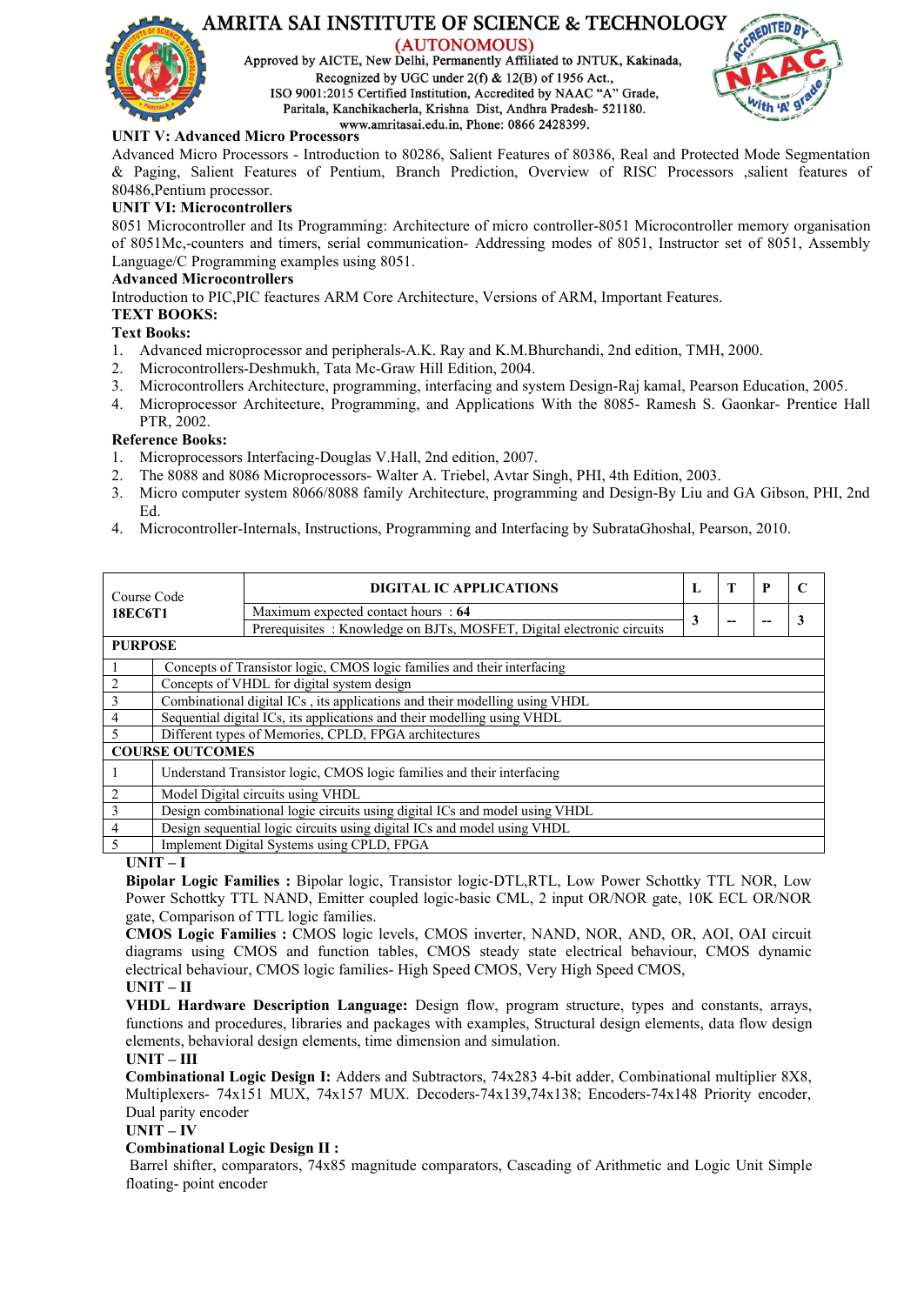

Approved by AICTE, New Delhi, Permanently Affiliated to JNTUK, Kakinada, Recognized by UGC under  $2(f)$  & 12(B) of 1956 Act., ISO 9001:2015 Certified Institution, Accredited by NAAC "A" Grade, Paritala, Kanchikacherla, Krishna Dist, Andhra Pradesh- 521180. **WWW.amritasai.edu.in, Phone: 0866 2428399.**<br> **UNIT** – **V** 



**Sequential Logic Design using VHDL:** Latches and flip-flops-D flip flop74X74,JK flip flop74X109, Registers-4-bit register 74x175, 8-bit latch 74x373;Counters- 74x163 4-bit binary counter,74X163 as modulo-11 counter, 74X163 as modulo- 193 counter, 3-bit LFSR counters Shift registers-Universal shift register 74x194,

# **UNIT – VI**

**Memories:** ROM**-** internal structure, 2D-decoding commercial types, timing and applications. Static RAM- Internal structure, SRAM timing, standard SRAM, synchronous SRAM, Dynamic RAM-Internal structure, timing, synchronous DRAM.

**CPLDs,FPGAs:**CPLD Xilinx XC9500-architecture,functional block,I/O block architecture, FPGA-Xilinx XC4000 configurable logic block, I/O block.

# **TEXT BOOKS**

- 1. John F. Wakerly, Digital Design Principles and Practices, PHI/ Pearson Education Publishers, 3<sup>rd</sup> Edition.
- 2. Charles H. Roth Jr., Digital System Design Using VHDL, PWS Publications, USA, Reprint 2002.
- 3. Jan M. Rabaey, Anantha Chandrakasan, and Borivoje Nikolic, "Digital Integrated Circuits: A Design Perspective", Prentice Hall Publishers.

#### **REFERENCES**

- 1. K. C. Chang, Digital Systems Design with VHDL and Synthesis: An Integrated Approach, Wiley-IEEE Computer Society Press.
- 2. Alan B.Marcovitz, Introduction to Logic Design, Tata McGraw Hill Publishers.
- 3. Stephen Borwn and ZvonkoVramesic, Fundamentals of Digital Logic with VHDL Design, McGraw Hill Publishers.
- 4. J.Bhasker, VHDL Primer, Pearson Education/ PHI Publishers.
- 5. Shipra gupta and Neelu Chaudhary, "Digital Circuit System using VHDL", SK Kartaria and sons Publications, New Delhi.
- 6. Mark Zwolinski, "Digital System Design with VHDL", Pearson Education Publishers, 2004.

| Course Code     |                                | <b>OOPs Through JAVA</b>                                                                                     |   |  |  |   |  |  |  |  |  |  |
|-----------------|--------------------------------|--------------------------------------------------------------------------------------------------------------|---|--|--|---|--|--|--|--|--|--|
| <b>18EC6T4A</b> |                                | Maximum expected contact hours : 64                                                                          | 3 |  |  | 3 |  |  |  |  |  |  |
|                 |                                | Prerequisites : $C$ P, $C++$ and Data structures                                                             |   |  |  |   |  |  |  |  |  |  |
| <b>PURPOSE:</b> |                                |                                                                                                              |   |  |  |   |  |  |  |  |  |  |
|                 |                                | <b>INSTRUCTIONAL COURSE OBJECTIVES</b>                                                                       |   |  |  |   |  |  |  |  |  |  |
|                 |                                | Introducing Object oriented programming languages                                                            |   |  |  |   |  |  |  |  |  |  |
| $\overline{2}$  |                                | Know about objects and classes in abstract level                                                             |   |  |  |   |  |  |  |  |  |  |
| $\mathfrak{Z}$  |                                | Know basic level primitives of OOPs                                                                          |   |  |  |   |  |  |  |  |  |  |
| $\overline{4}$  |                                | Know conceptual learning on threading                                                                        |   |  |  |   |  |  |  |  |  |  |
| 5               |                                | Explains about event handling in OOPs                                                                        |   |  |  |   |  |  |  |  |  |  |
| 6               |                                | Know about graphical user interface                                                                          |   |  |  |   |  |  |  |  |  |  |
|                 | <b>COURSE OUTCOMES</b>         |                                                                                                              |   |  |  |   |  |  |  |  |  |  |
|                 |                                | Implementing programs for user interface and application development using core java principles              |   |  |  |   |  |  |  |  |  |  |
| $\overline{2}$  |                                | Comprehension of java programming constructs, control structures in Java Programming Constructs              |   |  |  |   |  |  |  |  |  |  |
|                 |                                | Implementing Object oriented constructs such as various class hierarchies, interfaces and exception handling |   |  |  |   |  |  |  |  |  |  |
| $\overline{4}$  |                                | Understanding of Thread concepts and I/O in Java                                                             |   |  |  |   |  |  |  |  |  |  |
| 5               |                                | Being able to build dynamic user interfaces using applets and Event handling in java Applets-                |   |  |  |   |  |  |  |  |  |  |
| 6               |                                | Understanding of various components of Java AWT and Swing and writing code snippets using them               |   |  |  |   |  |  |  |  |  |  |
|                 | <b>Abstract Window Toolkit</b> |                                                                                                              |   |  |  |   |  |  |  |  |  |  |

**UNIT I: Introduction to OOP** Introduction, Need of Object Oriented Programming, Principles of Object Oriented Languages, Procedural languages Vs OOP, Applications of OOP, History of JAVA, Java Virtual Machine, Java Features, Program structures, Installation of JDK1.6

**UNIT II:** Variables , Primitive Data types, Identifiers- Naming Coventions, Keywords, Literals, Operators: Binary, Unary and ternary, Expressions, Precedence rules and Associativity, Primitive Type Conversion and Casting, Flow of control-Branching, Conditional, loops., **Classes and Objects**- classes, Objects, Creating Objects, Methods, constructors- Constructor overloading, cleaning up unused objects-Garbage collector, Class variable and Methods-Static keyword, this keyword, Arrays, Command line arguments

**UNIT III: Inheritance:** Types of Inheritance, Deriving classes using extends keyword, Method overloading, super keyword, final keyword, Abstract class **Interfaces, Packages and Enumeration:** Interface-Extending interface, Interface Vs Abstract classes, Packages-Creating packages , using Packages, Access protection, java.lang package **Exceptions & Assertions** - Introduction, Exception handling techniques-try...catch, throw, throws, finally block, user defined exception, Exception Encapsulation and Enrichment, Assertions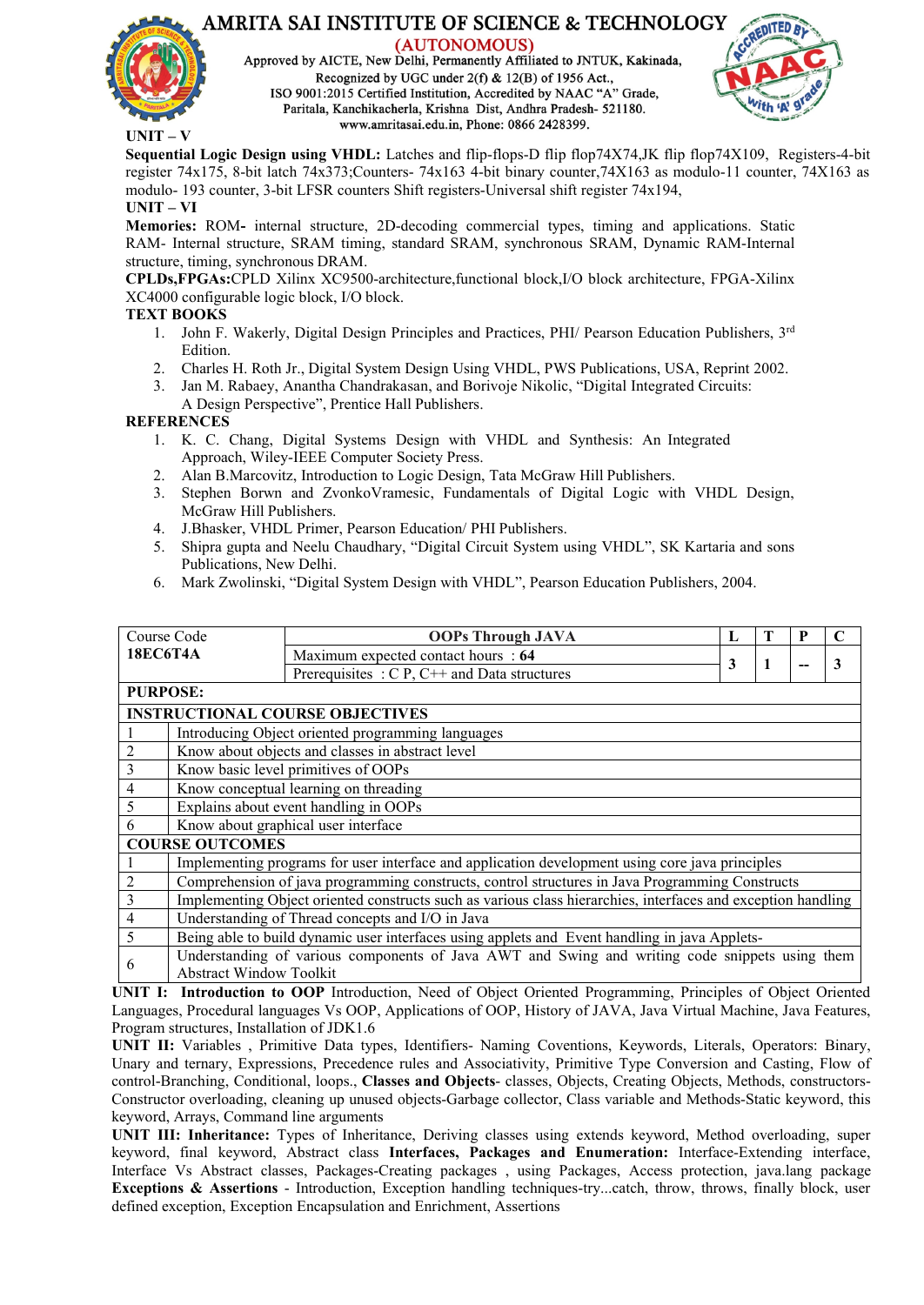

AMRITA SAI INSTITUTE OF SCIENCE & TECHNOLOGY (AUTONOMOUS) Approved by AICTE, New Delhi, Permanently Affiliated to JNTUK, Kakinada, Recognized by UGC under  $2(f)$  & 12(B) of 1956 Act., ISO 9001:2015 Certified Institution, Accredited by NAAC "A" Grade, Paritala, Kanchikacherla, Krishna Dist, Andhra Pradesh- 521180. www.amritasai.edu.in, Phone: 0866 2428399.



**UNIT IV: MultiThreading :** java.lang.Thread, The main Thread, Creation of new threads, Thread priority, Multithreading- Using isAlive() and join(), Syncronization, suspending and Resuming threads, Communication between Threads **Input/Output:** reading and writing data, java.io package

**UNIT V:** Applet class, Applet structure, An Example Applet Program, Applet Life Cycle, paint(),update() and repaint() **Event Handling** -Introduction, Event Delegation Model, java.awt.event Description,Sources of Events, Event Listeners, Adapter classes, Inner classes

**UNIT VI:** Why AWT?, java.awt package, Components and Containers, Button, Label, Checkbox, Radio buttons, List boxes, Choice boxes, Text field and Text area, container classes, Layouts, Menu, Scroll bar **Swing:** Introduction , JFrame, JApplet, JPanel, Components in swings, Layout Managers, JList and JScroll Pane, Split Pane, JTabbedPane, Dialog Box Pluggable Look and Feel

# **TEXT BOOKS:**

- 1. The Complete Refernce Java, 8ed, Herbert Schildt, TMH<br>2. Programming in JAVA, Sachin Malhotra, Saurabh choud
- Programming in JAVA, Sachin Malhotra, Saurabh choudhary, Oxford.
- 3. JAVA for Beginners, 4e, Joyce Farrell, Ankit R. Bhavsar, Cengage Learning.
- 4. Object oriented programming with JAVA, Essentials and Applications, Raj Kumar Bhuyya, Selvi, Chu TMH
- 5. Introduction to Java rogramming, 7<sup>th</sup> ed, Y Daniel Liang, Pearson

# **REFERENCE BOOKS:**

- 1. JAVA Programming, K.Rajkumar.Pearson
- 2. Core JAVA, Black Book, Nageswara Rao, Wiley, Dream Tech
- 3. Core JAVA for Beginners, Rashmi Kanta Das, Vikas.
- 4. Object Oriented Programming Through Java, P. Radha Krishna, Universities Press.

| Course Code     |                                                                   | <b>COMPUTER ARCHITECTURE AND ORGANIZATION</b>                                                                   | L |  |  |   |  |  |  |  |  |
|-----------------|-------------------------------------------------------------------|-----------------------------------------------------------------------------------------------------------------|---|--|--|---|--|--|--|--|--|
|                 | <b>18EC6T4B</b><br>Maximum expected contact hours : 64<br>3<br>-- |                                                                                                                 |   |  |  |   |  |  |  |  |  |
|                 |                                                                   | Prerequisites : $C$ P, $C++$ and Data structures                                                                |   |  |  | 3 |  |  |  |  |  |
| <b>PURPOSE:</b> |                                                                   |                                                                                                                 |   |  |  |   |  |  |  |  |  |
|                 |                                                                   | <b>INSTRUCTIONAL COURSE OBJECTIVES</b>                                                                          |   |  |  |   |  |  |  |  |  |
|                 |                                                                   | Understand the architecture of a modern computer with its various processing units. Also the Performance        |   |  |  |   |  |  |  |  |  |
|                 |                                                                   | measurement of the computer system.                                                                             |   |  |  |   |  |  |  |  |  |
|                 |                                                                   |                                                                                                                 |   |  |  |   |  |  |  |  |  |
|                 | In addition to this the memory management system of computer.     |                                                                                                                 |   |  |  |   |  |  |  |  |  |
|                 |                                                                   | Understand the fundamentals of different instruction setarchitectures and their relationship to the CPU design. |   |  |  |   |  |  |  |  |  |
|                 |                                                                   | Understand the principles and the implementation of computerarithmetic and ALU.                                 |   |  |  |   |  |  |  |  |  |
|                 |                                                                   | Understand the memory system, I/O organization                                                                  |   |  |  |   |  |  |  |  |  |
| 6               |                                                                   | Understand the operation of modern CPUs including interfacing, pipelining, memory systems and busses.           |   |  |  |   |  |  |  |  |  |
|                 | <b>COURSE OUTCOMES</b>                                            |                                                                                                                 |   |  |  |   |  |  |  |  |  |
|                 |                                                                   | Students can understand the architecture of modern computer.                                                    |   |  |  |   |  |  |  |  |  |
|                 |                                                                   | They can analyze the Performance of a computer using performance equation                                       |   |  |  |   |  |  |  |  |  |
|                 |                                                                   | Understanding of different instruction types.                                                                   |   |  |  |   |  |  |  |  |  |
|                 |                                                                   | Students can calculate the effective address of an operand by addressing modes                                  |   |  |  |   |  |  |  |  |  |
|                 |                                                                   | Understanding of how a computer performs arithmetic operation of positive and negative numbers.                 |   |  |  |   |  |  |  |  |  |
|                 |                                                                   | Students can understand the architecture of modern computer.                                                    |   |  |  |   |  |  |  |  |  |
|                 |                                                                   |                                                                                                                 |   |  |  |   |  |  |  |  |  |

**UNIT -I:**

**Basic Structure Of Computers:** Functional unit, Basic Operational concepts, Bus structures, System Software, Performance, The history of computer development.Data types, Complements, DataRepresentation. Fixed Point Representation. Floating – Point Representation.Error Detection codes. **Unit-II:**

**COMPUTER ARITHMETIC:** Addition and subtraction, multiplicationAlgorithms, Division Algorithms, Floating point Arithmetic operations.Decimal Arithmetic unit, Decimal Arithmetic operations. **UNIT -III:**

# **Machine Instruction and Programs:**

Instruction and Instruction Sequencing: Register Transfer Notation, Assembly Language Notation, Basic InstructionTypes,Addressing Modes, Basic Input/output Operations, The role of Stacks and Queues in computer programmingequation. Component of Instructions: Logic Instructions, shift and Rotate Instructions **UNIT -IV:**

**INPUT/OUTPUT ORGANIZATION:** Accessing I/O Devices, Interrupts: Interrupt Hardware, Enabling andDisabling Interrupts, Handling Multiple Devices, Direct Memory Access,Buses: Synchronous Bus,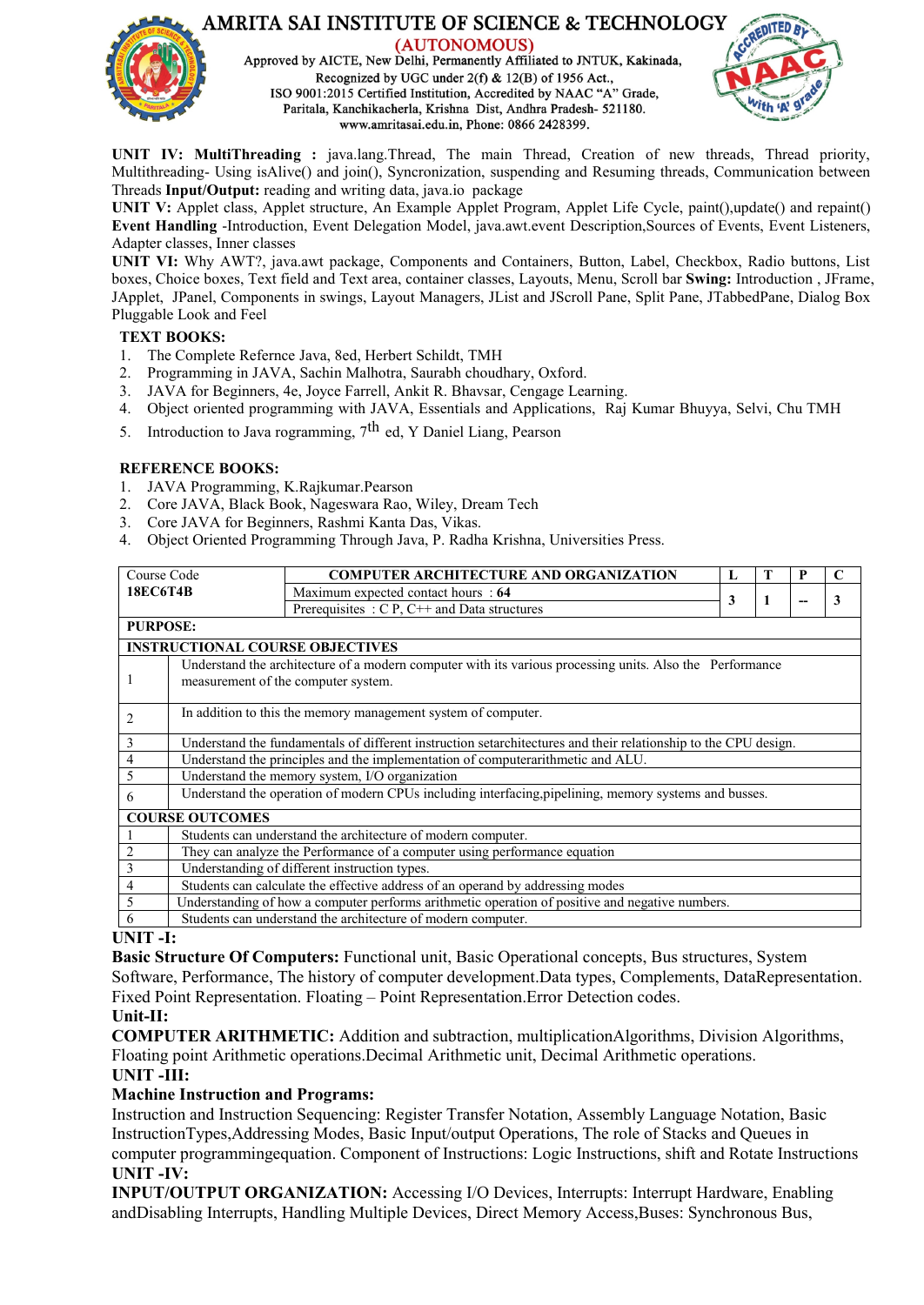

Approved by AICTE, New Delhi, Permanently Affiliated to JNTUK, Kakinada, Recognized by UGC under  $2(f)$  & 12(B) of 1956 Act., ISO 9001:2015 Certified Institution, Accredited by NAAC "A" Grade, Paritala, Kanchikacherla, Krishna Dist, Andhra Pradesh- 521180. www.amritasai.edu.in, Phone: 0866 2428399.



Asynchronous Bus, Interface Circuits, Standard I/O Interface: Peripheral ComponentInterconnect (PCI) Bus, Universal Serial Bus (USB)

# **UNIT-V:**

**THE MEMORY SYSTEM:** Memory Hierarchy, Main memory, RAM,ROM, Auxiliarymemory, Associative memory, Cache memory, Virtual memory, Memorymanagement hardware, **Secondary Storage:** Magnetic Hard Disks, Optical Disks

# **UNIT-VI:**

**PIPELINE AND VECTOR PROCESSING:** Parallel Processing,Pipelining, Arithmetic Pipeline, InstructionPipeline, RISC Pipeline VectorProcessing, Array Processors,**MICRO PROGRAMMED CONTROL:** Control memory, Addresssequencing, micro program example, Design of control unit-Hard wiredcontrol. Micro programmed control

# **TEXT BOOKS:**

1. Computer System Architecture – M.Moris Mano, IIIrd Edition, PHI /Pearson, 2006.

2. Computer Organization – CarlHamacher, ZvonksVranesic, SafwatZaky,V Edition, McGraw Hill, 2002. **REFERENCES:**

- 1. Computer Organization and Architecture William Stallings SeventhEdition, PHI/Pearson, 2006.
- 2. Computer Architecture and Organization John P. Hayes, McGrawHill International editions, 1998.

|                 | Course Code            | <b>Optical communication</b>                                                                                                                                              | L |              |  | C |  |  |  |  |  |  |  |
|-----------------|------------------------|---------------------------------------------------------------------------------------------------------------------------------------------------------------------------|---|--------------|--|---|--|--|--|--|--|--|--|
|                 | <b>18EC6T4C</b>        | Maximum expected contact hours : 64                                                                                                                                       |   |              |  |   |  |  |  |  |  |  |  |
|                 |                        | Prerequisites :: Snell's law, Refractive index, Energy Bands,                                                                                                             | 3 | $\mathbf{1}$ |  | 3 |  |  |  |  |  |  |  |
|                 |                        | Multiplexing Techniques                                                                                                                                                   |   |              |  |   |  |  |  |  |  |  |  |
| <b>PURPOSE</b>  |                        |                                                                                                                                                                           |   |              |  |   |  |  |  |  |  |  |  |
|                 |                        | The student will be introduced to the functionality of each of the components that comprise a fiber-optic                                                                 |   |              |  |   |  |  |  |  |  |  |  |
|                 | communication system   |                                                                                                                                                                           |   |              |  |   |  |  |  |  |  |  |  |
|                 |                        | The properties of optical fiber that affect the performance of a communication link and types of fiber materials<br>with their properties and the losses occur in fibers. |   |              |  |   |  |  |  |  |  |  |  |
| 2               |                        | the principles of single and multi-mode optical fibers and their characteristics                                                                                          |   |              |  |   |  |  |  |  |  |  |  |
| 3               | modulation.            | Working of semiconductor lasers, and differentiates between direct modulation and external electro-optic                                                                  |   |              |  |   |  |  |  |  |  |  |  |
|                 |                        | Analyze the operation of LEDs, laser diodes, and PIN photo detectors (spectral properties, bandwidth, and                                                                 |   |              |  |   |  |  |  |  |  |  |  |
| 4               |                        | circuits) and apply in optical systems.                                                                                                                                   |   |              |  |   |  |  |  |  |  |  |  |
| 5               |                        | Analyze and design optical communication and fiber optic sensor systems.                                                                                                  |   |              |  |   |  |  |  |  |  |  |  |
| 6               |                        | The models of analog and digital receivers                                                                                                                                |   |              |  |   |  |  |  |  |  |  |  |
|                 | <b>COURSE OUTCOMES</b> |                                                                                                                                                                           |   |              |  |   |  |  |  |  |  |  |  |
|                 |                        | Design and build optical fiber experiments in the laboratory, and learn how to calculate electromagnetic modes                                                            |   |              |  |   |  |  |  |  |  |  |  |
|                 |                        | in waveguides, the amount of light lost going through an optical system, dispersion of optical fibers.                                                                    |   |              |  |   |  |  |  |  |  |  |  |
| $\overline{2}$  |                        | Use different types of photo detectors and optical test equipment to analyze optical fiber and light wave                                                                 |   |              |  |   |  |  |  |  |  |  |  |
|                 | systems.               |                                                                                                                                                                           |   |              |  |   |  |  |  |  |  |  |  |
| 3               |                        | Choose the optical cables for better communication with minimum losses Design, build, and demonstrate                                                                     |   |              |  |   |  |  |  |  |  |  |  |
|                 |                        | optical fiber experiments in the laboratory                                                                                                                               |   |              |  |   |  |  |  |  |  |  |  |
| <b>TIMITT I</b> |                        |                                                                                                                                                                           |   |              |  |   |  |  |  |  |  |  |  |

# **UNIT I**

Overview of optical fiber communication, Historical development, general system, advantages and applications ofoptical fiber communications, Optical fiber wave guides- Introduction, types of rays, Ray theory transmission, Total Internal Reflection, Acceptance angle, Numerical Aperture, Cylindrical fibers- Modes, V-number, Mode coupling, Step Index fibers, Graded Index fibers, Single mode fibers- Cut off wavelength, Mode Field Diameter, Effective Refractive Index, Related problems.

# **UNIT II**

Fiber materials:- Glass, Halide, Active glass, Chalgenide glass, Plastic optical fibers. Signal distortion in optical fibers- Attenuation, Absorption, Scattering and Bending losses, Core and Cladding losses, Information capacity determination, Group delay, Types of Dispersion: Material dispersion, Wave-guide dispersion, Polarization-Mode dispersion, Intermodal dispersion, Pulse broadening in Graded index fiber, Related problems.

# **UNIT III**

Optical fiber Connectors-Preparation of optical fiber for connection, Connector types, lensing schemes ,Connector return loss, Fiber Splicing- Splicing techniques, Fiber misalignment and joint loss- Multimode fiber joints, single mode fiber joints.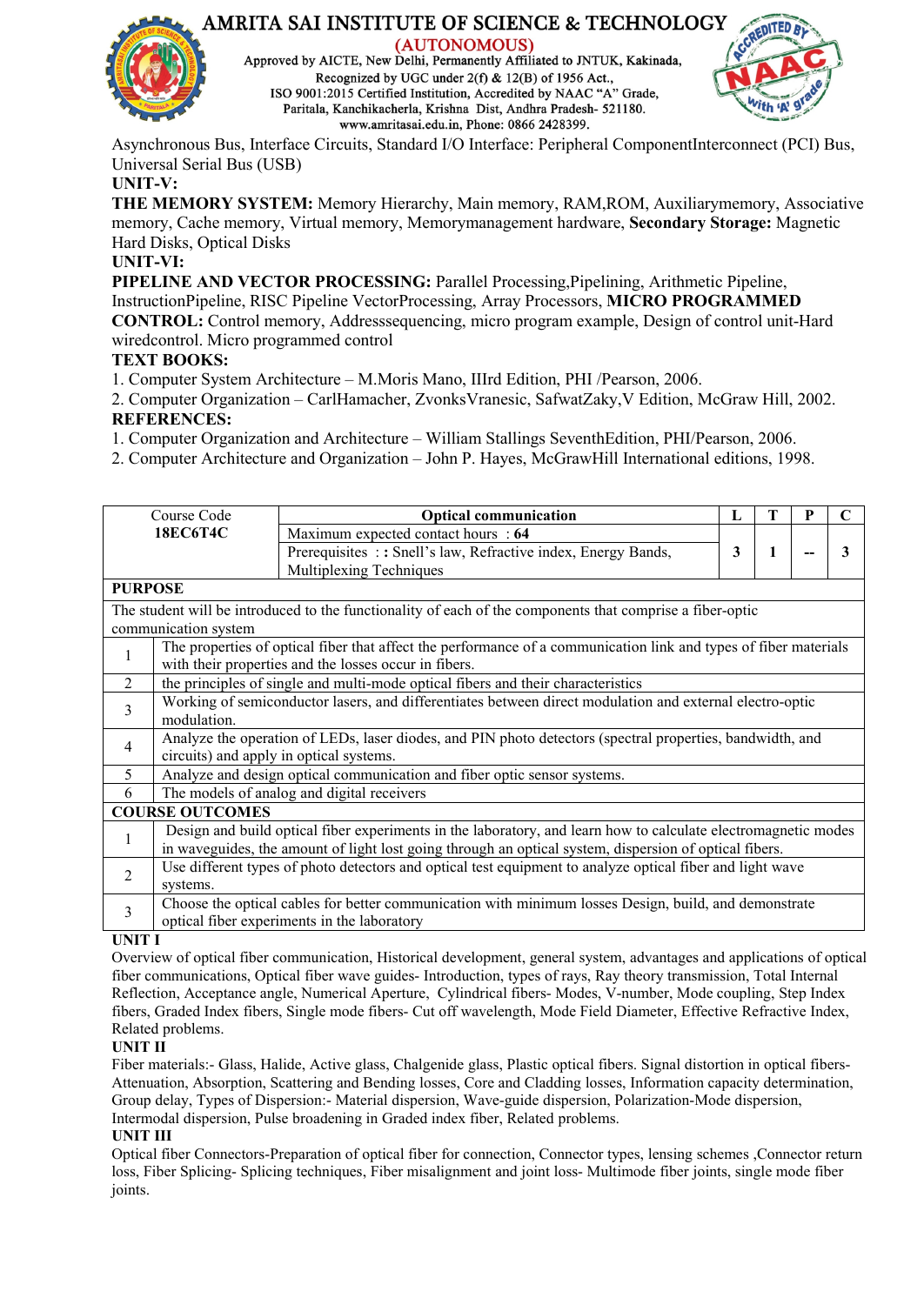

Approved by AICTE, New Delhi, Permanently Affiliated to JNTUK, Kakinada, Recognized by UGC under  $2(f)$  & 12(B) of 1956 Act., ISO 9001:2015 Certified Institution, Accredited by NAAC "A" Grade, Paritala, Kanchikacherla, Krishna Dist, Andhra Pradesh- 521180. **UNIT IV** www.amritasai.edu.in, Phone: 0866 2428399.



Optical sources- Direct and indirect Band gap materials, LEDs, Structures, Materials, Quantum efficiency, Power, Modulation, Power bandwidth product. Injection Laser Diodes-Modes, Threshold conditions, External quantum efficiency, Laser diode rate equations, Resonant frequencies, Reliability of LED&ILD, Optical detectors- Physical principles ofPIN and APD, Detector response time, Temperature effect on Avalanche gain, Comparison of Photo detectors, Related problems.

# **UNIT V**

Source to fiber power launching - Output patterns, Power coupling, Power launching, Equilibrium Numerical Aperture, Laser diode to fiber coupling, Optical receiver operation- Fundamental receiver operation, Digital signal transmission, error sources, Receiver configuration, Digital receiver performance, Probability of Error, Quantum limit, Analog receivers.

### **UNIT VI**

Optical system design - Point-to- point links- Component choice and considerations, Link power budget, Rise time budget with examples, Line coding in Opticallinks, WDM, Necessity, Principles, Measurement of Attenuation and Dispersion, Eye pattern.

### **TEXT BOOKS :**

1. Optical Fiber Communications – Gerd Keiser, Mc Graw-Hill International edition, 3rd Edition, 2000.

2. Optical Fiber Communications – John M. Senior, PHI, 2nd Edition, 2002.

### **RERFERENCES :**

1. Fiber Optic Communications – D.K. Mynbaev , S.C. Gupta and Lowell L. Scheiner, Pearson Education,2005.

2. Text Book on Optical Fiber Communication and its Applications – S.C.Gupta, PHI, 2005.

- 3. Fiber Optic Communication Systems Govind P. Agarwal ,John Wiley, 3rd Ediition, 2004.
- 4. Fiber Optic Communications Joseph C. Palais, 4th Edition, Pearson Education, 2004.

|   | Course Code            | Microprocessor and microcontrollers Lab                                                                                  |  |   |  |
|---|------------------------|--------------------------------------------------------------------------------------------------------------------------|--|---|--|
|   | <b>18EC6L1</b>         | Maximum expected contact hours : 14 Weeks                                                                                |  | 3 |  |
|   |                        | Prerequisites : Fundamentals of Digital Logic Design and Programming                                                     |  |   |  |
|   |                        | <b>PURPOSE</b> : To learn the concepts of assembly language programming and interfacing of various peripheral devices to |  |   |  |
|   |                        | the microprocessors and microcontrollers                                                                                 |  |   |  |
|   |                        | <b>INSTRUCTIONAL COURSE OBJECTIVES</b>                                                                                   |  |   |  |
|   |                        | To study programming based on 8086 microprocessor and 8051 microcontroller.                                              |  |   |  |
|   |                        | To study 8086 microprocessor based ALP using arithmetic, logical and shift operations                                    |  |   |  |
|   |                        | To study to interface 8086 with I/O and other devices.                                                                   |  |   |  |
|   |                        | To study parallel and serial communication using 8051.                                                                   |  |   |  |
|   | <b>COURSE OUTCOMES</b> |                                                                                                                          |  |   |  |
|   |                        | Will be able to write assembly language program using 8086 micro based on arithmetic, logical, and shift                 |  |   |  |
|   | operations.            |                                                                                                                          |  |   |  |
| 2 |                        | Will be able to interface 8086 with I/O and other devices.                                                               |  |   |  |
|   |                        | Will be able to do parallel and serial communication using 8051                                                          |  |   |  |

#### **LIST OF EXPERIMENTS**

#### **PART- A: (Minimum of 5 Experiments has to be performed)**

8086 Assembly Language Programming using Assembler Directives

- 1. Sorting.
- 2. Multibyte addition/subtraction
- 3. Sum of squares/cubes of a given n-numbers
- 4. Addition of n-BCD numbers
- 5. Factorial of given n-numbers
- 6. Multiplication and Division operations
- 7. Stack operations
- 8. BCD to Seven segment display codes

#### **PART- B: (Minimum of 3 Experiments has to be performed) 8086 Interfacing**

- 1. Interfacing Stepper motor
- 2. A/D Interface through Intel 8255
- 3. D/A Interface through Intel 8255
- 4. Interfacing of Keyboard Display Controller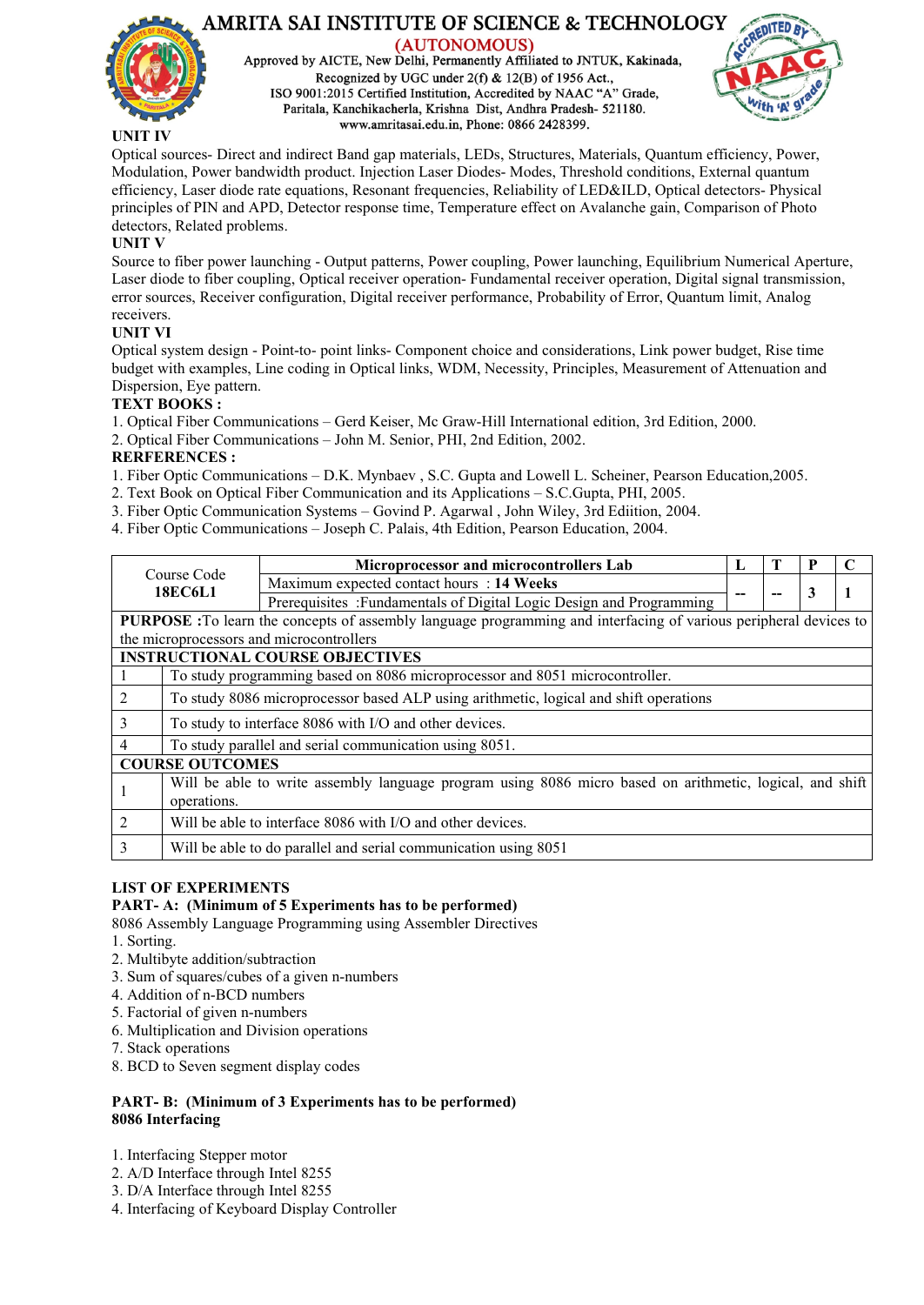

Approved by AICTE, New Delhi, Permanently Affiliated to JNTUK, Kakinada, Recognized by UGC under  $2(f)$  & 12(B) of 1956 Act., ISO 9001:2015 Certified Institution, Accredited by NAAC "A" Grade, Paritala, Kanchikacherla, Krishna Dist, Andhra Pradesh- 521180. www.amritasai.edu.in, Phone: 0866 2428399.



# **PART- C: (Minimum of 3 Experiments has to be performed) MCU IDE 8051 Assembly Language Programs**

- 1. Finding number of 1's and number of 0's in a given 8-bit number
- 2. Addition of even numbers from a given array
- 3. Ascending / Descending order
- 4. Average of n-numbers

# **PART-D: (Minimum of 3 Experiments has to be performed)**

# **MCU IDE 8051 Interfacing**

- 1. Switches
- 2. LEDs and LCD
- 3. 7-Segment display (multiplexed)
- 4. Writing to the parallel port

|                | Course Code                            | MICROWAVE AND OPTICAL COMMUNICATION LAB                                                                   | L  |   | C |
|----------------|----------------------------------------|-----------------------------------------------------------------------------------------------------------|----|---|---|
|                | <b>18EC6L2</b>                         | Maximum expected contact hours : 14 Weeks                                                                 |    |   |   |
|                |                                        | Prerequisites: Fundamental knowledge in microwave and optical                                             | -- | 3 |   |
|                |                                        | concepts.                                                                                                 |    |   |   |
| <b>PURPOSE</b> |                                        |                                                                                                           |    |   |   |
|                |                                        | The student will be understood the different parameters of microwave and link design with their loss      |    |   |   |
|                | <b>INSTRUCTIONAL COURSE OBJECTIVES</b> |                                                                                                           |    |   |   |
|                |                                        | Measurement of wave guide parameters like Attenuation, VSWR, Impedance and frequency.                     |    |   |   |
| $\overline{2}$ |                                        | Characteristics of Reflex klystron, Gunn Diode.                                                           |    |   |   |
| 3              |                                        | Scattering parameters of directional coupler, circulator and magic tee.                                   |    |   |   |
| 4              |                                        | Characterization of LED, laser diode, and Optical fiber                                                   |    |   |   |
| 5.             | Losses in Optical fiber                |                                                                                                           |    |   |   |
|                | <b>COURSE OUTCOMES</b>                 |                                                                                                           |    |   |   |
|                |                                        | Measure the wave guide parameters required for different applications.                                    |    |   |   |
| 2              |                                        | Understand the operation of Reflex klystron and Gunn Diode from the Characteristics.                      |    |   |   |
| 3              |                                        | Analyze various characteristics of microwave junctions and design of microwave communication links.       |    |   |   |
| 4              | and digital link.                      | Analyze various characteristics of LED, laser diode, and Optical fiber and design of fiber optical analog |    |   |   |
| 5              |                                        | Understand the Practical problems and their remedies due to loses in Optical fiber.                       |    |   |   |
|                | I ICT AE EVDEDIMENTS                   |                                                                                                           |    |   |   |

# **LIST OF EXPERIMENTS**

(Minimum 12 experiments has to be conducted)

# **Part I : Microwave Engineering**

- 1. Reflex Klystron Characteristics.
- 2. Attenuation Measurement.
- 3. VSWR Measurement.
- 4. Impedance and Frequency Measurement.
- 5. Directional Coupler Characteristics.
- 6. Scattering parameters of Circulator.
- 7. Scattering parameters of Magic Tee.
- 8. Gunn Diode Characteristics.

# **Part II: Optical Communications**

- 1. Analog and digital link design.
- 2. LED Characteristics.
- 3. Laser Diode Characteristics.
- 4. Measurement of Data rate for Digital Optical link.
- 5. Measurement of Numerical Aperture of Optical fibre.
- 6. Measurement of losses for Analog Optical link.

# **Equipment required for laboratories:**

- 1. Regulated Klystron PowerSupply
- 2. VSWR Meter
- 3. Micro Ammeter  $0 500\mu A$
- 4. Multimeter
- 5. CRO
- 6. GUNN Power Supply, PinModulator
- 7. Reflex Klystron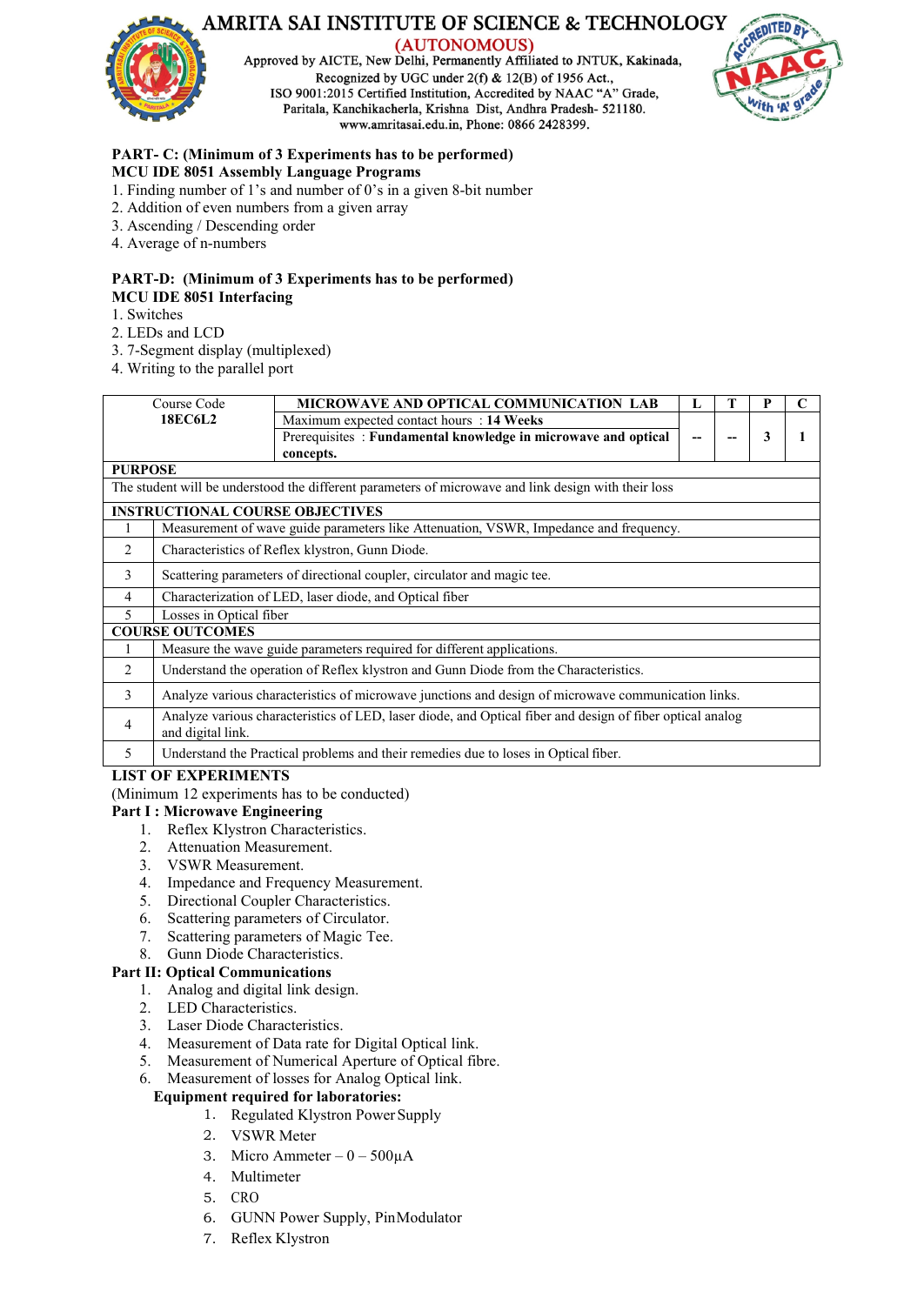# **AMRITA SAI INSTITUTE OF SCIENCE & TECHNOLOGY**

(AUTONOMOUS) Approved by AICTE, New Delhi, Permanently Affiliated to JNTUK, Kakinada, Recognized by UGC under  $2(f)$  & 12(B) of 1956 Act.,

ISO 9001:2015 Certified Institution, Accredited by NAAC "A" Grade, Paritala, Kanchikacherla, Krishna Dist, Andhra Pradesh- 521180.



- 8. Crystal Diodes www.amritasai.edu.in, Phone: 0866 2428399.
- 9. Microwave components(Attenuation)
- 10. Frequency Meter
- 11. Slotted line Carriage
- 12. Probe detector
- 13. Wave guide shorts
- 14. Pyramidal Horn Antennas
- 15. Directional Coupler
- 16. E, H, Magic Tees
- 17. Circulators, Isolator
- 18. Matched Loads
- 19. Fiber Optic Analog Trainer basedLED
- 20. Fiber Optic Analog Trainer basedLaser
- 21. Fiber Optic DigitalTrainer
- 22. Fiber Cables (Plastic,Glass).

|    | <b>Course Code</b>                                                                                                                                             |  |                                     |  |  |  |  | <b>VLSI DESIGN</b>                      |  |  |  | L | T | P | $\mathbf C$ |
|----|----------------------------------------------------------------------------------------------------------------------------------------------------------------|--|-------------------------------------|--|--|--|--|-----------------------------------------|--|--|--|---|---|---|-------------|
|    |                                                                                                                                                                |  | Maximum expected contact hours : 64 |  |  |  |  |                                         |  |  |  | 4 |   |   | 3           |
|    | <b>18EC7T1</b>                                                                                                                                                 |  |                                     |  |  |  |  | Prerequisites: Knowledge in FABRICATION |  |  |  |   |   |   |             |
|    | PURPOSE: very large scale integration is the process of creating an integrated circuit by combining thousands of                                               |  |                                     |  |  |  |  |                                         |  |  |  |   |   |   |             |
|    | transistors into a single chip.                                                                                                                                |  |                                     |  |  |  |  |                                         |  |  |  |   |   |   |             |
|    | <b>INSTRUCTIONAL COURSE OBJECTIVES</b>                                                                                                                         |  |                                     |  |  |  |  |                                         |  |  |  |   |   |   |             |
| 1  | Give exposure to different steps involved in the fabrication of ICs using MOS transistor, CMOS/BICMOS<br>transistors, and passive components.                  |  |                                     |  |  |  |  |                                         |  |  |  |   |   |   |             |
| 2  | Explain electrical properties of MOS and BiCMOS devices to analyze the behavior of inverters designed<br>with various loads.                                   |  |                                     |  |  |  |  |                                         |  |  |  |   |   |   |             |
| 3  | Give exposure to the design rules to be followed to draw the layout of any logic circuit.                                                                      |  |                                     |  |  |  |  |                                         |  |  |  |   |   |   |             |
| 4  | Provide concept to design different types of logic gates using CMOS inverter and analyze their transfer<br>characteristics.                                    |  |                                     |  |  |  |  |                                         |  |  |  |   |   |   |             |
| 5. | Provide design concepts to design building blocks of data path of any system using gates.                                                                      |  |                                     |  |  |  |  |                                         |  |  |  |   |   |   |             |
| 6  | Understand basic programmable logic devices and testing of CMOS circuits.                                                                                      |  |                                     |  |  |  |  |                                         |  |  |  |   |   |   |             |
|    | <b>COURSE OUTCOMES</b>                                                                                                                                         |  |                                     |  |  |  |  |                                         |  |  |  |   |   |   |             |
|    | Acquire qualitative knowledge about the fabrication process of integrated circuit using MOS transistors.                                                       |  |                                     |  |  |  |  |                                         |  |  |  |   |   |   |             |
| 2  | Choose an appropriate inverter depending on specifications required for a circuit                                                                              |  |                                     |  |  |  |  |                                         |  |  |  |   |   |   |             |
| 3  | Draw the layout of any logic circuit which helps to understand and estimate parasitic of any logic circuit                                                     |  |                                     |  |  |  |  |                                         |  |  |  |   |   |   |             |
| 4  | Design different types of logic gates using CMOS inverter and analyze their transfer characteristics                                                           |  |                                     |  |  |  |  |                                         |  |  |  |   |   |   |             |
| 5  | Provide design concepts required to design building blocks of data path using gates.                                                                           |  |                                     |  |  |  |  |                                         |  |  |  |   |   |   |             |
| 6  | Design simple logic circuit using PLA, PAL, FPGA and CPLD                                                                                                      |  |                                     |  |  |  |  |                                         |  |  |  |   |   |   |             |
| 7  | Understand different types of faults that can occur in a system and learn the concept of testing and adding<br>extra hardware to improve testability of system |  |                                     |  |  |  |  |                                         |  |  |  |   |   |   |             |
|    |                                                                                                                                                                |  |                                     |  |  |  |  |                                         |  |  |  |   |   |   |             |

**UNIT – I: Introduction to IC Technology** IC Era,An overview of silicon semiconductor technology, Fabrication processingsteps for Bipolar and MOS transistors (NMOS, PMOS, CMOS and BiCMOS).

**UNIT – II: Basic Electrical Properties of MOS, CMOS and BICMOS Circuits** Threshold Voltage Vt, Ids -Vds relationship, Transconductance gm, Outputconductance gds, Figure of merit w0; MOS, CMOS and BiCMOS inverters, Zpu/Zpdratios of inverters, Latch-up in CMOS circuits.

**UNIT – III: MOS and BICMOS Circuit Design Processes** VLSI circuit design process, MOS layers, Stick and layout representations oflayers, Lambda and Micron based Design rules, Stick and Layout diagrams.

**UNIT-IV: Basic Circuit Concepts:** Sheet Resistance, Sheet Resistance concept applied to MOS transistors and Inverters, Area Capacitance of Layers, Standard unit of capacitance, Some area Capacitance Calculations, The Delay Unit, Inverter Delays, Driving large capacitive loads, Propagation Delays, Wiring Capacitances, Choice of layers.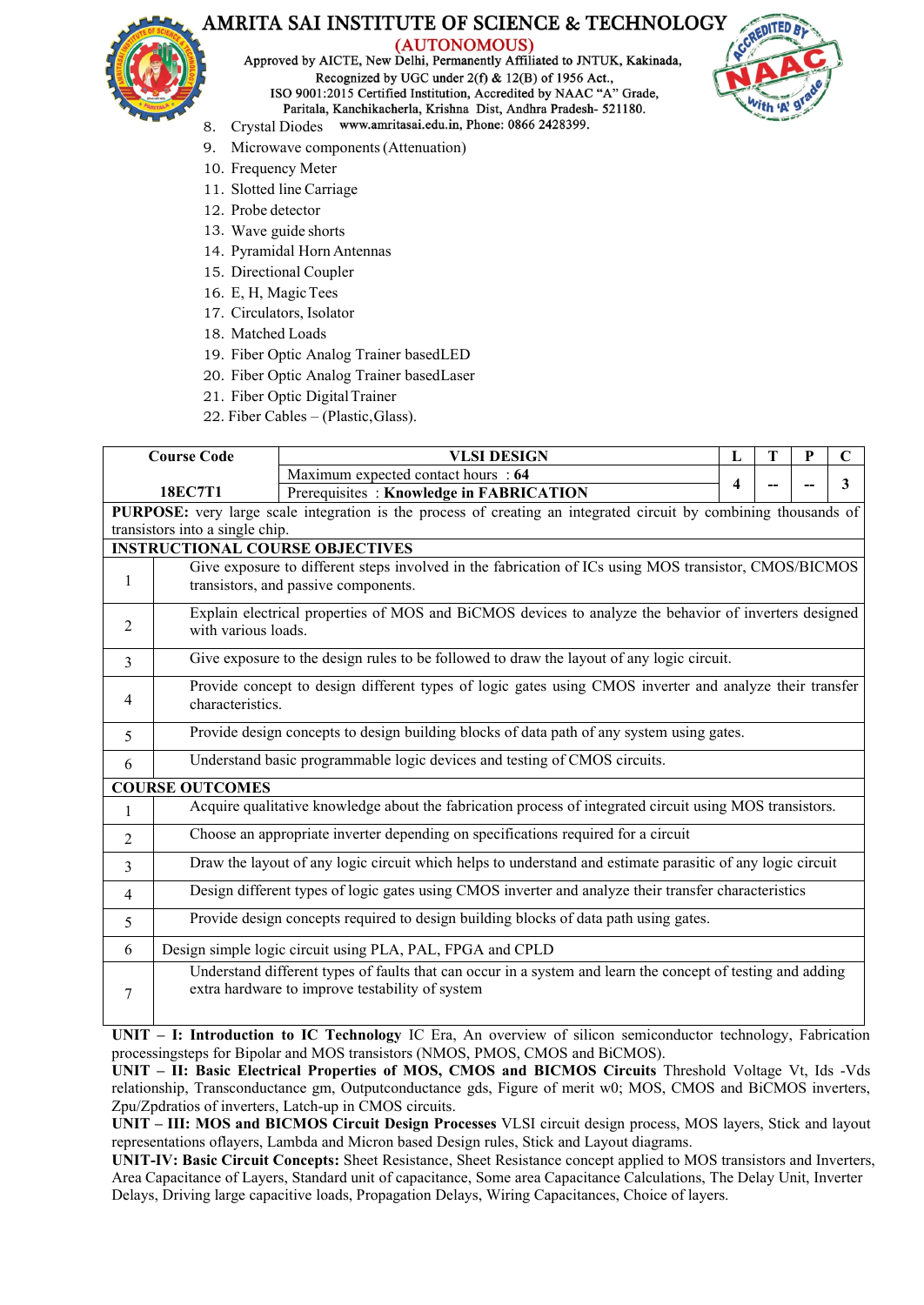

Approved by AICTE, New Delhi, Permanently Affiliated to JNTUK, Kakinada, Recognized by UGC under  $2(f)$  & 12(B) of 1956 Act., ISO 9001:2015 Certified Institution, Accredited by NAAC "A" Grade, Paritala, Kanchikacherla, Krishna Dist, Andhra Pradesh- 521180.



**UNIT-V Designing High-Speed CMOS Logic Networks :Gate Delays, Driving Large CapacitiveLoads, Logical Effort,** BiCMOSDrivers.AdvancedTechniques in CMOS Logic Circuits : MirrorCircuits, Pseudo-nMOS, Tri-Stattircuits, Clocked CMOS, Dynamic CMOS Logic Circuits, DualRail LogicNetworks.

**UNIT-VI:**

**Introduction to Low Power VLSI Design:** Introduction to Deep submicron digital IC design**,** Low Power CMOS Logic Circuits: Over view of power consumption, Low –power design through voltage scaling, Estimation and optimisation of switching activity, Reduction of switching capacitance. Interconnect Design, Power Grid and Clock Design. **Text Books:**

1. Kamran Eshraghian, Douglas A Pucknell and SholehEshraghian, "Essentialsof VLSI Circuits and Systems", Prentice- Hall of India, 2005 Edition. (Units- I to V)

2. Douglas L Perry, "VHDL Programming by Example", 4th Edition, TMH Publishers, 2003. (Unit-VI)

## **Reference Books:**

- 1. Carver Mead, Lynn Conway, "Introduction to VLSI Systems", Addison-Wesley, 1978.
- 2. Weste, Neil H.E, "Principles of CMOS VLSI Design", 2nd Edition.
- 3. John F.Wakerly,"Digital Design Principles and Practice", 3rd Edition

|                | <b>Course Code</b>     | <b>DIGITAL IMAGE PROCESSING</b>                                                                                                                                                           | L | т | P | C |
|----------------|------------------------|-------------------------------------------------------------------------------------------------------------------------------------------------------------------------------------------|---|---|---|---|
|                | <b>18EC7T2</b>         | Maximum expected contact hours : 64                                                                                                                                                       | 3 |   |   | 3 |
|                |                        | Prerequisites : Need to know the Signal Processing                                                                                                                                        |   |   |   |   |
|                |                        | <b>PURPOSE:</b> This fundamental course will enable the students to learn the concepts of Digital Image processing                                                                        |   |   |   |   |
|                |                        | <b>INSTRUCTIONAL COURSE OBJECTIVES</b>                                                                                                                                                    |   |   |   |   |
|                |                        | Learn the fundamental concepts and applications of Digital ImageProcessing.                                                                                                               |   |   |   |   |
| 2              |                        | Learn the concepts of and how to perform Intensity transformations and spatial filtering.                                                                                                 |   |   |   |   |
| $\overline{3}$ |                        | Understand the relationship between Filtering in spatial andfrequency domains,                                                                                                            |   |   |   |   |
| 4              |                        | Understand the concepts of and how to perform Image restoration and reconstruction.                                                                                                       |   |   |   |   |
| 5              |                        | Understand the concepts of different color models and Color imageprocessing.                                                                                                              |   |   |   |   |
| 6              |                        | Learn the concepts of Wavelets and multi-resolution processing, Image compression and Watermarking,<br>Morphological imageprocessing, Image segmentation, Representation and description. |   |   |   |   |
|                | <b>COURSE OUTCOMES</b> |                                                                                                                                                                                           |   |   |   |   |
|                |                        | Perform different transforms on image useful for image processing applications                                                                                                            |   |   |   |   |
| $\overline{2}$ | operations on images   | Perform spatial and frequency domain filtering on image and canimplement all smoothing and sharpening                                                                                     |   |   |   |   |
| $\mathcal{E}$  |                        | Perform image restoration operations/techniques on images.                                                                                                                                |   |   |   |   |
| 4              | good compression       | Operate effectively on color images and different color conversions on images and can code images to achieve                                                                              |   |   |   |   |
| 5              |                        | Do wavelet based image processing and image compression using wavelets                                                                                                                    |   |   |   |   |
| 6              |                        | Perform all morphological operations on images and can be able todo image segmentation also.                                                                                              |   |   |   |   |
| $\overline{7}$ | applications, etc.     | Develop simple algorithms for image processing and use the varioustechniques involved in Bio Medical                                                                                      |   |   |   |   |
|                |                        | UNIT-I: Introduction: Origins of digital image processing, uses digital imageprocessing, fundamental steps in digital                                                                     |   |   |   |   |

**UNIT-I: Introduction:** Origins of digital image processing, uses digital imageprocessing, fundamental steps in digital image processing, components of animage processing system, digital image fundamentals, Elements of visualperception, light and electromagnetic spectrum, imaging sensing andacquisition, image sampling and quantization. Some basic relationshipsbetween pixels, an introduction to the mathematical tools used in digitalimage processing.

**Image Transforms:** Need for image transforms, Spatial Frequencies inimage processing, introduction to Fourier transform, discrete Fouriertransform, fast Fourier transform and its algorithm, properties of Fouriertransform. Discrete sine transforms. Walsh Transform. Hadamard transform,Haar Transform. Slant transforms, SVD and KL Transforms or HotellingTransform.

**UNIT-II: Intensity Transformations and Spatial Filtering:** Background, Some basicintensity transformation functions, histogram processing, fundamentals ofspatial filtering, smoothing spatial filters, sharpening spatial filters, Combining spatial enhancement methods.

**Filtering in the frequency domain:** Preliminary concepts,the discrete Fourier transform (DFT)of one variable, Extension to functions of two variables, some properties ofthe 2-D Discrete Fourier transform. The Basic of filtering in the frequencydomain, image smoothing using frequency domain filters.

**UNIT-III:Image restoration and Reconstruction:** A model of the image degradation /Restoration process, Noise models, restoration in the presence of noise only-Spatial Filtering, Periodic Noise Reduction by frequency domain filtering,Linear, Position –Invariant Degradations, Estimation the degradationfunction, Inverse filtering, Minimum mean square error(Wiener) filtering,constrained least squares filtering ,geometric mean filtering.

**UNIT-IV:Color image processing:** color fundamentals, color models, pseudo colorimage processing, basic of full color image processing, color transformations,smoothing and sharpening. Image segmentation based on color, noise in colorimages, color image compression.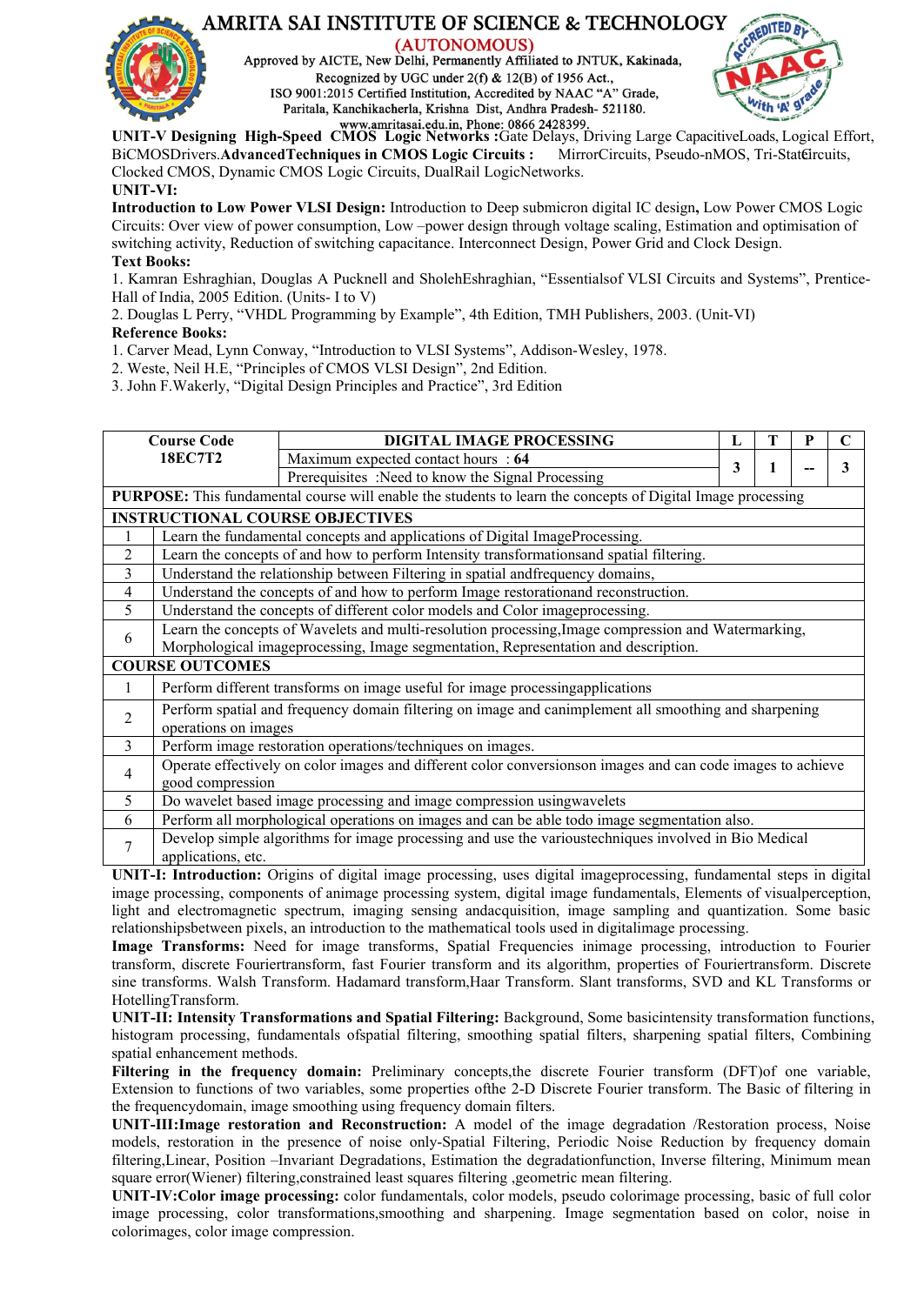

**UNIT-V:** Wavelets and Multi-resolution Processing: image pyramids, sub bandcoding & Haar transforms multi resolution expressions, wavelet transforms inone dimensions. The fast wavelets transform, wavelet transforms in two dimensions,**Image compression:** Fundamentals, various compression methods-codingtechniques, digital image water marking.

**UNIT-VI: Morphological image processing:** preliminaries Erosion and dilation,opening and closing, the Hit-or-miss transformation, some BasicMorphological algorithms, grey –scale morphology

**Image segmentation:** Fundamentals, point, line, edge detection thresholding,region –based segmentation, segmentation using Morphological watersheds,

The use of motion in segmentation**.**

#### **Text Books:**

1. R. C. Gonzalez and R. E. Woods, Digital Image Processing, 3rd edition,Prentice Hall, 2008.

2. R. C. Gonzalez, R. E. Woods and Steven L. Eddins ,Digital ImageProcessing Using MATLAB , 2rd edition, Prentice Hall, 2009.

#### **Reference Books**

1.Anil K.Jain, "Fundamentals ofDigital Image Processing", Prentice Hallof India, 9th Edition, Indian Reprint, 2002.

2. Jayaraman, S. Esakkirajan, and T. Veerakumar, Digital Image Processing, Tata McGraw-Hill Education, 2011.

| <b>Course Code</b> |                                                                                              | <b>RADAR ENGINEERING</b>                                                                                             |   |  |  |   |  |  |  |  |
|--------------------|----------------------------------------------------------------------------------------------|----------------------------------------------------------------------------------------------------------------------|---|--|--|---|--|--|--|--|
|                    |                                                                                              | Maximum expected contact hours : 64                                                                                  | 3 |  |  |   |  |  |  |  |
| <b>18EC7T3</b>     |                                                                                              | Prerequisites: Knowledge in Engineering                                                                              |   |  |  | 3 |  |  |  |  |
|                    |                                                                                              | <b>PURPOSE:</b> This fundamental course will enable the students to learn how to Achieving in communication by using |   |  |  |   |  |  |  |  |
| RADAR.             |                                                                                              |                                                                                                                      |   |  |  |   |  |  |  |  |
|                    |                                                                                              | <b>INSTRUCTIONAL COURSE OBJECTIVES:</b> The student will be able to                                                  |   |  |  |   |  |  |  |  |
|                    | To familiarize with the basic principles of RADAR and operation of different types of Radars |                                                                                                                      |   |  |  |   |  |  |  |  |
| 2                  | To introduce different RADAR performance factors.                                            |                                                                                                                      |   |  |  |   |  |  |  |  |
| 3                  |                                                                                              | To introduce the different radar systems                                                                             |   |  |  |   |  |  |  |  |
|                    |                                                                                              | <b>COURSE OUTCOMES:</b> After going through this course the student will be able to                                  |   |  |  |   |  |  |  |  |
|                    |                                                                                              | Understand the basic principle of RADAR and working of MTI and Pulse Doppler Radars.                                 |   |  |  |   |  |  |  |  |
| 2                  | Calculate radar parameters                                                                   |                                                                                                                      |   |  |  |   |  |  |  |  |
| $\overline{3}$     | Understand the design principles of RADAR SYSTEMS.                                           |                                                                                                                      |   |  |  |   |  |  |  |  |
| $\overline{4}$     |                                                                                              | Detect signals in the presence of noise.                                                                             |   |  |  |   |  |  |  |  |

#### **UNIT-1 Introduction to RADAR**

Nature of Radar, Maximum Unambiguous Range, Radar Waveforms, Simple form of Radar equation, Radar Block diagram and Operation, Radar frequencies and Applications, Radar Equation, Minimum Detectable signal, Detection of signals in noise, Receiver noise and signal to noise ratio, Integration of Radar Pulses, PRF and Range Ambiguities, System Losses.

#### **UNIT-2 CW AND FM-CW RADAR**

Doppler Effect, CW Radar-Block Diagram, Isolation between Transmitter and Receiver; Non-zero IF Receiver, Receiver Bandwidth Requirements, FM-CW Radar, Range and Doppler Measurement, Block Diagram and Characteristics(Approaching/Receding Targets),FM-CW altimeter, Measurement Errors, Multiple Frequency CW Radar.

#### **UNIT-3 MTI AND Pulse Doppler Radar**

Principle, Block diagram of MTI Radar, Delay Line Cancellers-Filter characteristics, Blind Speeds, Double Cancellation, Staggered PRFs; Range Gated Doppler Filters, MTI Radar Parameters, Limitations to MTI performance, Non-coherent MTI,MTI versus Doppler Radar.

#### **UNIT-4 TRACKING RADAR**

Tracking with radar,Sequential lobbing,Conical Scan,Mono-pulse Tracking Radar-Amplitude Comparison(one-and Two- Coordinates ),Phase Comparison, Target Reflection Characteristics and Angular Accuracy, Tracking in Range, Acquisition and Scanning Patterns.

#### **UNIT-5 DETECTION OF RADAR SIGNALS IN NOISE**

Matched Filter Receiver-Response Characteristics and Derivation, Correlation Function and Cross Correlation Receiver, Efficiency of Non-Matched Filter, Matched Filter with Non-white Noise.

#### **UNIT-6 RADAR RECIEVERS**

Noise Figure and Noise Temperature, Different types of radar displays, Duplexers-Branch type and Balanced Type, Circulators as Duplexers, Introduction to Phased Array Antennas-Basic Concepts, Radiation pattern, Beam Steering and Beam Width Changes, Series versus Parallel Feeds, Applications, Advantages and Disadvantages.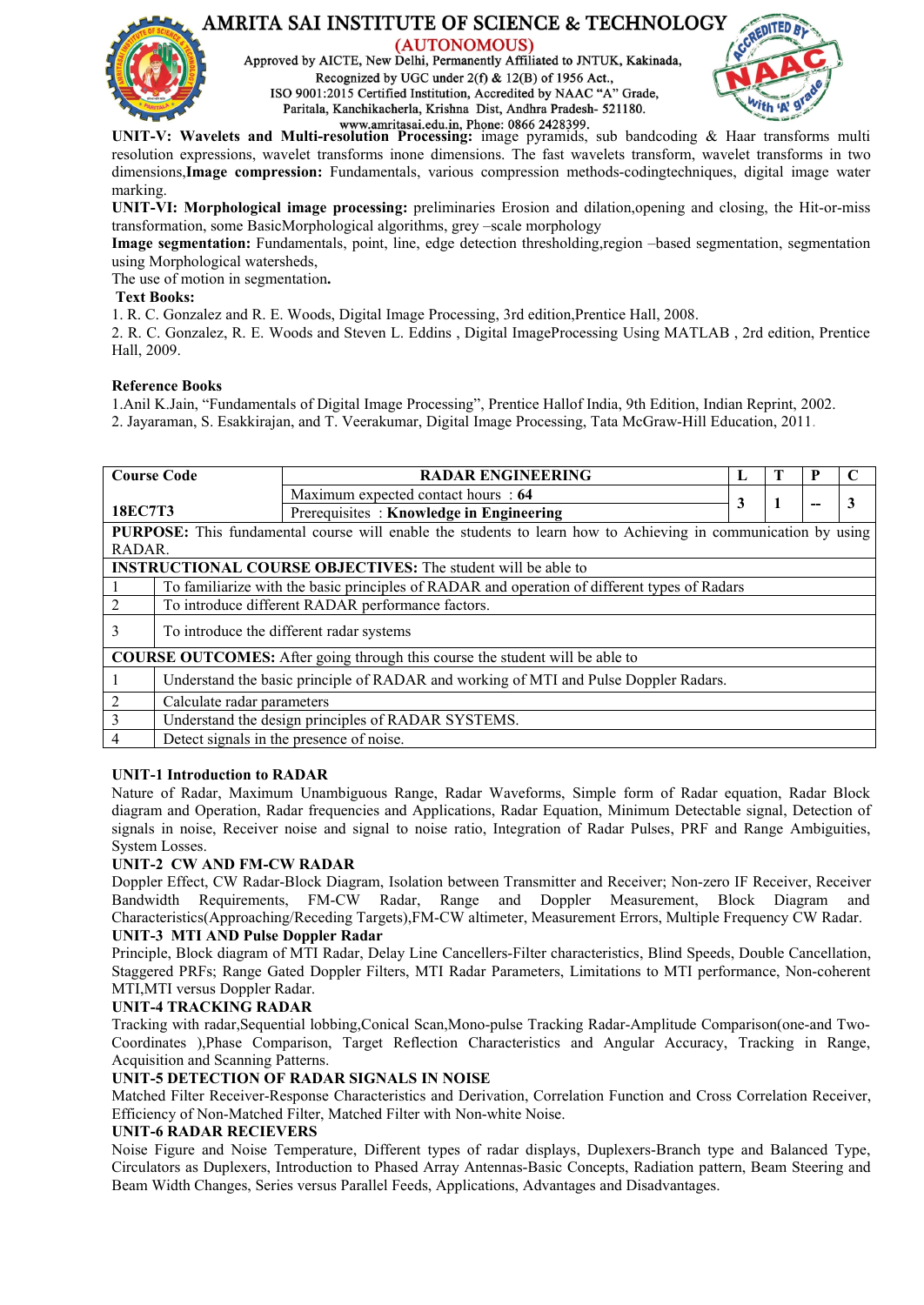Approved by AICTE, New Delhi, Permanently Affiliated to JNTUK, Kakinada, Recognized by UGC under  $2(f)$  & 12(B) of 1956 Act., ISO 9001:2015 Certified Institution, Accredited by NAAC "A" Grade, Paritala, Kanchikacherla, Krishna Dist, Andhra Pradesh- 521180. www.amritasai.edu.in, Phone: 0866 2428399.



**Text Books:**

1. Merrill I Skolnik," RADAR SYSTEMS",2^nd EDITION

# **Reference Books:**

- 1. Stimson's," Introduction to Airborne Radar"3^rd Edition.
- 2. Merrill I Skolnik, "Introduction to RADAR SYSTEMS",3^rd Edition

| Course Code:    | <b>Application Oriented IOT</b>                                                                                                              | ш |    |  |
|-----------------|----------------------------------------------------------------------------------------------------------------------------------------------|---|----|--|
| <b>18EC6T3B</b> | Maximum expected contact hours: 14 Weeks<br>Fundamentals<br>: Knowledge in<br>in<br>Prerequisites<br><b>Programming and Microcontrollers</b> |   | -- |  |

### **PURPOSE**

This course will enable the fundamental concepts in and things, how they are connected to external internet world.

|                | <b>INSTRUCTIONAL COURSE OBJECTIVES</b>                                                                        |
|----------------|---------------------------------------------------------------------------------------------------------------|
|                | Assess the genesis and impact of IoT applications, architectures in real world.                               |
| 2              | Illustrate diverse methods of deploying smart objects and connect them to network.                            |
| $\overline{3}$ | Compare different Application protocols for IoT.                                                              |
| $\overline{4}$ | Infer the role of Data Analytics and Security in IoT.                                                         |
| 5              | Identify sensor technologies for sensing real world entities and understand the role of IoT in various        |
|                | domains of Industry.                                                                                          |
|                | <b>COURSE OUTCOMES</b>                                                                                        |
|                | Interpret the impact and challenges posed by IoT networks leading to new architectural models.                |
| 2              | Compare and contrast the deployment of smart objects and the technologies to connect them to network.         |
| $\overline{3}$ | Appraise the role of IoT protocols for efficient network communication                                        |
| $\overline{4}$ | Elaborate the need for Data Analytics and Security in IoT.                                                    |
|                | Illustrate different sensor technologies for sensing real world entities and identify the applications of IoT |
|                | in Industry.                                                                                                  |

# **UNIT-I: Introduction of IOT**

Genesis of IoT, IoT and Digitization, IoT Impact, Convergence of IT and IoT, IoT Challenges, IoT Network Architecture and Design, Drivers Behind New Network Architectures, Comparing IoT Architectures, A Simplified IoT Architecture, The Core IoT Functional Stack, IoT Data Management and Compute Stack.

# **UNIT-II: Smart Objects**

The "Things" in IoT, Sensors, Actuators, and Smart Objects, Sensor Networks, Connecting Smart Objects, Communications Criteria, IoT Access Technologies.

#### **UNIT-III:IoT Physical Devices and Endpoints**

Arduino UNO: Introduction to Arduino, Arduino UNO, Installing the Software, Fundamentals of Arduino Programming. IoT Physical Devices and Endpoints.

# **UNIT-IV: Data and Analytics for IoT**

An Introduction to Data Analytics for IoT, Machine Learning, Big Data Analytics Tools and Technology, Edge Streaming Analytics, Network Analytics, Securing IoT, A Brief History of OT Security, Common Challenges in OT Security, How IT and OT Security Practices and Systems Vary, Formal Risk Analysis Structures: OCTAVE and FAIR, The Phased Application of Security in an Operational Environment.

# **UNIT -V: IP as the IoT Network Layer**

The Business Case for IP, The need for Optimization, Optimizing IP for IoT, Profiles and Compliances, Application Protocols for IoT, The Transport Layer, IoT Application Transport Methods.

# **UNIT-VI:RaspberryPi**

Introduction to RaspberryPi, About the RaspberryPi Board: Hardware Layout, Operating Systems on RaspberryPi, Configuring RaspberryPi, Programming RaspberryPi with Python, Wireless Temperature Monitoring System Using Pi, DS18B20 Temperature Sensor, Connecting Raspberry Pi via SSH, Accessing Temperature from DS18B20 sensors, Remote access to RaspberryPi, Smart and Connected Cities, An IoT Strategy for Smarter Cities, Smart City IoT Architecture.

# **Text Books:**

1. David Hanes, Gonzalo Salgueiro, Patrick Grossetete, Robert Barton, Jerome Henry,"IoT Fundamentals: Networking Technologies, Protocols, and Use Cases for the Internet of Things", 1 stEdition, Pearson Education (Cisco Press Indian Reprint). (ISBN: 978- 9386873743)

2. Srinivasa K G, "Internet of Things",CENGAGE Leaning India, 2017 **Reference Books:**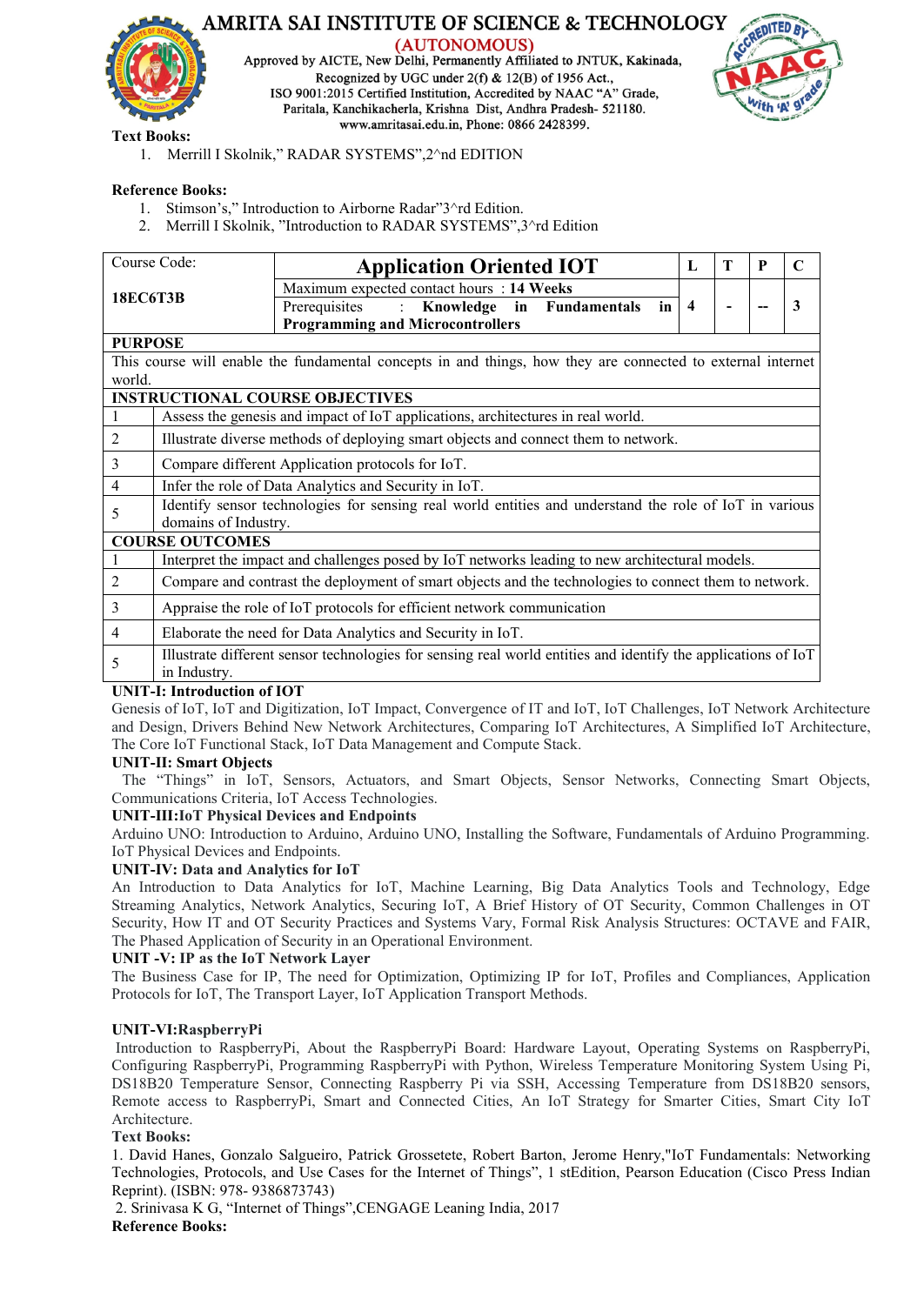1. Vijay Madisetti and ArshdeepBahga, "Internet of Things (A Hands-on-Approach)", 1 stEdition, VPT, 2014. (ISBN: 978-8173719547)

2. Raj Kamal, "Internet of Things: Architecture and Design Principles", 1st Edition, McGraw Hill Education, 2017. (ISBN: 978-9352605224)

|                | Course Code                                                                                                        | <b>COMPUTER NETWORKS</b>                                         | ., |  |    |   |  |  |  |
|----------------|--------------------------------------------------------------------------------------------------------------------|------------------------------------------------------------------|----|--|----|---|--|--|--|
|                | <b>18EC7T4C</b>                                                                                                    | Maximum expected contact hours : 64                              |    |  |    | 3 |  |  |  |
|                |                                                                                                                    | Prerequisites: basics of Computers                               |    |  | -- |   |  |  |  |
|                |                                                                                                                    | PURPOSE: To understand the basic primitives of Computer networks |    |  |    |   |  |  |  |
|                |                                                                                                                    | <b>INSTRUCTIONAL COURSE OBJECTIVES</b>                           |    |  |    |   |  |  |  |
|                | Understand state-of-the-art in network protocols, architectures, and applications; Process of networking research; |                                                                  |    |  |    |   |  |  |  |
|                | Constraints and thought processes for networking research; Problem Formulation—Approach—Analysis                   |                                                                  |    |  |    |   |  |  |  |
|                | <b>COURSE OUTCOMES</b>                                                                                             |                                                                  |    |  |    |   |  |  |  |
|                |                                                                                                                    | Understand OSI and TCP/IP models                                 |    |  |    |   |  |  |  |
| $\overline{2}$ |                                                                                                                    | Analyze MAC layer protocols and LAN technologies                 |    |  |    |   |  |  |  |
| 3              |                                                                                                                    | Design applications using internet protocols                     |    |  |    |   |  |  |  |
| $\overline{4}$ | Understand routing and congestion control algorithms                                                               |                                                                  |    |  |    |   |  |  |  |
|                | Understand how internet works                                                                                      |                                                                  |    |  |    |   |  |  |  |

**UNIT–I:Introduction:** Computer Network, Network uses, applications, limitations, network hardware, network software, Network Topologies WAN, LAN, MAN. Reference models- The OSI Reference Model- the TCP/IP Reference Model - A Comparison of the OSI and TCP/IP Reference Models

**UNIT–II: Physical Layer –** Fourier Analysis – Bandwidth Limited Signals – The Maximum Data Rate of aChannel - Guided Transmission Media, Digital Modulation and Multiplexing: Frequency Division Multiplexing, Time Division Multiplexing, Code Division Multiplexing-Circuit switched networks-Data gram networks-Virtual circuit networks.

**UNIT–III: The Data Link Layer -** Services Provided to the Network Layer – Framing – Error Control –Flow Control, Error Detection and Correction – Error-Correcting Codes – Error Detecting Codes, Elementary Data Link Protocols- An Unrestircted Simplex Protocol-A Simplex Stop and Wait Protocol for an Error free channel-A Simplex Stop and Wait Protocol for a Noisy Channel, Sliding Window Protocols-A One Bit Sliding Window Protocol-A Protocol Using Go- Back-NA Protocol Using Selective Repeat.

**UNIT–IV: The Medium Access Control Sublayer-**The Channel Allocation Problem-Static Channel Allocation- Assumptions for Dynamic Channel Allocation, Multiple Access Protocols-Aloha-Carrier Sense Multiple Access Protocols-Collision-Free Protocols-Limited Contention Protocols-Wireless LAN Protocols, Ethernet-Classic Ethernet Physical Layer-Classic Ethernet MAC Sub layer Protocol-Ethernet Performance-Fast Ethernet Gigabit Ethernet-10- Gigabit Ethernet-Retrospective on Ethernet, Wireless Lans-The 802.11 Architecture and Protocol Stack-The 802.11 Physical Layer-The802.11 MAC Sublayer Protocol-The 805.11 Frame Structure-Services

**UNIT–V:** Design Issues-The Network Layer Design Issues – Store and Forward Packet Switching-Services Provided to the Transport layer- Implementation of Connectionless Service-Implementation of Connection Oriented Service- Comparison of Virtual Circuit and Datagram Networks, Routing Algorithms-The Optimality principle-Shortest path Algorithm, Congestion Control Algorithms- Approaches to Congestion Control-Traffic Aware Routing-Admission Control-Traffic Throttling-Load Shedding.

**UNIT–VI: Transport Layer –** The Internet Transport Protocols: UDP, the Internet Transport Protocols: TCP **Application Layer** –The Domain Name System: The DNS Name Space, Resource Records, Name Servers, Electronic Mail: Architecture and Services, The User Agent, Message Formats, Message Transfer, Final Delivery. **TEXT BOOKS:**

1. Tanenbaum and David J Wetherall, Computer Networks, 5th Edition, Pearson Edu, 2010

- 2. Computer Networks: A Top Down Approach, Behrouz A. Forouzan, FirouzMosharraf, McGraw Hill Education **REFERENCE BOOKS:**
	- 1. Larry L. Peterson and Bruce S. Davie, "Computer Networks A Systems Approach" (5<sup>th</sup> ed), Morgan Kaufmann/ Elsevier, 2011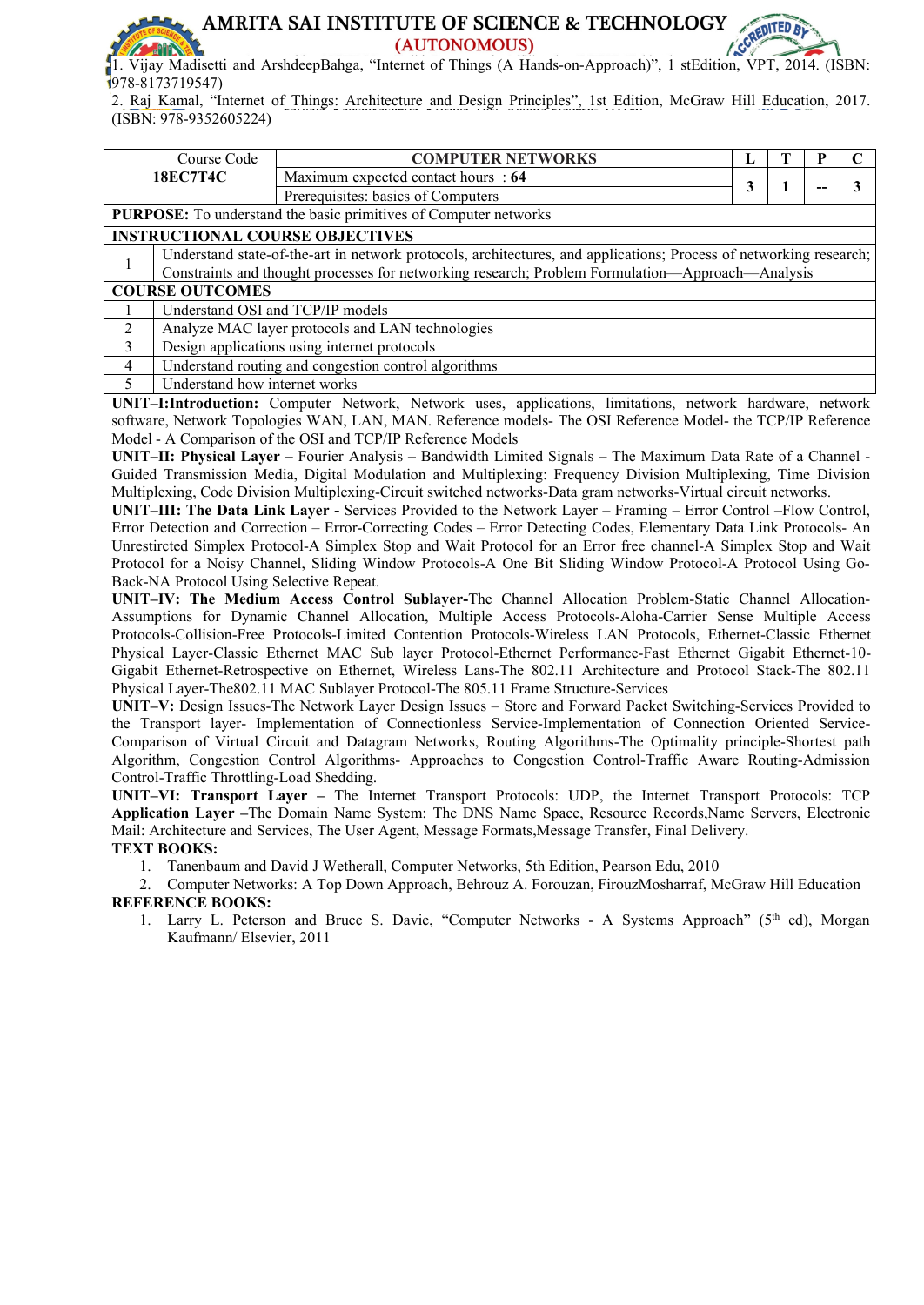

Approved by AICTE, New Delhi, Permanently Affiliated to JNTUK, Kakinada, Recognized by UGC under  $2(f)$  & 12(B) of 1956 Act., ISO 9001:2015 Certified Institution, Accredited by NAAC "A" Grade, Paritala, Kanchikacherla, Krishna Dist, Andhra Pradesh- 521180. www.amritasai.edu.in, Phone: 0866 2428399.



|             | <b>Course Code</b>                                                                                     | <b>SATELLITE COMMUNICATIONS</b>                                                                               | L |  |  | C |  |  |  |  |
|-------------|--------------------------------------------------------------------------------------------------------|---------------------------------------------------------------------------------------------------------------|---|--|--|---|--|--|--|--|
|             |                                                                                                        | Maximum expected contact hours : 64                                                                           | 3 |  |  | 3 |  |  |  |  |
|             | <b>18EC7T5A</b>                                                                                        | Prerequisites: Knowledge in Communications                                                                    |   |  |  |   |  |  |  |  |
|             |                                                                                                        | PURPOSE: This fundamental course will enable the students to learn how to Achieving in communication by using |   |  |  |   |  |  |  |  |
| satellites. |                                                                                                        |                                                                                                               |   |  |  |   |  |  |  |  |
|             |                                                                                                        | <b>INSTRUCTIONAL COURSE OBJECTIVES:</b> The student will be able to                                           |   |  |  |   |  |  |  |  |
|             | Know, Design understand the Construction and Principles of Satellites used for Communications, GPS and |                                                                                                               |   |  |  |   |  |  |  |  |
|             | other apllications                                                                                     |                                                                                                               |   |  |  |   |  |  |  |  |
| 2           | Know the Tracking Techniques of satellites                                                             |                                                                                                               |   |  |  |   |  |  |  |  |
| 3           |                                                                                                        | Learn about various Multiple Accessing Techniques                                                             |   |  |  |   |  |  |  |  |
| 4           |                                                                                                        | Learn the Geo-Stationary satellite Systems                                                                    |   |  |  |   |  |  |  |  |
| 5           |                                                                                                        | Know the idea of Design Various Satellites                                                                    |   |  |  |   |  |  |  |  |
| 6           |                                                                                                        | Learn the concepts Satellite Navigation Global Positioning systems                                            |   |  |  |   |  |  |  |  |
|             |                                                                                                        | <b>COURSE OUTCOMES:</b> After going through this course the student will be able to                           |   |  |  |   |  |  |  |  |
|             |                                                                                                        | Understand the Communication Satellite Mechanics                                                              |   |  |  |   |  |  |  |  |
| 2           |                                                                                                        | Know about the satellite internal subsystems for Communication Applications                                   |   |  |  |   |  |  |  |  |
| 3           |                                                                                                        | Design the Power Budget for Satellite Links                                                                   |   |  |  |   |  |  |  |  |
| 4           | Know About the Principles of GPS                                                                       |                                                                                                               |   |  |  |   |  |  |  |  |
| 5.          |                                                                                                        | Understand various constellations of Satellite and Their Applications                                         |   |  |  |   |  |  |  |  |

# **UNIT-I**

**INTRODUCTION:** Origin of Satellite Communications, Historical Back-ground, Basic Concepts of Satellite Communications, Frequency Allocations For Satellite Services, Applications, Future Trends of Satellite Communications. Orbital Mechanics and Launchers: Orbital Mechanics, Look Angel Determinations, Orbital peturbations, Orbital Determination, Launches and Launch Vehicles, Orbital Efects in Communication Systems Performance. **UNIT-II**

**SATELLITE SUBSYSTEMS:**Attitude and Orbital Control System,Telemetry,Tracking, Companding and Monitoring,Power Systems, Communication Sub Systems, Satellite antennas, Equipment Reliability and Space Qualification.

# **UNIT-III**

**SATELITE LINK DESIGN:** Basic Transmission Theory, System Noise Temperature and G\T Ratio, Design of Down links, Up link Design, Design of Satellite Links Specified C\N ,System Design Examples.

Earth Station Technology: Introduction, Transmitters,Recievers, Antennas, Tracking Systems, Terrestrial Interface, Primary Power test Methods.

#### **UNIT-IV**

**LOW EARTH ORBIT AND GEO-STATIONARY SATELLITE SYSTEMS:** Orbit Considerations Coverage and Frequency Consideration, Delay and Throughput Considerations, Systems Considerations, Operational NGSO Constellation Designs.

# **UNIT-V**

# **SATELLITE NAVIGATION AND GLOBAL POSITIONING SYSTEM:**

Radio and Satellite Navigation,GPS Position Location Principles,GPS Recievers and Codes,Satellite Signal Acquisation,GPS Navigation Message, Gps Signal levels,Gps Reciever Operation,GPS C\A Code Accuracy, Differential GPS.

# **TEXT BOOKS:**

- 1. Satellite Communications-Timothy Pratt,Charles Bostain and Jeremy Allnut,WSE,Wiley Publications,2^nd Edition,2003.
- 2. Satelite communications Engineering-Wilbur L.Pritched,Robert A Nelson and Henri G.suyderhoud,2^nd Edition,Pearson Publications,2003.

#### **Reference Books:**

1.Satelite Communications: Design Principles-M.Richharia, BS Publications,2^nd Edition,2003.

2.Satellite Communications-D.C Agarwal,khanna Publications,5^th Edition.

3. Fundamentals of Satellite Communications-K.N Raja rao, PHI, 2004.

4.Satellite Communications-Dennis Roddy, Mc Graw Hill,4^th Edition,2009.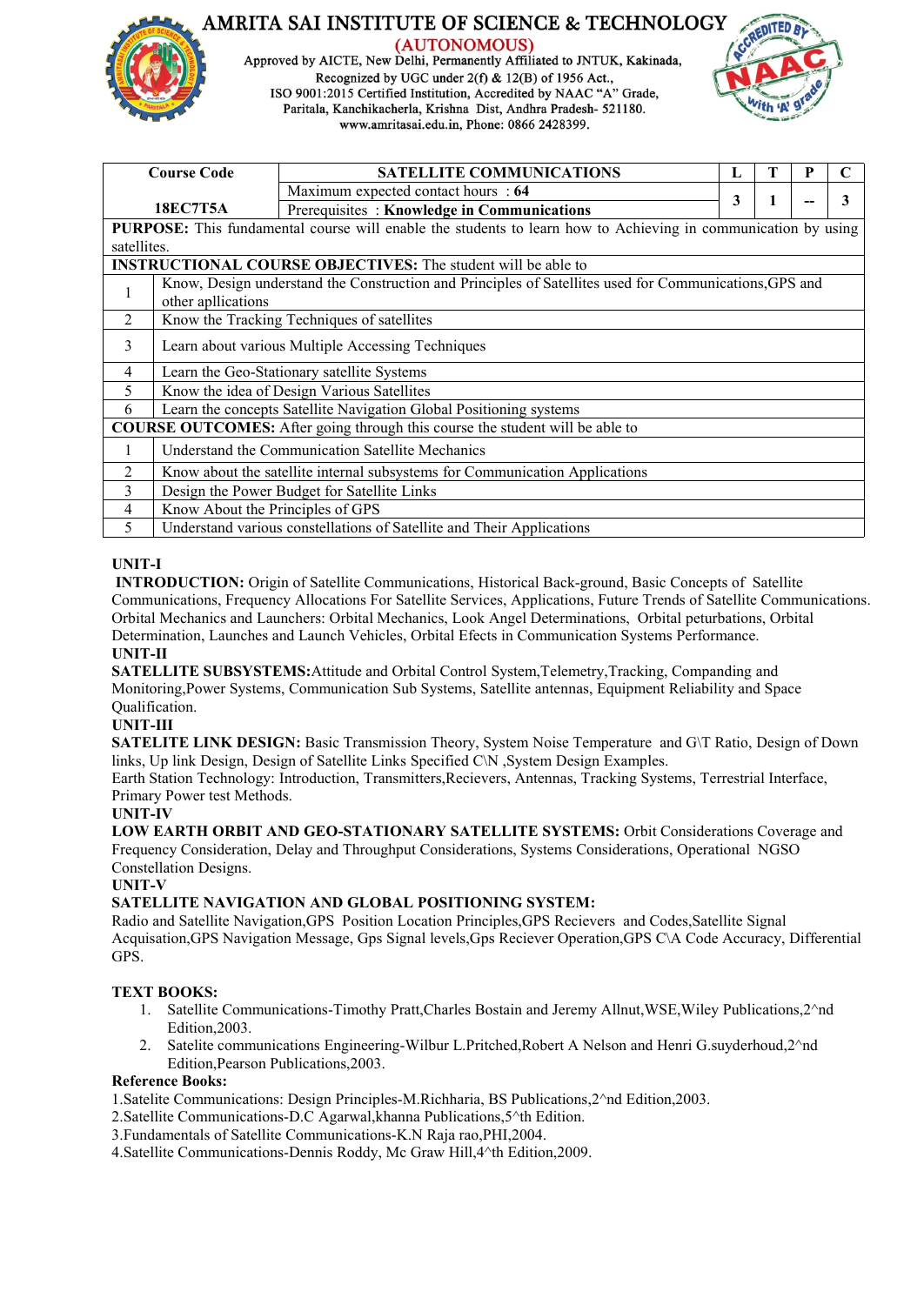

Approved by AICTE, New Delhi, Permanently Affiliated to JNTUK, Kakinada, Recognized by UGC under  $2(f)$  & 12(B) of 1956 Act., ISO 9001:2015 Certified Institution, Accredited by NAAC "A" Grade, Paritala, Kanchikacherla, Krishna Dist, Andhra Pradesh- 521180. www.amritasai.edu.in, Phone: 0866 2428399.



| Course Code     |                                                                                                          | <b>SCRIPTING LANGUAGES</b>                                                                                  |  |  |  |   |  |  |  |
|-----------------|----------------------------------------------------------------------------------------------------------|-------------------------------------------------------------------------------------------------------------|--|--|--|---|--|--|--|
| <b>18EC7T5B</b> |                                                                                                          | Maximum expected contact hours : 64                                                                         |  |  |  | 3 |  |  |  |
|                 |                                                                                                          | Prerequisites :                                                                                             |  |  |  |   |  |  |  |
| <b>PURPOSE:</b> |                                                                                                          |                                                                                                             |  |  |  |   |  |  |  |
|                 |                                                                                                          | <b>INSTRUCTIONAL COURSE OBJECTIVES</b>                                                                      |  |  |  |   |  |  |  |
|                 | The course demonstrates an in depth understanding of the tools and the scripting languages necessary for |                                                                                                             |  |  |  |   |  |  |  |
|                 | design and development of applications dealing with Bio-information/Bio-data.                            |                                                                                                             |  |  |  |   |  |  |  |
|                 | The instructor is advised to discuss examples in the context of Bio-data/Bio-information application     |                                                                                                             |  |  |  |   |  |  |  |
|                 | development.                                                                                             |                                                                                                             |  |  |  |   |  |  |  |
|                 | <b>COURSE OUTCOMES</b>                                                                                   |                                                                                                             |  |  |  |   |  |  |  |
|                 |                                                                                                          | To master the theory behind scripting and its relationship to classic programming.                          |  |  |  |   |  |  |  |
|                 |                                                                                                          | To survey many of the modern and way cool language features that show up frequently in scripting languages. |  |  |  |   |  |  |  |
|                 | To gain some fluency programming in Ruby, JavaScript, Perl, Python, and related languages.               |                                                                                                             |  |  |  |   |  |  |  |
|                 | To design and implement one's own scripting language.                                                    |                                                                                                             |  |  |  |   |  |  |  |

#### **UNIT–I**:

Static and Dynamic Web Pages, Introduction to scripting. Origin Of Scripting. Characteristics of Scripting Languages, Types and Examples of Scripting Languages, Differences between Client side and server side scripting, Uses for Scripting Languages, Web Scripting, and the universe of Scripting Languages. Introduction of PERL- Names and Values, Variables, Scalar Expressions, Control Structures, arrays, list, hashes, strings, pattern and regular expressions, subroutines.

#### **UNIT–II:**

Advanced Perl Finer points of looping, pack and unpack, file system, eval, data structures, packages, modules, objects, interfacing to the operating system, Creating Internet ware applications, Dirty Hands Internet Programming, security Issues.

#### **UNIT-III:**

PHP Basics PHP Basics- Features, Sample PHP Program and its execution , Embedding PHP Code in your Web pages, Outputting the data to the browser, Data types, Variables, Constants, expressions, string interpolation, control structures, Function, Creating a Function, Function Libraries, Arrays, strings and Regular Expressions.

#### **UNIT-IV:**

Advanced PHP Programming PHP and Web Forms, Files, Error handling , PHP Authentication and Methodologies -Hard Coded, File Based, Database Based, IP Based, Login Administration, Uploading Fileswith PHP, Sending Email using PHP, PHP Encryption Functions, the Mcrypt package, Building Web sites for the World.

#### **UNIT-V:**

TCL Structure, syntax, Variables and Data in TCL, Control Flow, Data Structures, input/output, procedures , strings , patterns, files, Advance TCL- eval, source, exec and uplevel commands, Name spaces, trapping errors, event driven programs, making applications internet aware, Nuts and Bolts Internet Programming, Security Issues, C Interface. Tk- Visual Tool Kits, Fundamental Concepts ofTk, Tk by example, Events and Binding , Perl-Tk.

#### **UNIT-VI:**

Python Introduction to Python language, python-syntax, statements, functions, Built-in-functions and Methods, Modules in python, Exception Handling. Integrated Web Applications in Python – Building Small, Efficient Python Web Systems, Web Application Framework.

#### **TEXT BOOKS:**

The World of Scripting Languages, David Barron, Wiley Publications. Python Web Programming, Steve Holden and David Beazley, New Riders Publications. Beginning PHP and MySQL, 3rd Edition, Jason Gilmore, Apress Publications(Dream tech)

#### **REFERENCE BOOKS:**

Open Source Web Development with LAMP using Linux, Apache, MySQL, Perl and PHP, J.Lee and B.Ware (Addison Wesley) Pearson Education. Programming Python, M.Lutz,SPD. PHP 6 Fast and Easy Web Development, Julie Meloniand Matt Telles, Cengage Learning Publications. PHP 5.1, I.Bayross and S.Shah, The X Team, SPD. Core Python Programming, Chun, Pearson Education. Guide to Programming with Python, M.Dawson, Cengage Learning. Perl by Example, E.Quigley, Pearson Education.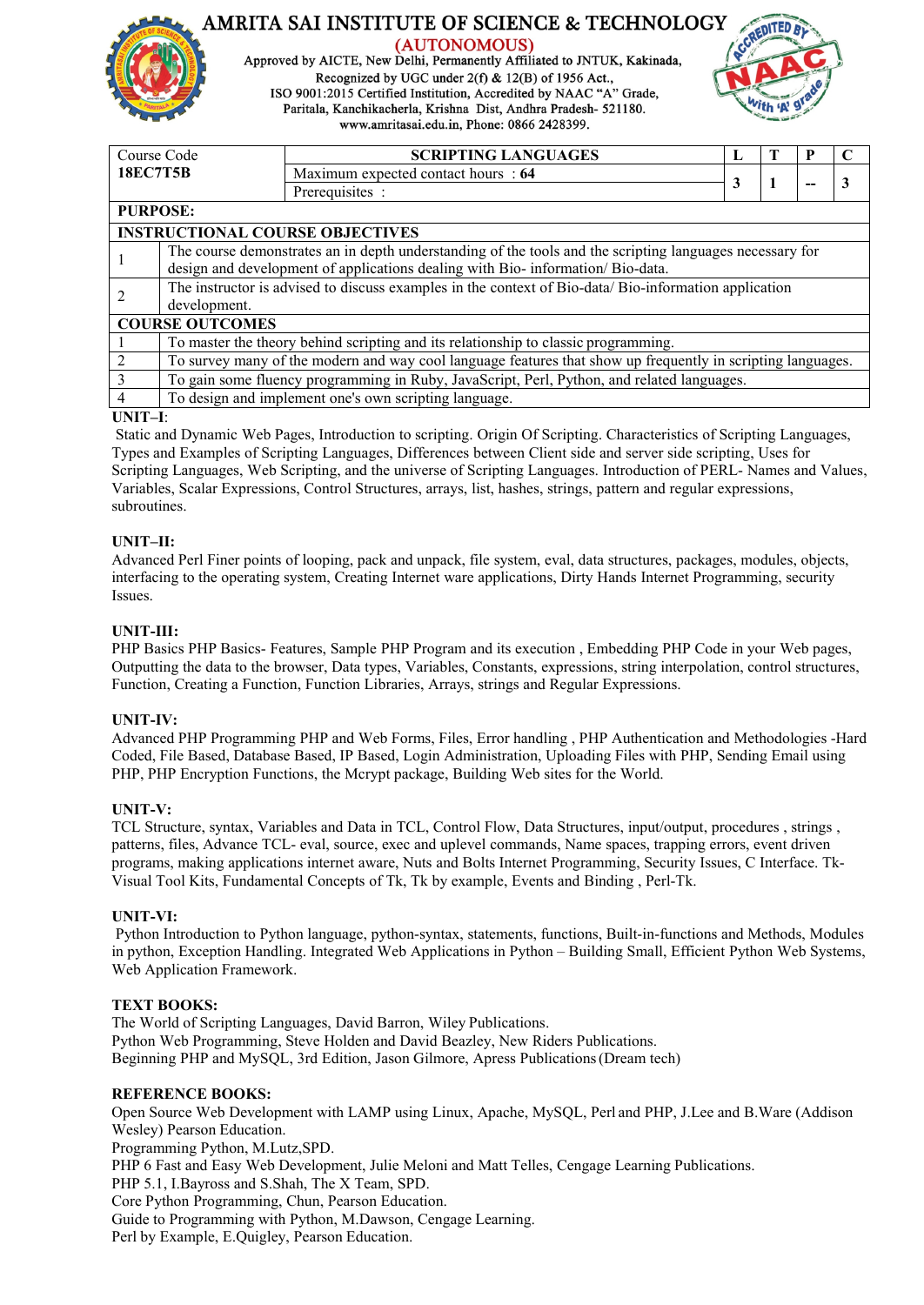

Approved by AICTE, New Delhi, Permanently Affiliated to JNTUK, Kakinada, Recognized by UGC under  $2(f)$  & 12(B) of 1956 Act., ISO 9001:2015 Certified Institution, Accredited by NAAC "A" Grade, Paritala, Kanchikacherla, Krishna Dist, Andhra Pradesh- 521180. www.amritasai.edu.in, Phone: 0866 2428399.



| <b>Course Code</b> | <b>ADVANCED WIRELESS SENSOR NETWORKS</b>                                                                       | п, |  |    |   |  |  |  |  |  |  |
|--------------------|----------------------------------------------------------------------------------------------------------------|----|--|----|---|--|--|--|--|--|--|
| <b>18EC7T5C</b>    | Maximum expected contact hours : 64                                                                            | 3  |  |    | 3 |  |  |  |  |  |  |
|                    | Prerequisites: Knowledge in Communication and Switching systems                                                |    |  | -- |   |  |  |  |  |  |  |
|                    | PURPOSE: This fundamental course will enable the students to learn how to design the wireless sensor networks. |    |  |    |   |  |  |  |  |  |  |
|                    | <b>INSTRUCTIONAL COURSE OBJECTIVES:</b> The student will be able to                                            |    |  |    |   |  |  |  |  |  |  |
|                    | To understand the architecture of wireless sensor networks                                                     |    |  |    |   |  |  |  |  |  |  |
|                    | To understand issues and challenges in Providing Wireless Networks                                             |    |  |    |   |  |  |  |  |  |  |
|                    | To know the importance of Wireless Sensor Networks                                                             |    |  |    |   |  |  |  |  |  |  |
|                    | <b>COURSE OUTCOMES:</b> After going through this course the student will be able to                            |    |  |    |   |  |  |  |  |  |  |
|                    | Understand the issues and challenges in Networking technologies                                                |    |  |    |   |  |  |  |  |  |  |
|                    | Understand the issues of routing in WSN                                                                        |    |  |    |   |  |  |  |  |  |  |
|                    | Analyze MAC protocols for Wireless Networks                                                                    |    |  |    |   |  |  |  |  |  |  |

# **UNIT I**

# **OVERVIEW OF WIRELESS SENSOR NETWORKS:**

Key definitions of sensor networks, Advantages of sensor Networks, Unique constraints an challenges, Driving Applications, Enabling Technologies for Wireless Sensor Networks.

### **ARCHITECTURES**:

Single-Node Architecture - Hardware Components, Energy Consumption of Sensor Nodes, Operating Systems and Execution Environments, Network Architecture -Sensor Network Scenarios, Optimization Goals and Figures of Merit, Gateway Concepts.

#### **UNIT II**

### **NETWORKING Technologies**:

Physical Layer and Transceiver Design Considerations, Personal area networks (PANs), hidden node and exposed node problem, Topologies ofPANs, MANETs, WANETs.

### **UNIT-III**

### **MAC Protocols for Wireless Sensor Networks**:

Issues in Designing a MAC protocol for Ad Hoc Wireless Networks, Design goals ofa MAC Protocol for Ad Hoc Wireless Networks, Classifications ofMAC Protocols, Contention - Based Protocols, Contention - Based Protocols with reservation Mechanisms, Contention – Based MAC Protocols with Scheduling Mechanisms, MAC Protocols that use Directional Antennas, Other MAC Protocols.

#### **UNIT-IV**

# **ROUTING PROTOCOLS**:

Introduction, Issues in Designing a Routing Protocol for Ad Hoc Wireless Networks, Classification of Routing Protocols, Table –Driven Routing Protocols, On – Demand Routing Protocols, Hybrid Routing Protocols, Routing Protocols with Efficient Flooding Mechanisms, Hierarchical Routing Protocols, Power – Aware Routing Protocols, Proactive Routing

#### **UNIT-V**

# **TRANSPORT LAYER AND SECURITY PROTOCOLS**:

Introduction, Issues in Designing a Transport Layer Protocol for Ad Hoc Wireless Networks, Design Goals ofa Transport Layer Protocol for Ad Hoc Wireless Networks, Classification of Transport Layer Solutions, TCP Over Ad Hoc Wireless Networks, Other Transport Layer Protocol for Ad Hoc Wireless Networks,

#### **UNIT- VI**

#### **SECURITY IN WSNs**:

Security in Ad Hoc Wireless Networks, Network Security Requirements, Issues and Challenges in Security Provisioning, Network Security Attacks, Key Management, Secure Routing in Ad Hoc Wireless Networks.

# **SENSOR NETWORK PLATFORMS AND TOOLS**:

Sensor Node Hardware – Berkeley Motes, Programming Challenges, Node-level software platforms, Node-level Simulators, State-centric programming.

#### **APPLICATIONS of WSN:**

**S** Ultra wide band radio communication, Wireless fidelity systems. Future directions, Home automation, smart metering Applications

#### **TEXT BOOKS:**

1. Ad Hoc Wireless Networks: Architectures and Protocols - C. Siva Ram Murthy and B.S.Manoj, 2004, PHI

2. Wireless Ad- hoc and Sensor Networks: Protocols, Performance and Control – Jagannathan Sarangapani,CRC Press 3. Holger Karl & Andreas Willig, "Protocols And Architectures for Wireless Sensor Networks", John Wiley,2005. **REFERENCES:**

1. Kazem Sohraby, Daniel Minoli,& Taieb Znati, "Wireless Sensor Networks- Technology, Protocols, and Applications", John Wiley, 2007.

3. Feng Zhao & Leonidas J. Guibas, "Wireless Sensor Networks- An Information Processing Approach",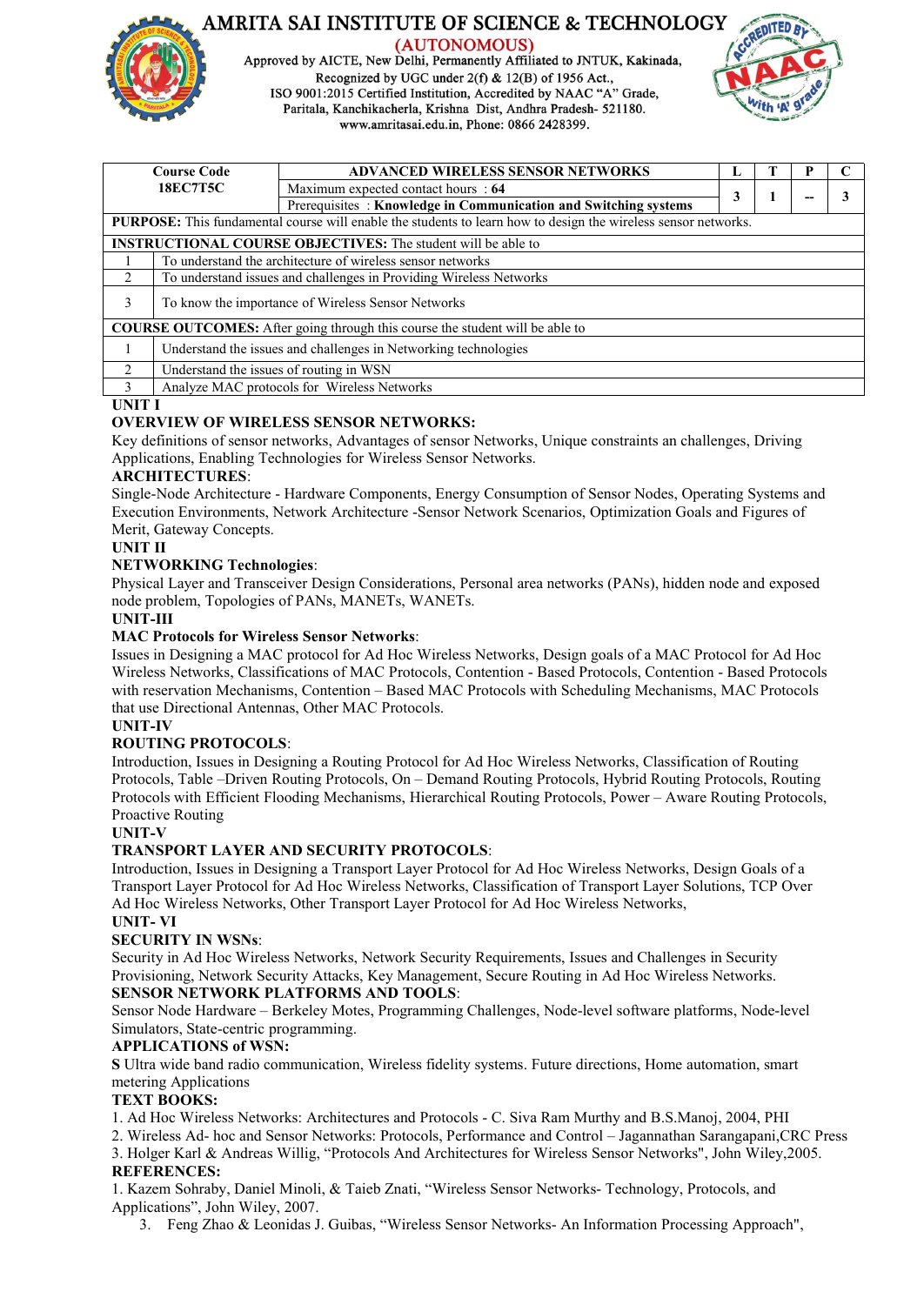

Approved by AICTE, New Delhi, Permanently Affiliated to JNTUK, Kakinada, Recognized by UGC under  $2(f)$  & 12(B) of 1956 Act., ISO 9001:2015 Certified Institution, Accredited by NAAC "A" Grade, Paritala, Kanchikacherla, Krishna Dist, Andhra Pradesh- 521180. www.amritasai.edu.in, Phone: 0866 2428399.



Elsevier, 2007.

- 3. Ad- Hoc Mobile Wireless Networks: Protocols & Systems, C.K. Toh ,1 ed. Pearson Education.
- 4. Wireless Sensor Networks C. S. Raghavendra, Krishna M. Sivalingam, 2004, Springer

5. Wireless Sensor Networks - S Anandamurugan, Lakshmi Publications

|                | Course Code            | VLSI DESIGN LAB                                                                                                                                                                                                                                                                                                                   | L  |   |  |
|----------------|------------------------|-----------------------------------------------------------------------------------------------------------------------------------------------------------------------------------------------------------------------------------------------------------------------------------------------------------------------------------|----|---|--|
|                | <b>18EC7T5C</b>        | Maximum expected contact hours : 10 Weeks                                                                                                                                                                                                                                                                                         |    |   |  |
|                |                        | Prerequisites: Knowledge of Digital IC applications                                                                                                                                                                                                                                                                               | -- | 3 |  |
| <b>PURPOSE</b> |                        |                                                                                                                                                                                                                                                                                                                                   |    |   |  |
|                |                        | The students are required to design schematic diagrams using CMOS logic and layout diagrams to                                                                                                                                                                                                                                    |    |   |  |
|                |                        | perform 4the following experiments using 130nm technology with an industry EDA Tools.                                                                                                                                                                                                                                             |    |   |  |
|                |                        | <b>INSTRUCTIONAL COURSE OBJECTIVES</b>                                                                                                                                                                                                                                                                                            |    |   |  |
|                |                        | The main <b>purpose</b> of this <b>lab</b> course is to explore various <b>design</b> style of simple and complex<br>Integrated Circuits(IC) near to students. In this laboratory students are able to understand about models<br>and model parameters of MOSFET amplifier CMOS Inverter etc. which are suited for IC Technology. |    |   |  |
|                | <b>COURSE OUTCOMES</b> |                                                                                                                                                                                                                                                                                                                                   |    |   |  |
|                |                        | This course provides the design of various digital circuits using different VLSI simulation software tools<br>like Modelsim, Xilinx and Microwind. The outcome of this course to learn VHDL and Verilog language<br>and also learn the usage of different tools.                                                                  |    |   |  |

## **List of Experiments:**

- 1. Design and Implementation of an Universal Gates
- 2. Design and Implementation of an Inverter
- 3. Design and Implementation of Full Adder
- 4. Design and Implementation of Full Subtractor
- 5. Design and Implementation of Decoder
- 6. Design and Implementation of RS-Latch
- 7. Design and Implementation of D-Latch
- 8. Design and Implementation asynchronous counter
- 9. Design and Implementation of static RAM cell
- 10. Design and Implementation of 8 bit DAC using R-2R latter network

#### **Additional Experiments:**

- 1. Design and Implementation of ring oscillator
- 2. Design and Implementation of differential amplifier

#### **Software Required:**

- 1. Mentor Graphics Software / Equivalent Industry Standard Software.
- 2. Personal computer system with necessary software to run the programs and to implement.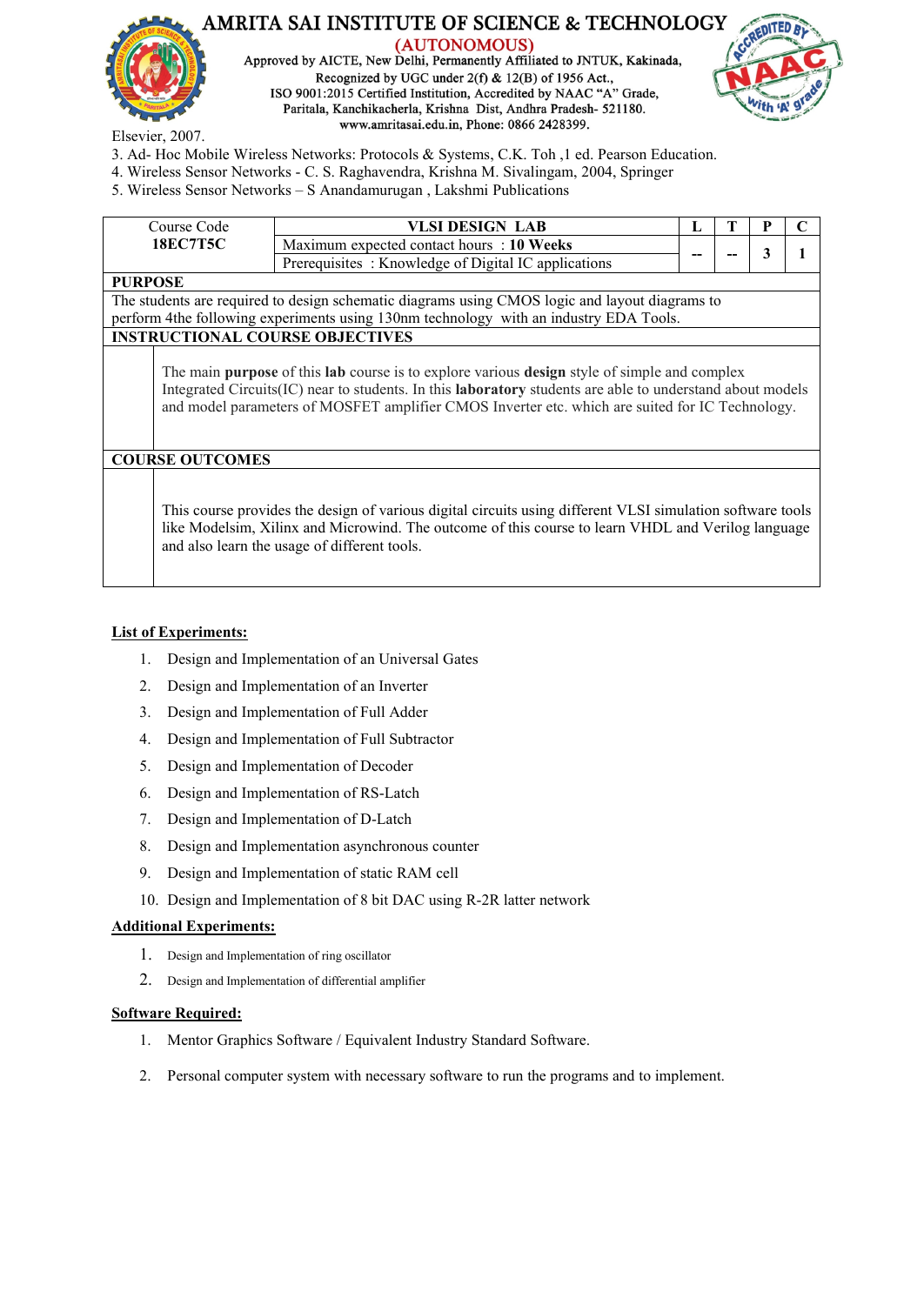# AMRITA SAI INSTITUTE OF SCIENCE & TECHNOLOGY



# (AUTONOMOUS)<br>Approved by AICTE, New Delhi, Permanently Affiliated to JNTUK, Kakinada, Recognized by UGC under  $2(f)$  & 12(B) of 1956 Act., ISO 9001:2015 Certified Institution, Accredited by NAAC "A" Grade, Paritala, Kanchikacherla, Krishna Dist, Andhra Pradesh- 521180.



|              |                           | <u>WWW.amruasal.edu.in. Phone: UA66 2428399.</u>                  |   |   |    |
|--------------|---------------------------|-------------------------------------------------------------------|---|---|----|
|              |                           | <b>DIGITAL IC APPLICATIONS LAB</b>                                | L | P | C  |
|              | Course Code               | Maximum expected contact hours : 14 Weeks                         |   |   |    |
|              | <b>18EC7L2</b>            | Prerequisites : Knowledge onBJTs, MOSFET, Digital electronic      |   | 3 | -1 |
|              |                           | circuits                                                          |   |   |    |
|              | <b>PURPOSE</b>            |                                                                   |   |   |    |
|              |                           | In this Laboratory student will learn about Digital IC And        |   |   |    |
|              | Modeling of CMOS circuits |                                                                   |   |   |    |
| 2            |                           | Various Digital modules modeling using VHDL/Verilog               |   |   |    |
| 3            |                           | Modeling Complex Digital Controllers using VHDL/Verilog.          |   |   |    |
|              | <b>COURSE OUTCOMES</b>    |                                                                   |   |   |    |
|              |                           | Design CMOS Logic gates using PSPICE/Multisim                     |   |   |    |
| 2            |                           | Write VHDL/Verilog programs for digitalmodules and simulate them. |   |   |    |
| $\mathbf{R}$ |                           | Verify Implementation of Digital design on Advanced FPGA boards   |   |   |    |

mentation of Digital design on Advanced FPGA boa **List of experiments:** (Minimum 14 experiments to be conducted)

(The following experiments are to be simulated using PSPICE/Multisim,VHDL and Verilog Softwares)

- 1. NMOS and PMOS Characteristics.
- 2. MOS Inverter DC Characteristics, AC Characteristics, Transient Analysis.
- 3. INVERTER, NAND, NOR, EXOR, EXNOR using CMOS Logic
- 4. Adders (Half and Full adders, Serial Binary Adder, Multi Precision Adder, CarryLook Ahead Adder)
- 5. Flip Flops
- 6. Decade Counter
- 7. Shift Register
- 8. 3X8 Decoder
- 9. 4-BIT Magnitude Comparator
- 10. 8X1 Multiplexer and 1X4 Demultiplexer
- 11. Up/Down Counter
- 12. Multiplier
- 13. ALU Design
- 14. Mealy Machine modeling
- 15. Moore Machine modeling
- 16. Stepper motor Controller
- 17. LCD Controller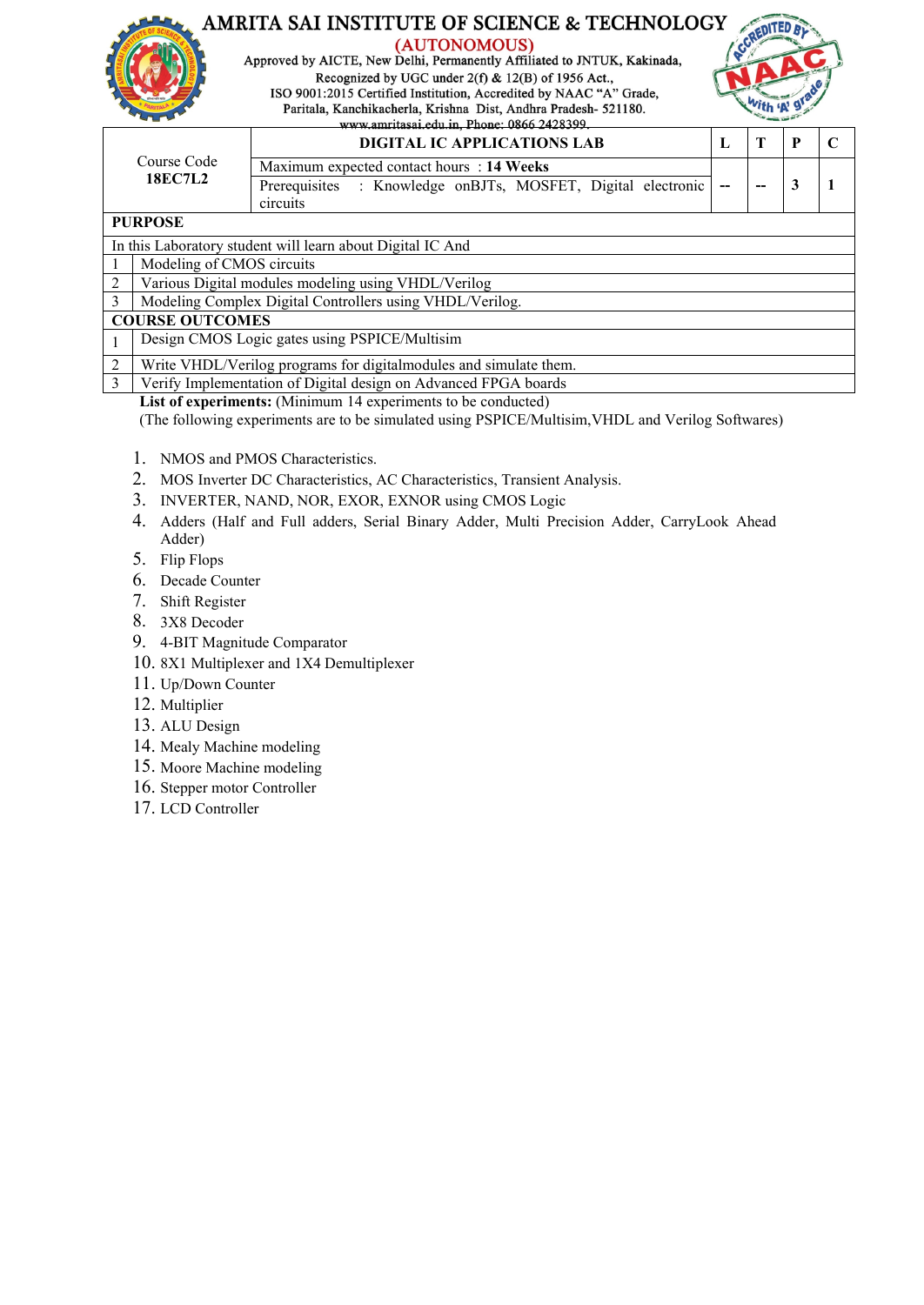

Approved by AICTE, New Delhi, Permanently Affiliated to JNTUK, Kakinada, Recognized by UGC under  $2(f)$  & 12(B) of 1956 Act., ISO 9001:2015 Certified Institution, Accredited by NAAC "A" Grade, Paritala, Kanchikacherla, Krishna Dist, Andhra Pradesh- 521180. www.amritasai.edu.in, Phone: 0866 2428399.



|                | Course Code                            | MICROWAVE AND OPTICAL COMMUNICATION LAB                                                                   |    |  |   | C |  |  |  |  |  |
|----------------|----------------------------------------|-----------------------------------------------------------------------------------------------------------|----|--|---|---|--|--|--|--|--|
|                | <b>18EC7L2</b>                         | Maximum expected contact hours : 14 Weeks                                                                 |    |  |   |   |  |  |  |  |  |
|                |                                        | Prerequisites: Fundamental knowledge in microwave and optical                                             | -- |  | 3 |   |  |  |  |  |  |
|                |                                        | concepts.                                                                                                 |    |  |   |   |  |  |  |  |  |
| <b>PURPOSE</b> |                                        |                                                                                                           |    |  |   |   |  |  |  |  |  |
|                |                                        | The student will be understood the different parameters of microwave and link design with their loss      |    |  |   |   |  |  |  |  |  |
|                | <b>INSTRUCTIONAL COURSE OBJECTIVES</b> |                                                                                                           |    |  |   |   |  |  |  |  |  |
|                |                                        | Measurement of wave guide parameters like Attenuation, VSWR, Impedance and frequency.                     |    |  |   |   |  |  |  |  |  |
| 2              |                                        | Characteristics of Reflex klystron, Gunn Diode.                                                           |    |  |   |   |  |  |  |  |  |
| 3              |                                        | Scattering parameters of directional coupler, circulator and magic tee.                                   |    |  |   |   |  |  |  |  |  |
| 4              |                                        | Characterization of LED, laser diode, and Optical fiber                                                   |    |  |   |   |  |  |  |  |  |
| 5              | Losses in Optical fiber                |                                                                                                           |    |  |   |   |  |  |  |  |  |
|                | <b>COURSE OUTCOMES</b>                 |                                                                                                           |    |  |   |   |  |  |  |  |  |
|                |                                        | Measure the wave guide parameters required for different applications.                                    |    |  |   |   |  |  |  |  |  |
| 2              |                                        | Understand the operation of Reflex klystron and Gunn Diode from the Characteristics.                      |    |  |   |   |  |  |  |  |  |
| 3              |                                        | Analyze various characteristics of microwave junctions and design of microwave communication links.       |    |  |   |   |  |  |  |  |  |
| $\overline{4}$ | and digital link.                      | Analyze various characteristics of LED, laser diode, and Optical fiber and design of fiber optical analog |    |  |   |   |  |  |  |  |  |
| 5              |                                        | Understand the Practical problems and their remedies due to loses in Optical fiber.                       |    |  |   |   |  |  |  |  |  |

### **LIST OF EXPERIMENTS**

#### (Minimum 12 experiments has to be conducted)

#### **Part I : Microwave Engineering**

- 9. Reflex Klystron Characteristics.
- 10. Attenuation Measurement.
- 11. VSWR Measurement.
- 12. Impedance and Frequency Measurement.
- 13. Directional Coupler Characteristics.
- 14. Scattering parameters of Circulator.
- 15. Scattering parameters of Magic Tee.
- 16. Gunn Diode Characteristics.

#### **Part II: Optical Communications**

- 7. Analog and digital link design.
- 8. LED Characteristics.
- 9. Laser Diode Characteristics.
- 10. Measurement of Data rate for Digital Optical link.
- 11. Measurement of Numerical Aperture of Optical fibre.
- 12. Measurement of losses for Analog Optical link.

#### **Equipment required for laboratories:**

- 23. Regulated Klystron PowerSupply, VSWR Meter
	- 24. Micro Ammeter  $-0 500\mu$ A, , Multimeter, CRO
	- 25. GUNN Power Supply, PinModulator
	- 26. Reflex Klystron, Crystal Diodes
	- 27. Microwave components(Attenuation), Frequency Meter
	- 28. Slotted line Carriage
	- 29. Probe detector
	- 30. Wave guide shorts
	- 31. Pyramidal Horn Antennas
	- 32. Directional Coupler
	- 33. E, H, Magic Tees
	- 34. Circulators, Isolator
	- 35. Matched Loads
	- 36. Fiber Optic Analog Trainer basedLED
	- 37. Fiber Optic Analog Trainer basedLaser
	- 38. Fiber Optic DigitalTrainer
	- 39. Fiber Cables (Plastic,Glass).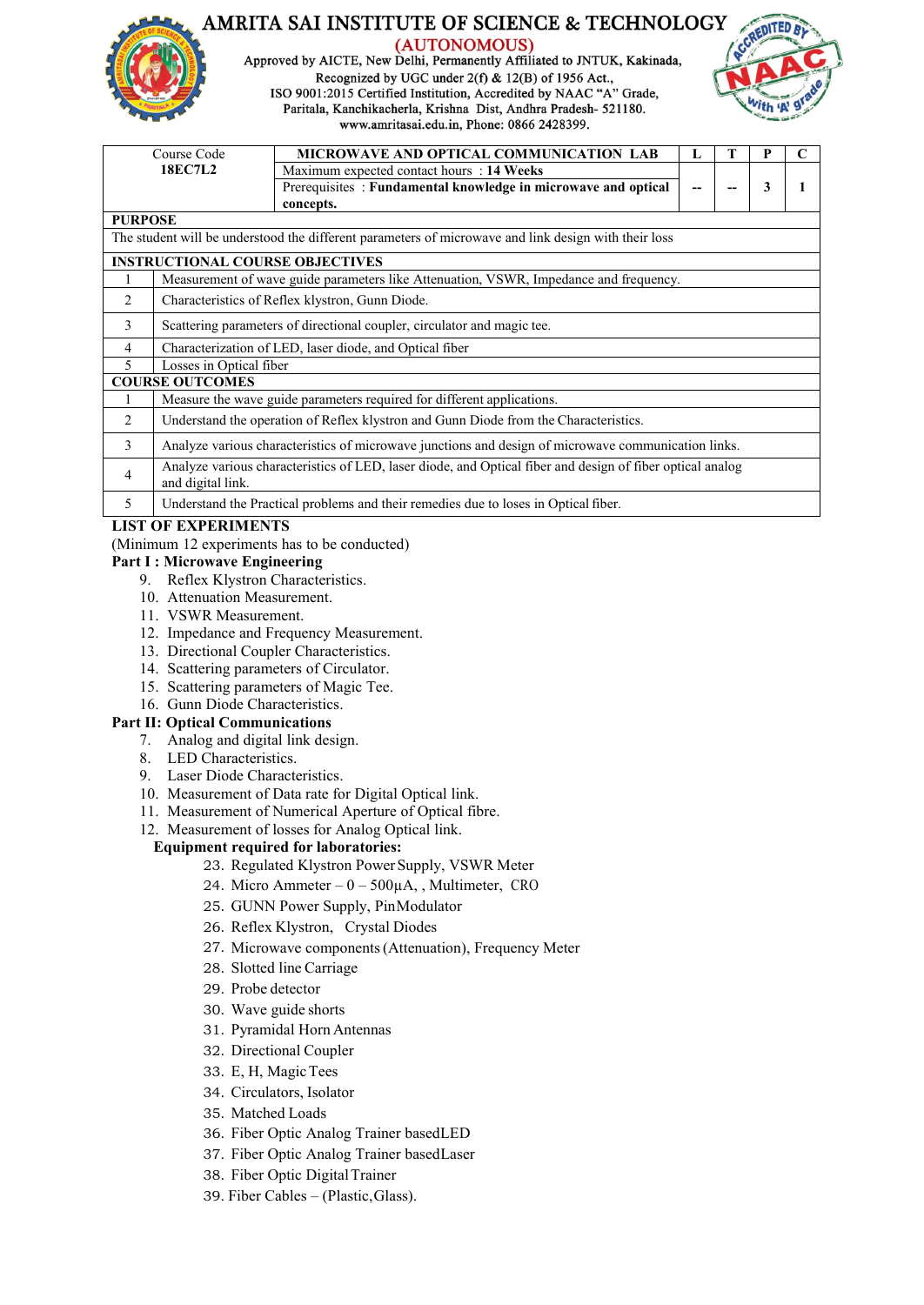

Approved by AICTE, New Delhi, Permanently Affiliated to JNTUK, Kakinada, Recognized by UGC under  $2(f)$  & 12(B) of 1956 Act., ISO 9001:2015 Certified Institution, Accredited by NAAC "A" Grade, Paritala, Kanchikacherla, Krishna Dist, Andhra Pradesh- 521180. www.amritasai.edu.in, Phone: 0866 2428399.



| <b>Course Code</b> |                                                                                                            | <b>Advanced Cellular Communications</b>                                                                     | L                  |  |    |   |  |  |  |  |
|--------------------|------------------------------------------------------------------------------------------------------------|-------------------------------------------------------------------------------------------------------------|--------------------|--|----|---|--|--|--|--|
| <b>18EC8T1</b>     |                                                                                                            | Maximum expected contact hours : 64                                                                         |                    |  |    |   |  |  |  |  |
|                    |                                                                                                            | <b>Prerequisites</b>                                                                                        | $\overline{\bf 4}$ |  | -- | 3 |  |  |  |  |
|                    |                                                                                                            | Fundamentals of Mobile and Wireless Communications                                                          |                    |  |    |   |  |  |  |  |
|                    |                                                                                                            | PURPOSE: students will understand the mobile technologies and communications                                |                    |  |    |   |  |  |  |  |
|                    |                                                                                                            | <b>INSTRUCTIONAL COURSE OBJECTIVES</b>                                                                      |                    |  |    |   |  |  |  |  |
|                    | To understand the basic cellular system concepts                                                           |                                                                                                             |                    |  |    |   |  |  |  |  |
|                    | To have an insight into the various propagation models and the speech coders used in mobile communication. |                                                                                                             |                    |  |    |   |  |  |  |  |
|                    |                                                                                                            | To understand the multiple access techniques and interference reduction techniques in mobile communication. |                    |  |    |   |  |  |  |  |
|                    |                                                                                                            | COURSE OUTCOMES After undergoing the course students will be able to:                                       |                    |  |    |   |  |  |  |  |
|                    | Discuss cellular radio concepts.                                                                           |                                                                                                             |                    |  |    |   |  |  |  |  |
| $\overline{2}$     | Identify various propagation effects.                                                                      |                                                                                                             |                    |  |    |   |  |  |  |  |
|                    |                                                                                                            | To have knowledge of the mobile system specifications.                                                      |                    |  |    |   |  |  |  |  |
|                    | Classify multiple access techniques in mobile communication.                                               |                                                                                                             |                    |  |    |   |  |  |  |  |
|                    |                                                                                                            | Outline cellular mobile communication standards.                                                            |                    |  |    |   |  |  |  |  |
| 6                  |                                                                                                            | Analyze various methodologies to improve the cellular capacity.                                             |                    |  |    |   |  |  |  |  |

### UNIT I

CELLULAR MOBILE RADIO SYSTEMS: Introduction to Cellular Mobile System, Performance criteria, uniqueness of mobile radio environment, operation of cellular systems, Hexagonal shaped cells, Analog and Digital Cellular systems. ELEMENTS OF CELLULAR RADIO SYSTEM DESIGN:

General description of the problem, concept of frequency channels, Co-channel Interference Reduction Factor, desired C/I from a normal case in a Omni directional Antenna system, Cell splitting, consideration of the components of Cellular system.

# UNIT II

INTERFERENCE : Introduction to Co-Channel Interference, real time Co- Channel interference, Co-Channel measurement, design of Antenna system, Antenna parameters and their effects, diversity receiver, non-cochannel interference-different types.

CELL COVERAGE FOR SIGNAL AND TRAFFIC: Signal reflections in flat and hilly terrain, effect of human made structures, phase difference between direct and reflected paths, constant standard deviation, straight line path loss slope, and general formula for mobile propagation over water and flat open area, near and long distance height gain, form of a point to point model.

# UNIT III

FREQUENCY MANAGEMENT AND CHANNEL ASSIGNMENT:

Numbering and grouping, setup access and paging channels channel assignments to cell sites and mobile units, channel sharing and borrowing, Handoff, types of handoff ,dropped calls and cell splitting

# UNIT IV

DIGITAL CELLULAR NETWORK:

2G-NETWORK: GSM, GSM Architecture, GSM channel and channel modes, multiple access schemes, channel coding and Interleaving.

CDMA; Terms of CDMA, modulation characteristics, call processing

# UNIT V

B2G Systems: GPRS, GPRS architecture, GPRS network architecture, GPRS transmission plane & signaling plane, GPRS traffic performance, EDGE: network architecture, network control, HSCSD: iDEN.

# UNIT-VI

3G Technology: UMTS-architecture, description, WCDMA, CDMA2000- architecture, bandwidth requirement, characteristics TEXTBOOKS: Mobile Cellular Telecommunications – W.C.Y. Lee, Tata McGraw Hill, 2rd Edn., 2006. Principles of Mobile Communications – Gordon L. Stuber, Springer International 2nd Edition, 2007. REFERENCES: Wireless Communications - Theodore. S. Rapport, Pearson education, 2nd Edn., 2002. Wireless and Mobile Communications – Lee McGraw Hills, 3rd Edition, 2006. Mobile Cellular Communication – G Sasibhushana Rao Pearson Wireless Communication and Networking – Jon W. Mark and Weihua Zhqung, PHI, 2005. Wireless Communication Technology – R. Blake, Thompson Asia Pvt. Ltd., 2004.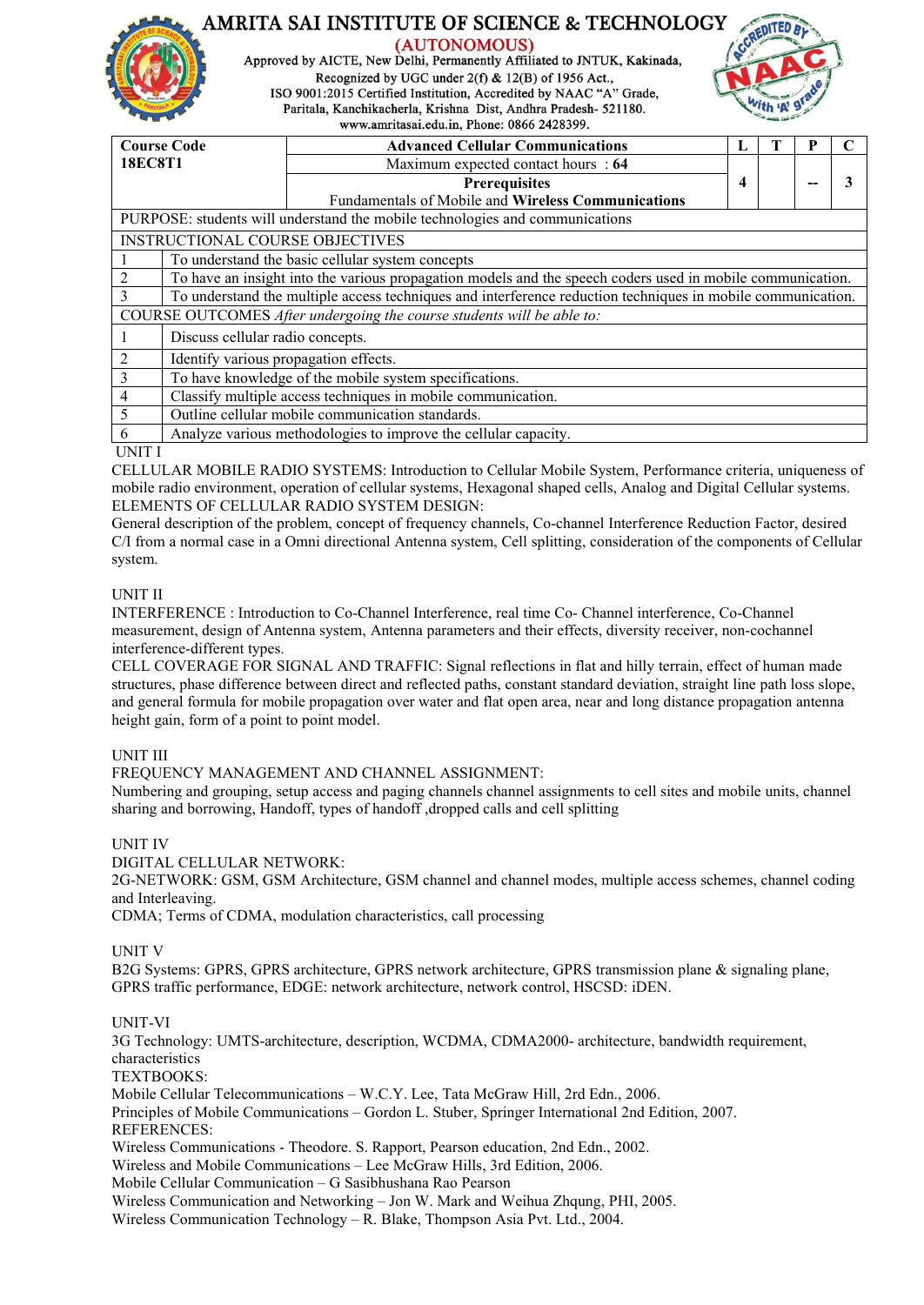|                |                                      | AMRITA SAI INSTITUTE OF SCIENCE & TECHNOLOGY                                                                                                                                                                                                                                              |   |  |   |  |
|----------------|--------------------------------------|-------------------------------------------------------------------------------------------------------------------------------------------------------------------------------------------------------------------------------------------------------------------------------------------|---|--|---|--|
|                |                                      | (AUTONOMOUS)<br>Approved by AICTE, New Delhi, Permanently Affiliated to JNTUK, Kakinada,<br>Recognized by UGC under $2(f)$ & 12(B) of 1956 Act.,<br>ISO 9001:2015 Certified Institution, Accredited by NAAC "A" Grade,<br>Paritala, Kanchikacherla, Krishna Dist, Andhra Pradesh- 521180. |   |  |   |  |
|                |                                      | www.amritasai.edu.in. Phone: 0866 2428399.                                                                                                                                                                                                                                                |   |  |   |  |
|                | <b>Course Code</b><br><b>18EC8T2</b> | ELECTRONIĆ MEASUREMENTS AND<br><b>INSTRUMENTATION</b>                                                                                                                                                                                                                                     | ы |  | C |  |
|                |                                      | Maximum expected contact hours : 64                                                                                                                                                                                                                                                       |   |  | 3 |  |
|                |                                      | Prerequisites: Knowledge in Instrumentation                                                                                                                                                                                                                                               |   |  |   |  |
|                |                                      | <b>PURPOSE:</b> This fundamental course will enable the students to learn how to design the measuring instruments.                                                                                                                                                                        |   |  |   |  |
|                |                                      | <b>INSTRUCTIONAL COURSE OBJECTIVES:</b> The student will be able to                                                                                                                                                                                                                       |   |  |   |  |
|                |                                      | To familiarize with the characteristics and operation of measuring instruments                                                                                                                                                                                                            |   |  |   |  |
| $\overline{2}$ |                                      | To introduce the concepts of passive and active Transducers.                                                                                                                                                                                                                              |   |  |   |  |
| 3              |                                      | To introduce the different oscilloscopes                                                                                                                                                                                                                                                  |   |  |   |  |
|                |                                      | <b>COURSE OUTCOMES:</b> After going through this course the student will be able to                                                                                                                                                                                                       |   |  |   |  |
|                |                                      | Classify the instruments based on static and dynamic characteristics                                                                                                                                                                                                                      |   |  |   |  |
| 2              |                                      | Understand the principle of operation of electronic measuring instruments                                                                                                                                                                                                                 |   |  |   |  |
| 3              |                                      | Understand the concepts of passive and active transducers                                                                                                                                                                                                                                 |   |  |   |  |

# **UNIT-1**

Performance characteristics of instruments, Static characteristics-Accuracy, Resolution, Precision, Expected value, Error, Sensitivity, Errors in Measurement, Dynamic Characteristics-speed of response,Fidelity,Lag and Dynamic error,DC Voltmeters-Multirange, D 'Arsonval Movement, AC Voltmeters-multirange,True RMS Responding Voltmeters,DC ammeter, Aryton shunt, Ohmmeters-series and shunt type.

#### **UNIT-2**

**Digital Voltmetes:**Ramp technique, Dual slope integrating type DVM(Voltage to Time conversion),Integrating type DVM(Voltage to Frequency Conversion),Sucessive Approximations,Digital multimeters.

# **UNIT-3**

**Signal generators**:AF,RF Signal generators,Sweep Frequency Generators,Pulse and Square wave Generators,Function generators,Arbitary waveform Generator.

#### **UNIT-4**

**Bridges & Wave Analyzers:**Wheatstone bridge,Kelvin bridge;Measurement of inductance-Maxwell's,Anderson bridge;Measurement of capacitance-Schering bridge;Q-meter,Wave Analyzers,Harmonic Distortion Analyzer,Spectrum Analyzers.

#### **UNIT-5**

**Oscilloscopes-**CRT features,vertical amplifier,horizontal deflection system,simple CRO,Dual beam CRO,Dual trace oscilloscope,Sampling oscilloscope,Standard specifications of CRO,Probes for CRO

## **UNIT-6**

**Transducers-**Passive and active,Strain gauges,LVDT,Piezoelectric transducers,Thermocouples,Thermistor,Sensistor **Text Books:**

1. A.D Helfrick and W.D.Cooper,"Modern Electronic Instrumentation and Measurement Techniques", PHI, 5<sup>th</sup> Edition,2002.

#### **Reference Books:**

- 1. David A.Bell, "Electronic Instrumentation and Measurements", PHI, 2<sup>ND</sup> Edition
- 2. H.S.Kalsi,"Electronic Instrumentation",Second Edition,Tata McGraw Hill,2004.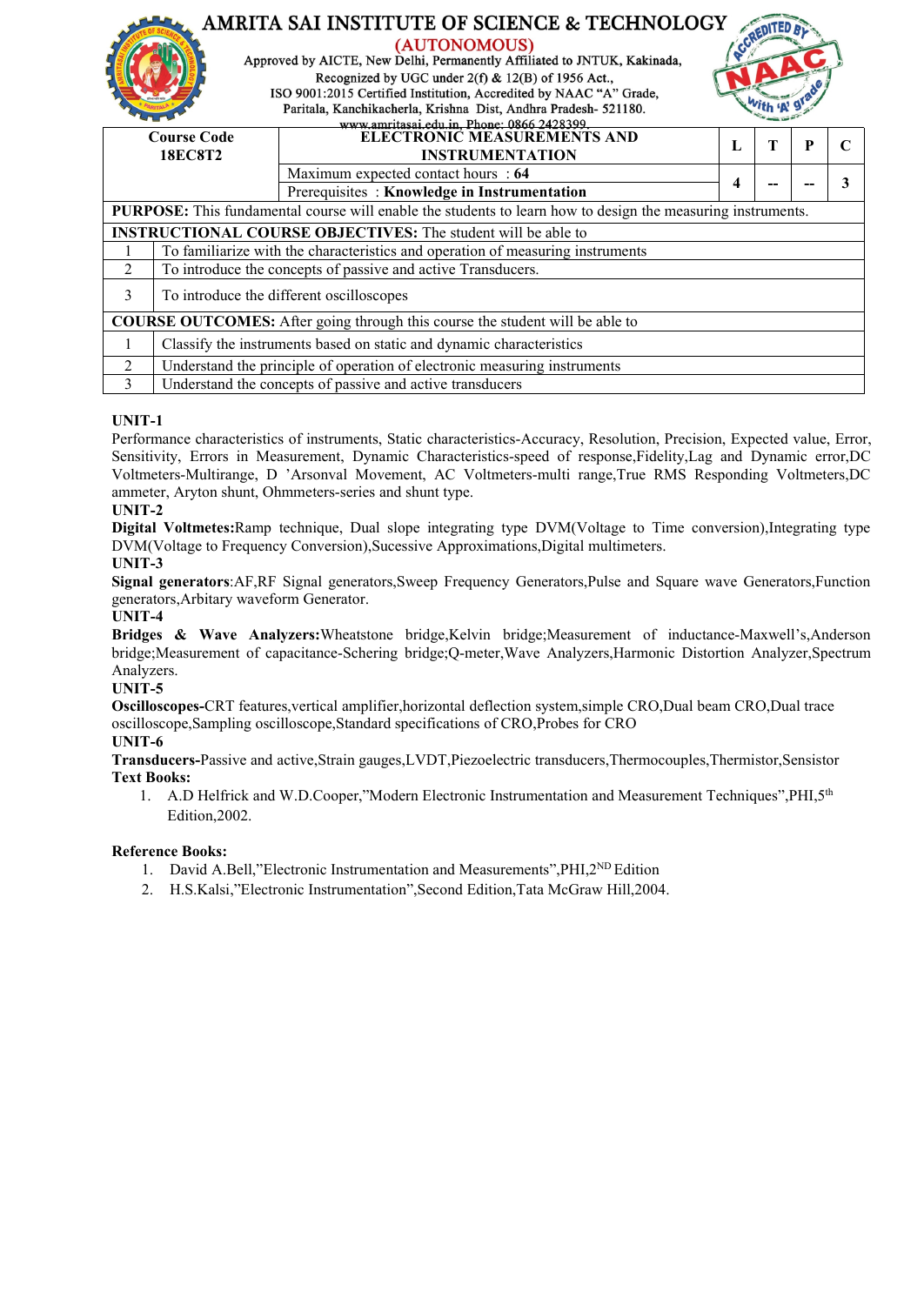**AMRITA SAI INSTITUTE OF SCIENCE & TECHNOLOGY** 

(AUTONOMOUS) Approved by AICTE, New Delhi, Permanently Affiliated to JNTUK, Kakinada, Recognized by UGC under  $2(f)$  & 12(B) of 1956 Act., ISO 9001:2015 Certified Institution, Accredited by NAAC "A" Grade, Paritala Kanchikacherla Krishna Dist Andhra Pradesh- 521180



|                |                                                                                                                                                  | Paritaia, Kalichikacheria, Krislina Dist, Aliunia Pragesii-921160.<br>www.amritasai.edu.in. Phone: 0866 2428399. |   | <b>The Country of the Country of the Country of the Country of the Country of the Country of the Country of the Country of the Country of the Country of the Country of the Country of the Country of the Country of the Country</b> |   |   |  |  |  |  |
|----------------|--------------------------------------------------------------------------------------------------------------------------------------------------|------------------------------------------------------------------------------------------------------------------|---|--------------------------------------------------------------------------------------------------------------------------------------------------------------------------------------------------------------------------------------|---|---|--|--|--|--|
| Course Code    |                                                                                                                                                  | <b>EMBEDDED SYSTEMS</b>                                                                                          | L |                                                                                                                                                                                                                                      | D | C |  |  |  |  |
| <b>18EC8T3</b> |                                                                                                                                                  | Maximum expected contact hours : 64                                                                              |   |                                                                                                                                                                                                                                      |   |   |  |  |  |  |
|                |                                                                                                                                                  | Prerequisites: Knowledge in Microcontrollers and C                                                               | 3 | 1                                                                                                                                                                                                                                    |   | 3 |  |  |  |  |
|                |                                                                                                                                                  | programming                                                                                                      |   |                                                                                                                                                                                                                                      |   |   |  |  |  |  |
|                |                                                                                                                                                  | <b>PURPOSE:</b> This fundamental course will enable the students to learn the concepts of design principles and  |   |                                                                                                                                                                                                                                      |   |   |  |  |  |  |
|                |                                                                                                                                                  | Programming Language along with understanding of Embedded system design.                                         |   |                                                                                                                                                                                                                                      |   |   |  |  |  |  |
|                |                                                                                                                                                  | <b>INSTRUCTIONAL COURSE OBJECTIVES</b>                                                                           |   |                                                                                                                                                                                                                                      |   |   |  |  |  |  |
|                | The basic concepts of an embedded system are introduced. The various elements of embedded hardware and<br>their design principles are explained. |                                                                                                                  |   |                                                                                                                                                                                                                                      |   |   |  |  |  |  |
| 2              | Different steps involved in the design and development of firmware for embedded systems is elaborated.                                           |                                                                                                                  |   |                                                                                                                                                                                                                                      |   |   |  |  |  |  |
| 3              | Internals of Real-Time operating system and the fundamentals of RTOS based embedded firmware design is<br>discussed.                             |                                                                                                                  |   |                                                                                                                                                                                                                                      |   |   |  |  |  |  |
| 4              |                                                                                                                                                  | Fundamental issues in hardware software co-design were presented and explained.                                  |   |                                                                                                                                                                                                                                      |   |   |  |  |  |  |
| 5              | Familiarize with the different IDEs for firmware development for different family of processors/controllers and<br>embedded operating systems.   |                                                                                                                  |   |                                                                                                                                                                                                                                      |   |   |  |  |  |  |
| 6              | Embedded system implementation and testing tools are introduced and discussed.                                                                   |                                                                                                                  |   |                                                                                                                                                                                                                                      |   |   |  |  |  |  |
|                | <b>COURSE OUTCOMES</b>                                                                                                                           |                                                                                                                  |   |                                                                                                                                                                                                                                      |   |   |  |  |  |  |
|                | Understand the basic concepts of an embedded system and able to know an embedded system design approach<br>to perform a specific function.       |                                                                                                                  |   |                                                                                                                                                                                                                                      |   |   |  |  |  |  |
| $\overline{2}$ | The hardware components required for an embedded system and the design approach of an embedded<br>hardware.                                      |                                                                                                                  |   |                                                                                                                                                                                                                                      |   |   |  |  |  |  |
| 3              | The various embedded firmware design approaches on embedded environment.                                                                         |                                                                                                                  |   |                                                                                                                                                                                                                                      |   |   |  |  |  |  |
| 4              | Understand how to integrate hardware and firmware of an embedded system using real time operating system.                                        |                                                                                                                  |   |                                                                                                                                                                                                                                      |   |   |  |  |  |  |
|                |                                                                                                                                                  |                                                                                                                  |   |                                                                                                                                                                                                                                      |   |   |  |  |  |  |

**UNIT-I: INTRODUCTION:** Embedded system-Definition, history of embedded systems, classification of embedded systems, major application areas of embedded systems, purpose of embedded systems, the typical embedded system-core of the embedded system, Memory, Sensors and Actuators, Communication Interface, Embedded firmware, Characteristics of an embedded system, Quality attributes of embedded systems, Application-specific and Domain- Specific examples of an embedded system.

**UNIT-II: EMBEDDED HARDWARE DESIGN:** Analog and digital electronic components, I/O types andexamples, Serial communication devices, Parallel device ports, Wireless devices, Timer and counting devices, Watchdog timer, Real time clock.

**UNIT-III: EMBEDDED FIRMWARE DESIGN:** Embedded Firmware design approaches, Embedded Firmware development languages, ISR concept, Interrupt sources, Interrupt servicing mechanism, Multiple interrupts, DMA, Device driver programming, Concepts of C versus Embedded C and Compiler versus Cross-compiler.

**UNIT-IV: REAL TIME OPERATING SYSTEM:** Operating system basics, Types of operating systems, Tasks, Process and Threads, Multiprocessing and Multitasking, Task Scheduling, Threads, Processes and Scheduling, Task communication, Task synchronization, Device Drivers. **Case Studies:** Case study of embedded system design and coding for an Automatic Chocolate Vending Machine (ACVM) Using Mucos RTOS, case study of digital camera hardware and software architecture, Case Study of Embedded System of Mobile Phone Software for Key Inputs.

**UNIT-V: HARDWARE SOFTWARE CO-DESIGN:** Fundamental Issues in Hardware Software Co-Design, Computational models in embedded design, Hardware software Trade-offs, Integration of Hardware and Firmware, ICE. **EMBEDDED SYSTEM DEVELOPMENT:** The integrated development environment, Types of files generated on cross-compilation, Deassembler/Decompiler, Simulators, Emulators and Debugging, Target hardware debugging, Boundary Scan, Embedded Software development process and tools.

**UNIT-VI: EMBEDDED SYSTEM IMPLEMENTATION AND TESTING:** The main software utility tool, CAD and the hardware, Translation tools-Pre-processors, Interpreters, Compilers and Linkers, Debugging tools, Quality assurance and testing of the design, Testing on host machine, Simulators, Laboratory Tools. **Programming in Linux:** Overview and programming concepts of Unix/Linux Programming, Shell Programming, System Programming. **Text Books:**

1. Embedded Systems Architecture- By Tammy Noergaard, Elsevier Publications, 2013.

2. Embedded Systems-By Shibu.K.V-Tata McGraw Hill Education Private Limited,2013.

# **Reference Books**

1.Embedded System Design, Frank Vahid, Tony Givargis, John Wiley Publications, 2013.

2.Embedded Systems-Lyla B.Das-Pearson Publications, 2013.

3. Dr. K.V.K.K. Prasad: "Embedded/Real-Time Systems" Dream Tech Publications, Black pad book.

4. Rajkamal: "Embedded Systems-Architecture, Programming and Design", Tata McGraw Hill Publications, Second Edition, 2008.